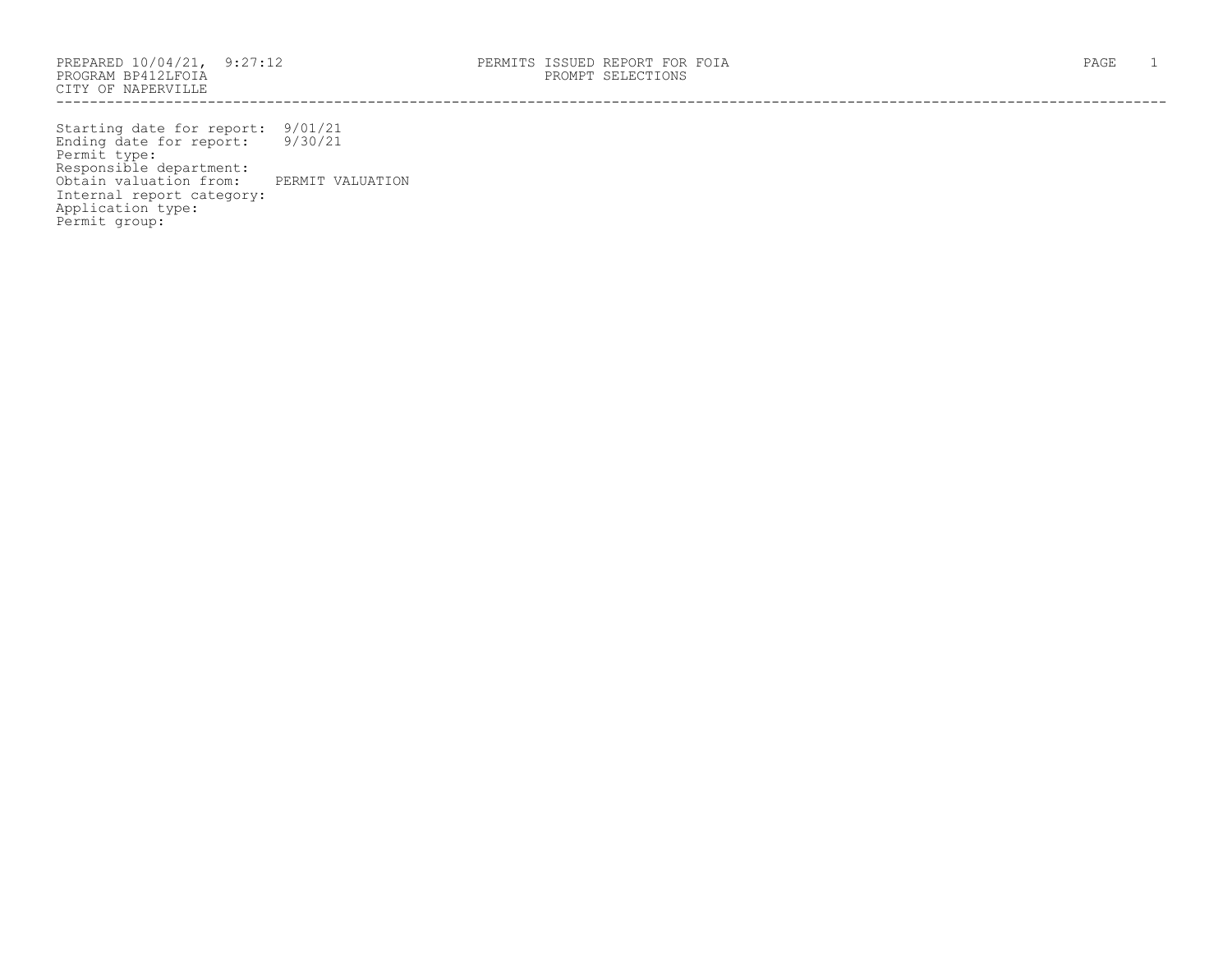### PREPARED 10/04/21, 9:27:12 PERMITS ISSUED REPORT<br>PROGRAM BP412LFOIA PAGE 1 9/01/21 THRU 9/30/21 PROGRAM BP412LFOIA 9/01/21 THRU 9/30/21<br>CITY OF NAPERVILLE DEPARTMENT - T.E.D./BUILDI CITY OF NAPERVILLE DEPARTMENT - T.E.D./BUILDING

| OBTAINED VALUATION FROM PERMIT VALUATION                                                                                                                                                                 |                                                       |                                                     |
|----------------------------------------------------------------------------------------------------------------------------------------------------------------------------------------------------------|-------------------------------------------------------|-----------------------------------------------------|
| APPLICATION APPLICATION TYPE AND DESCRIPTION<br>DATE                                                                                                                                                     | Parcel Number<br>Alternate ID Code                    | PROPERTY OWNER/<br>CONTRACTOR                       |
| 95-00004787 ELEV ELEVATOR                                                                                                                                                                                | 1801 N NAPER BL                                       |                                                     |
| $--------- 12/13/07$<br>Contractor #:                                                                                                                                                                    |                                                       | D-08053000110000N162 -27 191 II NAPERVILLE HOTEL EV |
|                                                                                                                                                                                                          |                                                       |                                                     |
| 20-00000974 FN FENCE APPLICATION                                                                                                                                                                         | 629 JOSHUA CT                                         |                                                     |
| $--------- 4/29/20$<br>Contractor #: 630-292-4649                                                                                                                                                        |                                                       | D-07232160090000N191 -97 CEDAR MOUNTAIN FENCE CO    |
| STRUCTURE - 000 000<br>PERMIT TYPE - FN 00 FENCE                                                                                                                                                         | ISSUE DATE VALUATION SUBCONTRACTOR(S)<br>9/29/21 6000 |                                                     |
| 20-00001200 CAL COMMERCIAL ALTERATION/REPAIR (NO NEW SO FTG) 800 ENTERPRISE CT                                                                                                                           |                                                       |                                                     |
| -----------     5/12/20<br>Contractor #: 630-715-6905                                                                                                                                                    |                                                       | D-07172060070000N1792-61 LEOPARDO COMPANIES         |
| STRUCTURE - 000 000 ALTORFER RENTS                             ISSUE DATE VALUATION   SUBCONTRACTOR(S)<br>PERMIT TYPE -   UGT 00 UNDER/ABOVE GROUND TANK PERMIT   9/03/21               PETRO CHOICE LLC |                                                       |                                                     |
| 20-00003685 CAL COMMERCIAL ALTERATION/REPAIR (NO NEW SQ FTG) 1163 E OGDEN AV 620                                                                                                                         |                                                       |                                                     |
| ----------- 9/28/20<br>Contractor #: 630-514-9650                                                                                                                                                        |                                                       | D-08081020120000N210 -42 CHRISTIAN BROTHERS         |
|                                                                                                                                                                                                          |                                                       |                                                     |
| 20-00003967 CAL COMMERCIAL ALTERATION/REPAIR (NO NEW SQ FTG) 776 S ROUTE 59 166                                                                                                                          |                                                       |                                                     |
| $--------- 10/13/20$<br>Contractor #:                                                                                                                                                                    | D-07223000380000N1307-109 VERNAL INC                  |                                                     |
|                                                                                                                                                                                                          | 9/27/21 SUPERIOR FIRE & SECURITY                      |                                                     |
|                                                                                                                                                                                                          |                                                       |                                                     |
| $--------- 10/27/20$<br>Contractor #: 847-292-4300                                                                                                                                                       |                                                       | D-0703103017000 N1579-4 MCSHANE CONSTRUCTION CO.    |
| STRUCTURE - 000 000 LINCOLN AT CITYGATE - CONDOS TSSUE DATE VALUATION SUBCONTRACTOR(S)                                                                                                                   |                                                       |                                                     |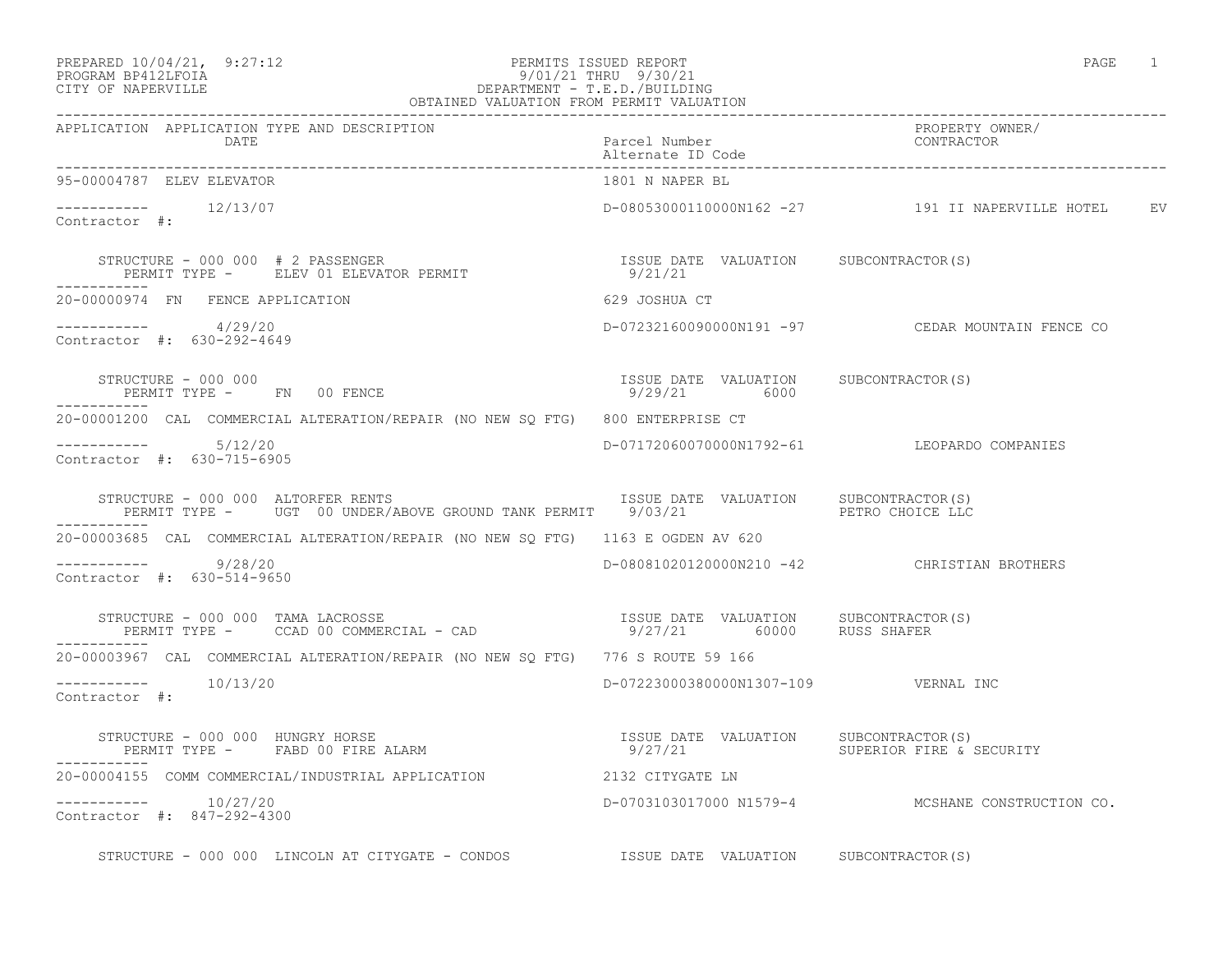| PREPARED 10/04/21,  | 9:27:12 |
|---------------------|---------|
| DDOCDAM DD410T DOTA |         |

## PREPARED 10/04/21, 9:27:12 PERMITS ISSUED REPORT<br>PROGRAM BP412LFOIA PAGE 2 9/01/21 THRU 9/30/21 PROGRAM BP412LFOIA 9/01/21 THRU 9/30/21 CITY OF NAPERVILLE DEPARTMENT - T.E.D./BUILDING

| OBTAINED VALUATION FROM PERMIT VALUATION                                                                                                                                                                                          |                                                       |                                                   |  |
|-----------------------------------------------------------------------------------------------------------------------------------------------------------------------------------------------------------------------------------|-------------------------------------------------------|---------------------------------------------------|--|
| APPLICATION APPLICATION TYPE AND DESCRIPTION<br>DATE                                                                                                                                                                              | Parcel Number<br>Alternate ID Code                    | PROPERTY OWNER/<br>CONTRACTOR                     |  |
| 20-00004155 (CONTINUED)                                                                                                                                                                                                           |                                                       |                                                   |  |
| PERMIT TYPE - FABD 00 FIRE ALARM<br>-----------                                                                                                                                                                                   | 9/30/21                                               | LAMARCO SYSTEMS, INC. FA                          |  |
| 20-00004238 CAL COMMERCIAL ALTERATION/REPAIR (NO NEW SO FTG) 1250 W OGDEN AV                                                                                                                                                      |                                                       |                                                   |  |
| ----------    11/03/20<br>Contractor #:                                                                                                                                                                                           |                                                       | $D-07141040040000N92$ -66 INTIME ENTERPRISES INC. |  |
| STRUCTURE - 000 000 SUGAR MILK CAFE                                ISSUE DATE VALUATION    SUBCONTRACTOR(S)<br>PERMIT TYPE -     FABD 00 FIRE ALARM                                   9/09/21                       ALARM DETECTI |                                                       |                                                   |  |
| 20-00004273 CAL COMMERCIAL ALTERATION/REPAIR (NO NEW SQ FTG) 1440 NAPERVILLE/WHEATON RD                                                                                                                                           |                                                       |                                                   |  |
| -----------    11/06/20<br>Contractor #: 847-869-5905                                                                                                                                                                             |                                                       | D-08081060310000N1683-42 G.A. JOHNSON & SON       |  |
| STRUCTURE - 000 000 ALDI<br>PERMIT TYPE - FSBD 00 FIRE SPRINKLER PERMIT                                                                                                                                                           | ISSUE DATE VALUATION<br>9/16/21                       | SUBCONTRACTOR(S)<br>METROPOLITAN FIRE PROTECTION  |  |
| 20-00004594 ESC ELECTRIC SERVICE CHANGE                                                                                                                                                                                           | 2272 95TH ST HM                                       |                                                   |  |
| $--------- 12/07/20$<br>Contractor #: 847-833-7872                                                                                                                                                                                | W-01102010360000N1554-215 3PK CORP                    |                                                   |  |
| ___________                                                                                                                                                                                                                       |                                                       |                                                   |  |
| 21-00000100 DECK DECK                                                                                                                                                                                                             | 3652 BIRCH LN                                         |                                                   |  |
| $--------- 1/12/21$<br>Contractor #: 815-641-2575                                                                                                                                                                                 | W-01084080160000N1691-226 TIM BITNER                  |                                                   |  |
| STRUCTURE - 000 000 DECK<br>PERMIT TYPE - DECK 00 DECK                                                                                                                                                                            | ISSUE DATE VALUATION SUBCONTRACTOR(S)<br>9/13/21 6500 |                                                   |  |
| 21-00000369 RAD RES ADDITIONS (NEW SQ FTG)                                                                                                                                                                                        | 457 E HILLSIDE RD                                     |                                                   |  |
| $--------- 2/09/21$<br>Contractor #:                                                                                                                                                                                              |                                                       |                                                   |  |
| STRUCTURE - 000 000<br>PERMIT TYPE - DRWY 00 DRIVEWAY ADDITION/ALTERATION 9/07/21 100000<br>RAD 00 ROOM ADDITION 9/07/21 100000                                                                                                   | ISSUE DATE VALUATION SUBCONTRACTOR(S)                 | OAKWOOD ELECTRIC - GENERATOR<br>SELENT INC        |  |
| 21-00000388 SFR SINGLE FAMILY RESIDENCE                                                                                                                                                                                           | 4339 WINTERBERRY AV                                   |                                                   |  |
| 2/11/21<br>Contractor #: 630-922-0511                                                                                                                                                                                             |                                                       | W-01172040120000N1575-241 CRESTVIEW BUILDERS INC  |  |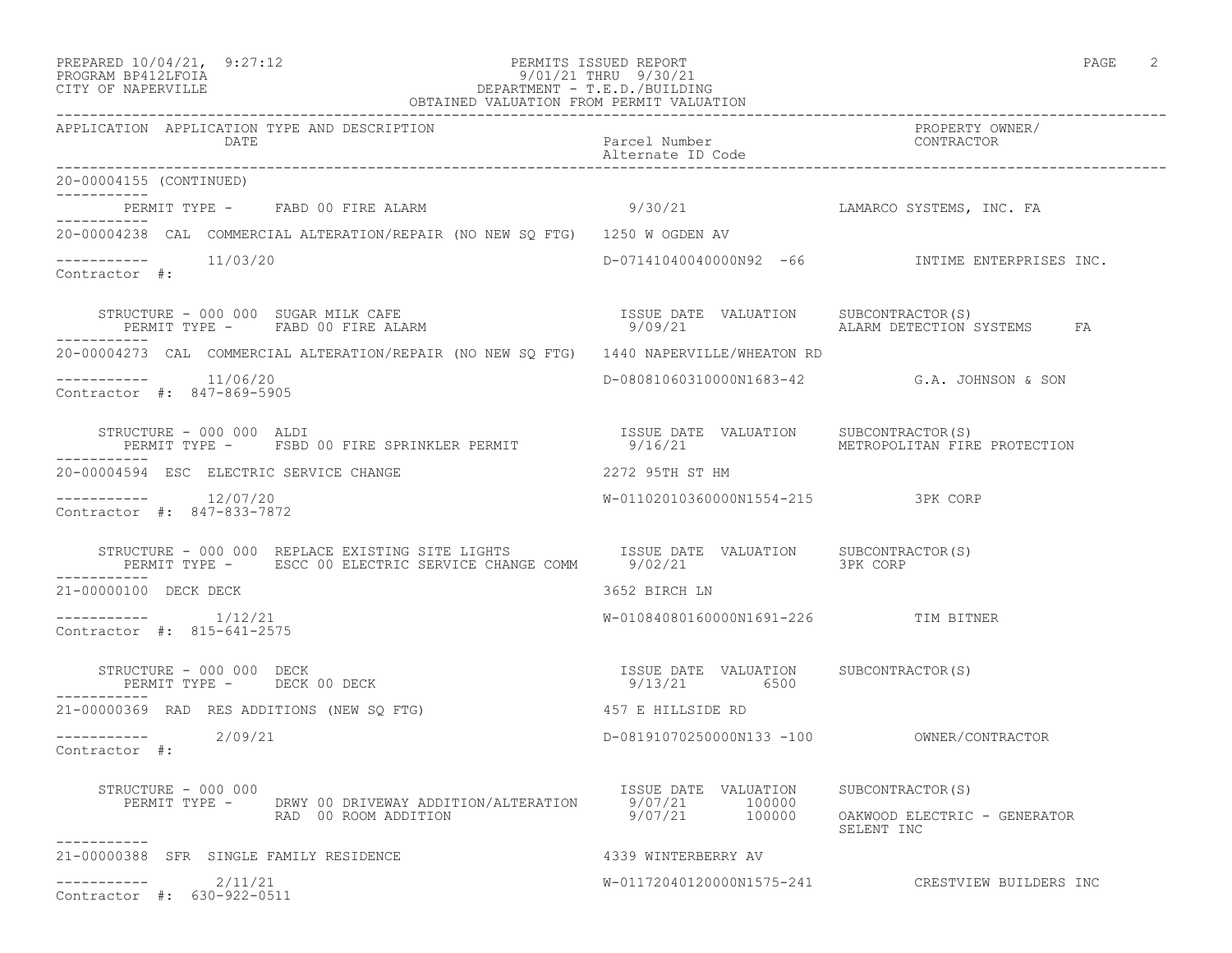| PREPARED 10/04/21, 9:27:12 | PERMITS ISSUED REPORT | PAGE |  |
|----------------------------|-----------------------|------|--|
|                            |                       |      |  |

#### PROGRAM BP412LFOIA 9/01/21 THRU 9/30/21 CITY OF NAPERVILLE DEPARTMENT - T.E.D./BUILDING OBTAINED VALUATION FROM PERMIT VALUATION

------------------------------------------------------------------------------------------------------------------------------------

APPLICATION APPLICATION TYPE AND DESCRIPTION PROPERTY OWNER/ DATE Parcel Number Alternate ID Code ------------------------------------------------------------------------------------------------------------------------------------ 21-00000388 (CONTINUED) ----------- STRUCTURE - 000 000 SFR ISSUE DATE VALUATION SUBCONTRACTOR(S) PERMIT TYPE - BLEC 00 ELECTRIC FOR SINGLE FAMILY/DPX 9/30/21 NAPERVILLE ELECTRICAL CONT INC MECH 00 MECHANICAL FOR SFR/DPX 9/30/21 PLRM 00 PLUMBING BASEMENT ROUGH 9/30/21 PLUM 00 PLUMBING FOR SINGLE FAMILY/DPX 9/30/21 ACTION PLUMBING JEFF WEHRLI EXCAVATING SFRP 00 SINGLE FAMILY RESIDENCE PERMIT 9/30/21 700000 STRU 00 STRUCTURAL FOR SINGLE FAM/DPX 9/30/21 APEX EXTERIORS INC - SO ELGIN TREE 00 PARKWAY TREE PLANTING PERMIT 9/30/21 ----------- 21-00000478 COMM COMMERCIAL/INDUSTRIAL APPLICATION 1315 S NAPER BL HM ---------------------- 2/22/21 D-08292030070000N143 -133 41 NORTH CONTRACTORS LLC Contractor #: 630-737-1018 STRUCTURE - 000 000 MARKET MEADOWS ISSUE DATE VALUATION SUBCONTRACTOR(S) PERMIT TYPE - FABD 00 FIRE ALARM 6 8 9/30/21 CONNOR ELECTRIC FSBD 00 FIRE SPRINKLER PERMIT 9/22/21 SHAMROCK FIRE PROTECTION FS ----------- 21-00000506 CAL COMMERCIAL ALTERATION/REPAIR (NO NEW SQ FTG) 2112 WINDING RIVER DR 120 ----------- 2/25/21 D-07343150030000N1375-169 HOME SERVICE DIRECT INC. Contractor #: 224-245-9946 STRUCTURE - 000 000 TILSON CHIROPRACTIC FAMILY CARE ISSUE DATE VALUATION SUBCONTRACTOR(S) PERMIT TYPE - FABD 00 FIRE ALARM 199/22/21 1999 9/22/21 1999 ILLINOIS FIRE INSPECTIONS, INC FSBD 00 FIRE SPRINKLER PERMIT 9/07/21 TILLINOIS FIRE INSPECTIONS, INC ----------- 21-00000516 CAL COMMERCIAL ALTERATION/REPAIR (NO NEW SQ FTG) 15 W JEFFERSON AV 101  $---------2/25/21$ ----------- 2/25/21 D-07134230170000N538 -84 FINE RESTORATION GROUP LLC Contractor #: 630-904-5367 STRUCTURE - 000 000 FRONT STREET CANTINA ISSUE DATE VALUATION SUBCONTRACTOR(S) PERMIT TYPE - CCS 00 COMMERCIAL COOKING SYSTEM 9/10/21 RIEDS FIRE EQUIPMENT ----------- 21-00000712 SFR SINGLE FAMILY RESIDENCE 2528 ACCOLADE AV ----------- 3/11/21 W-011030002868 N1841-229 PULTE GROUP Contractor #: 817-875-7057 STRUCTURE - 000 000 SFR ISSUE DATE VALUATION SUBCONTRACTOR(S) PERMIT TYPE - PLRM 00 PLUMBING BASEMENT ROUGH 9/23/21 ----------- 21-00000797 DRWY DRIVEWAY NEW AND ALTERATIONS 1643 MISTWOOD DR ----------- 3/17/21 D-08281050010000N707 -134 GAMOS LANDSCAPING Contractor #: 630-854-4956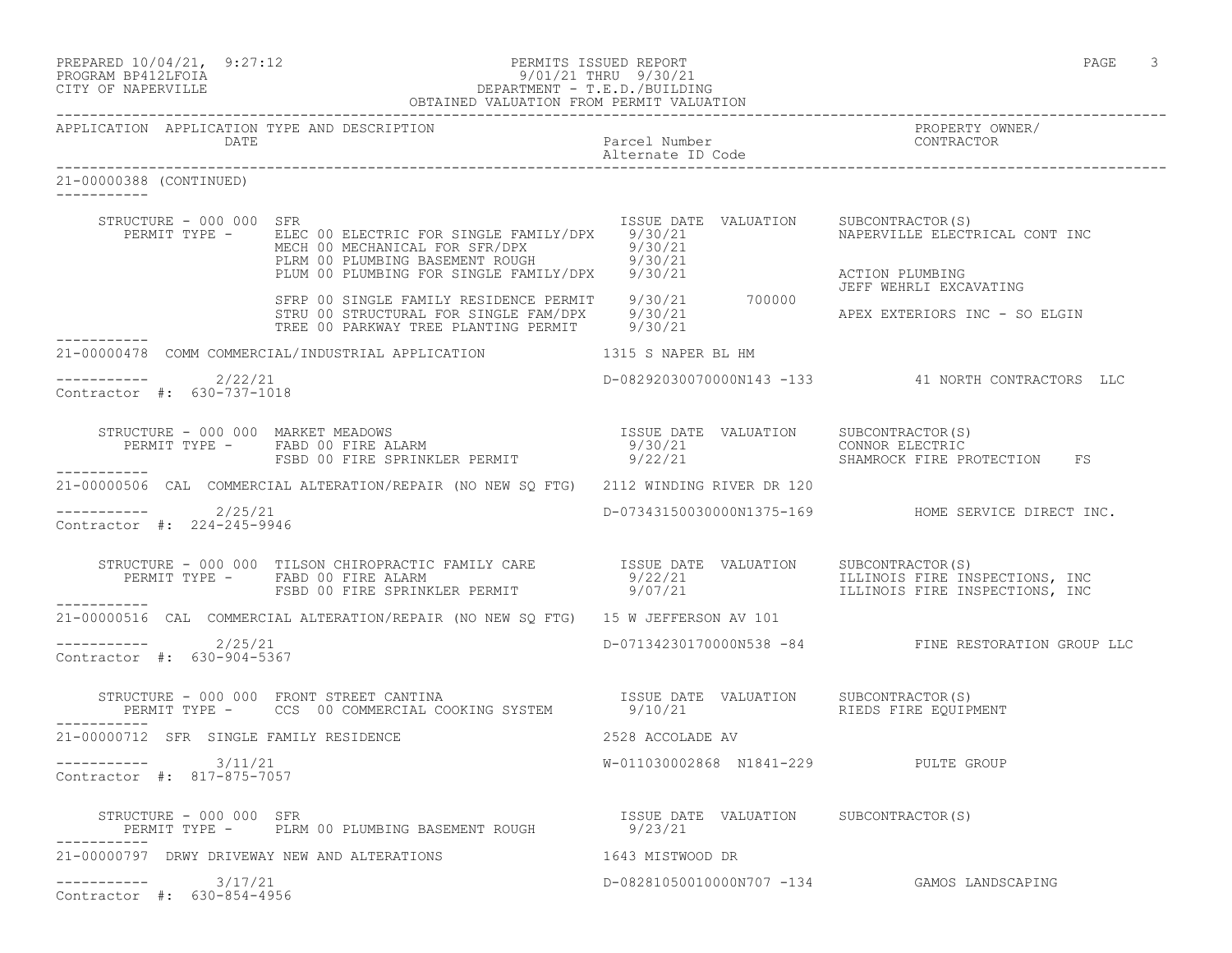## PREPARED 10/04/21, 9:27:12<br>PROGRAM BP412LFOIA PAGE 4 PROGRAM BP412LFOIA 9/01/21 THRU 9/30/21 CITY OF NAPERVILLE CITY OF NAPERVILLE DEPARTMENT - T.E.D./BUILDING

| OBTAINED VALUATION FROM PERMIT VALUATION             |                                                                                                                                                                                                                                      |                                           |                                                       |
|------------------------------------------------------|--------------------------------------------------------------------------------------------------------------------------------------------------------------------------------------------------------------------------------------|-------------------------------------------|-------------------------------------------------------|
| APPLICATION APPLICATION TYPE AND DESCRIPTION<br>DATE |                                                                                                                                                                                                                                      | Parcel Number<br>Alternate ID Code        | PROPERTY OWNER/<br>CONTRACTOR                         |
| 21-00000797 (CONTINUED)<br>___________               |                                                                                                                                                                                                                                      |                                           |                                                       |
|                                                      | STRUCTURE - 000 000 BRICK PAVER DRWY/APRON/SAW CUT<br>PERMIT TYPE - DRWY 00 DRIVEWAY ADDITION/ALTERATION 9/03/21 20000 20000<br>ROW 00 RIGHT OF WAY PERMIT 9/03/21<br>ROW 00 RIGHT OF WAY PERMIT 9/03/21                             |                                           |                                                       |
|                                                      | 21-00000820 CAL COMMERCIAL ALTERATION/REPAIR (NO NEW SQ FTG) 1295 E OGDEN AV                                                                                                                                                         |                                           |                                                       |
| ----------- 3/18/21<br>Contractor #: 847-414-5114    |                                                                                                                                                                                                                                      |                                           | D-08081000250000N1239-42 PNK CONSTRUCTION LLC         |
| ___________                                          | STRUCTURE - 000 000 PARIS BAGUETTE                                 ISSUE DATE VALUATION   SUBCONTRACTOR(S)<br>PERMIT TYPE -     CCS 00 COMMERCIAL COOKING SYSTEM       9/28/21             ADVANCED FIRE EQUIPMENT<br>FSBD 00 FIRE S |                                           |                                                       |
|                                                      | 21-00000951 OCCI OCCUPANCY INSPECTION                                                                                                                                                                                                | 1032 E OGDEN AV 112                       |                                                       |
| $--------$ 3/24/21<br>Contractor #:                  |                                                                                                                                                                                                                                      |                                           |                                                       |
|                                                      |                                                                                                                                                                                                                                      |                                           |                                                       |
|                                                      | 21-00000975 POOL POOL ABOVE/INGROUND RESIDENTIAL 40 1332 BRIARWOOD DR                                                                                                                                                                |                                           |                                                       |
| -----------    3/25/21<br>Contractor #: 815-761-6520 |                                                                                                                                                                                                                                      |                                           | D-07232050060000N532 -97 PRECISION POOL PROFESSIONALS |
|                                                      |                                                                                                                                                                                                                                      |                                           |                                                       |
|                                                      |                                                                                                                                                                                                                                      |                                           |                                                       |
| $--------$ 3/30/21<br>Contractor #: 773-619-1649     |                                                                                                                                                                                                                                      | D-08194130080000N421 -116 THE CONCRETE DR |                                                       |
| ------------                                         | STRUCTURE - 000 000 R/R ASPHALT DRWY/CONCRETE PUB WALK ISSUE DATE VALUATION SUBCONTRACTOR(S)<br>PERMIT TYPE - DRWY 00 DRIVEWAY ADDITION/ALTERATION 9/09/21 7150 THE CONCRETE DOCTORS<br>-------                                      |                                           |                                                       |
|                                                      | 21-00001102 CAL COMMERCIAL ALTERATION/REPAIR (NO NEW SQ FTG) 1163 E OGDEN AV 717                                                                                                                                                     |                                           |                                                       |
| ---------- 3/31/21<br>Contractor #: 630-670-0525     |                                                                                                                                                                                                                                      |                                           | D-08081020120000N210 -42 DESIGN DIGM CORPORATION      |

STRUCTURE - 000 000 PARK JUN'S BEAUTY SHOP **ISSUE DATE** VALUATION SUBCONTRACTOR(S)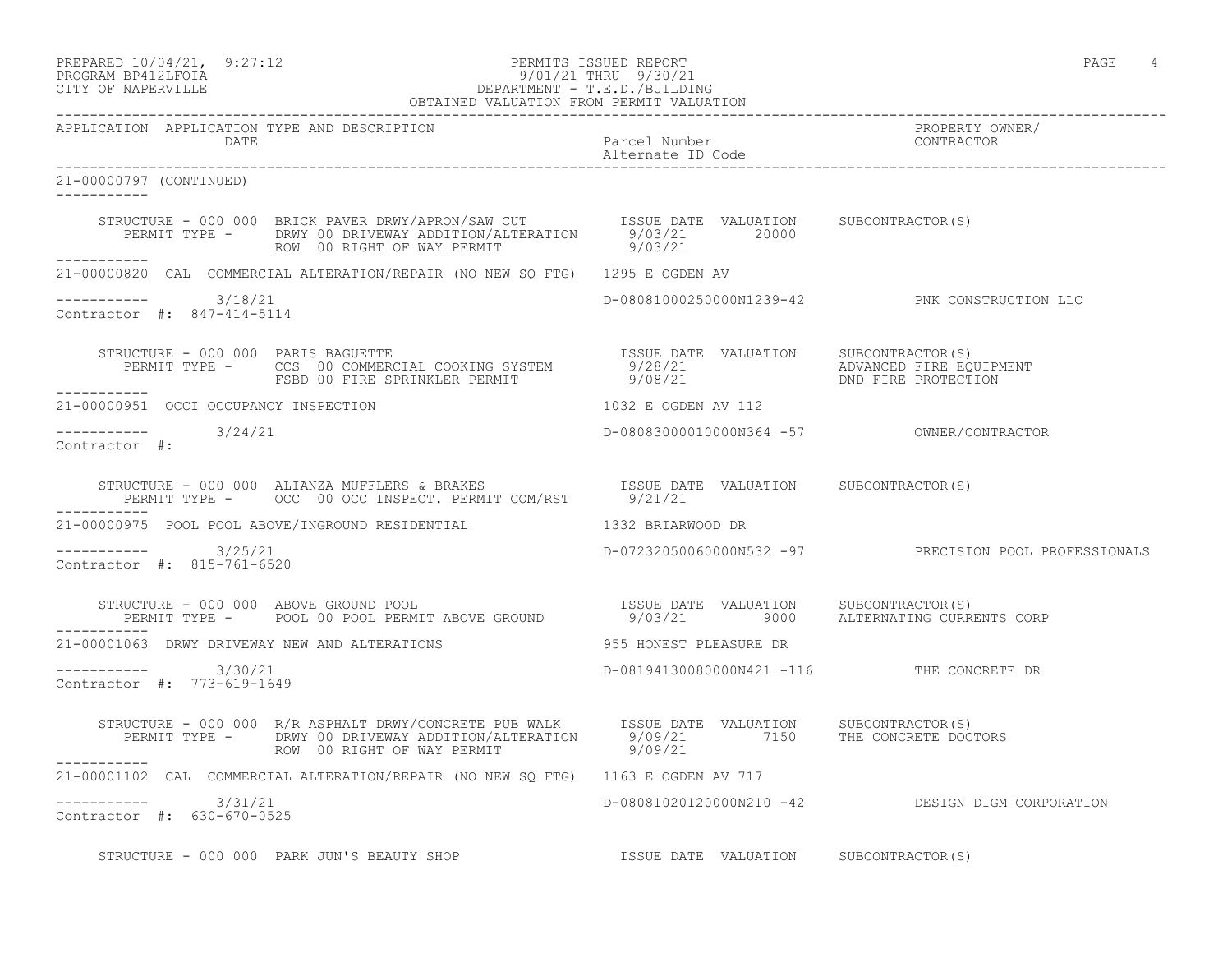#### PREPARED 10/04/21, 9:27:12 PERMITS ISSUED REPORT PAGE 5 PROGRAM BP412LFOIA 9/01/21 THRU 9/30/21 CITY OF NAPERVILLE DEPARTMENT - T.E.D./BUILDING OBTAINED VALUATION FROM PERMIT VALUATION

| APPLICATION APPLICATION TYPE AND DESCRIPTION<br>DATE  |                                                                                                                                                                                                                                                                                                                                                                                                                                                               | Parcel Number<br>Alternate ID Code                | PROPERTY OWNER/<br>CONTRACTOR                         |
|-------------------------------------------------------|---------------------------------------------------------------------------------------------------------------------------------------------------------------------------------------------------------------------------------------------------------------------------------------------------------------------------------------------------------------------------------------------------------------------------------------------------------------|---------------------------------------------------|-------------------------------------------------------|
| 21-00001102 (CONTINUED)                               |                                                                                                                                                                                                                                                                                                                                                                                                                                                               |                                                   |                                                       |
| ___________<br>__________                             | PERMIT TYPE - FSBD 00 FIRE SPRINKLER PERMIT 9/27/21 METROPOLITAN FIRE PROTECTION                                                                                                                                                                                                                                                                                                                                                                              |                                                   |                                                       |
|                                                       | 21-00001121 CAL COMMERCIAL ALTERATION/REPAIR (NO NEW SQ FTG) 1315 S NAPER BL 101                                                                                                                                                                                                                                                                                                                                                                              |                                                   |                                                       |
| ---------- 4/01/21<br>Contractor #: 630-705-5204      |                                                                                                                                                                                                                                                                                                                                                                                                                                                               |                                                   | D-08292030070000N143 -133 STASICA CONSTRUCTION        |
|                                                       |                                                                                                                                                                                                                                                                                                                                                                                                                                                               |                                                   |                                                       |
|                                                       | CCS 00 COMMERCIAL COOKING SYSTEM 9/28/21 99 POSSESSES FOX VALLEY FIRE & SAFETY CO                                                                                                                                                                                                                                                                                                                                                                             |                                                   |                                                       |
|                                                       | 21-00001140 CAL COMMERCIAL ALTERATION/REPAIR (NO NEW SQ FTG) 217 S MAIN ST                                                                                                                                                                                                                                                                                                                                                                                    |                                                   |                                                       |
| $--------- 4/02/21$<br>Contractor #: 847-891-7401     |                                                                                                                                                                                                                                                                                                                                                                                                                                                               | D-07134290150000N594 -084 DONALD BORG             |                                                       |
| STRUCTURE - 000 000 NIKE                              |                                                                                                                                                                                                                                                                                                                                                                                                                                                               | 9/16/21 CHEXX SYSTEMS INC                         |                                                       |
|                                                       | 21-00001143 POOL POOL ABOVE/INGROUND RESIDENTIAL 1336 GREENFIELD CT                                                                                                                                                                                                                                                                                                                                                                                           |                                                   |                                                       |
| $--------- 4/02/21$<br>Contractor #: 317-536-7910     |                                                                                                                                                                                                                                                                                                                                                                                                                                                               |                                                   | W-01024060220000N279 -202 KAYAK POOLS MIDWEST         |
|                                                       | $\begin{array}{cccccc} \texttt{STRUCTURE} & - & 000 & 000 & & & & \\ \texttt{PERMIT} & \texttt{TOOL} & 00 & \texttt{POOL} & \texttt{PERMIT} & \texttt{ABOVE} & \texttt{GROUND} & & & & & \\ \texttt{PERMIT} & \texttt{TPE} & - & & \texttt{POOL} & 00 & \texttt{PCRMIT} & \texttt{ABOVE} & \texttt{GROUND} & & & & \\ \end{array} \qquad \begin{array}{cccccc} \texttt{ISSUE} & \texttt{DATE} & \texttt{VALUATION} & & \texttt{SUBCONTRACTOR(S)}\\ 32671 & &$ |                                                   |                                                       |
| ------------                                          | 21-00001160 CAL COMMERCIAL ALTERATION/REPAIR (NO NEW SQ FTG) 1807 S WASHINGTON ST 107                                                                                                                                                                                                                                                                                                                                                                         |                                                   |                                                       |
| $--------- 4/06/21$<br>Contractor #: 815-219-5508     |                                                                                                                                                                                                                                                                                                                                                                                                                                                               | D-08312140330000N568 -161 LOG ENTERPRISES         |                                                       |
|                                                       | STRUCTURE - 000 000 DR. THOMAS BROWN<br>PERMIT TYPE - FABD 00 FIRE ALARM                                                                                                                                                                                                                                                                                                                                                                                      | ISSUE DATE VALUATION SUBCONTRACTOR (S)<br>9/16/21 | CHEXX SYSTEMS INC                                     |
| 21-00001316 DRWY DRIVEWAY NEW AND ALTERATIONS         |                                                                                                                                                                                                                                                                                                                                                                                                                                                               | 52 BUNTING LN                                     |                                                       |
| -----------     4/15/21<br>Contractor #: 331-575-0890 |                                                                                                                                                                                                                                                                                                                                                                                                                                                               |                                                   | D-08304040150000N486 -146 LUGO'S GENERAL CONSTRUCTION |
| STRUCTURE - 000 000 CONCRETE DRWY                     | PERMIT TYPE - DRWY 00 DRIVEWAY ADDITION/ALTERATION 9/07/21 12000                                                                                                                                                                                                                                                                                                                                                                                              | ISSUE DATE VALUATION SUBCONTRACTOR(S)             |                                                       |
|                                                       | 21-00001482 CAL COMMERCIAL ALTERATION/REPAIR (NO NEW SQ FTG) 1415 W DIEHL RD                                                                                                                                                                                                                                                                                                                                                                                  |                                                   |                                                       |
| $--------- 4/21/21$<br>Contractor #: 630-971-2211     |                                                                                                                                                                                                                                                                                                                                                                                                                                                               |                                                   |                                                       |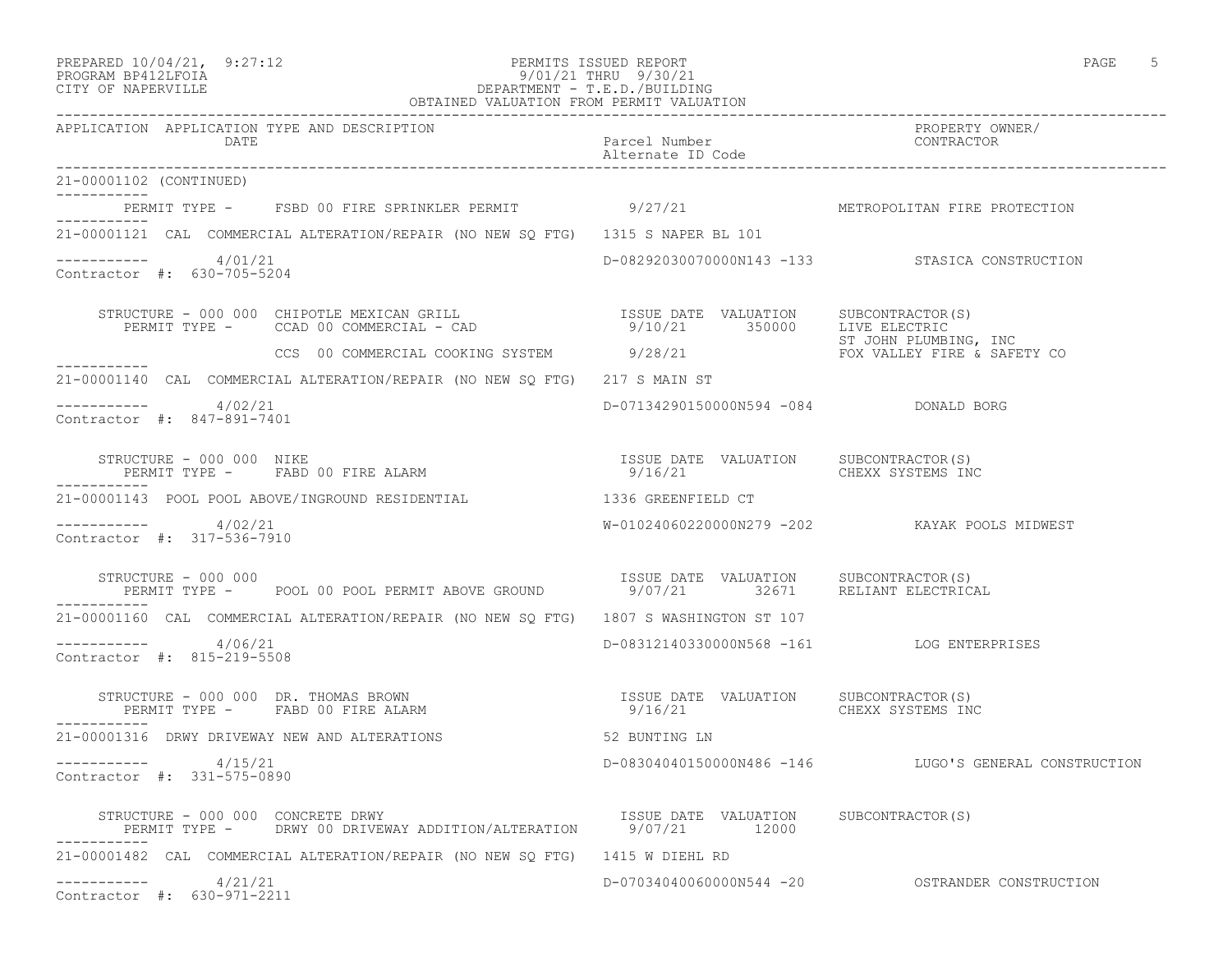| PREPARED 10/04/21,  | 9:27:12 |
|---------------------|---------|
| DDOCDAM DD410T DOTA |         |

#### PREPARED  $10/04/21$ , 9:27:12 PERMITS ISSUED REPORT PAGE 6 PROGRAM BP412LFOIA 9/01/21 THRU 9/30/21 CITY OF NAPERVILLE DEPARTMENT - T.E.D./BUILDING

| OBTAINED VALUATION FROM PERMIT VALUATION               |                                                                                                                                                                                                                                   |                                                                         |                                                   |
|--------------------------------------------------------|-----------------------------------------------------------------------------------------------------------------------------------------------------------------------------------------------------------------------------------|-------------------------------------------------------------------------|---------------------------------------------------|
| APPLICATION APPLICATION TYPE AND DESCRIPTION<br>DATE   |                                                                                                                                                                                                                                   | Parcel Number<br>Alternate ID Code                                      | PROPERTY OWNER/<br>CONTRACTOR                     |
| 21-00001482 (CONTINUED)<br>-----------                 |                                                                                                                                                                                                                                   |                                                                         |                                                   |
|                                                        | STRUCTURE - 000 000 HUB 1415 - FITNESS CENTER                  ISSUE DATE VALUATION     SUBCONTRACTOR(S)<br>PERMIT TYPE -     FSBD 00 FIRE SPRINKLER PERMIT                       9/10/21                       UNITED STATES ALL |                                                                         |                                                   |
| 21-00001681 DECK DECK                                  |                                                                                                                                                                                                                                   | 2319 COUNTRY CLUB BL                                                    |                                                   |
| $--------$ 4/28/21<br>Contractor #: 815-641-2575       |                                                                                                                                                                                                                                   | D-07091020360000N1767-032 TIM BITNER                                    |                                                   |
| STRUCTURE - 000 000 DECK<br>-----------                | STRUCTURE - 000 000 DECK<br>PERMIT TYPE -     DECK 00 DECK<br>- 000 000 DECK<br>TISSUE DATE VALUATION SUBCONTRACTOR(S)<br>PERG 00 PERGOLA / ARBOR 10/13/21 10450<br>9/13/21 13000                                                 |                                                                         |                                                   |
| 21-00001682 DECK DECK                                  |                                                                                                                                                                                                                                   | 2571 BASIN TRAIL LN                                                     |                                                   |
| -----------    4/28/21<br>Contractor #: 815-641-2575   |                                                                                                                                                                                                                                   | D-07091090350000N1767-032 TIM BITNER                                    |                                                   |
| STRUCTURE - 000 000 DECK<br>PERMIT TYPE - DECK 00 DECK | ) DECK<br>DECK 00 DECK<br>PERG 00 PERGOLA / ARBOR                                                                                                                                                                                 | ISSUE DATE VALUATION SUBCONTRACTOR(S)<br>9/13/21 10450<br>9/13/21 13000 |                                                   |
| ------------                                           | 21-00001723 CAL COMMERCIAL ALTERATION/REPAIR (NO NEW SQ FTG) 218 S MAIN ST 1ST                                                                                                                                                    |                                                                         |                                                   |
| $--------$ 4/29/21<br>Contractor #: 708-771-4100       |                                                                                                                                                                                                                                   |                                                                         | D-07134300440000N594 -84 PINNACLE DEVELOPMENT     |
|                                                        | STRUCTURE - 000 000 JENI'S SPLENDID ICE CREAMS<br>PERMIT TYPE - FABD 00 FIRE ALARM                                                                                                                                                | ISSUE DATE VALUATION<br>9/21/21                                         | SUBCONTRACTOR(S)<br>AFFILIATED CUSTOMER SERVICE   |
| 21-00001737 SFR SINGLE FAMILY RESIDENCE                |                                                                                                                                                                                                                                   | 806 S JULIAN ST                                                         |                                                   |
| $--------- 4/30/21$<br>Contractor #: 630-748-9242      |                                                                                                                                                                                                                                   | D-08194010010000D446 -116 M HOUSE                                       |                                                   |
| STRUCTURE - 000 000 SFR<br>PERMIT TYPE -               | ELEC 00 ELECTRIC FOR SINGLE FAMILY/DPX 9/03/21<br>FB 00 FINISHED BASEMENT 9/03/21 850000<br>NECH 00 MECHANICAL FOR SFR/DPX 9/03/21<br>PLRM 00 PLUMBING BASEMENT ROUGH 9/03/21<br>PLUM 00 PLUMBING FOR SINGLE FAMILY/DPX 9/03/21   | ISSUE DATE VALUATION                                                    | SUBCONTRACTOR(S)<br>LITTLE ELECTRICAL CONTRACTORS |
|                                                        |                                                                                                                                                                                                                                   |                                                                         | BASSWOOD MECHANICAL<br>I & A EXCAVAING INC        |
|                                                        | SFRP 00 SINGLE FAMILY RESIDENCE PERMIT 9/03/21 850000<br>STRU 00 STRUCTURAL FOR SINGLE FAM/DPX 9/03/21                                                                                                                            |                                                                         | BRYJA ROOFING AND REMODELING                      |
| 21-00001761 BDD DEMOLITION SINGLE FAMILY               |                                                                                                                                                                                                                                   | 806 S JULIAN ST                                                         |                                                   |
| 5/03/21<br>Contractor #: 630-748-9242                  |                                                                                                                                                                                                                                   | D-08194010010000D446 -116 M HOUSE                                       |                                                   |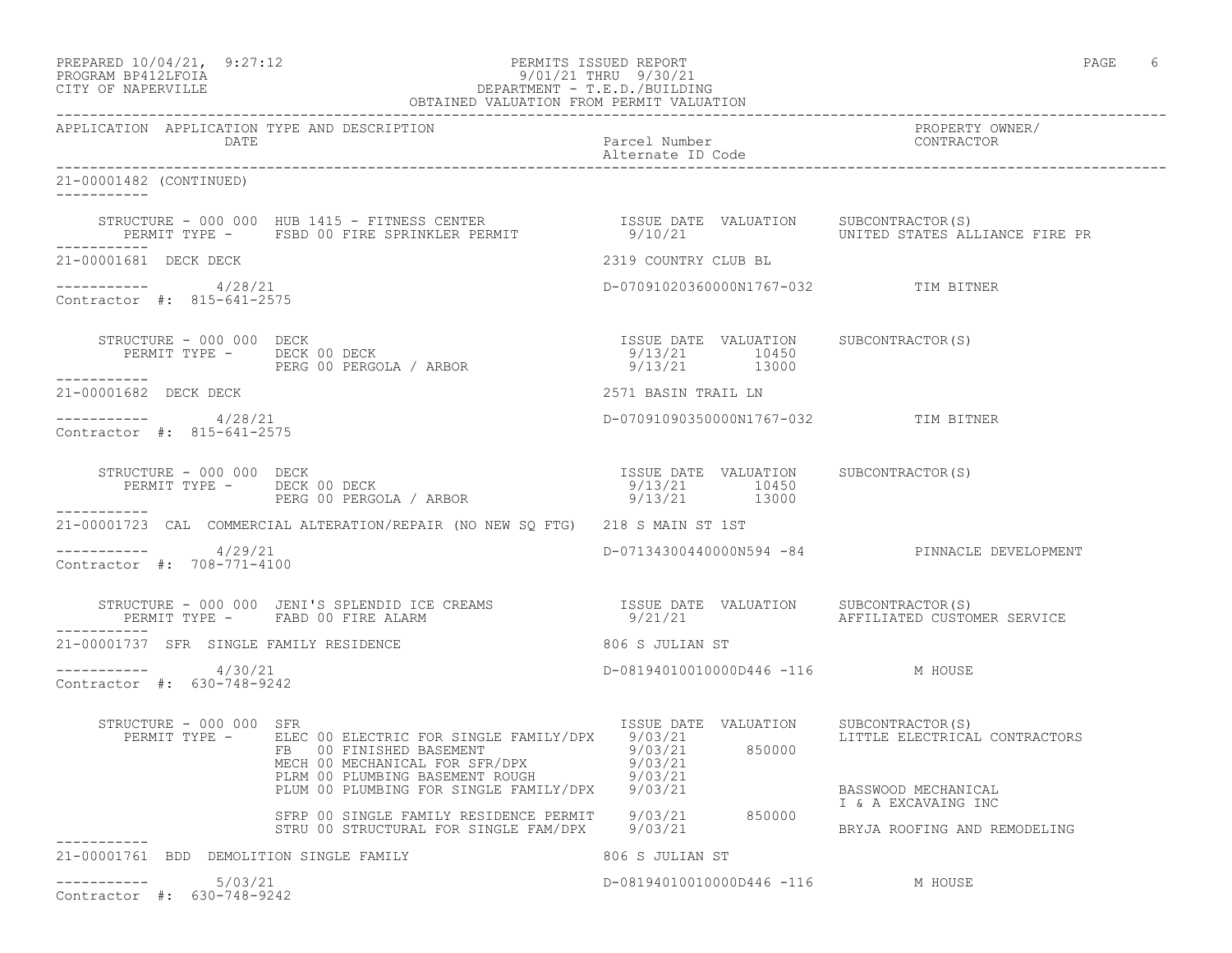| PREPARED 10/04/21,        | 9:27:12 |
|---------------------------|---------|
| <b>PROGRAME PRACTROTA</b> |         |

#### PREPARED 10/04/21, 9:27:12 PERMITS ISSUED REPORT PAGE 7 PROGRAM BP412LFOIA 9/01/21 THRU 9/30/21 CITY OF NAPERVILLE DEPARTMENT - T.E.D./BUILDING

| OBTAINED VALUATION FROM PERMIT VALUATION                                                                                                                                                                                             |                                      |                                                          |  |
|--------------------------------------------------------------------------------------------------------------------------------------------------------------------------------------------------------------------------------------|--------------------------------------|----------------------------------------------------------|--|
| APPLICATION APPLICATION TYPE AND DESCRIPTION<br>DATE                                                                                                                                                                                 | Parcel Number<br>Alternate ID Code   | PROPERTY OWNER/<br>CONTRACTOR                            |  |
| 21-00001761 (CONTINUED)                                                                                                                                                                                                              |                                      |                                                          |  |
| STRUCTURE - 000 000 BDD<br>PERMIT TYPE -   BDD 00 DEMOLITION PERMIT                       9/03/21         I & A EXCAVATING                                                                                                           |                                      |                                                          |  |
| 21-00001810 CAL COMMERCIAL ALTERATION/REPAIR (NO NEW SQ FTG) 808 RICKERT DR 114                                                                                                                                                      |                                      |                                                          |  |
| $--------- 5/04/21$<br>Contractor #: 847-783-3000                                                                                                                                                                                    |                                      | D-07233120080000N1509-111 LEOPARDO COMPANIES             |  |
| STRUCTURE - 000 000 DMG BREAST CENTER<br>PERMIT TYPE - FSBD 00 FIRE SPRINKLER PERMIT                   9/08/21                   NOVA FIRE PROTECTION INC<br>-----------                                                             |                                      |                                                          |  |
| 21-00001891 CAL COMMERCIAL ALTERATION/REPAIR (NO NEW SO FTG) 1589 NAPERVILLE/WHEATON RD                                                                                                                                              |                                      |                                                          |  |
| $--------- 5/06/21$<br>Contractor #: 630-620-8523                                                                                                                                                                                    | D-08081000140000N240 -42 KICON, INC. |                                                          |  |
| STRUCTURE – 000 000 WENDY'S<br>PERMIT TYPE – FABD 00 FIRE ALARM – 19/16/21 – 9/16/21 – DETECTION SYSTEMS & SERV<br>. _ _ _ _ _ _ _ _ _ _                                                                                             |                                      |                                                          |  |
| 21-00001928 ESC ELECTRIC SERVICE CHANGE                                                                                                                                                                                              | 1751 PRINCESS CR                     |                                                          |  |
| $--------- 5/07/21$<br>Contractor #: 708-646-2111                                                                                                                                                                                    |                                      | W-01141090090000N843 -246 SUNRUN INSTALLATION SERVICES I |  |
| STRUCTURE - 000 000 PHOTOVOLTAIC SYSTEM                       ISSUE DATE VALUATION   SUBCONTRACTOR(S)<br>PERMIT TYPE -   PV  00 SOLAR PHOTOVOLTAIC               9/15/21       19152   SUNRUN INSTALLATION SERVICES I<br>----------- |                                      |                                                          |  |
| 21-00001956 CAL COMMERCIAL ALTERATION/REPAIR (NO NEW SQ FTG) 2216 FERRY RD 103                                                                                                                                                       |                                      |                                                          |  |
| $--------- 5/10/21$<br>Contractor #: 630-585-0021                                                                                                                                                                                    |                                      |                                                          |  |
| STRUCTURE - 000 000 IRON GATE - MCKEAGUE                       ISSUE DATE VALUATION   SUBCONTRACTOR(S)<br>PERMIT TYPE -   FSBD 00 FIRE SPRINKLER PERMIT             9/08/21           UNITED STATES ALLIANCE FIRE PR                 |                                      |                                                          |  |
| 21-00002019 POOL POOL ABOVE/INGROUND RESIDENTIAL 615 S JULIAN ST                                                                                                                                                                     |                                      |                                                          |  |
| Contractor #: 630-748-9242                                                                                                                                                                                                           | D-08194000340000N1863-116 M HOUSE    |                                                          |  |
|                                                                                                                                                                                                                                      |                                      |                                                          |  |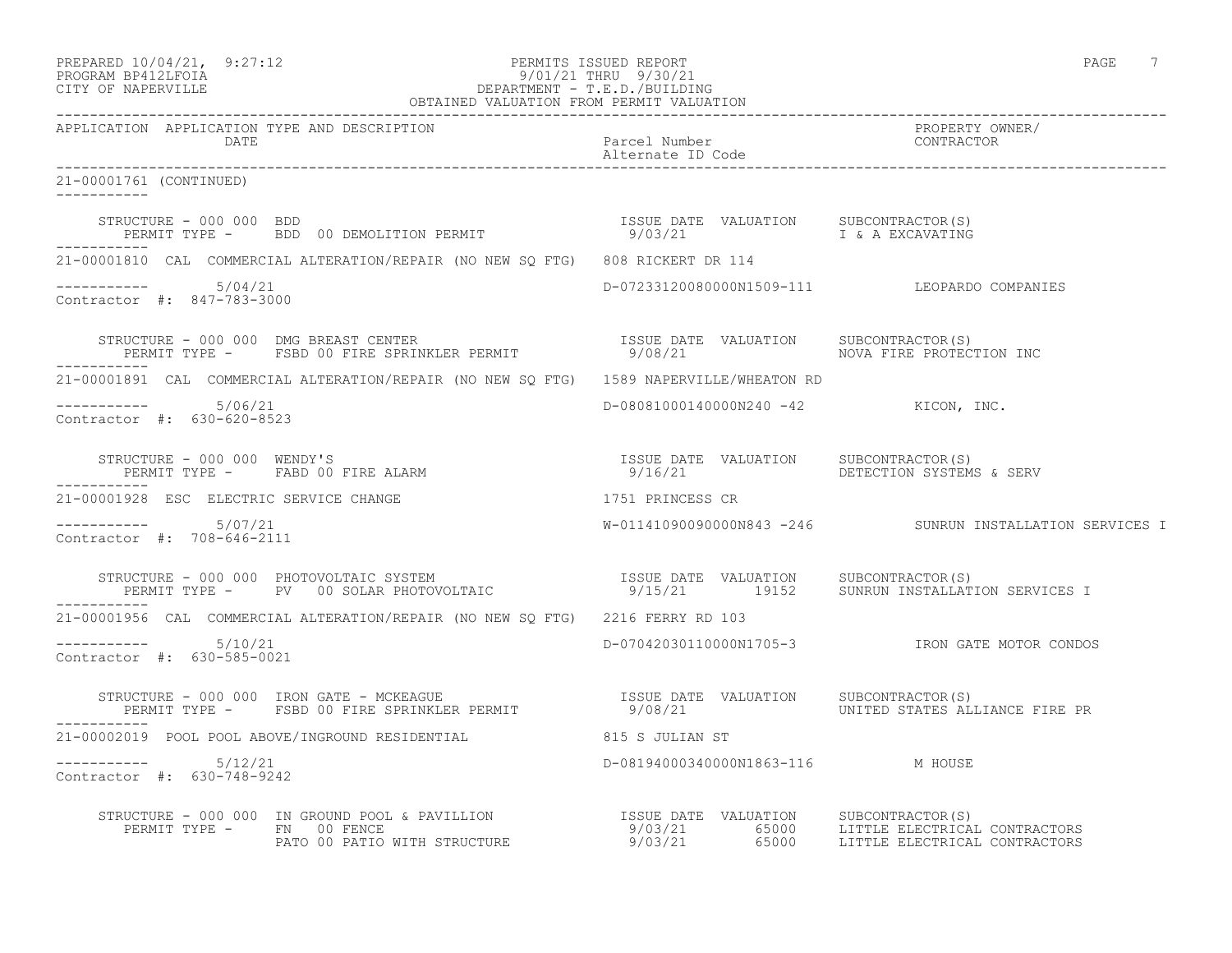#### PREPARED 10/04/21, 9:27:12 PERMITS ISSUED REPORT PAGE 8 PROGRAM BP412LFOIA 9/01/21 THRU 9/30/21 CITY OF NAPERVILLE DEPARTMENT - T.E.D./BUILDING

| OBTAINED VALUATION FROM PERMIT VALUATION                                                                                                                                                                                          |                                                        |                                                                              |  |
|-----------------------------------------------------------------------------------------------------------------------------------------------------------------------------------------------------------------------------------|--------------------------------------------------------|------------------------------------------------------------------------------|--|
| APPLICATION APPLICATION TYPE AND DESCRIPTION<br>DATE                                                                                                                                                                              | Parcel Number<br>Alternate ID Code                     | PROPERTY OWNER/<br>CONTRACTOR                                                |  |
| 21-00002019 (CONTINUED)<br>------------                                                                                                                                                                                           |                                                        |                                                                              |  |
| POL1 00 POOL IN GROUND<br>-----------                                                                                                                                                                                             |                                                        | 9/03/21 65000 LITTLE ELECTRICAL CONTRACTORS<br>LITTLE ELECTRICAL CONTRACTORS |  |
| 21-00002052 FN FENCE APPLICATION                                                                                                                                                                                                  | 1844 AUBURN AV                                         |                                                                              |  |
| $--------- 5/14/21$<br>Contractor #: 815-744-9390                                                                                                                                                                                 |                                                        | D-08332130180000N656 -165 THE CEDAR MILL-MORRIS                              |  |
| STRUCTURE - 000 000<br>PERMIT TYPE - FN 00 FENCE                                                                                                                                                                                  | ISSUE DATE VALUATION SUBCONTRACTOR(S)<br>9/27/21 10000 |                                                                              |  |
| 21-00002287 CAL COMMERCIAL ALTERATION/REPAIR (NO NEW SQ FTG) 201 E FRANKLIN AV                                                                                                                                                    |                                                        |                                                                              |  |
| $--------- 5/25/21$<br>Contractor #: 630-238-1730                                                                                                                                                                                 | D-08183020140000N427 -85 FBG CORPORTION                |                                                                              |  |
| MIT TYPE - FABD 00 FIRE ALARM 9/10/21<br>FSBD 00 FIRE SPRINKLER PERMIT 9/08/21                                                                                                                                                    |                                                        | RYAN ELECTRICAL SERVICES INC<br>AUTOMATIC FIRE SYSTEMS, INC                  |  |
| -----------<br>21-00002295 CAL COMMERCIAL ALTERATION/REPAIR (NO NEW SQ FTG) 1003 S WASHINGTON ST 235                                                                                                                              |                                                        |                                                                              |  |
| 5/25/21<br>Contractor #: 630-496-2000                                                                                                                                                                                             |                                                        | - L.R. HEIN                                                                  |  |
| STRUCTURE - 000 000 SHOPPES ON WASHINGTON BLDG. C              ISSUE DATE VALUATION    SUBCONTRACTOR(S)<br>PERMIT TYPE -     FSBD 00 FIRE SPRINKLER PERMIT                9/10/21                  UNITED STATES ALLIANCE FIRE PR |                                                        |                                                                              |  |
| 21-00002296 PAT PATIO APPLICATION                                                                                                                                                                                                 | 305 APPLE RIVER DR                                     |                                                                              |  |
| $--------- 5/25/21$<br>Contractor #: 815-725-0758                                                                                                                                                                                 |                                                        | W-02053060040000N651 -207 KD LANDSCAPE, INC                                  |  |
| PERMIT TYPE - PAT 00 PATIO<br>--------<br>-00002207 ---                                                                                                                                                                           | ISSUE DATE VALUATION SUBCONTRACTOR(S)<br>9/10/21 16520 |                                                                              |  |
| 21-00002307 PAT PATIO APPLICATION                                                                                                                                                                                                 | 3919 GOLD CUP LN                                       |                                                                              |  |
| ----------- 5/26/21<br>Contractor #: 630-809-6911                                                                                                                                                                                 | W-01103120170000N1839-229 FERNANDO CRUZ                |                                                                              |  |
| STRUCTURE - 000 000<br>PERMIT TYPE - PAT 00 PATIO                                                                                                                                                                                 | ISSUE DATE VALUATION SUBCONTRACTOR(S)<br>9/29/21 25000 |                                                                              |  |
| 21-00002318 RAD RES ADDITIONS (NEW SO FTG)                                                                                                                                                                                        | 1402 CHESTNUT RIDGE DR                                 |                                                                              |  |
| $--------- 5/26/21$<br>Contractor #: 630-263-6256                                                                                                                                                                                 | D-07143060070000N199 -81 CURT MALM                     |                                                                              |  |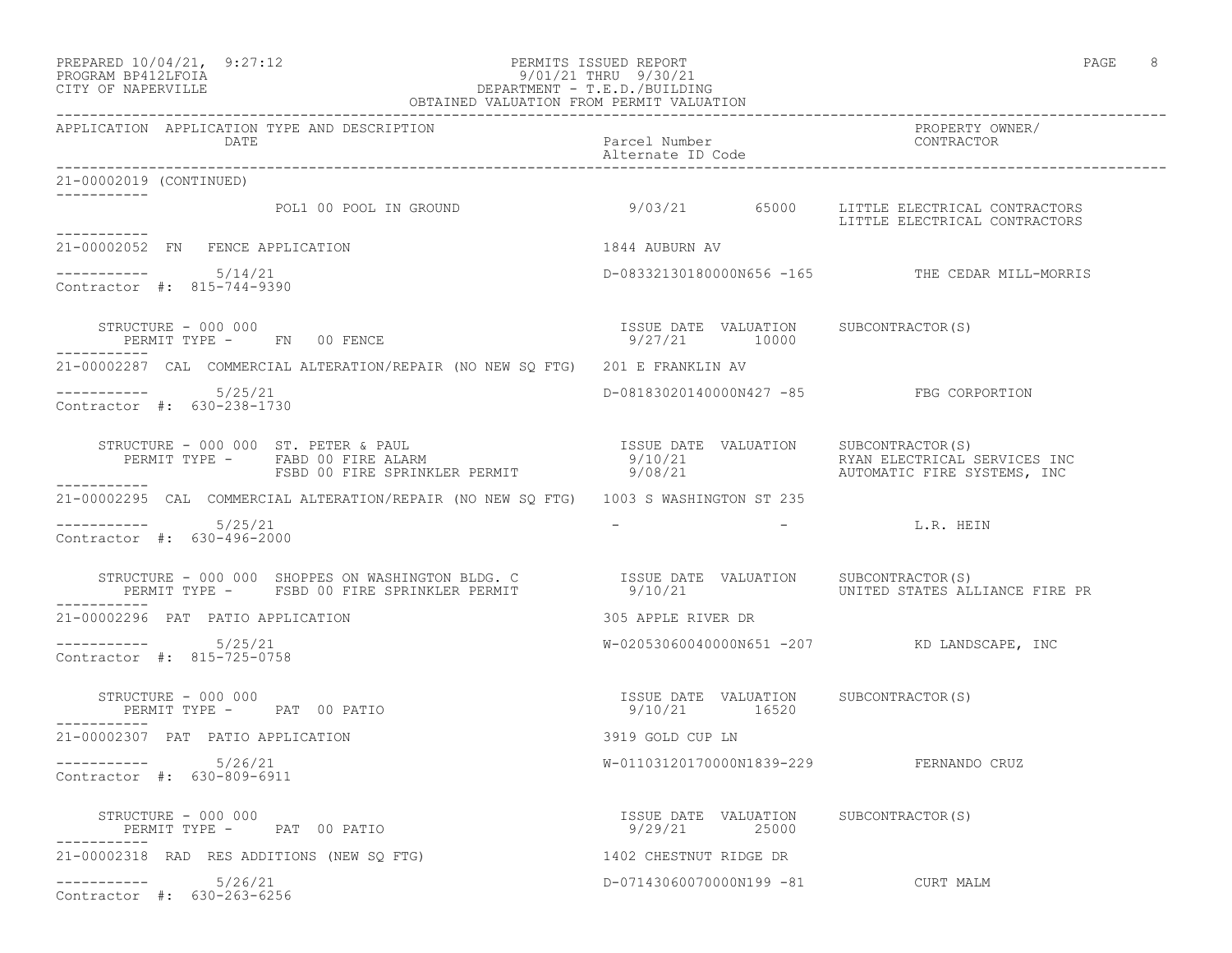#### PREPARED 10/04/21, 9:27:12 PERMITS ISSUED REPORT PAGE 9 PROGRAM BP412LFOIA 9/01/21 THRU 9/30/21 CITY OF NAPERVILLE DEPARTMENT - T.E.D./BUILDING OBTAINED VALUATION FROM PERMIT VALUATION

------------------------------------------------------------------------------------------------------------------------------------ APPLICATION APPLICATION TYPE AND DESCRIPTION PROPERTY OWNER/ DATE Parcel Number CONTRACTOR Alternate ID Code ------------------------------------------------------------------------------------------------------------------------------------ 21-00002318 (CONTINUED) ----------- STRUCTURE - 000 000 ABOVE GARAGE ADDITION ISSUE DATE VALUATION SUBCONTRACTOR(S) PERMIT TYPE - RAD 00 ROOM ADDITION 9/10/21 20000 DUPAGE ELECTRICAL SERVICE ----------- 21-00002456 RAL RES ALTERATIONS/REMODLING (NO NEW SQ FTG) 609 LYNCHBURG CT ----------- 6/02/21 D-08202150060000N452 -103 OWNER/CONTRACTOR Contractor #: STRUCTURE - 000 000 INTERIOR REMODEL ISSUE DATE VALUATION SUBCONTRACTOR(S) PERMIT TYPE - RAL 00 ROOM ALTERATION 100000 9/07/21 100000 ROW 00 RIGHT OF WAY PERMIT 3/07/21 SWCP 00 SEWER AND/OR WATER CONN PERMIT 9/07/21 WMU 00 WATER METER UPGRADE 9/07/21 ----------- 21-00002464 RADL ROOM ADDITION LARGE 835 N WEBSTER ST \_\_\_\_\_\_\_\_\_\_\_ ----------- 6/02/21 D-07124210150000N42 -54 RIGSBY BUILDERS INC Contractor #: 815-717-8564 STRUCTURE - 000 000 RAD ISSUE DATE VALUATION SUBCONTRACTOR(S) PERMIT TYPE - ELSC 00 ELECTRIC SVC CHANGE RES. 9/08/21 RADL 00 ROOM ADDITION LARGE 9/08/21 497000 M&J CONSTRUCTION INC M&M AFFORDABLE PLUMBING CRANA ELECTRIC INC ROW 00 RIGHT OF WAY PERMIT 19/08/21 SWCP 00 SEWER AND/OR WATER CONN PERMIT 9/08/21 WMU 00 WATER METER UPGRADE 9/08/21 ----------- 21-00002481 CAL COMMERCIAL ALTERATION/REPAIR (NO NEW SQ FTG) 223 S MAIN ST \_\_\_\_\_\_\_\_\_\_\_ ----------- 6/03/21 D-07134290070000N594 -84 SEQUOIA GENERAL CONSTRUCTION Contractor #: 630-740-6563 STRUCTURE - 000 000 VANILLA BOX ISSUE DATE VALUATION SUBCONTRACTOR(S) PERMIT TYPE - FSBD 00 FIRE SPRINKLER PERMIT 69/23/21 ATLANTIC AMERICAN FIRE ----------- 21-00002482 CAL COMMERCIAL ALTERATION/REPAIR (NO NEW SQ FTG) 227 S MAIN ST ----------- 6/03/21 D-07134290070000N594 -84 SEQUOIA GENERAL CONSTRUCTION Contractor #: 630-740-6563 STRUCTURE - 000 000 TINKER ISSUE DATE VALUATION SUBCONTRACTOR(S) PERMIT TYPE - FABD 00 FIRE ALARM 2000 00 FIRE ALARM 2000 09/14/21 DETECTION SYSTEMS & SERV FSBD 00 FIRE SPRINKLER PERMIT  $9/14/21$  atlantic american fire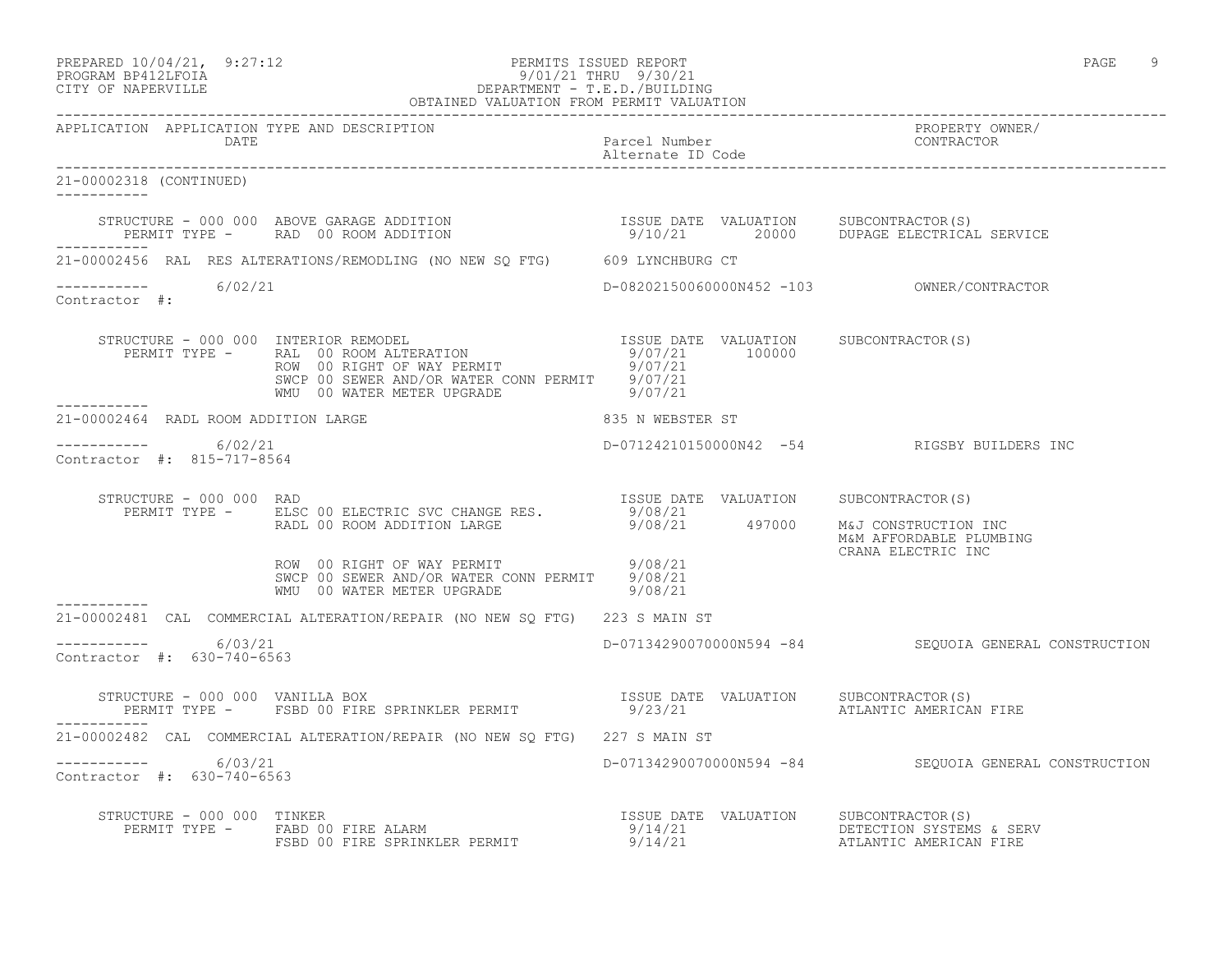#### PREPARED  $10/04/21$ , 9:27:12 PERMITS ISSUED REPORT PAGE 10 PROGRAM BP412LFOIA 9/01/21 THRU 9/30/21 CITY OF NAPERVILLE DEPARTMENT - T.E.D./BUILDING OBTAINED VALUATION FROM PERMIT VALUATION

| 21-00002485 FN FENCE APPLICATION                                                      | 600 TICONDEROGA LN                                                               |                                                   |
|---------------------------------------------------------------------------------------|----------------------------------------------------------------------------------|---------------------------------------------------|
| $--------- 6/03/21$<br>Contractor #: 815-436-7440                                     |                                                                                  | D-08072030010000N185 -41 CEDAR RUSTIC/JOLIET      |
| STRUCTURE - 000 000<br>PERMIT TYPE - FN 00 FENCE                                      | ISSUE DATE VALUATION SUBCONTRACTOR(S)<br>9/13/21 7000                            |                                                   |
| 21-00002494 SIGN SIGN APPLICATIONS                                                    | 4931 S ROUTE 59 123                                                              |                                                   |
| -----------     6/03/21<br>Contractor #: 847-534-9220                                 |                                                                                  | W-01164050090000N1516-258 DIVINE SIGNS & GRAPHICS |
| STRUCTURE - 000 000<br>PERMIT TYPE - SIGN 00 SIGN<br>------------                     |                                                                                  |                                                   |
| 21-00002558 RAL RES ALTERATIONS/REMODLING (NO NEW SQ FTG) 2719 FREELAND CR            |                                                                                  |                                                   |
| $--------- 6/07/21$<br>Contractor #: 708-655-6575                                     |                                                                                  | W-01153020800000N1311-259 K7 CONSTRUCTION, LLC    |
| STRUCTURE - 000 000<br>PERMIT TYPE - RAL 00 ROOM ALTERATION<br>-----------            | ISSUE DATE VALUATION SUBCONTRACTOR(S)<br>9/07/21   46557   HALL AND ONE SERVICES | PARKER ELECTRIC                                   |
| 21-00002594 SIGN SIGN APPLICATIONS                                                    | 931 W 75TH ST 107                                                                |                                                   |
| ----------- 6/09/21<br>Contractor #: 630-898-5900                                     |                                                                                  | D-07251040180000N941 -128 AURORA SIGN COMPANY     |
| STRUCTURE - 000 000<br>PERMIT TYPE - SIGN 00 SIGN                                     |                                                                                  | AURORA SIGN COMPANY                               |
| 21-00002635 CAL COMMERCIAL ALTERATION/REPAIR (NO NEW SQ FTG) 2011 S WASHINGTON ST 111 |                                                                                  |                                                   |
| $--------- 6/10/21$<br>Contractor #: 630-510-0455                                     |                                                                                  | D-08314150170000N1388-176 PIANE CONSTRUCTION      |
| ------------                                                                          |                                                                                  |                                                   |
| 21-00002644 COMM COMMERCIAL/INDUSTRIAL APPLICATION 2112 FERRY RD HM                   |                                                                                  |                                                   |
| $--------- 6/10/21$<br>Contractor #: 630-585-0021                                     |                                                                                  | D-07042030110001N1705-3 IRON GATE MOTOR CONDOS    |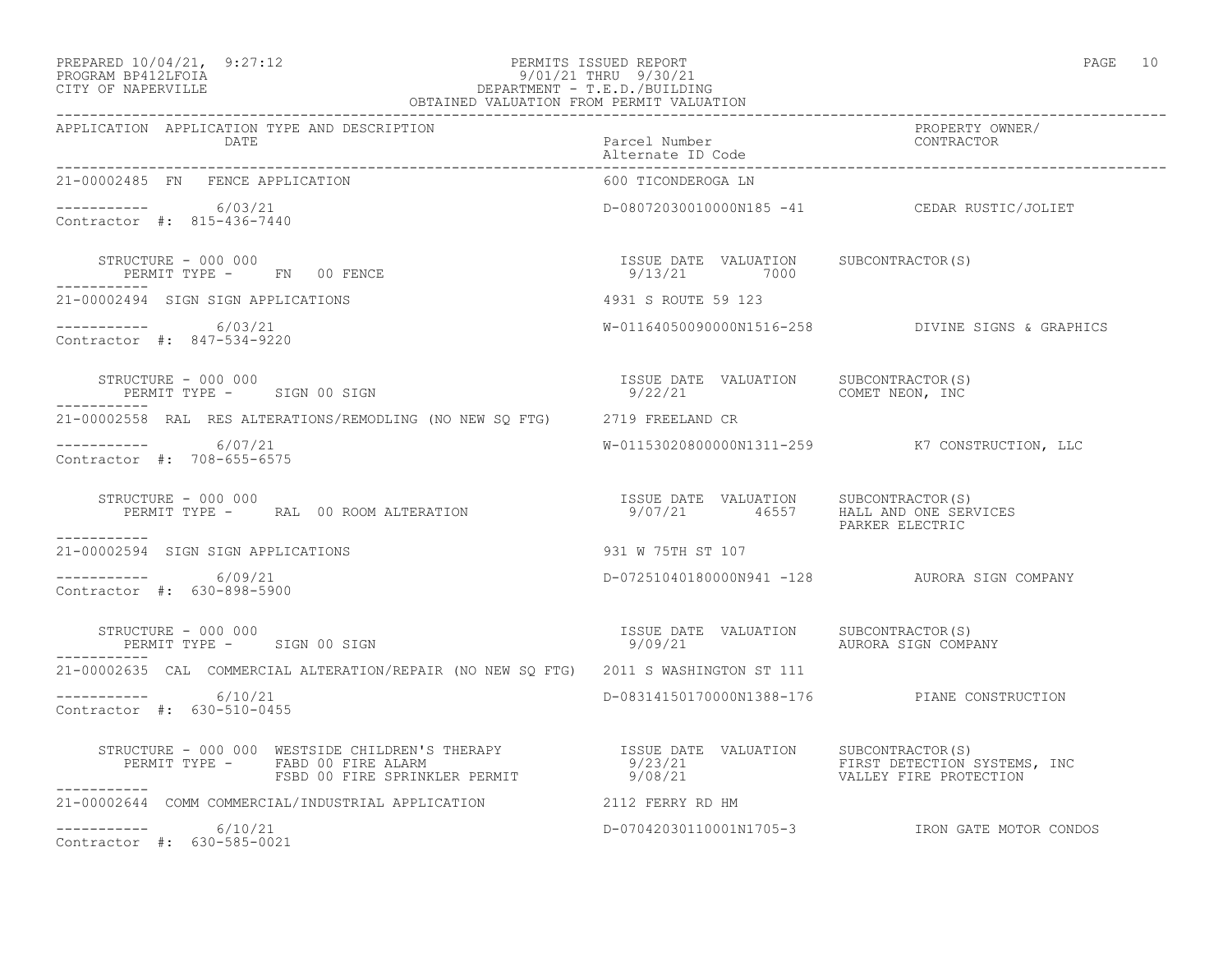| PREPARED 10/04/21,  | 9:27:12 |
|---------------------|---------|
| DDOOD3M DD410T DOT3 |         |

## PREPARED 10/04/21, 9:27:12 PERMITS ISSUED REPORT<br>PROGRAM BP412LFOIA PAGE 11 9/01/21 THRU 9/30/21 PROGRAM BP412LFOIA 9/01/21 THRU 9/30/21 CITY OF NAPERVILLE DEPARTMENT - T.E.D./BUILDING

| OBTAINED VALUATION FROM PERMIT VALUATION                                                                                                                     |                                        |                                                          |
|--------------------------------------------------------------------------------------------------------------------------------------------------------------|----------------------------------------|----------------------------------------------------------|
| APPLICATION APPLICATION TYPE AND DESCRIPTION<br>DATE                                                                                                         | Parcel Number<br>Alternate ID Code     | PROPERTY OWNER/<br>CONTRACTOR                            |
| 21-00002644 (CONTINUED)<br>___________                                                                                                                       |                                        |                                                          |
| PERMIT TYPE - FABD 00 FIRE ALARM<br>___________                                                                                                              |                                        |                                                          |
| 21-00002706 DECK DECK                                                                                                                                        | 911 PARKSIDE RD                        |                                                          |
| -----------    6/15/21<br>Contractor #: 708-478-8890                                                                                                         |                                        | D-08192180300000N1237-101    UNDERCOVER OUTDOORS         |
| STRUCTURE - 000 000 SMART PERGOLA<br>PERMIT TYPE - DECK 00 DECK<br>PERG 00 PERGOLA / ARBOR 1710 9/01/21 17166<br>PERG 00 PERGOLA / ARBOR 17166 9/01/21 17166 |                                        |                                                          |
| 21-00002711 CAL COMMERCIAL ALTERATION/REPAIR (NO NEW SO FTG) 2216 FERRY RD 108                                                                               |                                        |                                                          |
| ----------- 6/15/21<br>Contractor #: 630-932-5757                                                                                                            |                                        | D-07042030110000N1705-3 KEY INVESTMENT & MANAGEMENT      |
| STRUCTURE - 000 000 IRON GATE - GREAGER<br>PERMIT TYPE - CCAD 00 COMMERCIAL - CAD (21 %) 9/10/21 % 25000 PECAROTTA PLUMBING                                  |                                        | ON ELECTRIC INC                                          |
| 21-00002742 SADC SATELLITE DISH/ANTENNA COMMERCIAL 801 S WASHINGTON ST                                                                                       |                                        |                                                          |
| -----------     6/16/21<br>Contractor #: 800-876-7416                                                                                                        | D-07244000160000N166 -114 ELITE-ICT    |                                                          |
| STRUCTURE – 000 000<br>PERMIT TYPE - SADC 00 SATELLITE DISH/ANT COMMERCIAL 9/02/21 5 2010 ELITE ICT                                                          | ISSUE DATE VALUATION SUBCONTRACTOR(S)  |                                                          |
| 21-00002744 THA TOWNHOUSE APPLICATION                                                                                                                        | 2904 REFLECTION DR                     |                                                          |
| $--------- 6/17/21$<br>Contractor #: 224-293-3129                                                                                                            | W-01044100660101N1845-198 LENNAR HOMES |                                                          |
|                                                                                                                                                              |                                        | S3 PLUMBING<br>EXTERIOR BUILDERS INC<br>HMD CONSTRUCTION |
| 21-00002745 THA TOWNHOUSE APPLICATION                                                                                                                        | 2906 REFLECTION DR                     |                                                          |
| $--------- 6/17/21$<br>Contractor #: 224-293-3129                                                                                                            | W-01044100660102N1845-198 LENNAR HOMES |                                                          |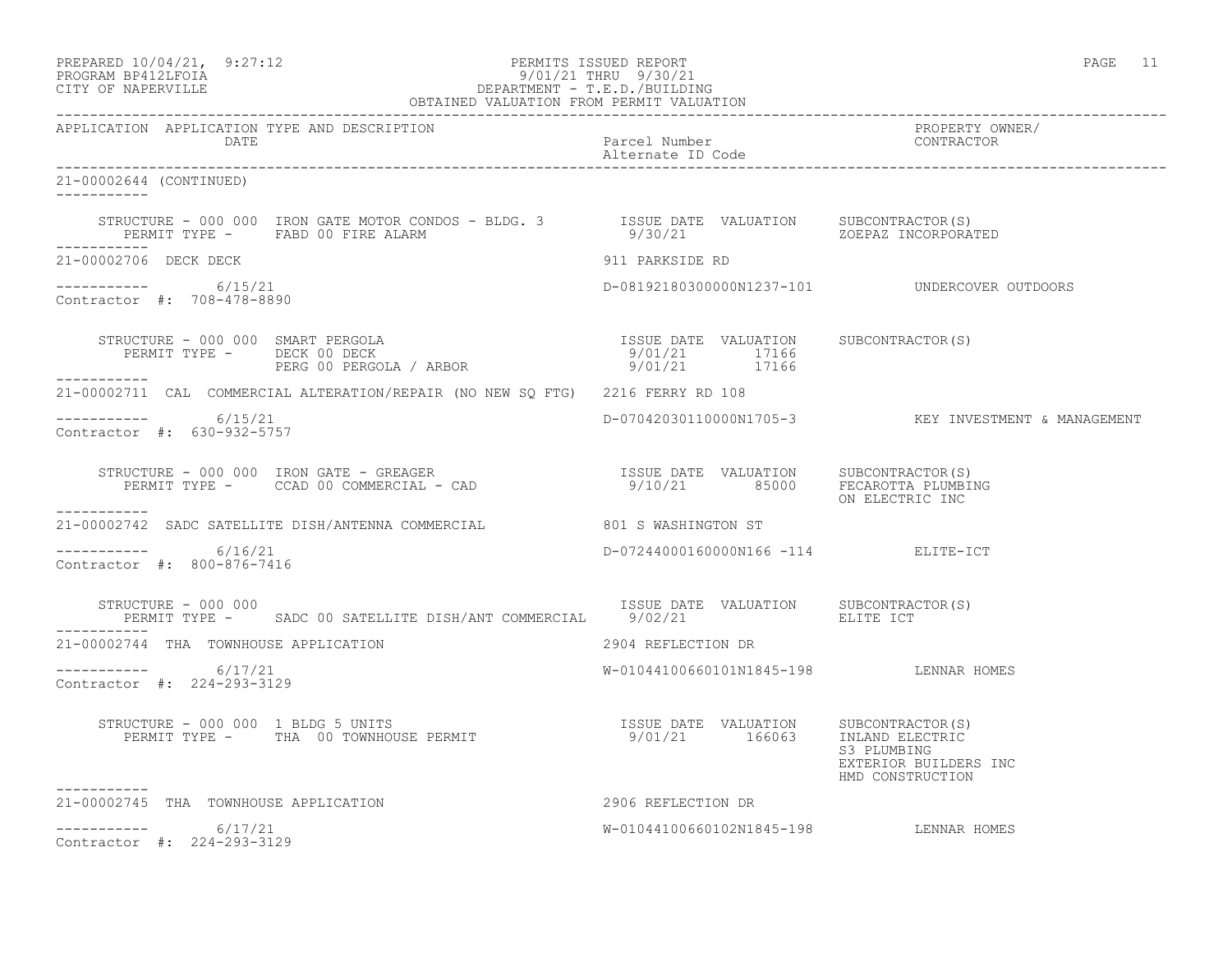| PREPARED 10/04/21, | 9:27:12 |
|--------------------|---------|
| PROCRAM RP412LFOIA |         |

## PERMITS ISSUED REPORT AND REPORT AND REPORT AND REPORT AND RESIDENT REPORT OF A SERIE OF A SERIE 2. PROGRAM BP412LFOIA 9/01/21 THRU 9/30/21 CITY OF NAPERVILLE CITY OF NAPERVILLE DEPARTMENT - T.E.D./BUILDING

| OBTAINED VALUATION FROM PERMIT VALUATION                                                                                                                                                                                                                                                                                                                                                                                       |                                        |                                                          |  |
|--------------------------------------------------------------------------------------------------------------------------------------------------------------------------------------------------------------------------------------------------------------------------------------------------------------------------------------------------------------------------------------------------------------------------------|----------------------------------------|----------------------------------------------------------|--|
| APPLICATION APPLICATION TYPE AND DESCRIPTION<br>DATE                                                                                                                                                                                                                                                                                                                                                                           | Parcel Number<br>Alternate ID Code     | PROPERTY OWNER/<br>CONTRACTOR                            |  |
| 21-00002745 (CONTINUED)<br>___________                                                                                                                                                                                                                                                                                                                                                                                         |                                        |                                                          |  |
| ___________                                                                                                                                                                                                                                                                                                                                                                                                                    |                                        | S3 PLUMBING<br>EXTERIOR BUILDERS INC<br>HMD CONSTRUCTION |  |
| 21-00002746 THA TOWNHOUSE APPLICATION                                                                                                                                                                                                                                                                                                                                                                                          | 2908 REFLECTION DR                     |                                                          |  |
| $--------- 6/17/21$<br>Contractor #: 224-293-3129                                                                                                                                                                                                                                                                                                                                                                              | W-01044100660103N1845-198 LENNAR HOMES |                                                          |  |
| $\begin{tabular}{lcccccc} \texttt{STRUCTURE} & - & 000 & 000 & 1 & \texttt{BLDG} & 5 & \texttt{UNITS} & & & & & & & & \\ & & & & & & & & & & & & & \\ \texttt{PERMIT TYPE} & - & & \texttt{TRA} & 00 & \texttt{TOWNHOUSE} & \texttt{PERMIT} & & & & & & \\ \end{tabular}$                                                                                                                                                      |                                        | S3 PLUMBING<br>EXTERIOR BUILDERS INC<br>HMD CONSTRUCTION |  |
| 21-00002747 THA TOWNHOUSE APPLICATION                                                                                                                                                                                                                                                                                                                                                                                          | 2910 REFLECTION DR                     |                                                          |  |
| -----------     6/17/21<br>Contractor #: 224-293-3129                                                                                                                                                                                                                                                                                                                                                                          | W-01044100660104N1845-198 LENNAR HOMES |                                                          |  |
| $\begin{tabular}{lcccccc} \texttt{STRUCTURE} & - & 000 & 000 & 1 & \texttt{BLDG} & 5 & \texttt{UNITS} & \texttt{BERNIT} & \texttt{S} & \texttt{S} & \texttt{S} & \texttt{S} & \texttt{S} & \texttt{S} & \texttt{S} & \texttt{S} & \texttt{S} & \texttt{S} & \texttt{S} & \texttt{S} & \texttt{S} & \texttt{S} & \texttt{S} & \texttt{S} & \texttt{S} & \texttt{S} & \texttt{S} & \texttt{S} & \texttt{S} & \texttt{S} & \text$ |                                        | S3 PLUMBING<br>EXTERIOR BUILDERS INC<br>HMD CONSTRUCTION |  |
| -----------<br>21-00002748 THA TOWNHOUSE APPLICATION                                                                                                                                                                                                                                                                                                                                                                           | 2912 REFLECTION DR                     |                                                          |  |
| $--------- 6/17/21$<br>Contractor #: 224-293-3129                                                                                                                                                                                                                                                                                                                                                                              | W-01044100660105N1845-198 LENNAR HOMES |                                                          |  |
| STRUCTURE - 000 000 1 BLDG 5 UNITS<br>PERMIT TYPE - THA 00 TOWNHOUSE PERMIT 1600 101/21 166063 INLAND ELECTRIC                                                                                                                                                                                                                                                                                                                 |                                        | S3 PLUMBING<br>EXTERIOR BUILDERS INC<br>HMD CONSTRUCTION |  |
| ----------<br>21-00002763 SFR SINGLE FAMILY RESIDENCE                                                                                                                                                                                                                                                                                                                                                                          | 638 THORNWOOD DR                       |                                                          |  |
| ----------- 6/17/21<br>Contractor #: 630-420-8084                                                                                                                                                                                                                                                                                                                                                                              |                                        | D-08191140070000N54 -100 CHARLESTON BUILDING             |  |
| STRUCTURE - 000 000 SFR                                                                                                                                                                                                                                                                                                                                                                                                        | ISSUE DATE VALUATION SUBCONTRACTOR(S)  |                                                          |  |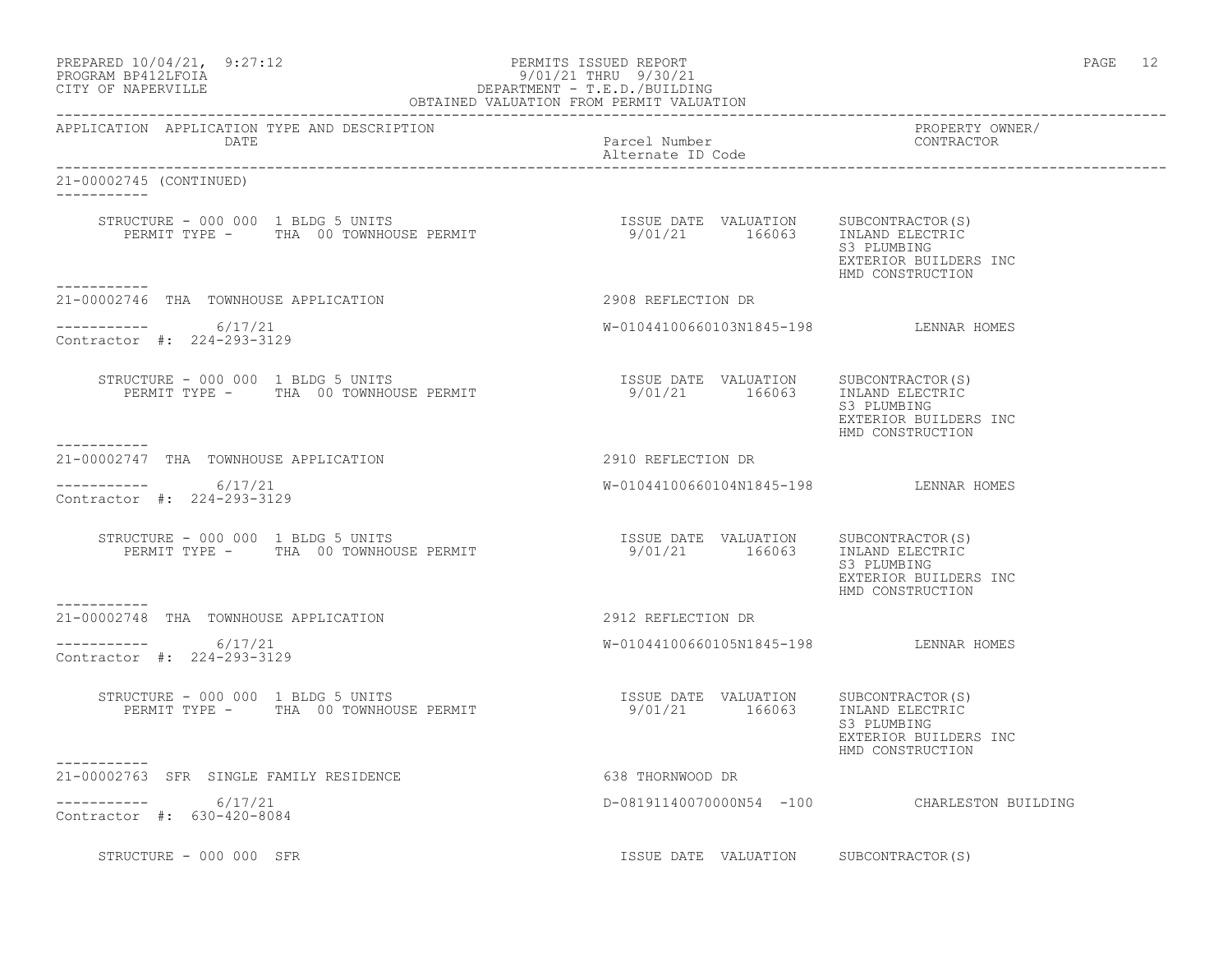| PREPARED 10/04/21, 9:27:12 | PERMITS ISSUED REPORT          | PAGE |  |
|----------------------------|--------------------------------|------|--|
|                            | a /a · /a · ------ a /a · /a · |      |  |

## PROGRAM BP412LFOIA 9/01/21 THRU 9/30/21 CITY OF NAPERVILLE DEPARTMENT - T.E.D./BUILDING

|                         |                                                      | OBTAINED VALUATION FROM PERMIT VALUATION                                                                                                                                                                                               |                                    |                                                                          |
|-------------------------|------------------------------------------------------|----------------------------------------------------------------------------------------------------------------------------------------------------------------------------------------------------------------------------------------|------------------------------------|--------------------------------------------------------------------------|
|                         | DATE                                                 | APPLICATION APPLICATION TYPE AND DESCRIPTION                                                                                                                                                                                           | Parcel Number<br>Alternate ID Code | PROPERTY OWNER/<br>CONTRACTOR                                            |
| 21-00002763 (CONTINUED) |                                                      |                                                                                                                                                                                                                                        |                                    |                                                                          |
|                         |                                                      | PERMIT TYPE - ELEC 00 ELECTRIC FOR SINGLE FAMILY/DPX 9/28/21<br>FB 00 FINISHED BASEMENT 9/28/21 2000000<br>MECH 00 MECHANICAL FOR SFR/DPX 9/28/21 2000000<br>PLRM 00 PLUMBING BASEMENT ROUGH 9/28/21<br>PLUM 00 PLUMBING FOR SINGLE FA |                                    | NAPERVILLE ELECTRICAL CONT INC<br>JL PLUMBING                            |
|                         |                                                      | SFRP 00 SINGLE FAMILY RESIDENCE PERMIT<br>STRU 00 STRUCTURAL FOR SINGLE FAM/DPX 9/28/21 2000000<br>TREE 00 PARKWAY TREE PLANTING PERMIT 9/28/21 A & E ROOFING AND SIDING INC                                                           |                                    |                                                                          |
|                         |                                                      | 21-00002774 DRWY DRIVEWAY NEW AND ALTERATIONS                                                                                                                                                                                          | 930 SPINDLETREE AV                 |                                                                          |
| Contractor #:           | $--------- 6/18/21$                                  |                                                                                                                                                                                                                                        |                                    | D-08324070010000N706 -178 MASONRY DOCTORS                                |
| -----------             |                                                      |                                                                                                                                                                                                                                        |                                    |                                                                          |
|                         | 21-00002776 SIGN SIGN APPLICATIONS                   |                                                                                                                                                                                                                                        | 2735 HASSERT BL 183                |                                                                          |
|                         | ----------     6/18/21<br>Contractor #: 773-097-2555 |                                                                                                                                                                                                                                        |                                    | W-01153021140000N1426-259 J&R                                            |
|                         | STRUCTURE - 000 000                                  | PERMIT TYPE - SIGN 00 SIGN                                                                                                                                                                                                             |                                    | 9/17/21                                   BLUE LINE ELECTRICAL CONTRACTO |
|                         |                                                      | 21-00002778 DRWY DRIVEWAY NEW AND ALTERATIONS                                                                                                                                                                                          | 1409 N WEST ST                     |                                                                          |
|                         | -----------    6/18/21<br>Contractor #: 630-878-3162 |                                                                                                                                                                                                                                        |                                    | D-07121050170000N1172-38 DRESSLER BLOCK CONCRETE                         |
|                         |                                                      | STRUCTURE - 000 000 R/R ASP W/CONCRETE DRWY/AP/PR/STOOP ISSUE DATE VALUATION SUBCONTRACTOR(S)<br>PERMIT TYPE - DRWY 00 DRIVEWAY ADDITION/ALTERATION 9/14/21 8340 DRESSLER BLOCK CONCRETE<br>ROW 00 RIGHT OF WAY PERMIT 9/14/21 9/14/   |                                    |                                                                          |
|                         | 21-00002797 SIGN SIGN APPLICATIONS                   |                                                                                                                                                                                                                                        | 1351 E OGDEN AV                    |                                                                          |
|                         | $--------- 6/21/21$<br>Contractor #: 708-365-5555    |                                                                                                                                                                                                                                        |                                    | D-08081010140000N1862-42 MIDWEST SIGN & LIGHTING, INC                    |
|                         |                                                      |                                                                                                                                                                                                                                        |                                    |                                                                          |
|                         | 21-00002798 SIGN SIGN APPLICATIONS                   |                                                                                                                                                                                                                                        | 1351 E OGDEN AV                    |                                                                          |
|                         | $--------- 6/21/21$<br>Contractor #: 708-365-5555    |                                                                                                                                                                                                                                        |                                    | D-08081010140000N1862-42 MIDWEST SIGN & LIGHTING, INC                    |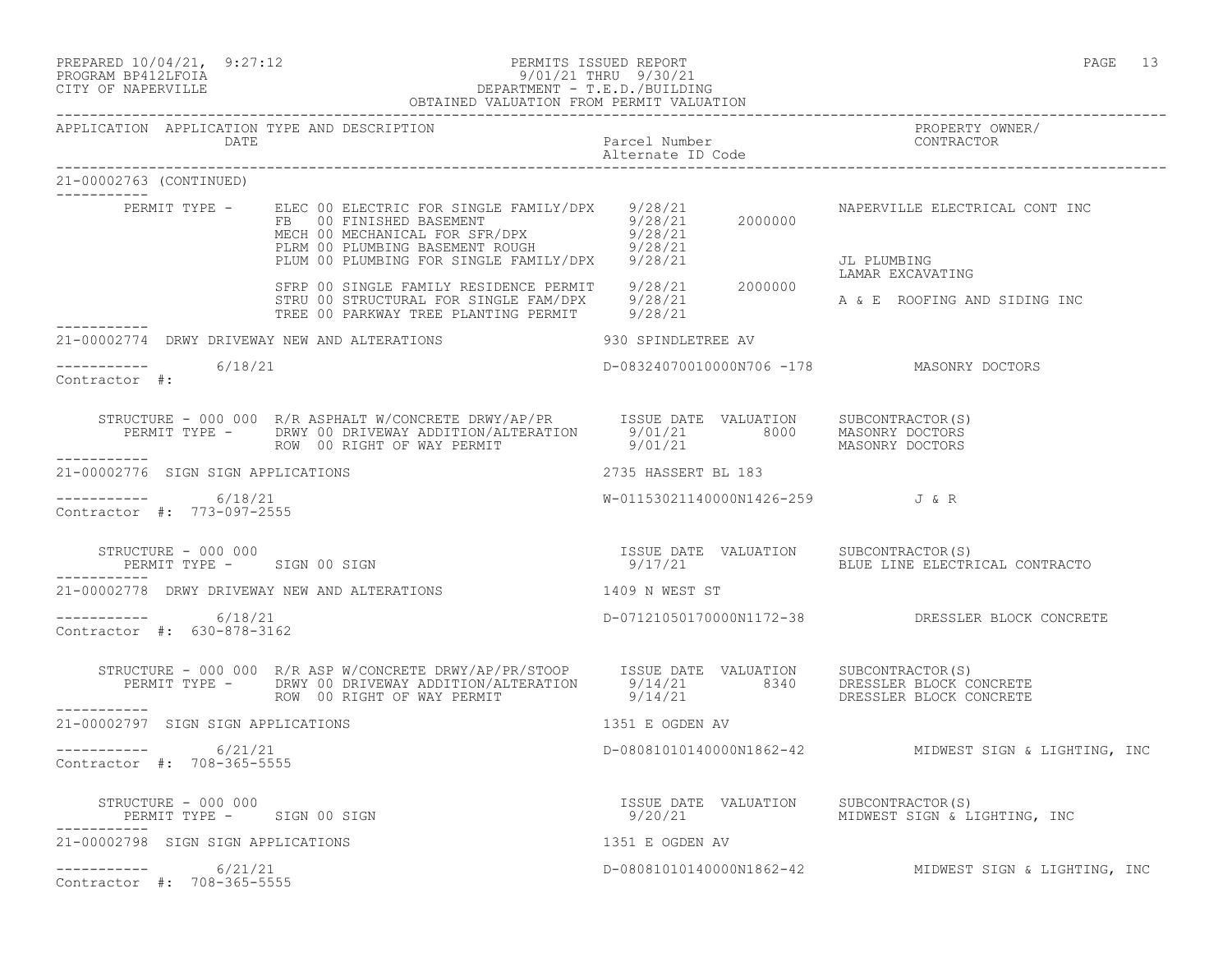|         | PREPARED 10/04/21, | 9:27:12 |
|---------|--------------------|---------|
| ------- |                    |         |

#### PREPARED  $10/04/21$ , 9:27:12 PERMITS ISSUED REPORT PAGE 14 PROGRAM BP412LFOIA 9/01/21 THRU 9/30/21 CITY OF NAPERVILLE DEPARTMENT - T.E.D./BUILDING

|                                                      | OBTAINED VALUATION FROM PERMIT VALUATION                                                                                                                                                        |                                                                                                                                                                                                                                                                                                    |                                                     |
|------------------------------------------------------|-------------------------------------------------------------------------------------------------------------------------------------------------------------------------------------------------|----------------------------------------------------------------------------------------------------------------------------------------------------------------------------------------------------------------------------------------------------------------------------------------------------|-----------------------------------------------------|
| APPLICATION APPLICATION TYPE AND DESCRIPTION         |                                                                                                                                                                                                 |                                                                                                                                                                                                                                                                                                    | PROPERTY OWNER/                                     |
| 21-00002798 (CONTINUED)<br>-----------               |                                                                                                                                                                                                 |                                                                                                                                                                                                                                                                                                    |                                                     |
|                                                      |                                                                                                                                                                                                 |                                                                                                                                                                                                                                                                                                    | 9/23/21 MIDWEST SIGN & LIGHTING, INC                |
|                                                      | 21-00002821 CAL COMMERCIAL ALTERATION/REPAIR (NO NEW SO FTG) 1320 N ROUTE 59 114                                                                                                                |                                                                                                                                                                                                                                                                                                    |                                                     |
| ----------- 6/21/21<br>Contractor #: 630-660-3519    |                                                                                                                                                                                                 | D-07103140100000N1576-34 MEP CONSTRUCTION                                                                                                                                                                                                                                                          |                                                     |
|                                                      | STRUCTURE – 000 000 N&P DANCE STUDIO<br>PERMIT TYPE – CCAD 00 COMMERCIAL – CAD                           9/08/21        20000    SIGNATURE MAKER, INC                                           |                                                                                                                                                                                                                                                                                                    |                                                     |
|                                                      | 21-00002825 CAL COMMERCIAL ALTERATION/REPAIR (NO NEW SO FTG) 1250 N MILL ST HM                                                                                                                  |                                                                                                                                                                                                                                                                                                    |                                                     |
| $--------- 6/22/21$<br>Contractor #: 888-666-0757    |                                                                                                                                                                                                 |                                                                                                                                                                                                                                                                                                    | D-07124030410000 -54 PYRA-MED DESIGN & CONSTRUCTION |
|                                                      | STRUCTURE - 000 000 MILL STREE PROFESSIONAL BLDG.               ISSUE DATE VALUATION     SUBCONTRACTOR(S)<br>PERMIT TYPE -     CMIS 00 COMMERCIAL MISC. PERMIT              9/08/21       40000 |                                                                                                                                                                                                                                                                                                    |                                                     |
|                                                      | 21-00002828 RAL RES ALTERATIONS/REMODLING (NO NEW SQ FTG) 3543 VANILLA GRASS DR                                                                                                                 |                                                                                                                                                                                                                                                                                                    |                                                     |
| ----------     6/22/21<br>Contractor #: 847-209-0766 |                                                                                                                                                                                                 | W-01093090170000N1386-227 JFD CONSTRUCTION                                                                                                                                                                                                                                                         |                                                     |
|                                                      | STRUCTURE - 000 000 INTERIOR REMODEL (S) (SUB DATE VALUATION SUBCONTRACTOR)<br>PERMIT TYPE - DECK 00 DECK                                                                                       | $9/23/21$ 52000 $\frac{1}{100}$ 52000 $\frac{1}{100}$ $\frac{1}{100}$ $\frac{1}{100}$ $\frac{1}{100}$ $\frac{1}{100}$ $\frac{1}{100}$ $\frac{1}{100}$ $\frac{1}{100}$ $\frac{1}{100}$ $\frac{1}{100}$ $\frac{1}{100}$ $\frac{1}{100}$ $\frac{1}{100}$ $\frac{1}{100}$ $\frac{1}{100}$ $\frac{1}{1$ | MANN MADE PLUMBING                                  |
|                                                      | RAL 00 ROOM ALTERATION                                                                                                                                                                          | 9/23/21                                                                                                                                                                                                                                                                                            | NEWFIELD ELECTRIC, INC<br>MANN MADE PLUMBING        |
|                                                      | 21-00002829 CAL COMMERCIAL ALTERATION/REPAIR (NO NEW SQ FTG) 1315 S NAPER BL 109                                                                                                                |                                                                                                                                                                                                                                                                                                    |                                                     |
| $--------- 6/22/21$<br>Contractor #: 312-451-7161    |                                                                                                                                                                                                 |                                                                                                                                                                                                                                                                                                    | D-08292030070000N143 -133 BUSHMAN CONSTRUCTION      |
| ___________                                          |                                                                                                                                                                                                 |                                                                                                                                                                                                                                                                                                    | GREAT LAKES PLUMBING & HEATING                      |
| 21-00002861 SFR SINGLE FAMILY RESIDENCE              | 635 N MAIN ST                                                                                                                                                                                   |                                                                                                                                                                                                                                                                                                    |                                                     |
| $--------- 6/23/21$<br>Contractor #: 630-984-4666    |                                                                                                                                                                                                 |                                                                                                                                                                                                                                                                                                    | D-07132060200000N340 -69 INSPIRED BY DESIGN LLC     |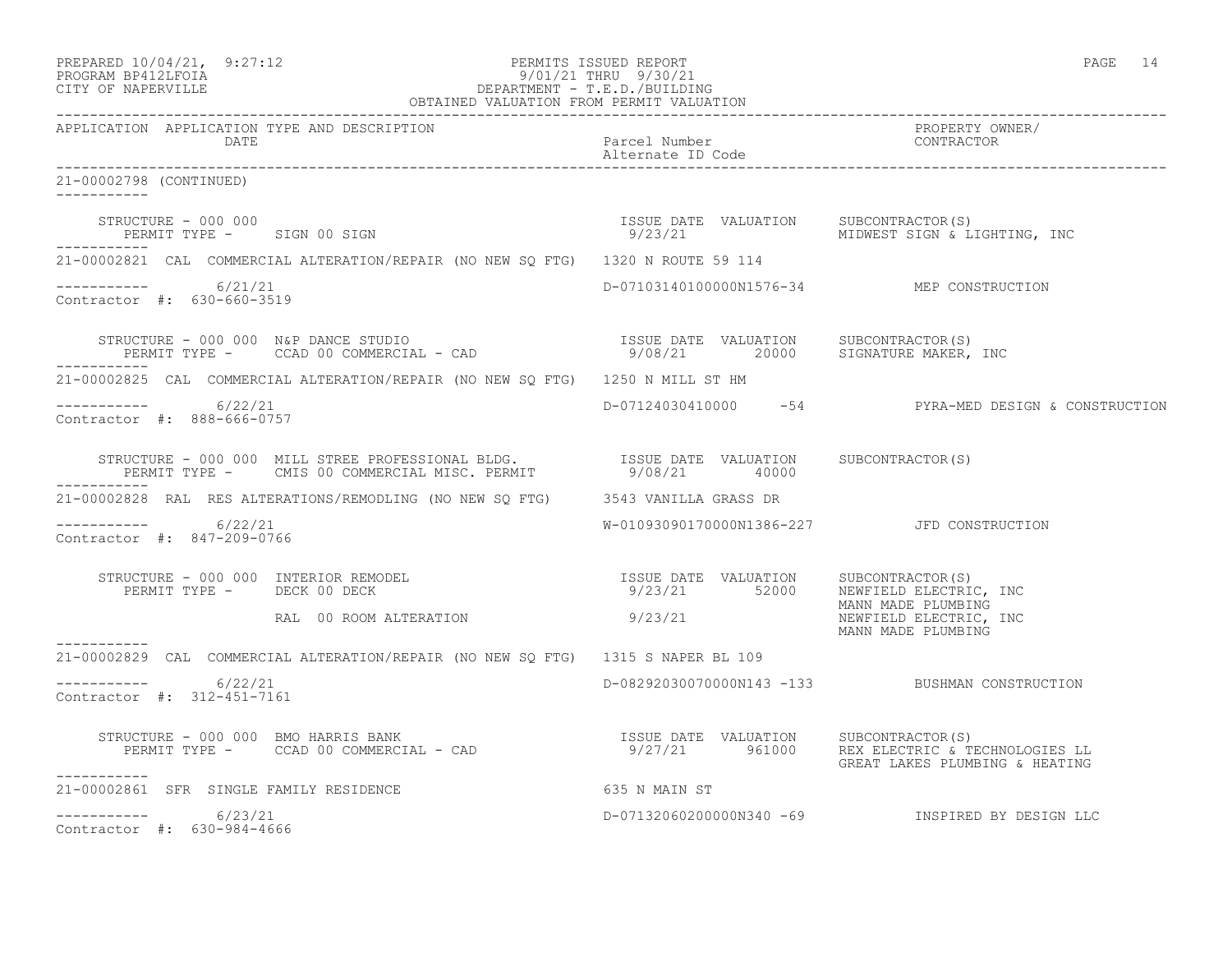| PREPARED 10/04/21, 9:27:12<br>PROGRAM BP412LFOIA<br>CITY OF NAPERVILLE                                                                                                                                                                                            |                                                                         | PAGE 15                                        |
|-------------------------------------------------------------------------------------------------------------------------------------------------------------------------------------------------------------------------------------------------------------------|-------------------------------------------------------------------------|------------------------------------------------|
| APPLICATION APPLICATION TYPE AND DESCRIPTION<br>DATE                                                                                                                                                                                                              | Parcel Number<br>Alternate ID Code                                      | PROPERTY OWNER/<br>CONTRACTOR                  |
| 21-00002861 (CONTINUED)                                                                                                                                                                                                                                           |                                                                         |                                                |
| STRUCTURE - 000 000 SFR<br>REAMIT TYPE - ELEC 00 ELECTRIC FOR SINGLE FAMILY/DPX 9/03/21<br>FERMIT TYPE - ELEC 00 ELECTRIC FOR SINGLE FAMILY/DPX 9/03/21<br>FE 00 FINISHED BASEMENT<br>MECH 00 MECHANICAL FOR SFR/DPX 9/03/21<br>PLIM 00 PLUMBING FOR SINGLE FAMIL | ISSUE DATE VALUATION SUBCONTRACTOR(S)                                   | DAC ELECTRIC INC<br>ALL AFFORDABLE PLUMBING    |
|                                                                                                                                                                                                                                                                   |                                                                         | A & E ROOFING AND SIDING INC                   |
| 21-00002917 CAL COMMERCIAL ALTERATION/REPAIR (NO NEW SQ FTG) 276 S ROUTE 59 108                                                                                                                                                                                   |                                                                         |                                                |
| $--------- 6/25/21$<br>Contractor #: 847-392-6900                                                                                                                                                                                                                 |                                                                         | D-07221020240000N1148-94 VICTOR CONSTRUCTION   |
| -----------                                                                                                                                                                                                                                                       |                                                                         |                                                |
| 21-00002922 DECK DECK                                                                                                                                                                                                                                             | 1664 SILVERLEAF ST                                                      |                                                |
| $---------$ 6/25/21<br>Contractor #: 630-809-6911                                                                                                                                                                                                                 | D-07091080040000N1762-032 FERNANDO CRUZ                                 |                                                |
| ISSUE DATE VALUATION SUBCONTRACTOR(S)<br>STRUCTURE - 000 000 DECK<br>PERMIT TYPE - DECK 00 DECK                                                                                                                                                                   | 9/16/21 8000                                                            |                                                |
| 21-00002927 RAD RES ADDITIONS (NEW SO FTG)                                                                                                                                                                                                                        | 1205 MILLET ST                                                          |                                                |
| $--------- 6/28/21$<br>Contractor #: 630-355-1122                                                                                                                                                                                                                 |                                                                         | D-08073020240000N365 -55 SIENA CUSTOM BUILDERS |
| STRUCTURE - 000 000<br>PERMIT TYPE - RAD 00 ROOM ADDITION<br>-----------                                                                                                                                                                                          | ISSUE DATE VALUATION SUBCONTRACTOR(S)<br>9/10/21 25000 KBS_ELECTRIC,_IN | KBS ELECTRIC, INC<br>COMPLETE FLASHING         |
| 21-00002945 COMM COMMERCIAL/INDUSTRIAL APPLICATION                                                                                                                                                                                                                | 1231 S NAPER BL                                                         |                                                |
| 6/29/21<br>------------<br>Contractor $\#$ :                                                                                                                                                                                                                      | D-08292030070000N143 -133                                               | OWNER/CONTRACTOR                               |
| STRUCTURE - 000 000 MARKET MEADOWS RETAIL SHELL SING ISSUE DATE VALUATION SUBCONTRACTOR(S)<br>PERMIT TYPE - 7B 00 FOUNDATION ONLY COMM NEW/NU ON HOLD 333333                                                                                                      |                                                                         |                                                |
| 21-00002946 COMM COMMERCIAL/INDUSTRIAL APPLICATION                                                                                                                                                                                                                | 1239 S NAPER BL HM                                                      |                                                |
| 6/29/21<br>Contractor #:                                                                                                                                                                                                                                          |                                                                         |                                                |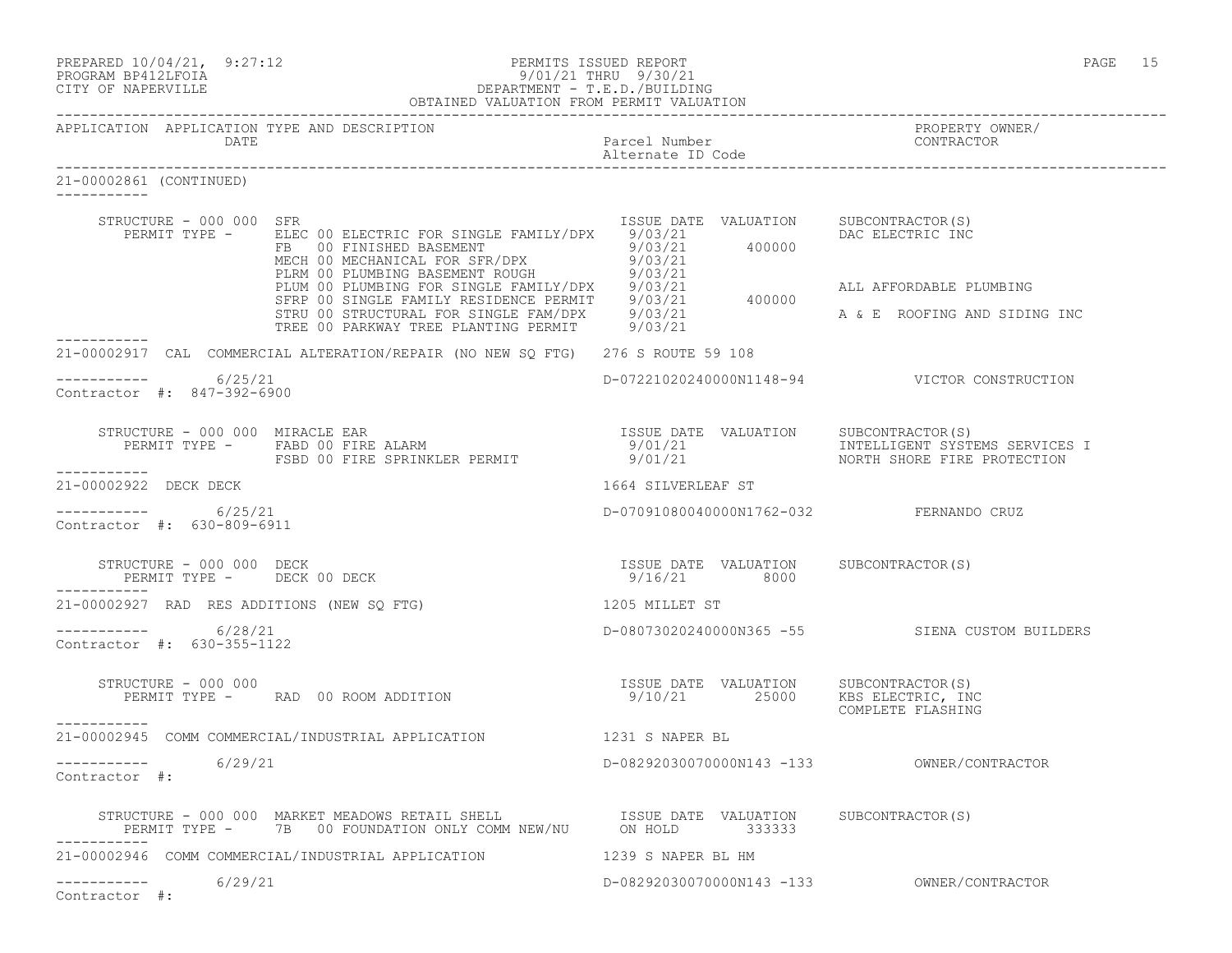## PREPARED 10/04/21, 9:27:12 PERMITS ISSUED REPORT PAGE 16 PROGRAM BP412LFOIA 9/01/21 THRU 9/30/21 CITY OF NAPERVILLE DEPARTMENT - T.E.D./BUILDING

| OBTAINED VALUATION FROM PERMIT VALUATION                                                                                                                                                                                                          |                                            |                                                                                                           |
|---------------------------------------------------------------------------------------------------------------------------------------------------------------------------------------------------------------------------------------------------|--------------------------------------------|-----------------------------------------------------------------------------------------------------------|
| APPLICATION APPLICATION TYPE AND DESCRIPTION<br>DATE                                                                                                                                                                                              | Parcel Number<br>Alternate ID Code         | PROPERTY OWNER/<br>CONTRACTOR                                                                             |
| 21-00002946 (CONTINUED)                                                                                                                                                                                                                           |                                            |                                                                                                           |
| STRUCTURE - 000 000 MARKET MEADOWS - RETAIL                           ISSUE DATE VALUATION      SUBCONTRACTOR(S)<br>PERMIT TYPE -       7B   00 FOUNDATION ONLY COMM NEW/NU        ON HOLD         333333                                         |                                            |                                                                                                           |
| 21-00002947 COMM COMMERCIAL/INDUSTRIAL APPLICATION 1247 S NAPER BL                                                                                                                                                                                |                                            |                                                                                                           |
| $--------- 6/29/21$<br>Contractor #:                                                                                                                                                                                                              |                                            |                                                                                                           |
| STRUCTURE - 000 000 MARKET MEADOWS - RETAIL                            ISSUE DATE VALUATION      SUBCONTRACTOR(S)<br>PERMIT TYPE -       7B    00 FOUNDATION ONLY COMM NEW/NU        ON HOLD         333333<br>-----------                        |                                            |                                                                                                           |
| 21-00002948 COMM COMMERCIAL/INDUSTRIAL APPLICATION 1255 S NAPER BL                                                                                                                                                                                |                                            |                                                                                                           |
| $--------- 6/29/21$<br>Contractor #:                                                                                                                                                                                                              | D-08292030070000N143 -133 OWNER/CONTRACTOR |                                                                                                           |
| STRUCTURE - 000 000 THE LOCKUP SELF STORAGE                            ISSUE DATE VALUATION      SUBCONTRACTOR(S)<br>PERMIT TYPE -       7B   00 FOUNDATION ONLY COMM NEW/NU        ON HOLD      4000000                                          |                                            |                                                                                                           |
| 21-00002950 RAL RES ALTERATIONS/REMODLING (NO NEW SQ FTG) 1105 ROYAL ST GEORGE DR 204                                                                                                                                                             |                                            |                                                                                                           |
| $--------- 6/29/21$<br>Contractor #:                                                                                                                                                                                                              |                                            |                                                                                                           |
| STRUCTURE – 000 000 KITCHEN AND BATH REMODEL                      ISSUE DATE VALUATION    SUBCONTRACTOR(S)<br>PERMIT TYPE –      RAL  00 ROOM ALTERATION                           9/28/21                         OLOW GREZEGORZ<br>------------ |                                            | OLOW GREZEGORZ INC<br>DIAZ TECHNICIAN, LLC                                                                |
| 21-00002953 RAL RES ALTERATIONS/REMODLING (NO NEW SQ FTG) 623 BUNKER HILL CT                                                                                                                                                                      |                                            |                                                                                                           |
| $--------- 6/29/21$<br>Contractor #: 630-330-4739                                                                                                                                                                                                 |                                            | D-07251030490000N680 -128 TRANQUILITY BUILDERS                                                            |
| STRUCTURE - 000 000 KITCHEN REMODEL<br>PERMIT TYPE - RAL 00 ROOM ALTERATION                                                                                                                                                                       |                                            | ISSUE DATE VALUATION SUBCONTRACTOR(S)<br>9/14/21 30000 AFFORDABLE PLUMBING SERVICES<br>MATRIX ELECTRIC CO |
| -----------<br>21-00002970 RAD RES ADDITIONS (NEW SQ FTG) 60 1617 KENYON DR                                                                                                                                                                       |                                            |                                                                                                           |
| $--------- 6/29/21$<br>Contractor #: 630-279-2222                                                                                                                                                                                                 |                                            | D-08283130100000N160 -149 GREAT AMERICAN EXTERIORS                                                        |
| STRUCTURE - 000 000                                                                                                                                                                                                                               | ISSUE DATE VALUATION SUBCONTRACTOR(S)      |                                                                                                           |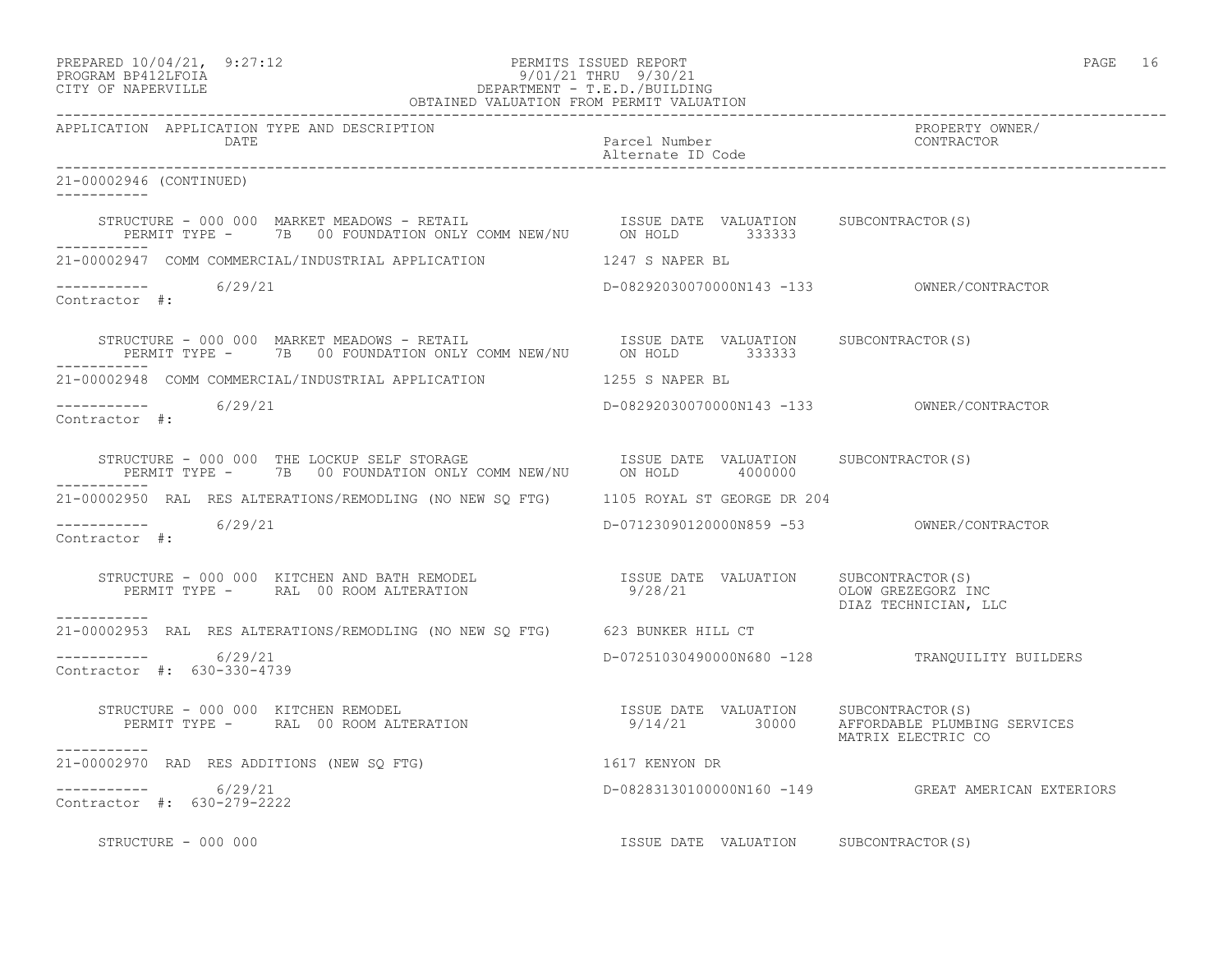## PREPARED 10/04/21, 9:27:12 PERMITS ISSUED REPORT PAGE 17 PROGRAM BP412LFOIA 9/01/21 THRU 9/30/21 CITY OF NAPERVILLE DEPARTMENT - T.E.D./BUILDING

| OBTAINED VALUATION FROM PERMIT VALUATION                                                                          |                                                        |                                                   |
|-------------------------------------------------------------------------------------------------------------------|--------------------------------------------------------|---------------------------------------------------|
| APPLICATION APPLICATION TYPE AND DESCRIPTION<br>DATE                                                              | Parcel Number<br>Alternate ID Code                     | PROPERTY OWNER/<br>CONTRACTOR                     |
| 21-00002970 (CONTINUED)                                                                                           |                                                        |                                                   |
| PERMIT TYPE - RAD 00 ROOM ADDITION 9/10/21 16000<br>-----------                                                   |                                                        |                                                   |
| 21-00002988 BDD DEMOLITION SINGLE FAMILY                                                                          | 836 S JULIAN ST                                        |                                                   |
| -----------     6/30/21<br>Contractor #: 630-748-9242                                                             | D-08194010450000N1861-116 M HOUSE                      |                                                   |
| STRUCTURE - 000 000 BDD<br>PERMIT TYPE - BDD 00 DEMOLITION PERMIT<br>------                                       | ISSUE DATE VALUATION SUBCONTRACTOR(S)                  |                                                   |
| 21-00003022 PAT PATIO APPLICATION                                                                                 | 4336 LACEBARK LN                                       |                                                   |
| ----------- 7/02/21<br>Contractor #: 630-809-6911                                                                 | W-01174120020000N1709-256 FERNANDO CRUZ                |                                                   |
| STRUCTURE - 000 000 BRICK PATIO<br>PERMIT TYPE - PAT 00 PATIO                                                     | ISSUE DATE VALUATION SUBCONTRACTOR(S)<br>9/09/21 20000 |                                                   |
| 21-00003051 RAL RES ALTERATIONS/REMODLING (NO NEW SO FTG) 733 CLOVETREE CT                                        |                                                        |                                                   |
| -----------     7/06/21<br>Contractor #: 630-569-0394                                                             | D-07234040180000N191 -112 DJI SERVICES                 |                                                   |
| ----------                                                                                                        |                                                        | PURE PLUMBING                                     |
| 21-00003076 CAL COMMERCIAL ALTERATION/REPAIR (NO NEW SQ FTG) 110 S WASHINGTON ST 104                              |                                                        |                                                   |
| -----------    7/07/21<br>Contractor #: 815-919-7100                                                              |                                                        | D-07134240010000N594 -84 SMITH GROUP CONSTRUCTION |
| STRUCTURE - 000 000 JAMES & SONS FINE JEWELERS<br>PERMIT TYPE - CCAD 00 COMMERCIAL - CAD (2000) SUBCONTRACTOR (S) |                                                        |                                                   |
| FSBD 00 FIRE SPRINKLER PERMIT 9/30/21<br>------------                                                             |                                                        | MC2 ELECTRIC, INC<br>ADVANCED FIRE PROTECTION     |
| 21-00003078 SIGN SIGN APPLICATIONS                                                                                | 1315 S NAPER BL 109                                    |                                                   |
| $--------- 7/07/21$<br>Contractor #: 509-680-6423                                                                 | D-08292030070000N143 -133 4MC CORP                     |                                                   |
| STRUCTURE - 000 000                                                                                               |                                                        |                                                   |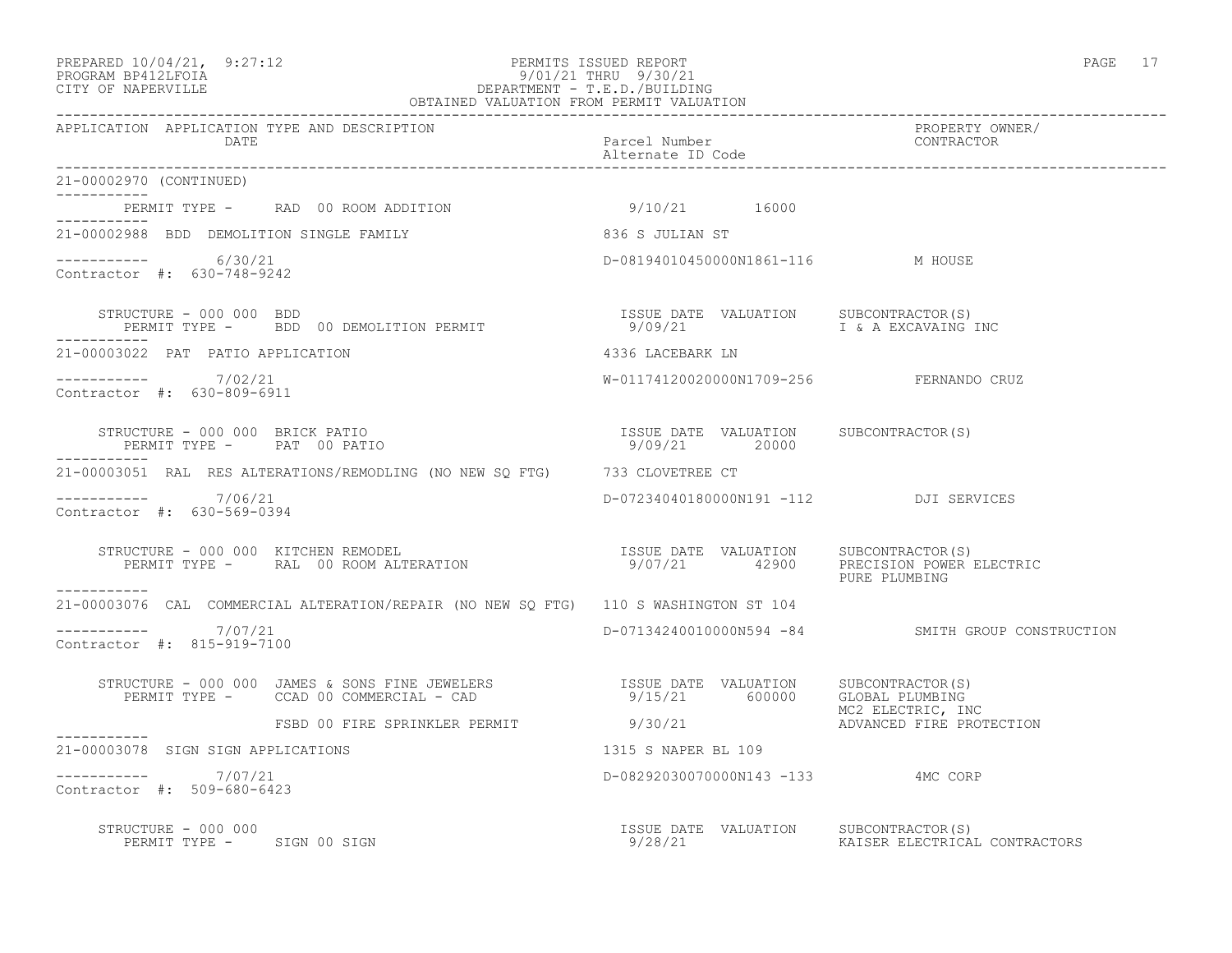## PREPARED 10/04/21, 9:27:12 PERMITS ISSUED REPORT<br>PROGRAM BP412LFOIA PAGE 18 9/01/21 THRU 9/30/21 PROGRAM BP412LFOIA 9/01/21 THRU 9/30/21 CITY OF NAPERVILLE DEPARTMENT - T.E.D./BUILDING

| OBTAINED VALUATION FROM PERMIT VALUATION                                                                                                                                                                                       |                                                  |                                                       |
|--------------------------------------------------------------------------------------------------------------------------------------------------------------------------------------------------------------------------------|--------------------------------------------------|-------------------------------------------------------|
| APPLICATION APPLICATION TYPE AND DESCRIPTION<br>DATE                                                                                                                                                                           | Parcel Number<br>Alternate ID Code               | PROPERTY OWNER/<br>CONTRACTOR                         |
| 21-00003079 SIGN SIGN APPLICATIONS                                                                                                                                                                                             | 1315 S NAPER BL 109                              |                                                       |
| $--------- 7/07/21$<br>Contractor #: 509-680-6423                                                                                                                                                                              | D-08292030070000N143 -133 4MC CORP               |                                                       |
| STRUCTURE - 000 000<br>PERMIT TYPE - SIGN 00 SIGN                                                                                                                                                                              | ISSUE DATE VALUATION SUBCONTRACTOR(S)<br>9/28/21 | KAISER ELECTRICAL CONTRACTORS                         |
| 21-00003090 CAL COMMERCIAL ALTERATION/REPAIR (NO NEW SO FTG) 112 W JEFFERSON AV                                                                                                                                                |                                                  |                                                       |
| $--------- 7/07/21$<br>Contractor #: 630-740-6563                                                                                                                                                                              |                                                  | D-07134290140000N1374-84 SEQUOIA GENERAL CONSTRUCTION |
| STRUCTURE – 000 000 MAIN PLACE TRP – LL WORK                      ISSUE DATE VALUATION    SUBCONTRACTOR(S)<br>PERMIT TYPE –     FSBD 00 FIRE SPRINKLER PERMIT                 9/08/21                        ATLANTIC AMERICAN |                                                  | ATLANTIC AMERICAN FIRE                                |
| 21-00003101 CAL COMMERCIAL ALTERATION/REPAIR (NO NEW SO FTG) 2212 FERRY RD 114                                                                                                                                                 |                                                  |                                                       |
| -----------    7/07/21<br>Contractor #: 630-585-0021                                                                                                                                                                           |                                                  | D-07042030110000N1705-3 IRON GATE MOTOR CONDOS        |
| STRUCTURE - 000 000 IRON GATE - ALI<br>PERMIT TYPE - CCAD 00 COMMERCIAL - CAD (9/02/21 110000 R J KIELION PLUMING & HEATING                                                                                                    |                                                  | ON ELECTRIC INC                                       |
|                                                                                                                                                                                                                                | 9/10/21                                          | ZOEPAZ INCORPORATED                                   |
| 21-00003102 CAL COMMERCIAL ALTERATION/REPAIR (NO NEW SQ FTG) 2216 FERRY RD 113                                                                                                                                                 |                                                  |                                                       |
| $--------- 7/07/21$<br>Contractor #: 630-585-0021                                                                                                                                                                              |                                                  |                                                       |
| STRUCTURE - 000 000 IRON GATE - SNOWSKY<br>PERMIT TYPE - CCAD 00 COMMERCIAL - CAD COMPONERED AT SALUATION A J KIELION PLUMING & HEATING<br>ON ELECTRIC INC                                                                     |                                                  |                                                       |
| FABD 00 FIRE ALARM                                                                                                                                                                                                             | 9/10/21                                          | ZOEPAZ INCORPORATED                                   |
| -----------<br>21-00003133 RAL RES ALTERATIONS/REMODLING (NO NEW SQ FTG) 1512 RIPARIAN DR                                                                                                                                      |                                                  |                                                       |
| ----------    7/08/21<br>Contractor #: 708-655-6575                                                                                                                                                                            |                                                  | D-08311050010000N305 -160 K7 CONSTRUCTION, LLC        |
| Example 2000 100 AND FOR THE PASSES OF THE RESULT ON THE VALUATION SUBCONTRACTOR (S)<br>PERMIT TYPE - FREQUEST ON FINISHED BASEMENT THE SUBLEMENT SERVICES<br>STRUCTURE - 000 000 BASEMENT FINISH<br>----------                |                                                  | PARKER ELECTRIC                                       |
| 21-00003144 CAL COMMERCIAL ALTERATION/REPAIR (NO NEW SQ FTG) 1548 BOND ST 103                                                                                                                                                  |                                                  |                                                       |
| $--------$ 7/08/21<br>Contractor #: 312-318-1598                                                                                                                                                                               |                                                  | D-07101060020000N268 -34 NORTH BUILDING SERVICES      |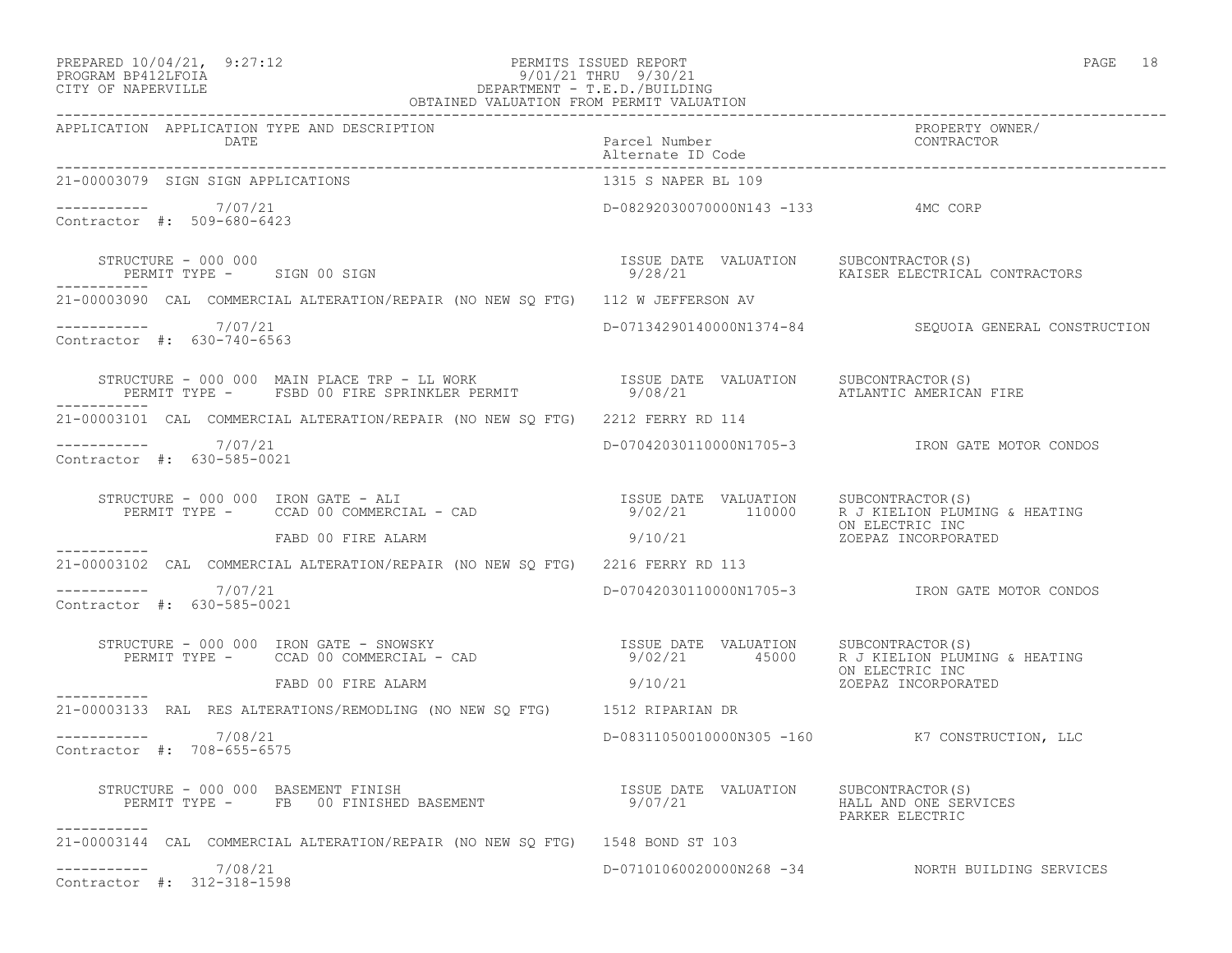| PREPARED 10/04/21,  | 9:27:12 |
|---------------------|---------|
| גד∩ם זר11תם וגמר∩חם |         |

## PREPARED 10/04/21, 9:27:12 PERMITS ISSUED REPORT<br>PROGRAM BP412LFOIA PAGE 19<br>9/01/21 THRU 9/30/21 PROGRAM BP412LFOIA 9/01/21 THRU 9/30/21 CITY OF NAPERVILLE DEPARTMENT - T.E.D./BUILDING

|                                                   | OBTAINED VALUATION FROM PERMIT VALUATION                                                                                                                                                                                                                                                                                                                                                                                                                |                                       |                                                |
|---------------------------------------------------|---------------------------------------------------------------------------------------------------------------------------------------------------------------------------------------------------------------------------------------------------------------------------------------------------------------------------------------------------------------------------------------------------------------------------------------------------------|---------------------------------------|------------------------------------------------|
| APPLICATION APPLICATION TYPE AND DESCRIPTION      |                                                                                                                                                                                                                                                                                                                                                                                                                                                         |                                       | PROPERTY OWNER/                                |
| 21-00003144 (CONTINUED)                           |                                                                                                                                                                                                                                                                                                                                                                                                                                                         |                                       |                                                |
|                                                   | STRUCTURE - 000 000 BAXTER & WOODMAN CONSULTING ENGINEERS ISSUE DATE VALUATION SUBCONTRACTOR(S)<br>PERMIT TYPE - CCAD 00 COMMERCIAL - CAD 9/14/21 25000 BARON ELECTRIC, INC                                                                                                                                                                                                                                                                             |                                       |                                                |
|                                                   | 21-00003146 SADC SATELLITE DISH/ANTENNA COMMERCIAL 6 1444 W OGDEN AV CELL                                                                                                                                                                                                                                                                                                                                                                               |                                       |                                                |
| Contractor #:                                     |                                                                                                                                                                                                                                                                                                                                                                                                                                                         | D-07141030120000N1607-66 SOLUCOMP INC |                                                |
|                                                   | STRUCTURE - 000 000<br>PERMIT TYPE - SADC 00 SATELLITE DISH/ANT COMMERCIAL 9/27/21 SWIATEN INC                                                                                                                                                                                                                                                                                                                                                          |                                       |                                                |
|                                                   | 21-00003153 CAL COMMERCIAL ALTERATION/REPAIR (NO NEW SQ FTG) 1755 PARK ST 100                                                                                                                                                                                                                                                                                                                                                                           |                                       |                                                |
| $--------- 7/09/21$<br>Contractor #: 630-283-3884 |                                                                                                                                                                                                                                                                                                                                                                                                                                                         |                                       | D-07014090090000N351 -24 NEW PATH CONSTRUCTION |
|                                                   | STRUCTURE - 000 000 NORTH SHORE PEDIATRIC THERAPY               ISSUE DATE VALUATION     SUBCONTRACTOR(S)<br>PERMIT TYPE -     FABD 00 FIRE ALARM                                 9/10/21                      FOX VALLEY FIRE &                                                                                                                                                                                                                        |                                       | FOX VALLEY FIRE & SAFETY FA                    |
|                                                   | 21-00003160 RAL RES ALTERATIONS/REMODLING (NO NEW SQ FTG) 1515 HAMPTON CT                                                                                                                                                                                                                                                                                                                                                                               |                                       |                                                |
| $--------- 7/09/21$<br>Contractor #: 630-289-2513 |                                                                                                                                                                                                                                                                                                                                                                                                                                                         |                                       | D-08294060130000N155 -148 SWA VENTURES, LTD    |
|                                                   | STRUCTURE - 000 000 INTERIOR RENOVATION<br>PERMIT TYPE - ELSC 00 ELECTRIC SVC CHANGE RES. 9/30/21<br>RAL 00 ROOM ALTERATION 9/08/21 150000 HOGAN PLUMBING                                                                                                                                                                                                                                                                                               |                                       |                                                |
| -----------                                       |                                                                                                                                                                                                                                                                                                                                                                                                                                                         |                                       | ALL COPPER ELECTRIC                            |
| 21-00003177 SFR SINGLE FAMILY RESIDENCE           | 4044 ALFALFA LN                                                                                                                                                                                                                                                                                                                                                                                                                                         |                                       |                                                |
| ----------- 7/12/21<br>Contractor #: 630-428-4800 |                                                                                                                                                                                                                                                                                                                                                                                                                                                         |                                       | W-01152090100000N1836-245 OAK HILL BUILDERS    |
| STRUCTURE - 000 000 SFR                           |                                                                                                                                                                                                                                                                                                                                                                                                                                                         |                                       |                                                |
|                                                   | $\begin{tabular}{l c c c c c} \multicolumn{1}{c}{\textbf{RE}} & $\mathsf{INC} & $\mathsf{INC} & $\mathsf{INC} & $\mathsf{INC} & $\mathsf{INC} & $\mathsf{INC} & $\mathsf{INC} & $\mathsf{INC} & $\mathsf{INC} & $\mathsf{INC} & $\mathsf{INC} & $\mathsf{INC} & $\mathsf{INC} & $\mathsf{INC} & $\mathsf{INC} & $\mathsf{INC} & $\mathsf{INC} & $\mathsf{INC} & $\mathsf{INC} & $\mathsf{INC} & $\mathsf{INC} & $\mathsf{INC} & $\mathsf{INC} & $\math$ |                                       |                                                |
|                                                   |                                                                                                                                                                                                                                                                                                                                                                                                                                                         |                                       |                                                |

TREE 00 PARKWAY TREE PLANTING PERMIT 9/27/21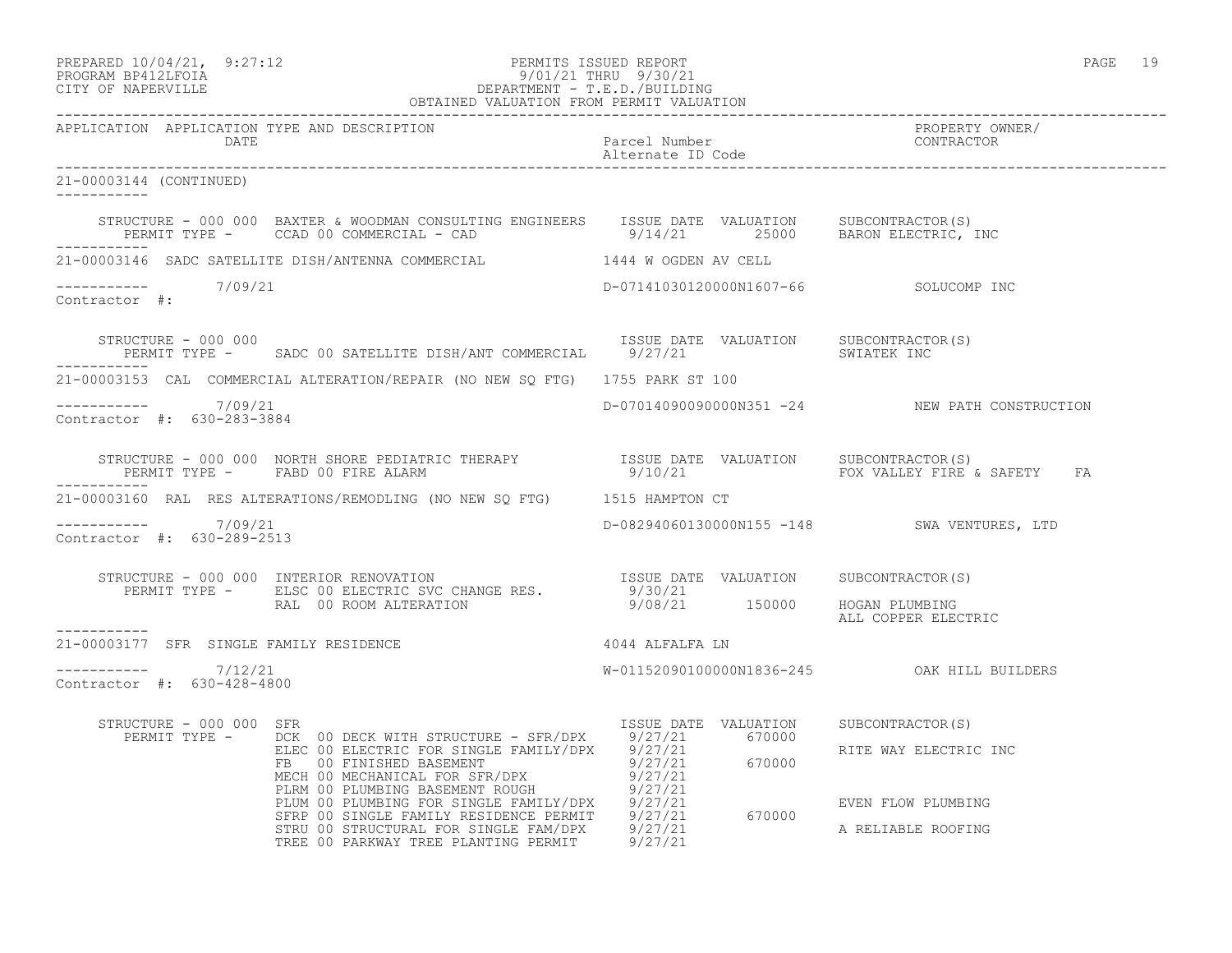-----------

-----------

-----------

-----------

#### PREPARED  $10/04/21$ , 9:27:12 PERMITS ISSUED REPORT PAGE 20 PROGRAM BP412LFOIA 9/01/21 THRU 9/30/21 CITY OF NAPERVILLE DEPARTMENT - T.E.D./BUILDING OBTAINED VALUATION FROM PERMIT VALUATION

------------------------------------------------------------------------------------------------------------------------------------ APPLICATION APPLICATION TYPE AND DESCRIPTION PROPERTY OWNER/ DATE **Parcel Number** Parcel Number Alternate ID Code ------------------------------------------------------------------------------------------------------------------------------------ 21-00003281 CAL COMMERCIAL ALTERATION/REPAIR (NO NEW SQ FTG) 2216 FERRY RD 107  $--------- 7/14/21$ ----------- 7/14/21 D-07042030110000N1705-3 IRON GATE MOTOR CONDOS Contractor #: 630-585-0021 STRUCTURE - 000 000 IRON GATE - EGAN ISSUE DATE VALUATION SUBCONTRACTOR(S) PERMIT TYPE - CCAD 00 COMMERCIAL - CAD 9/27/21 75000 ON ELECTRIC INC R J KIELION PLUMING & HEATING 21-00003292 SFR SINGLE FAMILY RESIDENCE 844 S JULIAN ST  $--------- 7/15/21$ D-08194010460000N1861-116 M HOUSE Contractor #: 630-748-9242 STRUCTURE - 000 000 SFR ISSUE DATE VALUATION SUBCONTRACTOR(S) PERMIT TYPE - ELEC 00 ELECTRIC FOR SINGLE FAMILY/DPX 9/29/21 LITTLE ELECTRICAL CONTRACTORS FB 00 FINISHED BASEMENT 9/29/21 902000 MECH 00 MECHANICAL FOR SFR/DPX 9/29/21 PLRM 00 PLUMBING BASEMENT ROUGH 9/29/21 1 1 & A EXCAVAING INC PLUM 00 PLUMBING FOR SINGLE FAMILY/DPX 9/29/21 ANOTHER PLUMBING COMPANY SFRP 00 SINGLE FAMILY RESIDENCE PERMIT 9/29/21 902000 STRU 00 STRUCTURAL FOR SINGLE FAM/DPX 9/29/21 BRYJA ROOFING AND REMODELING TREE 00 PARKWAY TREE PLANTING PERMIT 9/29/21 21-00003293 FN FENCE APPLICATION 4607 SHUMARD LN  $--------- 7/15/21$ W-01174010100000N1536-256 PEERLESS FENCE Contractor #: 630-584-7710 STRUCTURE - 000 000 ISSUE DATE VALUATION SUBCONTRACTOR(S) PERMIT TYPE - FN 00 FENCE 21-00003311 RAD RES ADDITIONS (NEW SQ FTG) 1850 PRINCETON CR ----------- 7/19/21 D-08284030020000N160 -150 AM REALTY MANAGEMENT, INC Contractor #: 847-338-0456 STRUCTURE - 000 000 PARTIAL ROOF STRUCTURE/SHINGLES/INT DRYW ISSUE DATE VALUATION SUBCONTRACTOR(S) PERMIT TYPE - RAD 00 ROOM ADDITION 9/30/21 100000 QUALITY RESTORATION & ROOFING ENERGY CO 21-00003349 POOL POOL ABOVE/INGROUND RESIDENTIAL 2740 FREELAND CR ----------- 7/20/21 W-01153100200000N1311-259 EXPERT POOL BUILDERS

Contractor #: 219-895-9588

STRUCTURE - 000 000 IN GROUND POOL **ISSUE DATE VALUATION** SUBCONTRACTOR(S)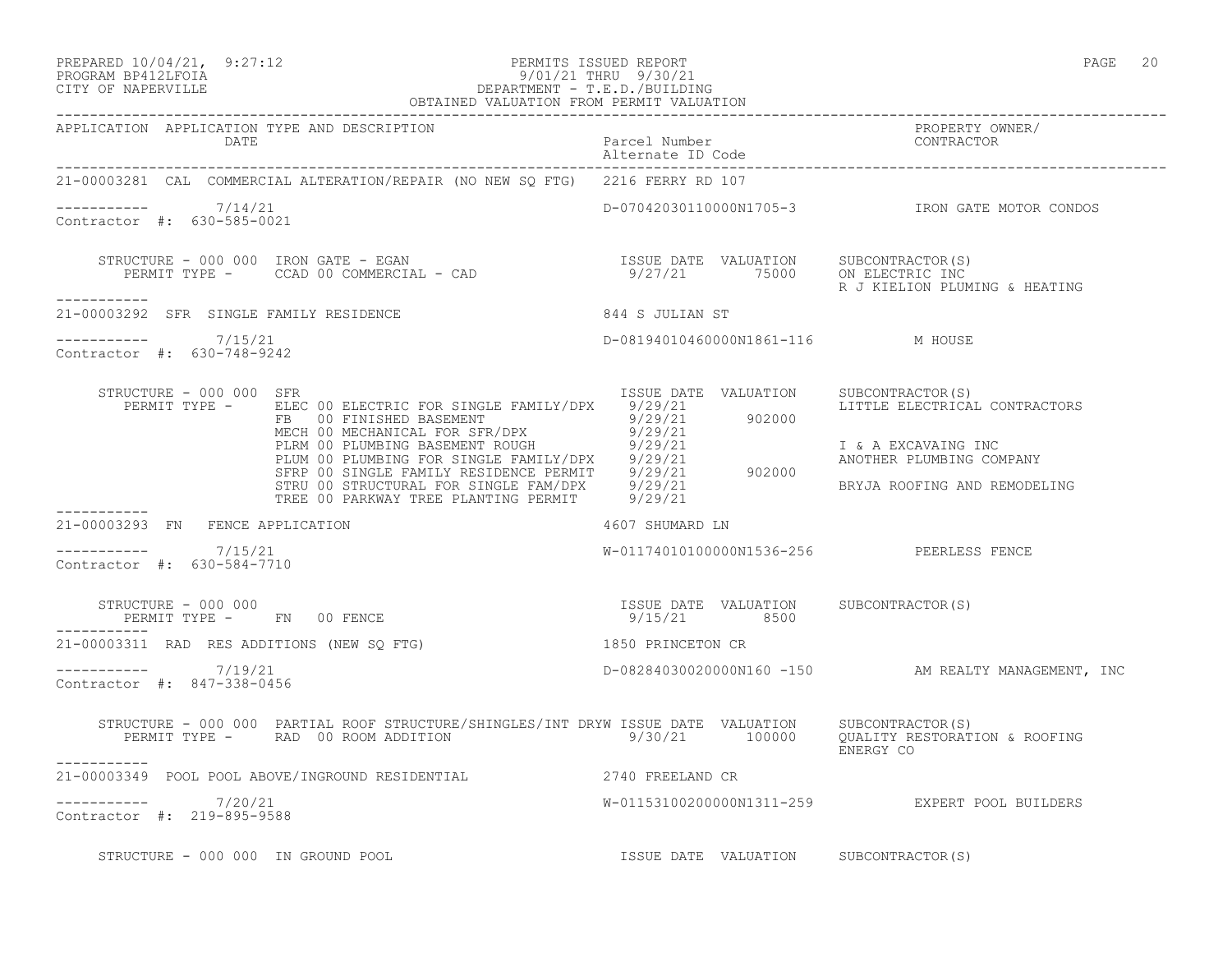## PREPARED  $10/04/21$ , 9:27:12 PERMITS ISSUED REPORT PAGE 21 PROGRAM BP412LFOIA 9/01/21 THRU 9/30/21 CITY OF NAPERVILLE DEPARTMENT - T.E.D./BUILDING

|                                                        | OBTAINED VALUATION FROM PERMIT VALUATION                                                                                               |                                                          |       |                                                                                                                                        |
|--------------------------------------------------------|----------------------------------------------------------------------------------------------------------------------------------------|----------------------------------------------------------|-------|----------------------------------------------------------------------------------------------------------------------------------------|
| APPLICATION APPLICATION TYPE AND DESCRIPTION<br>DATE   |                                                                                                                                        | Parcel Number<br>Alternate ID Code                       |       | PROPERTY OWNER/<br>CONTRACTOR                                                                                                          |
| 21-00003349 (CONTINUED)<br>------------                |                                                                                                                                        |                                                          |       |                                                                                                                                        |
| PERMIT TYPE - FN 00 FENCE<br>------------              |                                                                                                                                        |                                                          |       |                                                                                                                                        |
| 21-00003358 RAD RES ADDITIONS (NEW SQ FTG)             |                                                                                                                                        | 1907 SPICE CR                                            |       |                                                                                                                                        |
| $--------- 7/20/21$<br>Contractor #: 630-778-7278      |                                                                                                                                        |                                                          |       | D-08284200020000N693 -150 PAUL DAVIS RESTORATION                                                                                       |
| PERMIT TYPE - FN 00 FENCE                              | STRUCTURE - 000 000 STORM DAMAGE REPAIR<br>RAD 00 ROOM ADDITION                                                                        | ISSUE DATE VALUATION<br>9/08/21 138576<br>9/08/21 138576 |       | SUBCONTRACTOR(S)<br>WM ROOFING & MASONARY & MORE<br>LITTLE ELECTRICAL CONTRACTORS<br>FLAT TOP PLUMBING<br>WM ROOFING & MASONARY & MORE |
| -----------                                            |                                                                                                                                        |                                                          |       | LITTLE ELECTRICAL CONTRACTORS<br>FLAT TOP PLUMBING                                                                                     |
| 21-00003374 PAT PATIO APPLICATION                      |                                                                                                                                        | 25 POTTOWATTOMIE CT                                      |       |                                                                                                                                        |
| 7/20/21<br>Contractor #: 630-416-8998                  |                                                                                                                                        |                                                          |       | D-08071080220000N147 -40 C.B. CONLIN LANDSCAPE                                                                                         |
| PERMIT TYPE - PAT 01 PATIO                             | STRUCTURE - 000 000 PAVER PATIO/STOOP/FIREPIT/CONCRETE PAD ISSUE DATE VALUATION SUBCONTRACTOR(S)<br>PAT 01 PATIO<br>SPA 01 SPA/HOT TUB | $9/23/21$ 40000                                          |       | 9/23/21 40000 COLT ELECTRIC                                                                                                            |
| -----------<br>21-00003381 ESC ELECTRIC SERVICE CHANGE |                                                                                                                                        | 1688 SMOKEY CT                                           |       |                                                                                                                                        |
| -----------     7/21/21<br>Contractor #: 708-646-2111  |                                                                                                                                        |                                                          |       | D-08063050310000N131 -25 SUNRUN INSTALLATION SERVICES I                                                                                |
| -----------                                            | STRUCTURE - 000 000 PHOTOVALTAIC SYSTEM<br>PERMIT TYPE - PV 00 SOLAR PHOTOVOLTAIC                                                      | ISSUE DATE VALUATION<br>9/22/21                          | 20520 | SUBCONTRACTOR (S)<br>SUNRUN INSTALLATION SERVICES I<br>SUNRUN INSTALLATION SERVICES I                                                  |
| 21-00003393 SFR SINGLE FAMILY RESIDENCE                |                                                                                                                                        | 2308 WEATHERBEE LN                                       |       |                                                                                                                                        |
| $--------$ 7/21/21<br>Contractor #: 817-875-7057       |                                                                                                                                        |                                                          |       | D-05323000140001N1859-13N PULTE GROUP                                                                                                  |
| STRUCTURE - 000 000 SFR MODEL                          | PERMIT TYPE - 6B 00 FOUNDATION ONLY SFR/DPX                                                                                            | ISSUE DATE VALUATION<br>9/10/21 195000                   |       | SUBCONTRACTOR (S)<br>RABY ROOFING<br>SUPERIOR ELECTRICAL TECHNOLOGI<br>S3 PLUMBING<br>HOLIDAY SEWER & WATER/WAUCONDA                   |
| -----------<br>21-00003394 SFR SINGLE FAMILY RESIDENCE |                                                                                                                                        | 2312 WEATHERBEE LN                                       |       |                                                                                                                                        |
| 7/21/21<br>-----------<br>Contractor #: 817-875-7057   |                                                                                                                                        |                                                          |       | D-05323000140002N1859-13N PULTE GROUP                                                                                                  |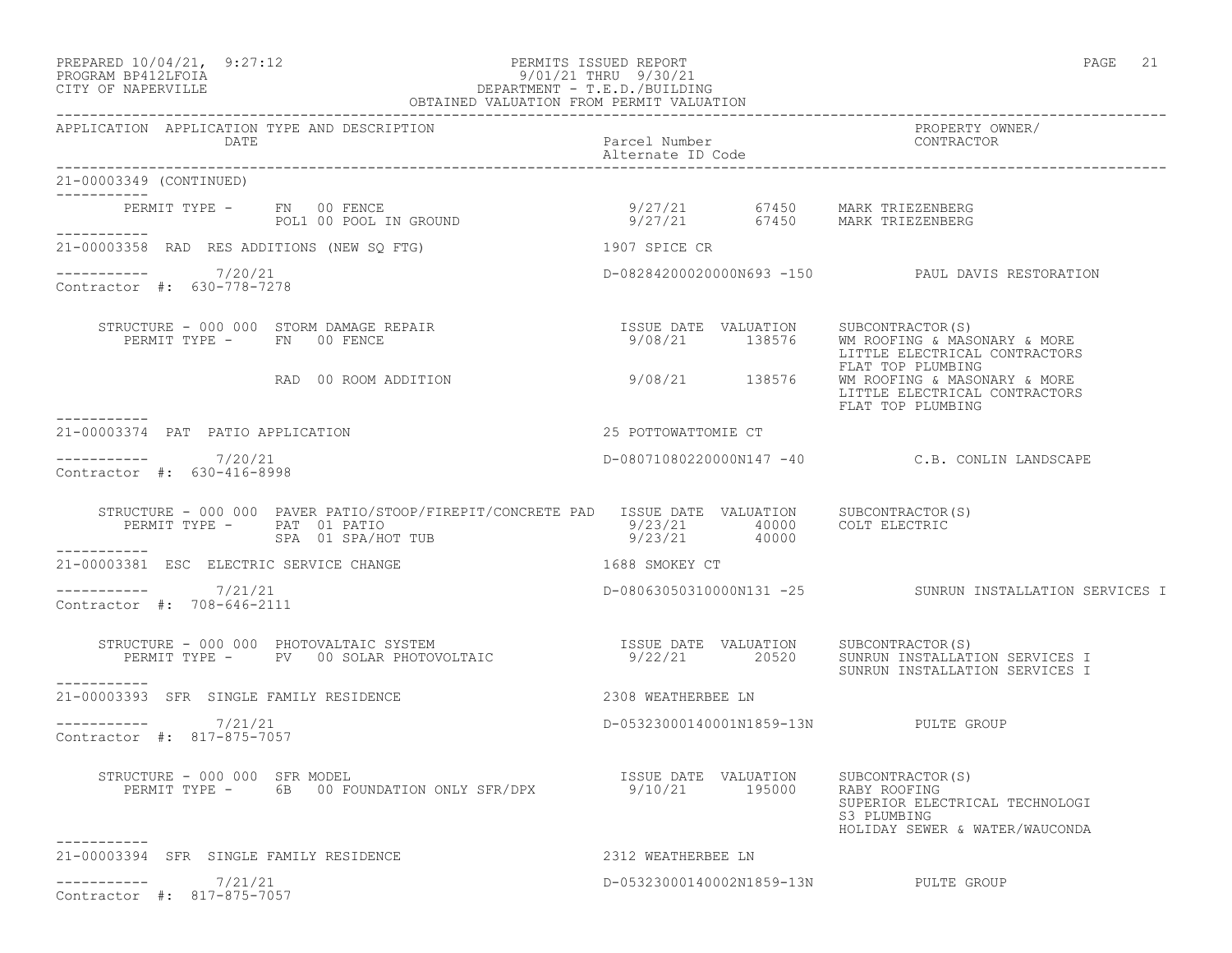| PREPARED 10/04/21, 9:27:12 | PERMITS ISSUED REPORT           | PAGE | $\cap$ $\cap$<br>ZZ. |
|----------------------------|---------------------------------|------|----------------------|
| PROGRAM PRACTROTA          | $0/01/01$ $m_{\rm H}$ $0/00/01$ |      |                      |

#### PROGRAM BP412LFOIA 9/01/21 THRU 9/30/21 CITY OF NAPERVILLE DEPARTMENT - T.E.D./BUILDING OBTAINED VALUATION FROM PERMIT VALUATION

------------------------------------------------------------------------------------------------------------------------------------

APPLICATION APPLICATION TYPE AND DESCRIPTION<br>DATE bated parcel Number property owner/ Parcel Number<br>Alternate ID Code Alternate ID Code ------------------------------------------------------------------------------------------------------------------------------------ 21-00003394 (CONTINUED) ----------- STRUCTURE - 000 000 SFR MODEL ISSUE DATE VALUATION SUBCONTRACTOR(S) PERMIT TYPE - 6B 00 FOUNDATION ONLY SFR/DPX 9/10/21 195000 RABY ROOFING SUPERIOR ELECTRICAL TECHNOLOGI<br>S3 PLUMBING S3 PLUMBING HOLIDAY SEWER & WATER/WAUCONDA ----------- 21-00003398 CAL COMMERCIAL ALTERATION/REPAIR (NO NEW SQ FTG) 540 FRONTENAC CT 180  $--------- 7/22/21$ ----------- 7/22/21 D-0717204008000 N1829-61 INDUSTRIAL TOOL PRODUCTS Contractor #: 630-766-4040 STRUCTURE - 000 000 SPEC ENGINEERING ISSUE DATE VALUATION SUBCONTRACTOR(S) PERMIT TYPE - CCAD 00 COMMERCIAL - CAD 9/08/21 300000 ----------- 21-00003425 DRWY DRIVEWAY NEW AND ALTERATIONS 1752 CORNELL CT ----------- 7/23/21 7/23/21 D-08284080040000N160 -165 88 CONSTRUCTION Contractor #: 630-885-3829 STRUCTURE - 000 000 R/R CONCRETE DRWY/AP/FDW/PUBW/CC ISSUE DATE VALUATION SUBCONTRACTOR(S) PERMIT TYPE - DRWY 00 DRIVEWAY ADDITION/ALTERATION 9/02/21 9560 88 CONSTRUCTION ROW 00 RIGHT OF WAY PERMIT 9/02/21 ----------- 21-00003463 RAL RES ALTERATIONS/REMODLING (NO NEW SQ FTG) 536 SPRINGHILL CR  $--------- 7/27/21$ ----------- 7/27/21 D-08171100060000N80 -72 PROFILE REMODELERS Contractor #: 773-407-4933 STRUCTURE - 000 000 KITCHEN REMODEL ISSUE DATE VALUATION SUBCONTRACTOR(S) PERMIT TYPE - RAL 00 ROOM ALTERATION 19/13/21 13000 JP ELECTRICAL SERVICES INC. HORIZON PLUMBING SERVICES, INC ----------- 21-00003473 RAL RES ALTERATIONS/REMODLING (NO NEW SQ FTG) 4304 PAGODA CT  $--------- 7/27/21$ W-01202100120000N1544-271 TRANOUILITY BUILDERS Contractor #: 630-330-4739 STRUCTURE - 000 000 BASEMENT REMODEL ISSUE DATE VALUATION SUBCONTRACTOR(S) PERMIT TYPE - FB 00 FINISHED BASEMENT 9/09/21 40000 MATRIX ELECTRIC CO AFFORDABLE PLUMBING SERVICES ----------- 21-00003483 CAL COMMERCIAL ALTERATION/REPAIR (NO NEW SQ FTG) 263 SHUMAN BL 500  $--------- 7/28/21$ D-07014000340000N7 -24 DEVELOPMENT SOLUTIONS Contractor #: 312-629-2800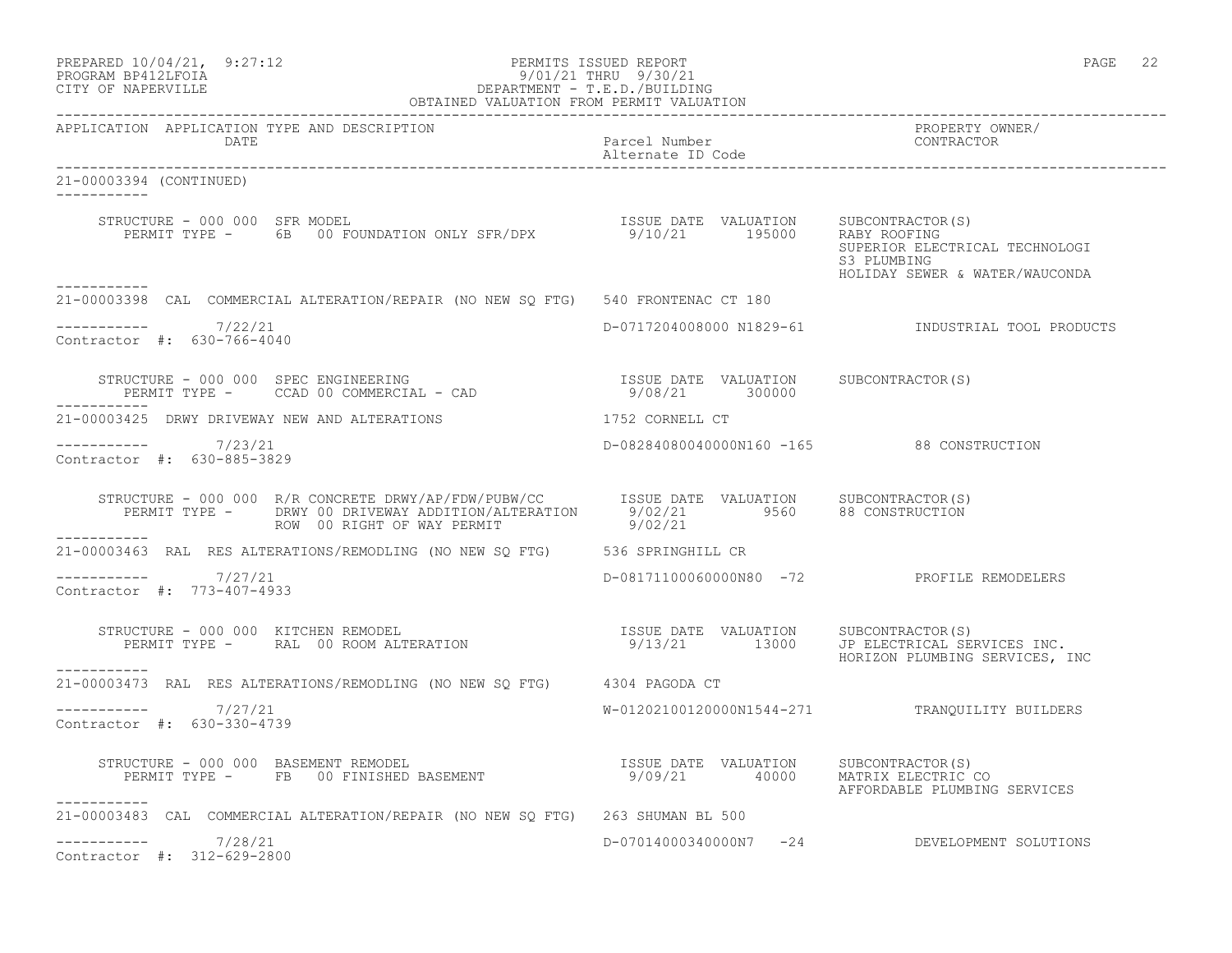#### PREPARED  $10/04/21$ , 9:27:12 PERMITS ISSUED REPORT PAGE 23 PROGRAM BP412LFOIA 9/01/21 THRU 9/30/21 CITY OF NAPERVILLE DEPARTMENT - T.E.D./BUILDING

| OBTAINED VALUATION FROM PERMIT VALUATION                                                                                                                                      |                                                                   |                               |  |
|-------------------------------------------------------------------------------------------------------------------------------------------------------------------------------|-------------------------------------------------------------------|-------------------------------|--|
| APPLICATION APPLICATION TYPE AND DESCRIPTION<br>DATE                                                                                                                          | Parcel Number<br>Alternate ID Code                                | PROPERTY OWNER/<br>CONTRACTOR |  |
| 21-00003483 (CONTINUED)                                                                                                                                                       |                                                                   |                               |  |
| STRUCTURE - 000 000 FRANKLIN PARTNERS<br>PERMIT TYPE - CCAD 00 COMMERCIAL - CAD                                 9/22/21       14600   HINSDALE ELECTRIC CO., INC              |                                                                   |                               |  |
| 21-00003484 MISC MISCELLANEOUS APPLICATION                                                                                                                                    | 646 MORNINGSIDE DR                                                |                               |  |
| $--------$ 7/28/21<br>Contractor #:                                                                                                                                           |                                                                   |                               |  |
| FIRUCTURE - 000 000 CHICKEN COOP [ISSUE DATE VALUATION SUBCONTRACTOR(S)<br>PERMIT TYPE - FIEN 00 FOWL AND LIVESTOCK ENCLOSURE 9/09/21 100<br>STRUCTURE - 000 000 CHICKEN COOP |                                                                   |                               |  |
| 21-00003486 SIGN SIGN APPLICATIONS                                                                                                                                            | 1589 NAPERVILLE/WHEATON RD                                        |                               |  |
| -----------    7/28/21<br>Contractor #: 847-524-7950                                                                                                                          | D-08081000140000N240 -42 Q T SIGN                                 |                               |  |
| STRUCTURE - 000 000<br>PERMIT TYPE - SIGN 00 SIGN                                                                                                                             |                                                                   |                               |  |
| 21-00003487 SIGN SIGN APPLICATIONS                                                                                                                                            | 1589 NAPERVILLE/WHEATON RD                                        |                               |  |
| $--------- 7/28/21$<br>Contractor #: 847-524-7950                                                                                                                             | D-08081000140000N240 -42 Q T SIGN                                 |                               |  |
| STRUCTURE - 000 000<br>PERMIT TYPE - SIGN 00 SIGN                                                                                                                             | ISSUE DATE VALUATION SUBCONTRACTOR(S)<br>$9/23/21$ Q T SIGN, INC  |                               |  |
| 21-00003488 SIGN SIGN APPLICATIONS                                                                                                                                            | 1589 NAPERVILLE/WHEATON RD                                        |                               |  |
| $--------- 7/28/21$<br>Contractor #: 847-524-7950                                                                                                                             | D-08081000140000N240 -42 Q T SIGN                                 |                               |  |
| STRUCTURE - 000 000<br>PERMIT TYPE - SIGN 00 SIGN                                                                                                                             | ISSUE DATE VALUATION SUBCONTRACTOR (S)<br>$9/23/21$ Q T SIGN, INC |                               |  |
| 21-00003489 SIGN SIGN APPLICATIONS                                                                                                                                            | 1589 NAPERVILLE/WHEATON RD                                        |                               |  |
| $--------- 7/28/21$<br>Contractor #: 847-524-7950                                                                                                                             | D-08081000140000N240 -42 Q T SIGN                                 |                               |  |
| STRUCTURE - 000 000<br>PERMIT TYPE - SIGN 00 SIGN                                                                                                                             | ISSUE DATE VALUATION SUBCONTRACTOR(S)<br>$9/23/21$ Q T SIGN, INC  |                               |  |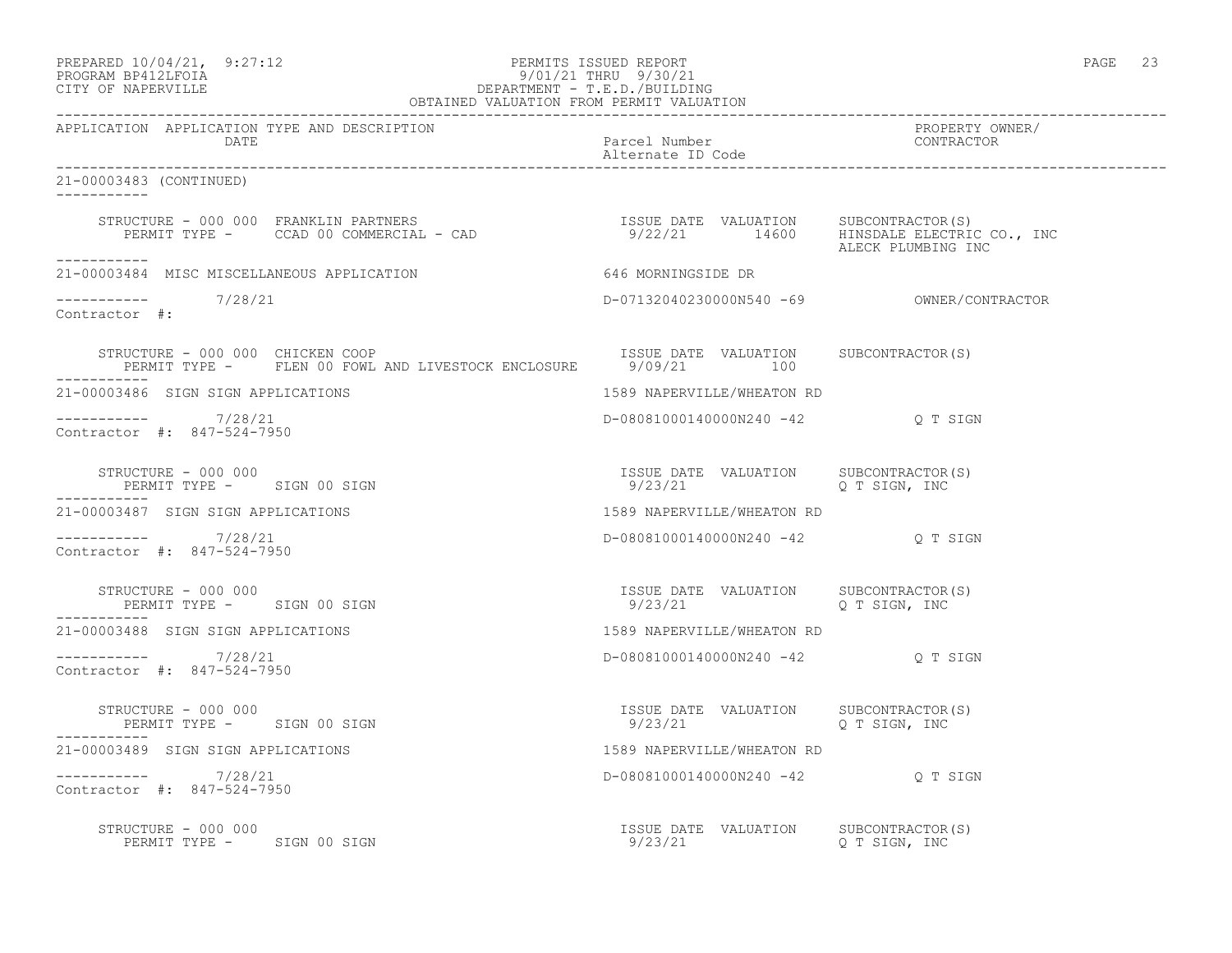#### PREPARED  $10/04/21$ , 9:27:12 PERMITS ISSUED REPORT PAGE 24 PROGRAM BP412LFOIA 9/01/21 THRU 9/30/21 CITY OF NAPERVILLE DEPARTMENT - T.E.D./BUILDING OBTAINED VALUATION FROM PERMIT VALUATION

| APPLICATION APPLICATION TYPE AND DESCRIPTION<br>DATE                                                                                                                      | Parcel Number<br>Alternate ID Code               | PROPERTY OWNER/<br>CONTRACTOR                                       |
|---------------------------------------------------------------------------------------------------------------------------------------------------------------------------|--------------------------------------------------|---------------------------------------------------------------------|
| 21-00003490 SIGN SIGN APPLICATIONS                                                                                                                                        | 1589 NAPERVILLE/WHEATON RD                       |                                                                     |
| $--------- 7/28/21$<br>Contractor #: 847-524-7950                                                                                                                         | D-08081000140000N240 -42 Q T SIGN                |                                                                     |
| STRUCTURE - 000 000<br>PERMIT TYPE - SIGN 00 SIGN<br>___________                                                                                                          | ISSUE DATE VALUATION SUBCONTRACTOR(S)<br>9/23/21 |                                                                     |
| 21-00003495 CAL COMMERCIAL ALTERATION/REPAIR (NO NEW SQ FTG) 2119 FISHER DR                                                                                               |                                                  |                                                                     |
| $--------- 7/28/21$<br>Contractor #: 847-726-9400                                                                                                                         |                                                  | D-07044010560000N1773-18 MCNELLY SERVICES INC                       |
| STRUCTURE - 000 000 FLUID AIR<br>PERMIT TYPE - MISC 00 MISCELLANEOUS PERMIT - 13/21 800000 KAS ELECTRIC CORP                                                              |                                                  |                                                                     |
| 21-00003513 DRWY DRIVEWAY NEW AND ALTERATIONS                                                                                                                             | 2717 MODAFF RD                                   |                                                                     |
| $--------- 7/28/21$<br>Contractor #: 630-440-8772                                                                                                                         |                                                  |                                                                     |
| STRUCTURE - 000 000 R/R & EXTAND CONCRETE DRWY/PR WALK   ISSUE DATE VALUATION   SUBCONTRACTOR(S)<br>PERMIT TYPE -   DRWY 00 DRIVEWAY ADDITION/ALTERATION   9/10/21   9000 |                                                  |                                                                     |
| 21-00003519 RAL RES ALTERATIONS/REMODLING (NO NEW SQ FTG) 1417 SHEPHERD DR                                                                                                |                                                  |                                                                     |
| $--------- 7/28/21$<br>Contractor #: 630-579-6600                                                                                                                         |                                                  | D-07253030140000N565 -143 RELIABLE HOME IMPROVEMENT                 |
|                                                                                                                                                                           |                                                  | RELIANT ELECTRICAL<br>B&K PLUMBING                                  |
| WMU 00 WATER METER UPGRADE 9/01/21<br>-----------                                                                                                                         |                                                  | RELIABLE HOME IMPROVEMENTS BI<br>RELIANT ELECTRICAL<br>B&K PLUMBING |
| 21-00003520 CAL COMMERCIAL ALTERATION/REPAIR (NO NEW SQ FTG) 22 E CHICAGO AV 115                                                                                          |                                                  |                                                                     |
| $--------- 7/29/21$<br>Contractor #: 312-374-3385                                                                                                                         | D-08183270170000N596 -85 CHAS BENDER CO.         |                                                                     |
| STRUCTURE - 000 000 ZADE'S LOUNGE<br>PERMIT TYPE - CCAD 00 COMMERCIAL - CAD (22) 21 850000 ORI ELECTRICAL CONT. INC<br>STRUCTURE - 000 000 ZADE'S LOUNGE<br>-----------   |                                                  | ALECK PLUMBING INC                                                  |
| 21-00003523 TENT TENTS                                                                                                                                                    | 440 AURORA AV                                    |                                                                     |
| $--------- 7/29/21$<br>Contractor #: 847-394-8213                                                                                                                         | D-0724201008N NNA -99 ARLINGTON RENTAL           |                                                                     |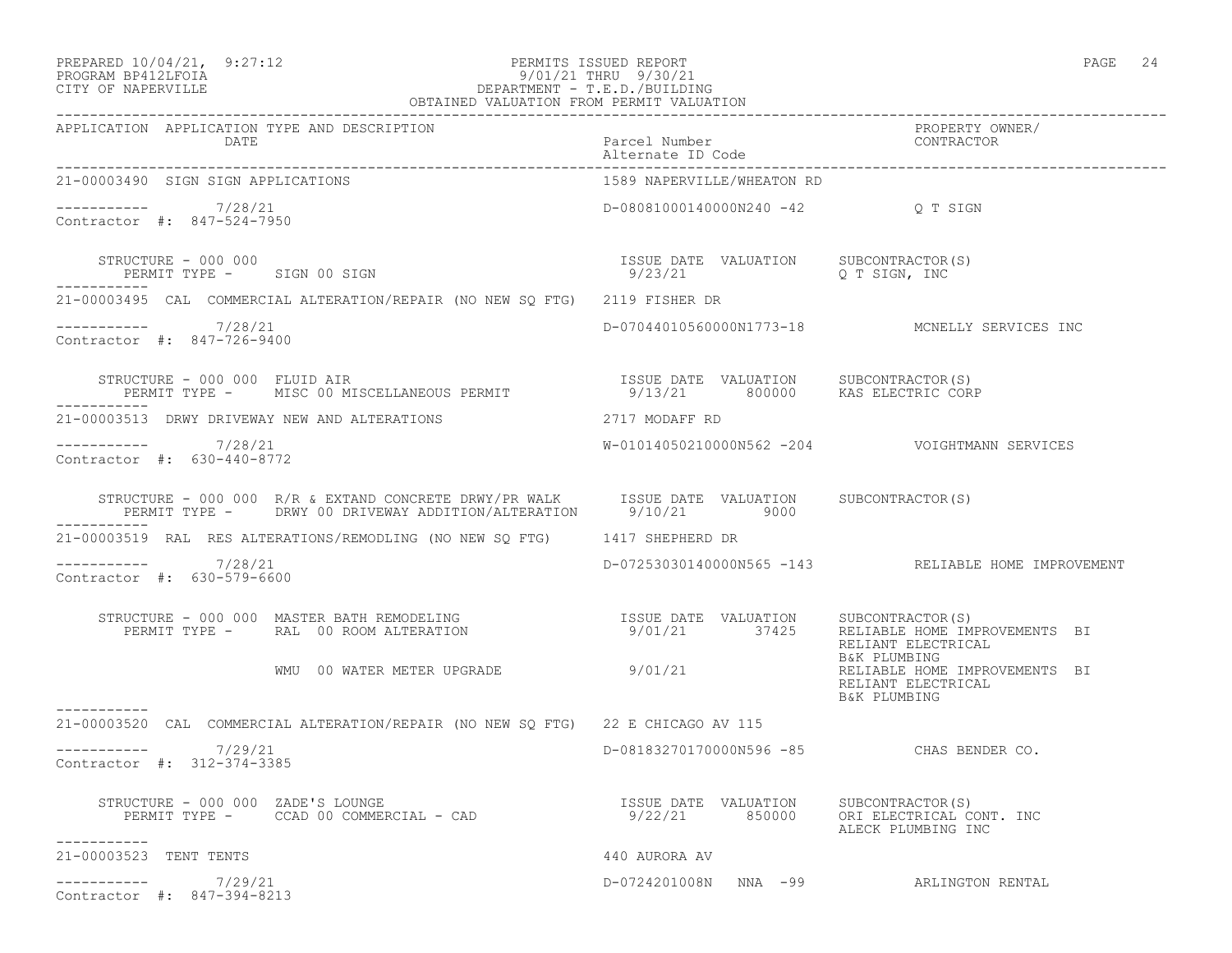### PREPARED  $10/04/21$ , 9:27:12 PERMITS ISSUED REPORT PAGE 25 PROGRAM BP412LFOIA 9/01/21 THRU 9/30/21 CITY OF NAPERVILLE DEPARTMENT - T.E.D./BUILDING

|                                                             | OBTAINED VALUATION FROM PERMIT VALUATION                                                                                                                                                                                                                                 |                                        |                                                      |
|-------------------------------------------------------------|--------------------------------------------------------------------------------------------------------------------------------------------------------------------------------------------------------------------------------------------------------------------------|----------------------------------------|------------------------------------------------------|
| APPLICATION APPLICATION TYPE AND DESCRIPTION<br><b>DATE</b> |                                                                                                                                                                                                                                                                          | Parcel Number<br>Alternate ID Code     | PROPERTY OWNER/<br>CONTRACTOR                        |
| 21-00003523 (CONTINUED)<br>___________                      |                                                                                                                                                                                                                                                                          |                                        |                                                      |
| -----------                                                 | PERMIT TYPE - TENT 00 TENT PERMIT                                                                                                                                                                                                                                        |                                        |                                                      |
|                                                             | 21-00003529 CAL COMMERCIAL ALTERATION/REPAIR (NO NEW SO FTG) 2216 FERRY RD 110                                                                                                                                                                                           |                                        |                                                      |
| $--------- 7/29/21$<br>Contractor #: 630-585-0021           |                                                                                                                                                                                                                                                                          |                                        | D-07042030110000N1705-3 IRON GATE MOTOR CONDOS       |
|                                                             | STRUCTURE - 000 000 IRON GATE - BOURNIAS<br>PERMIT TYPE - CCAD 00 COMMERCIAL - CAD (20) COMPERANT TYPE - CCAD 00 COMMERCIAL - CAD                                                                                                                                        |                                        | R J KIELION PLUMING & HEATING                        |
|                                                             | FABD 00 FIRE ALARM                                                                                                                                                                                                                                                       | 9/30/21                                | K J NIBILON 1-.<br>ZOEPAZ INCORPORATED               |
|                                                             | 21-00003530 CAL COMMERCIAL ALTERATION/REPAIR (NO NEW SQ FTG) 2252 FERRY RD 107                                                                                                                                                                                           |                                        |                                                      |
| ----------- 7/29/21<br>Contractor #: 630-585-0021           |                                                                                                                                                                                                                                                                          |                                        | D-07042030090000N1705-3 IRON GATE MOTOR CONDOS       |
|                                                             | STRUCTURE – 000 000 IRON GATE – CHENEY<br>PERMIT TYPE – CCAD 00 COMMERCIAL – CAD (20) COMPERANT SUBCONTRACTOR (S)                                                                                                                                                        |                                        | R J KIELION PLUMING & HEATING                        |
|                                                             | FABD 00 FIRE ALARM                                                                                                                                                                                                                                                       | 9/30/21 20EPAZ INCORPORATED            |                                                      |
| 21-00003532 PAT PATIO APPLICATION                           |                                                                                                                                                                                                                                                                          | 3411 FRANKSTOWNE DR                    |                                                      |
| $--------- 7/29/21$<br>Contractor #: 630-922-9121           |                                                                                                                                                                                                                                                                          |                                        | W-01122040190000N1482-219 JR'S CREATIVE LANDSCAPING  |
| ------------                                                | STRUCTURE - 000 000 R/R PATIO/STEPS/SEATWALL/PILLRS/ETC ISSUE DATE VALUATION SUBCONTRACTOR(S)<br>PERMIT TYPE - GAZO 00 GAZEBO / PAVILION PERMIT 9/22/21 30000 COLT ELECTRIC<br>PAT 00 PATIO 2011 9/22/21 30000 COLT ELECTRIC                                             |                                        |                                                      |
| 21-00003542 PERG PERGOLA / ARBOR                            |                                                                                                                                                                                                                                                                          | 4807 FESSENEVA LN                      |                                                      |
| ----------- 7/30/21<br>Contractor #: 630-554-8596           |                                                                                                                                                                                                                                                                          |                                        | W-01153030270000N1291-259 FIGGINS TREES AND TURF INC |
| ------------                                                | $\begin{array}{cccccccc} \texttt{STRUCTURE} & - & 000 & 000 & \texttt{PERGOLA} & & & \\ \texttt{PERMIT TYPE} & - & \texttt{PAT} & 00 & \texttt{PATIO} & & & \\ \texttt{PERMIT TYPE} & - & \texttt{PART} & 00 & \texttt{PERGOLA} & / \texttt{ARBOR} & & & \\ \end{array}$ |                                        |                                                      |
|                                                             | 21-00003551 RAD RES ADDITIONS (NEW SQ FTG) 42708 SILVER SPUR CT                                                                                                                                                                                                          |                                        |                                                      |
| $--------- 7/30/21$<br>Contractor #: 630-558-7576           |                                                                                                                                                                                                                                                                          | W-01013030180000N1243-203 DAVID OSLENG |                                                      |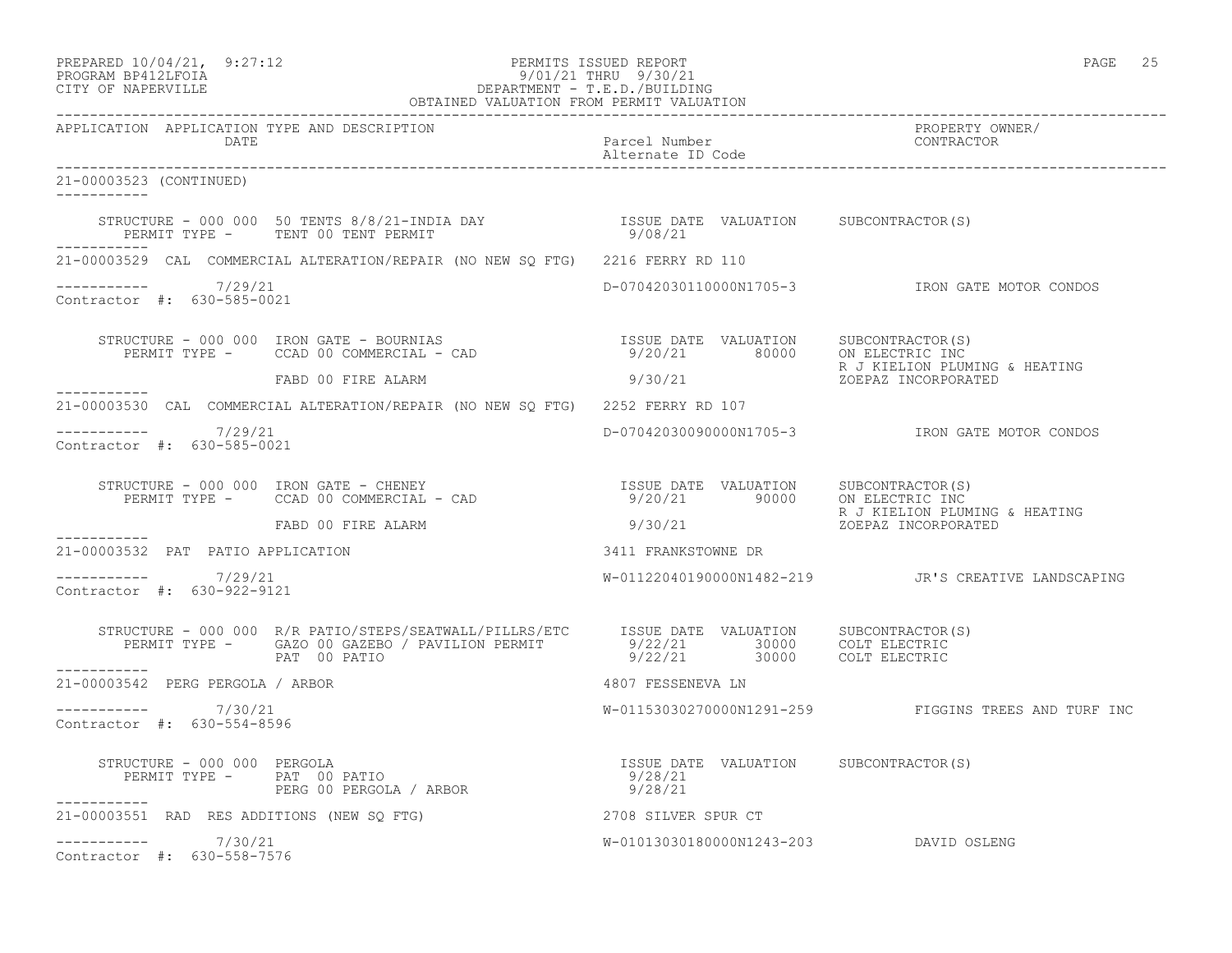| 9/01/21 THRU 9/30/21<br>PROGRAM BP412LFOIA<br>DEPARTMENT - T.E.D./BUILDING<br>CITY OF NAPERVILLE<br>OBTAINED VALUATION FROM PERMIT VALUATION |                                                                          |                                                                             |  |  |
|----------------------------------------------------------------------------------------------------------------------------------------------|--------------------------------------------------------------------------|-----------------------------------------------------------------------------|--|--|
| APPLICATION APPLICATION TYPE AND DESCRIPTION<br><b>Example 12 DATE</b>                                                                       | Parcel Number<br>Alternate ID Code                                       | PROPERTY OWNER/<br>CONTRACTOR                                               |  |  |
| 21-00003551 (CONTINUED)                                                                                                                      |                                                                          |                                                                             |  |  |
| STRUCTURE - 000 000<br>FIRUCTURE - UUU UUU<br>PERMIT TYPE -       RAD   00  ROOM  ADDITION<br>-----------                                    | ISSUE DATE VALUATION SUBCONTRACTOR(S)<br>9/22/21 60000 EXCALIBUR ROOFING | UNITY ELECTRIC INC                                                          |  |  |
| 21-00003552 CAD COMMERCIAL ADDITION (NEW SQ FTG)                                                                                             | 2363 AURORA AV                                                           |                                                                             |  |  |
| $--------- 7/30/21$<br>Contractor #: 630-863-6200                                                                                            |                                                                          |                                                                             |  |  |
| ----------                                                                                                                                   |                                                                          | SANDMAN PLUMBING, INC<br>BATTAGLIA INDUSTRIES INC.<br>CLARK ROOFING COMPANY |  |  |
| 21-00003559 FABD FIRE ALARM                                                                                                                  | 600 N WASHINGTON ST                                                      |                                                                             |  |  |
| 7/30/21<br>Contractor #: 630-844-6305                                                                                                        |                                                                          | D-08181020070000N40 -70 ALARM DETECTION SYSTEMS FA                          |  |  |
| STRUCTURE - 000 000<br>PERMIT TYPE - FABD 00 FIRE ALARM                                                                                      | ISSUE DATE VALUATION<br>9/30/21                                          | SUBCONTRACTOR(S)<br>ALARM DETECTION SYSTEMS FA                              |  |  |
| 1915 NUTMEG LN<br>21-00003568 RAD RES ADDITIONS (NEW SQ FTG)                                                                                 |                                                                          |                                                                             |  |  |
| ----------     7/30/21<br>Contractor #: 630-966-8545                                                                                         |                                                                          | D-08284180100000N693 -150 UNLIMITED FIRE RESTORATION INC                    |  |  |
| STRUCTURE - 000 000 TORNANDO DAMAGE                                                                                                          | ISSUE DATE VALUATION SUBCONTRACTOR(S)<br>9/07/21<br>9/07/21              | UNLIMITED FIRE RESTORATION INC<br>MDS ELECTRIC INC<br>WKU PLUMBING SERVICE  |  |  |
| 21-00003571 CAL COMMERCIAL ALTERATION/REPAIR (NO NEW SO FTG) 860 W 75TH ST 124                                                               |                                                                          |                                                                             |  |  |
| ---------- 7/30/21<br>Contractor #: 815-679-6589                                                                                             |                                                                          | D-07253110060000N1273-143 L&S CONTRACTORS CORP.                             |  |  |
| RUCTURE - 000 000 SUGARING NYC<br>PERMIT TYPE -     CCAD 00 COMMERCIAL - CAD<br>STRUCTURE - 000 000 SUGARING NYC                             | ISSUE DATE VALUATION SUBCONTRACTOR (S)<br>9/13/21 80000                  | TEXA ENGINEERING<br>MJD PLUMBING INC.                                       |  |  |
| 21-00003587 CAL COMMERCIAL ALTERATION/REPAIR (NO NEW SQ FTG) 256 S ROUTE 59 108                                                              |                                                                          |                                                                             |  |  |
| 8/02/21<br>Contractor #: 847-598-8660                                                                                                        |                                                                          | D-07221020240000N1153-94 MIDWEST CONSTRUCTION PARTNERS                      |  |  |

PREPARED  $10/04/21$ ,  $9:27:12$  PERMITS ISSUED REPORT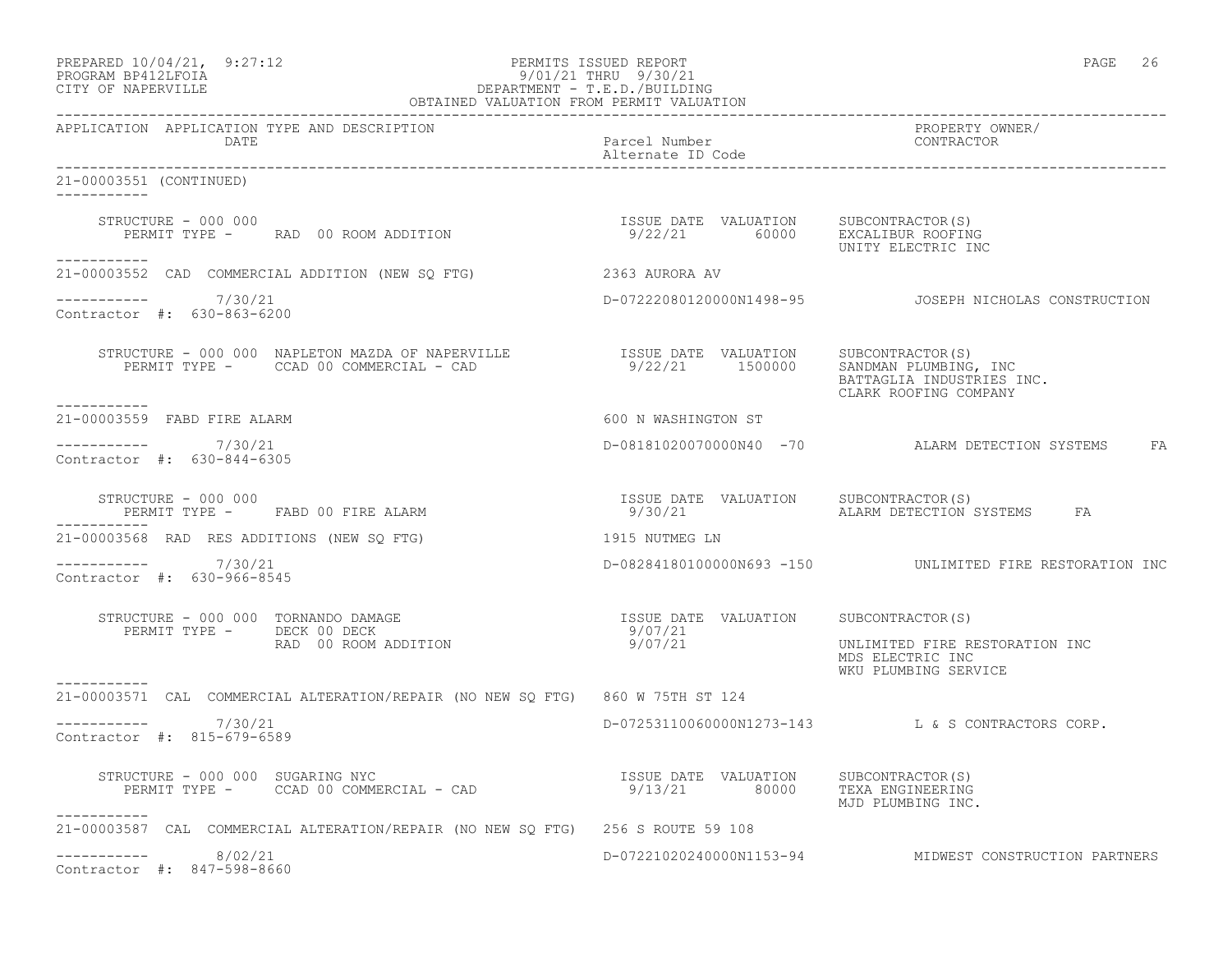| PREPARED 10/04/21, 9:27:12 | PERMITS ISSUED REPORT     | PAGE |  |
|----------------------------|---------------------------|------|--|
| DDOCD3M DD410TDOT3         | $0/01/01$ munti $0/00/01$ |      |  |

# PROGRAM BP412LFOIA 9/01/21 THRU 9/30/21 CITY OF NAPERVILLE DEPARTMENT - T.E.D./BUILDING

| OBTAINED VALUATION FROM PERMIT VALUATION                                                                                                                                                                                                                                     |                          |                                                    |
|------------------------------------------------------------------------------------------------------------------------------------------------------------------------------------------------------------------------------------------------------------------------------|--------------------------|----------------------------------------------------|
| APPLICATION APPLICATION TYPE AND DESCRIPTION<br>DATE                                                                                                                                                                                                                         | Parcel Number            | PROPERTY OWNER/<br>CONTRACTOR                      |
| 21-00003587 (CONTINUED)                                                                                                                                                                                                                                                      |                          |                                                    |
| STRUCTURE - 000 000 LA-Z-BOY<br>PERMIT TYPE - CCAD 00 COMMERCIAL - CAD (29/21 895000 PROSPECTIVE PLUMBING                                                                                                                                                                    |                          | EMMI ELECTRIC INC                                  |
| ___________<br>21-00003590 CAL COMMERCIAL ALTERATION/REPAIR (NO NEW SQ FTG) 2216 FERRY RD 109                                                                                                                                                                                |                          |                                                    |
| $--------- 8/02/21$<br>Contractor #: 630-585-0021                                                                                                                                                                                                                            |                          | D-07042030110000N1705-3 IRON GATE MOTOR CONDOS     |
| ------------                                                                                                                                                                                                                                                                 |                          |                                                    |
| 21-00003597 RAL RES ALTERATIONS/REMODLING (NO NEW SQ FTG) 1423 TERRANCE DR                                                                                                                                                                                                   |                          |                                                    |
| 8/03/21<br>Contractor #: 630-416-8498                                                                                                                                                                                                                                        |                          | D-08303070290000N306 -145 SIEBERT BUILDERS INC     |
| $\begin{array}{cccc} \texttt{STRUCTURE} - 000 000 & \texttt{KITCHEN REMODEL} & \texttt{ISSUE DATE} & \texttt{VALUATION} & \texttt{SUBCONTRACTOR(S)} \\ \texttt{PERMIT TYPE} - & \texttt{RAL} & 00 ROM ALTERATION & 9/03/21 & 130000 & \texttt{VINTAGE ELECTRIC} \end{array}$ |                          | J & R PLUMBING                                     |
| ----------<br>21-00003601 RAD RES ADDITIONS (NEW SQ FTG) 2048 COBBLEBROOK LN                                                                                                                                                                                                 |                          |                                                    |
| ----------- 8/03/21<br>Contractor #: 630-778-7278                                                                                                                                                                                                                            |                          | D-08284190350000N693 -150 PAUL DAVIS RESTORATION   |
| STRUCTURE - 000 000                                                                                                                                                                                                                                                          |                          | LITTLE ELECTRICAL CONTRACTORS<br>FLAT TOP PLUMBING |
| ------------<br>21-00003609 TENT TENTS                                                                                                                                                                                                                                       | 1450 GREEN TRAILS DR     |                                                    |
| $--------- 8/03/21$<br>Contractor #: 877-388-8368                                                                                                                                                                                                                            |                          | D-08202110050000N113 -103 MIDWEST TENT AND EVENTS  |
| STRUCTURE - 000 000 SMMP PARISH PICNIC 11 TENTS 9/11/21-9/12 ISSUE DATE VALUATION SUBCONTRACTOR(S)<br>PERMIT TYPE - TENT 00 TENT PERMIT<br>9/11/21                                                                                                                           |                          |                                                    |
| -----------<br>21-00003613 CAL COMMERCIAL ALTERATION/REPAIR (NO NEW SO FTG) 120 WATER ST 106                                                                                                                                                                                 |                          |                                                    |
| 8/03/21<br>Contractor #: 630-740-6563                                                                                                                                                                                                                                        | D-07134420240000N1695-84 | SEOUOIA GENERAL CONSTRUCTION                       |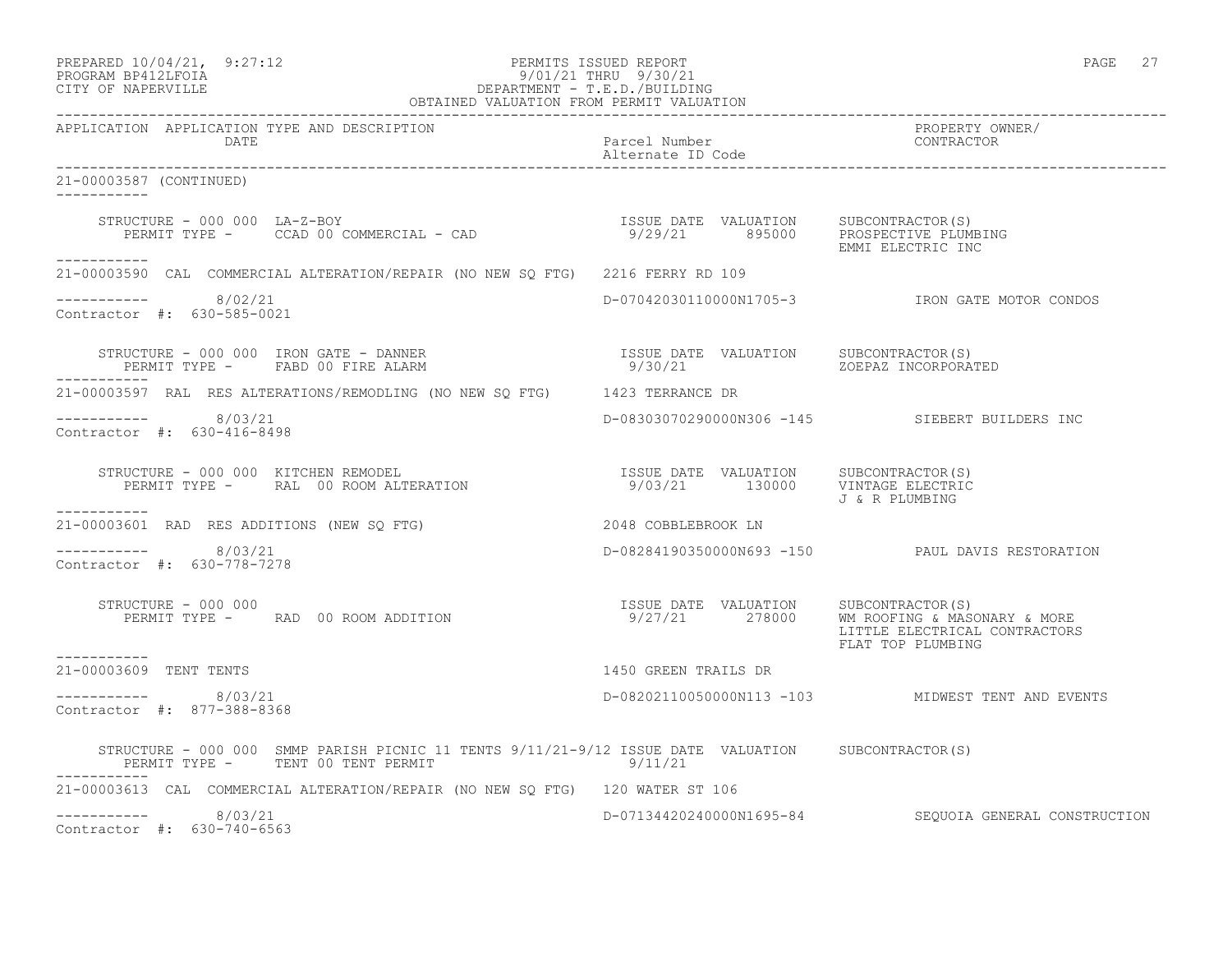| PREPARED 10/04/21, 9:27:12 | PERMITS ISSUED REPORT      | PAGE | 28 |
|----------------------------|----------------------------|------|----|
| גדמה זמנומת ווגמממת        | $0/01/21$ minuti $0/20/21$ |      |    |

# PROGRAM BP412LFOIA 9/01/21 THRU 9/30/21 CITY OF NAPERVILLE DEPARTMENT - T.E.D./BUILDING

|                                                      | OBTAINED VALUATION FROM PERMIT VALUATION                                                                                                                                                                                                                                           |                                         |                                                                                                                                                    |
|------------------------------------------------------|------------------------------------------------------------------------------------------------------------------------------------------------------------------------------------------------------------------------------------------------------------------------------------|-----------------------------------------|----------------------------------------------------------------------------------------------------------------------------------------------------|
| APPLICATION APPLICATION TYPE AND DESCRIPTION<br>DATE |                                                                                                                                                                                                                                                                                    | Parcel Number<br>Alternate ID Code      | PROPERTY OWNER/<br>CONTRACTOR                                                                                                                      |
| 21-00003613 (CONTINUED)<br>___________               |                                                                                                                                                                                                                                                                                    |                                         |                                                                                                                                                    |
|                                                      |                                                                                                                                                                                                                                                                                    |                                         |                                                                                                                                                    |
| 21-00003626 ESC ELECTRIC SERVICE CHANGE              |                                                                                                                                                                                                                                                                                    | 1268 CROMWELL LN                        |                                                                                                                                                    |
| ----------- 8/03/21<br>Contractor #: 630-545-9343    |                                                                                                                                                                                                                                                                                    |                                         | W-01112120030000N444 -217 ALTERNATING CURRENTS CORP                                                                                                |
|                                                      | STRUCTURE - 000 000 INSTALL TESLA CAR CHARGER                       ISSUE DATE VALUATION     SUBCONTRACTOR(S)<br>PERMIT TYPE -       EVCR 00 ELECTRIC VEHICLE STATION RES        9/27/21          2429      ALTERNATING CURRENTS                                                   |                                         |                                                                                                                                                    |
| 21-00003633 SIGN SIGN APPLICATIONS                   |                                                                                                                                                                                                                                                                                    | 1811 FREEDOM DR 117                     |                                                                                                                                                    |
| $--------- 8/03/21$<br>Contractor #: 630-898-5900    |                                                                                                                                                                                                                                                                                    |                                         | D-08053000330000N1582-27 AURORA SIGN COMPANY                                                                                                       |
| STRUCTURE - 000 000                                  | PERMIT TYPE - SIGN 00 SIGN                                                                                                                                                                                                                                                         | 9/10/21 AURORA SIGN COMPANY             |                                                                                                                                                    |
|                                                      | 21-00003645 POOL POOL ABOVE/INGROUND RESIDENTIAL 620 BALMORAL CR                                                                                                                                                                                                                   |                                         |                                                                                                                                                    |
| ---------- 8/04/21<br>Contractor #: 217-460-2939     |                                                                                                                                                                                                                                                                                    |                                         | D-08201120320000N233 -102 WEST SUBURBAN POOL                                                                                                       |
|                                                      | STRUCTURE - 000 000 INGROUND POOL/HOT TUB/PATIO<br>PERMIT TYPE - FN 00 FENCE<br>PERMIT TYPE - FN 00 PATIO<br>PAT 00 PATIO<br>POLI 00 POOL IN GROUND<br>POLI 00 POOL IN GROUND<br>POLI 00 POOL IN GROUND<br>POLI 00 POOL IN GROUND<br>POLI 00 P<br>SPA 00 SPA/HOT TUB 3/08/21 83600 |                                         | WEDGEWOOD CONSTRUCTION INC<br>WEDGEWOOD CONSTRUCTION INC<br>WEDGEWOOD CONSTRUCTION INC<br>WEDGEWOOD CONSTRUCTION INC<br>WEDGEWOOD CONSTRUCTION INC |
|                                                      | 21-00003646 ESC ELECTRIC SERVICE CHANGE <b>And CONTROL</b> 2751 PENNYROYAL CR                                                                                                                                                                                                      |                                         |                                                                                                                                                    |
| $--------- 8/04/21$<br>Contractor #: 708-646-2111    |                                                                                                                                                                                                                                                                                    |                                         | W-01221010980000N1249-274 SUNRUN INSTALLATION SERVICES I                                                                                           |
|                                                      | STRUCTURE - 000 000 PHOTOVOLTAIC SYSTEM                         ISSUE DATE VALUATION   SUBCONTRACTOR(S)<br>PERMIT TYPE -   PV  00 SOLAR PHOTOVOLTAIC               9/28/21       15732   SUNRUN INSTALLATION SERVICES I                                                            |                                         |                                                                                                                                                    |
|                                                      | 21-00003655 CAL COMMERCIAL ALTERATION/REPAIR (NO NEW SO FTG) 621 E OGDEN AV                                                                                                                                                                                                        |                                         |                                                                                                                                                    |
| $--------- 8/04/21$<br>Contractor #: 630-479-9064    |                                                                                                                                                                                                                                                                                    | D-08074090230000N364 -56 MIKE BATTAGLIA |                                                                                                                                                    |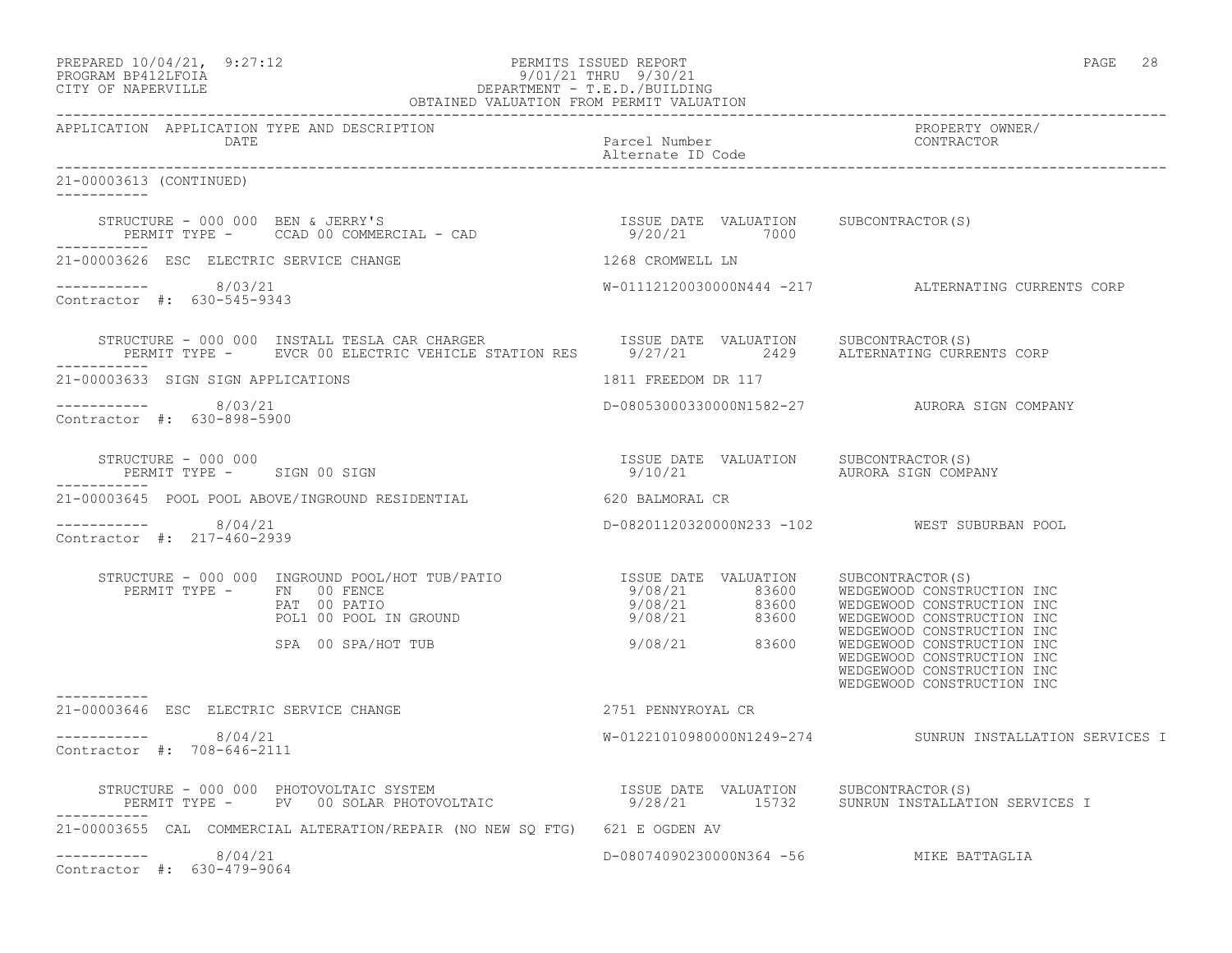| PREPARED 10/04/21,  | 9:27:1 |
|---------------------|--------|
| DDOCDAM DD410T DOTA |        |

## PREPARED 10/04/21, 9:27:12 PERMITS ISSUED REPORT PAGE 29 PROGRAM BP412LFOIA 9/01/21 THRU 9/30/21 CITY OF NAPERVILLE DEPARTMENT - T.E.D./BUILDING

| OBTAINED VALUATION FROM PERMIT VALUATION                                                                                                                                                                                                                                                                                                                  |                                                       |                                                    |
|-----------------------------------------------------------------------------------------------------------------------------------------------------------------------------------------------------------------------------------------------------------------------------------------------------------------------------------------------------------|-------------------------------------------------------|----------------------------------------------------|
| APPLICATION APPLICATION TYPE AND DESCRIPTION<br>DATE                                                                                                                                                                                                                                                                                                      | Parcel Number<br>Alternate ID Code                    | PROPERTY OWNER/<br>CONTRACTOR                      |
| 21-00003655 (CONTINUED)                                                                                                                                                                                                                                                                                                                                   |                                                       |                                                    |
|                                                                                                                                                                                                                                                                                                                                                           |                                                       |                                                    |
| 21-00003656 RAL RES ALTERATIONS/REMODLING (NO NEW SQ FTG) 3755 QUICK FIRE DR                                                                                                                                                                                                                                                                              |                                                       |                                                    |
| $--------$ 8/04/21<br>Contractor #: 630-881-8952                                                                                                                                                                                                                                                                                                          |                                                       | W-01103010220000N1839-229 NAPERBROOK REMODELING    |
| -----------                                                                                                                                                                                                                                                                                                                                               |                                                       |                                                    |
| 21-00003664 CMIS MISCELLANEOUS COMMERCIAL                                                                                                                                                                                                                                                                                                                 | 175 JACKSON AV 123                                    |                                                    |
| $--------- 8/04/21$<br>Contractor #: 630-551-5332                                                                                                                                                                                                                                                                                                         |                                                       | D-07134290090000N663 -84 CHASE MECHANICAL SERVICES |
| STRUCTURE - 000 000 PINOT'S PALETTE<br>PERMIT TYPE - CMIS 00 COMMERCIAL MISC. PERMIT 9/01/21 35000 CDJ CONTRACTING SERVICES, INC<br>___________                                                                                                                                                                                                           |                                                       |                                                    |
| 21-00003666 FN FENCE APPLICATION                                                                                                                                                                                                                                                                                                                          | 2423 SHAKER CT                                        |                                                    |
| $--------- 8/04/21$<br>Contractor #: 800-543-6511                                                                                                                                                                                                                                                                                                         | W-01032030120000N1285-185 PEERLESS FENCE              |                                                    |
| STRUCTURE - 000 000<br>PERMIT TYPE - FN 00 FENCE<br>------------                                                                                                                                                                                                                                                                                          | ISSUE DATE VALUATION SUBCONTRACTOR(S)<br>9/21/21 4900 |                                                    |
| 21-00003673 CAL COMMERCIAL ALTERATION/REPAIR (NO NEW SO FTG) 1835 W JEFFERSON AV 135                                                                                                                                                                                                                                                                      |                                                       |                                                    |
| ---------- 8/05/21<br>Contractor #: 214-705-0508                                                                                                                                                                                                                                                                                                          |                                                       |                                                    |
| $\begin{array}{cccc} \texttt{STRUCTURE} & - & 000 & 000 & \texttt{PRODUCTIV} \\ \texttt{PERMIT TYPE} & - & \texttt{RACK 00 RACKING} & \texttt{S9/02/21} & 430000 \\ \end{array} \qquad \begin{array}{cccc} \texttt{SSUE} & \texttt{DATE} & \texttt{VALUATION} & \texttt{SUBCONTRACTOR(S)} \\ \texttt{SUE} & 30000 & 430000 \\ \end{array}$<br>___________ |                                                       |                                                    |
| 21-00003675 CAL COMMERCIAL ALTERATION/REPAIR (NO NEW SO FTG) 1811 HIGH GROVE LN 139                                                                                                                                                                                                                                                                       |                                                       |                                                    |
| $--------$ 8/05/21<br>Contractor #: 630-355-8094                                                                                                                                                                                                                                                                                                          |                                                       | D-07151020120000N1157-64 MUSTANG CONSTRUCTION INC  |
| STRUCTURE - 000 000 MUSTANG CONSTRUCTION<br>PERMIT TYPE - CCAD 00 COMMERCIAL - CAD - 10000 MUSTANG CONSTRUCTION INC<br>FABD 00 FIRE ALARM - TRAM 9/27/21 10000 SMG SECURITY SYSTEMS                                                                                                                                                                       |                                                       | FA                                                 |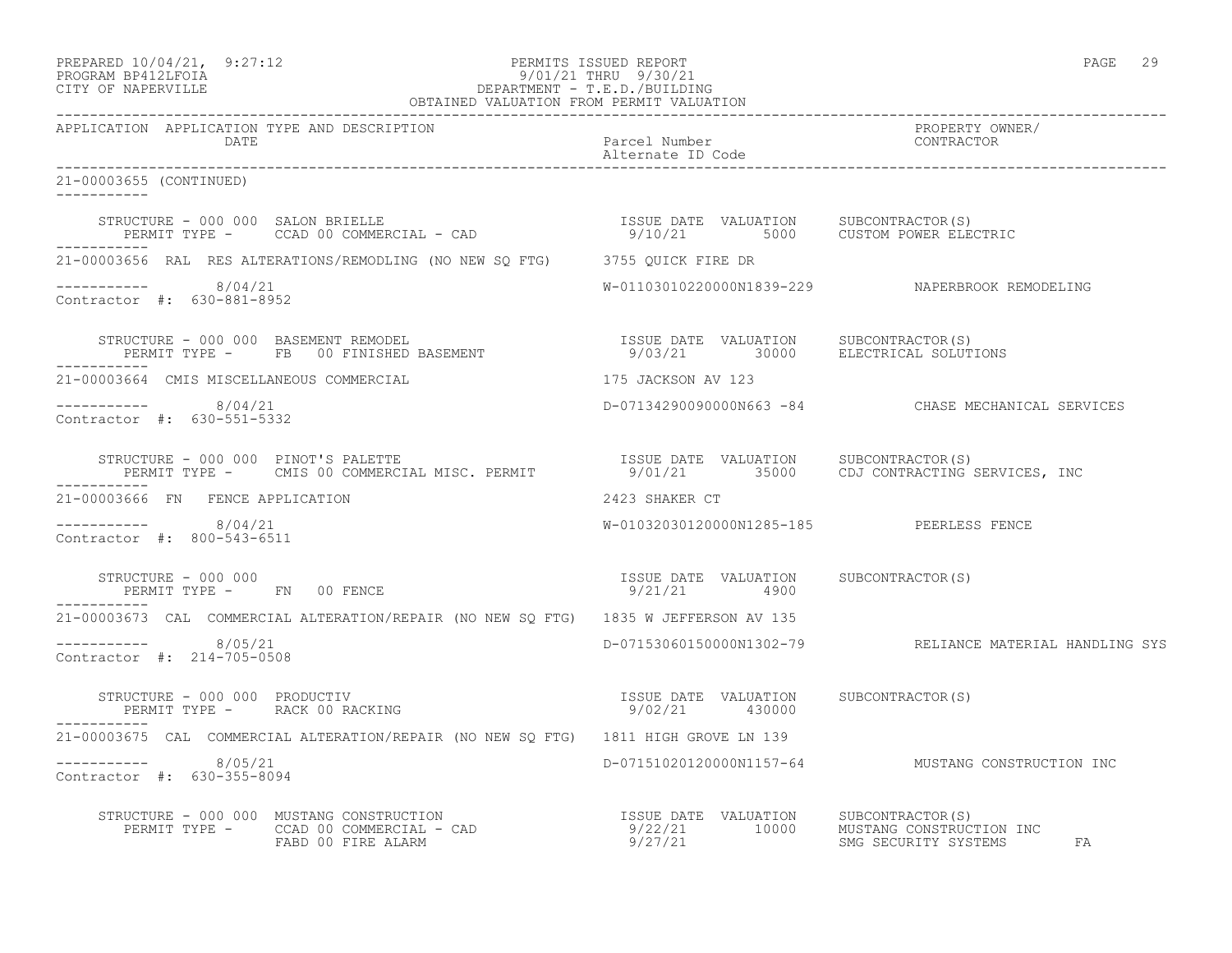| PREPARED 10/04/21, | 9:27:12 |
|--------------------|---------|
|                    |         |

## PREPARED 10/04/21, 9:27:12 PERMITS ISSUED REPORT PAGE 30 PROGRAM BP412LFOIA 9/01/21 THRU 9/30/21 CITY OF NAPERVILLE DEPARTMENT - T.E.D./BUILDING

| OBTAINED VALUATION FROM PERMIT VALUATION                                                                                                                                                                                                            |                                       |                                                        |  |
|-----------------------------------------------------------------------------------------------------------------------------------------------------------------------------------------------------------------------------------------------------|---------------------------------------|--------------------------------------------------------|--|
| APPLICATION APPLICATION TYPE AND DESCRIPTION<br>DATE                                                                                                                                                                                                | Parcel Number<br>Alternate ID Code    | PROPERTY OWNER/<br>CONTRACTOR                          |  |
| 21-00003675 (CONTINUED)                                                                                                                                                                                                                             |                                       |                                                        |  |
| FSBD 00 FIRE SPRINKLER PERMIT 9/28/21 S J CARLSON FIRE PROTECTION                                                                                                                                                                                   |                                       |                                                        |  |
| 21-00003676 CAL COMMERCIAL ALTERATION/REPAIR (NO NEW SQ FTG) 1811 HIGH GROVE LN 239                                                                                                                                                                 |                                       |                                                        |  |
| ---------- 8/05/21<br>Contractor #: 630-355-8094                                                                                                                                                                                                    |                                       | D-0715102012000 N1157-64 MUSTANG CONSTRUCTION INC      |  |
| ___________                                                                                                                                                                                                                                         |                                       |                                                        |  |
| 21-00003681 CAL COMMERCIAL ALTERATION/REPAIR (NO NEW SQ FTG) 1230 E DIEHL RD 106                                                                                                                                                                    |                                       |                                                        |  |
| $--------- 8/05/21$<br>Contractor #: 847-534-2511                                                                                                                                                                                                   |                                       | D-08053020160000N125 -27 ALLEGIANCE CONSTRUCTION GROUP |  |
| STRUCTURE - 000 000 MARKET READY - SPEC SUITE<br>PERMIT TYPE - CCAD 00 COMMERCIAL - CAD - 19/22/21 65699 KALISH ELECTRIC<br>--------                                                                                                                |                                       |                                                        |  |
| 21-00003682 CAL COMMERCIAL ALTERATION/REPAIR (NO NEW SQ FTG) 1230 E DIEHL RD 108                                                                                                                                                                    |                                       |                                                        |  |
| ----------- 8/05/21<br>Contractor #: 847-534-2511                                                                                                                                                                                                   |                                       | D-08053020160000N125 -27 ALLEGIANCE CONSTRUCTION GROUP |  |
| STRUCTURE - 000 000 MARKET READY - SPEC SUITE                     ISSUE DATE VALUATION    SUBCONTRACTOR(S)<br>PERMIT TYPE -     CCAD 00 COMMERCIAL - CAD                           9/22/21         65699     KALISH ELECTRIC<br>FABD<br>___________ |                                       |                                                        |  |
| 21-00003683 CAL COMMERCIAL ALTERATION/REPAIR (NO NEW SQ FTG) 1240 E DIEHL RD 100                                                                                                                                                                    |                                       |                                                        |  |
| $--------$ 8/05/21<br>Contractor #: 847-534-2511                                                                                                                                                                                                    |                                       | D-08053020170000N125 -27 ALLEGIANCE CONSTRUCTION GROUP |  |
| STRUCTURE - 000 000 MARKET READY - SPEC SUITE                     ISSUE DATE VALUATION    SUBCONTRACTOR(S)<br>PERMIT TYPE -    CCAD 00 COMMERCIAL - CAD                          9/22/21       65699    KALISH ELECTRIC<br>FABD 00 F                |                                       | FA                                                     |  |
| ___________<br>21-00003692 DECK DECK                                                                                                                                                                                                                | 932 CREEKSIDE CR                      |                                                        |  |
| $--------- 8/06/21$<br>Contractor #: 708-996-5304                                                                                                                                                                                                   |                                       | --- .<br>D-07123080130000N590 -53 HENRY HOME SOLUTIONS |  |
| RUCTURE – 000 000 DECK<br>PERMIT TYPE – DECK 00 DECK – 1999 – 1999 – 1999 – 1999 – 1999 – 1999 – 1999 – 1999 – 1999 – 1999 – 1999 – 199<br>STRUCTURE - 000 000 DECK                                                                                 | ISSUE DATE VALUATION SUBCONTRACTOR(S) |                                                        |  |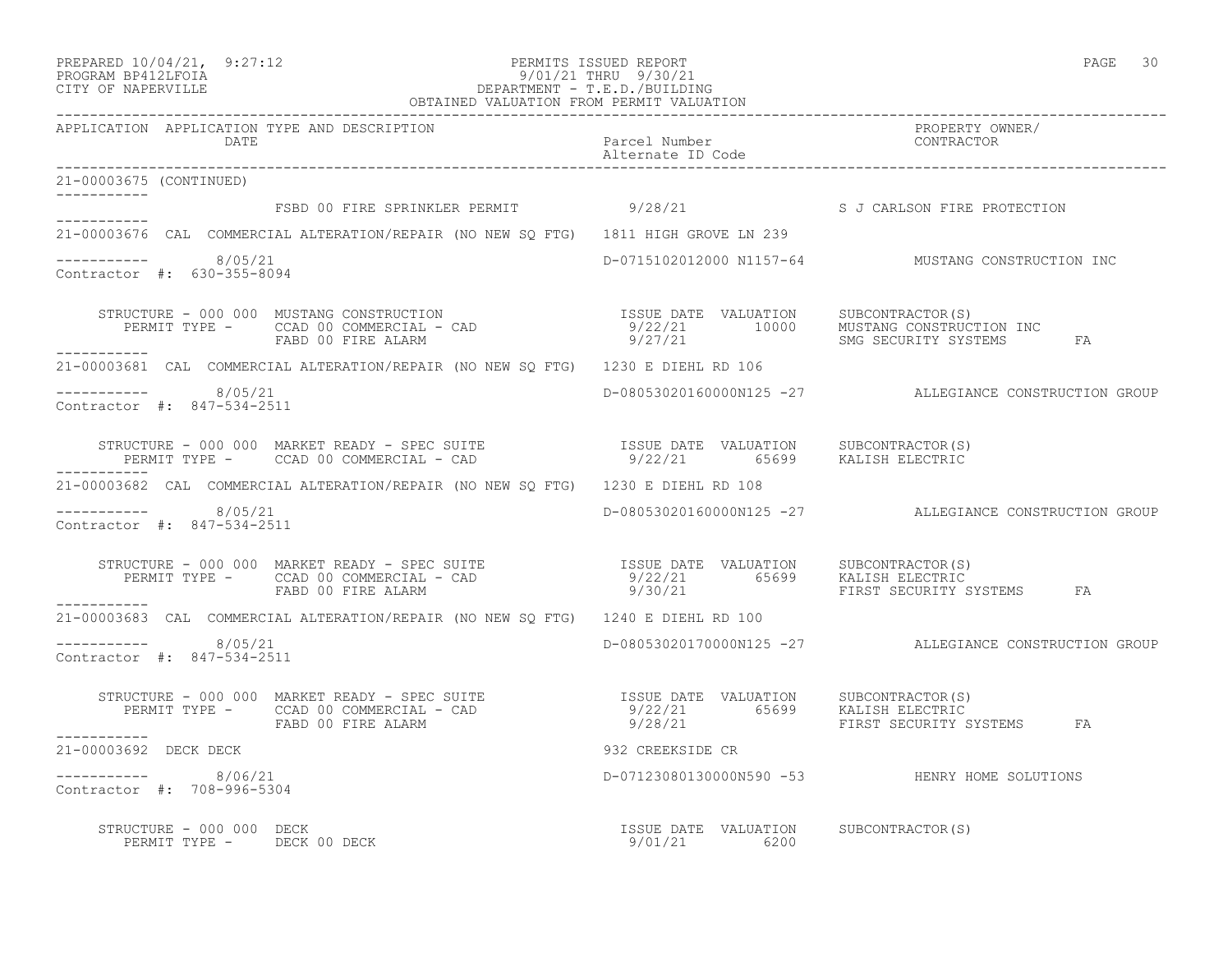#### PREPARED 10/04/21, 9:27:12 PERMITS ISSUED REPORT PAGE 31 PROGRAM BP412LFOIA 9/01/21 THRU 9/30/21 CITY OF NAPERVILLE DEPARTMENT - T.E.D./BUILDING OBTAINED VALUATION FROM PERMIT VALUATION

| APPLICATION APPLICATION TYPE AND DESCRIPTION<br>DATE             | Parcel Number<br>Alternate ID Code                                 | PROPERTY OWNER/<br>FROFERII OW<br>CONTRACTOR             |
|------------------------------------------------------------------|--------------------------------------------------------------------|----------------------------------------------------------|
| 21-00003693 FN FENCE APPLICATION                                 | 2492 WARM SPRINGS LN                                               |                                                          |
| $\frac{---------}{}$ 8/06/21                                     |                                                                    |                                                          |
| STRUCTURE - 000 000<br>PERMIT TYPE - FN 00 FENCE<br>-----------  | ISSUE DATE VALUATION SUBCONTRACTOR(S)<br>9/16/21 3000              |                                                          |
| 21-00003701 PAT PATIO APPLICATION                                | 4712 PERTH DR                                                      |                                                          |
| $--------- 8/06/21$<br>Contractor #: 630-504-9971                |                                                                    | W-01163020190000N1393-257 SELVIN'S LANDSCAPING           |
| STRUCTURE - 000 000 CONCRETE PATIO<br>PERMIT TYPE - PAT 00 PATIO | ISSUE DATE VALUATION SUBCONTRACTOR(S)<br>9/10/21 5785              |                                                          |
| 21-00003719 SIGN SIGN APPLICATIONS                               | 1190 S NAPER BL HM                                                 |                                                          |
| $--------- 8/09/21$<br>Contractor #: 888-538-4598                |                                                                    | D-08292070010000N143 -133 SIGNTEC SERVICES, LLC          |
| STRUCTURE - 000 000<br>PERMIT TYPE - SIGN 00 SIGN                | ISSUE DATE VALUATION SUBCONTRACTOR (S)<br>9/16/21 SIGNTEC SERVICES |                                                          |
| 21-00003725 SIGN SIGN APPLICATIONS                               | 4827 S ROUTE 59 105                                                |                                                          |
| $--------- 8/09/21$<br>Contractor #: 815-725-9080                |                                                                    | W-01164050050000N1434-258 EXPRESS SIGNS AND LIGHTING MNT |
| STRUCTURE - 000 000<br>PERMIT TYPE - SIGN 00 SIGN                | ISSUE DATE VALUATION SUBCONTRACTOR(S)<br>9/03/21                   | EXPRESS SIGNS AND LIGHTING MNT                           |
| 21-00003726 SIGN SIGN APPLICATIONS                               | 1299 S NAPER BL                                                    |                                                          |
| $--------- 8/09/21$<br>Contractor #: 630-717-9233                |                                                                    | D-08292030070000N143 -133 CUTTING EDGE GRAPHICS          |
| STRUCTURE - 000 000<br>PERMIT TYPE - SIGN 00 SIGN                | ISSUE DATE VALUATION SUBCONTRACTOR(S)<br>9/02/21                   | REAL NEON INCORPORATED                                   |
| 21-00003727 SIGN SIGN APPLICATIONS                               | 1299 S NAPER BL                                                    |                                                          |
| $--------- 8/09/21$<br>Contractor #: 630-717-9233                |                                                                    | D-08292030070000N143 -133 CUTTING EDGE GRAPHICS          |
| STRUCTURE - 000 000                                              | ISSUE DATE VALUATION SUBCONTRACTOR(S)                              |                                                          |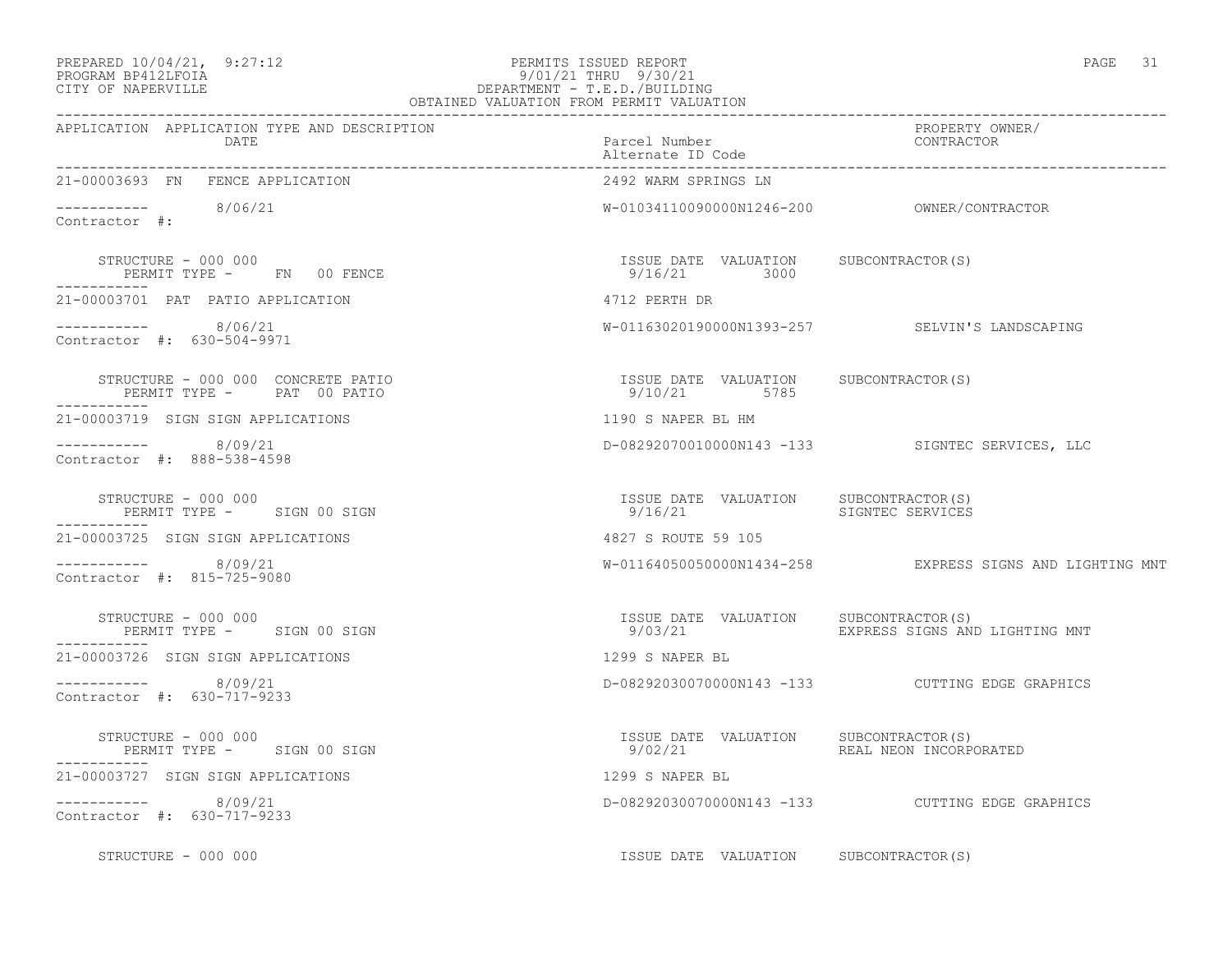#### PREPARED 10/04/21, 9:27:12 PERMITS ISSUED REPORT PAGE 32 PROGRAM BP412LFOIA 9/01/21 THRU 9/30/21 CITY OF NAPERVILLE DEPARTMENT - T.E.D./BUILDING OBTAINED VALUATION FROM PERMIT VALUATION

------------------------------------------------------------------------------------------------------------------------------------ APPLICATION APPLICATION TYPE AND DESCRIPTION PROPERTY OWNER/ DATE Parcel Number CONTRACTOR Alternate ID Code ------------------------------------------------------------------------------------------------------------------------------------ 21-00003727 (CONTINUED) ----------- PERMIT TYPE - SIGN 00 SIGN 800 SIGN 8000 SIGN 9/02/21 REAL NEON INCORPORATED ----------- 21-00003731 FN FENCE APPLICATION 1763 IONA AV  $--------- 8/09/21$ D-08331120100000N472 -164 CEDAR MOUNTAIN FENCE COMPANY Contractor #: 224-220-1042 STRUCTURE - 000 000 ISSUE DATE VALUATION SUBCONTRACTOR(S) PERMIT TYPE - FN 00 FENCE ----------- 21-00003732 DECK DECK 3512 SWEET MAGGIE LN ----------- 8/09/21 W-01093120030000N1386-227 CLY IRRIGATION & LANDSCAPING Contractor #: 630-966-8745 STRUCTURE - 000 000 DECK & PATIO ISSUE DATE VALUATION SUBCONTRACTOR(S) PERMIT TYPE - DECK 00 DECK 9/30/21 25000 NV ELECTRIC NE COOPSOURS SECTIVE ARRIVANCE COOPSOUR SECTION OF THE CHANNEL OF THE CHANNEL OF DECK OF DECK<br>
PAT 00 PATIO PATIO 25000 NV ELECTRIC<br>
9/30/21 25000 NV ELECTRIC ----------- 21-00003739 DRWY DRIVEWAY NEW AND ALTERATIONS 1559 APACHE DR  $--------- 8/09/21$ D-07122110190000N147 -39 AV CONCRETE Contractor #: 630-956-0512 STRUCTURE - 000 000 R/R CON TO STAMPED CON DRWY/AP/FDW/PUBW/ ISSUE DATE VALUATION SUBCONTRACTOR(S) PERMIT TYPE - DRWY 00 DRIVEWAY ADDITION/ALTERATION 9/16/21 19962 AV CONCRETE ROW 00 RIGHT OF WAY PERMIT 6 9/16/21 AV CONCRETE ----------- 21-00003750 FN FENCE APPLICATION 1528 BRADLEY CT  $--------- 8/10/21$ D-08283070080000N160 -149 ACOSTA FENCE CORP. Contractor #: 815-255-2137 STRUCTURE - 000 000 ISSUE DATE VALUATION SUBCONTRACTOR(S) PERMIT TYPE - FN 00 FENCE ----------- 21-00003752 TMST TEMPORARY STRUCTURE 455 S BRAINARD ST ----------- 8/10/21 D-08191000060000N880 -100 OOSTERBANN SCAFFOLDING Contractor #: 773-785-5400 STRUCTURE - 000 000 NCC TEMPORARY BLEACHERS ISSUE DATE VALUATION SUBCONTRACTOR(S) PERMIT TYPE - TMST 00 TEMPORARY STRUCTURE 9/11/21 ----------- 21-00003753 CAL COMMERCIAL ALTERATION/REPAIR (NO NEW SQ FTG) 2735 HASSERT BL 135 W-01153021140000N1426-259 EAGLE EXPRESS -----------<br>Contractor #: 8/10/21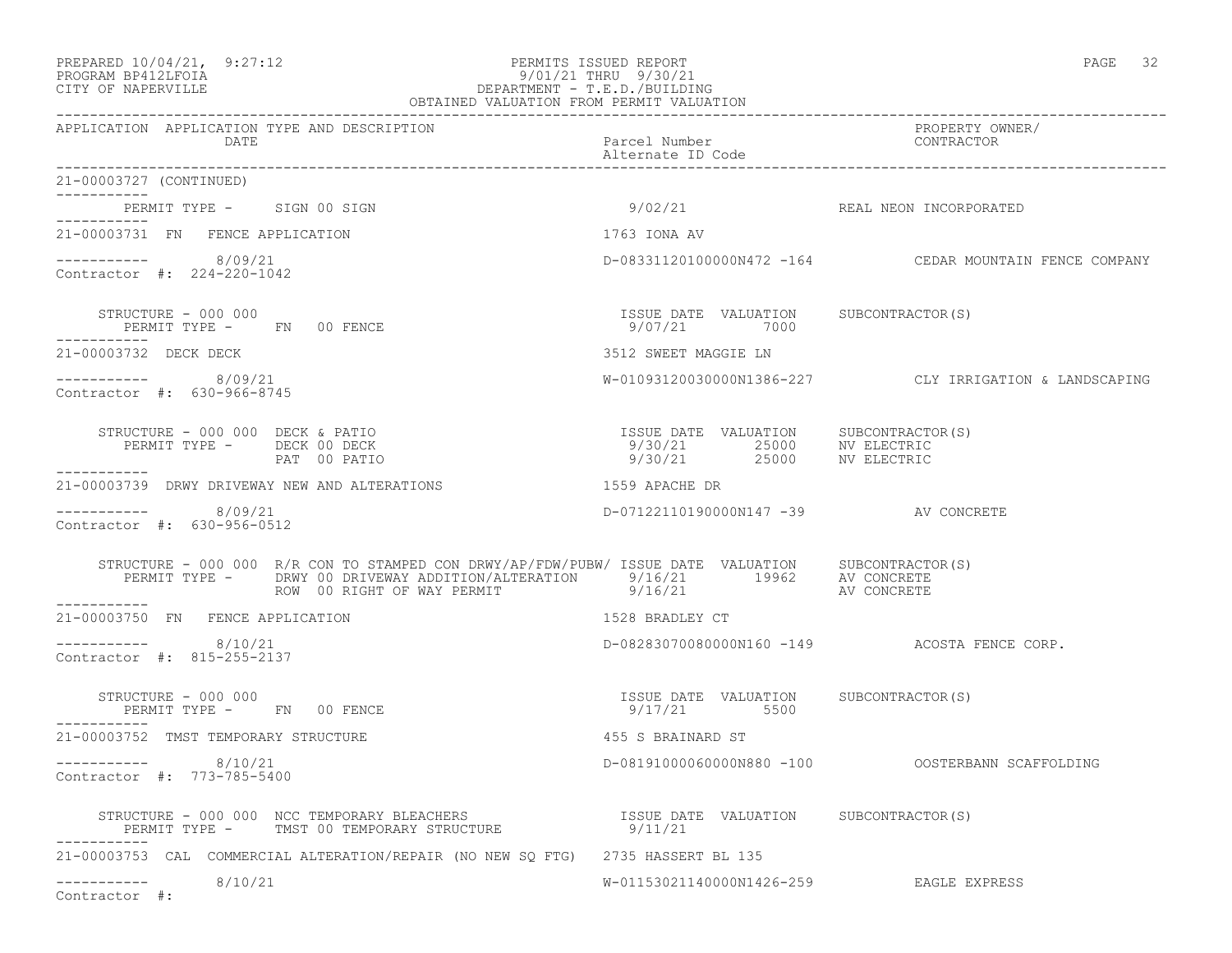| PREPARED 10/04/21, 9:27:12 | PERMITS ISSUED REPORT     | PAGE |  |
|----------------------------|---------------------------|------|--|
| גדמת זרונותם ווגסממס       | $0/01/21$ Tupii $0/20/21$ |      |  |

# PROGRAM BP412LFOIA 9/01/21 THRU 9/30/21 CITY OF NAPERVILLE DEPARTMENT - T.E.D./BUILDING

| OBTAINED VALUATION FROM PERMIT VALUATION              |                                                                                                                                                                                                                 |                                           |                                                         |
|-------------------------------------------------------|-----------------------------------------------------------------------------------------------------------------------------------------------------------------------------------------------------------------|-------------------------------------------|---------------------------------------------------------|
| APPLICATION APPLICATION TYPE AND DESCRIPTION<br>DATE  |                                                                                                                                                                                                                 | Parcel Number<br>Alternate ID Code        | PROPERTY OWNER/<br>CONTRACTOR                           |
| 21-00003753 (CONTINUED)                               |                                                                                                                                                                                                                 |                                           |                                                         |
|                                                       | STRUCTURE - 000 000 THE MAIL BOX STORE                               ISSUE DATE VALUATION     SUBCONTRACTOR(S)<br>PERMIT TYPE -     CCAD 00 COMMERCIAL - CAD                              9/08/21         30000 |                                           |                                                         |
|                                                       | 21-00003757 CAL COMMERCIAL ALTERATION/REPAIR (NO NEW SO FTG) 2855 95TH ST                                                                                                                                       |                                           |                                                         |
| -----------     8/10/21<br>Contractor #: 262-842-7175 |                                                                                                                                                                                                                 |                                           | W-01033060050000N1338-199 TRU SERVICE GROUP             |
| -----------                                           | STRUCTURE - 000 000 HUNTINGTON NATIONAL BANK (JEWEL)   ISSUE DATE VALUATION SUBCONTRACTOR(S)<br>PERMIT TYPE - CCAD 00 COMMERCIAL - CAD     9/16/21 94858 CONTINENTAL ELECTRIC CONST CO                          |                                           |                                                         |
|                                                       | 21-00003760 SADC SATELLITE DISH/ANTENNA COMMERCIAL 423 MARTIN AV CELL2                                                                                                                                          |                                           |                                                         |
| $--------- 8/10/21$<br>Contractor #: 331-999-2100     |                                                                                                                                                                                                                 |                                           | D-07242080010000N1670-99  UTILITY CORE CONSTRUCTION LLC |
| STRUCTURE - 000 000<br>------------                   |                                                                                                                                                                                                                 | ISSUE DATE VALUATION SUBCONTRACTOR(S)     |                                                         |
| 21-00003762 DRWY DRIVEWAY NEW AND ALTERATIONS         |                                                                                                                                                                                                                 | 2603 PARTLOW DR                           |                                                         |
| $--------- 8/10/21$<br>Contractor #:                  |                                                                                                                                                                                                                 | W-01103050110000N1058-229 MASONRY DOCTORS |                                                         |
| ___________                                           |                                                                                                                                                                                                                 |                                           |                                                         |
|                                                       | 21-00003770 BDD DEMOLITION SINGLE FAMILY 1997 1997 1998 1999 215 REDBUD DR                                                                                                                                      |                                           |                                                         |
| $--------- 8/11/21$<br>Contractor #: 312-519-2619     |                                                                                                                                                                                                                 |                                           | D-07244110220000N56 -114 LIONHEAD REAL ESTATE DESIGNS   |
|                                                       | STRUCTURE - 000 000 BDD<br>PERMIT TYPE -     BDD 00 DEMOLITION PERMIT                               9/08/21             DONEGAL EXCAVATING                                                                      |                                           |                                                         |
| 21-00003771 DECK DECK                                 |                                                                                                                                                                                                                 | 352 S LOOMIS ST                           |                                                         |
| $--------- 8/11/21$<br>Contractor #:                  |                                                                                                                                                                                                                 |                                           |                                                         |
|                                                       |                                                                                                                                                                                                                 |                                           |                                                         |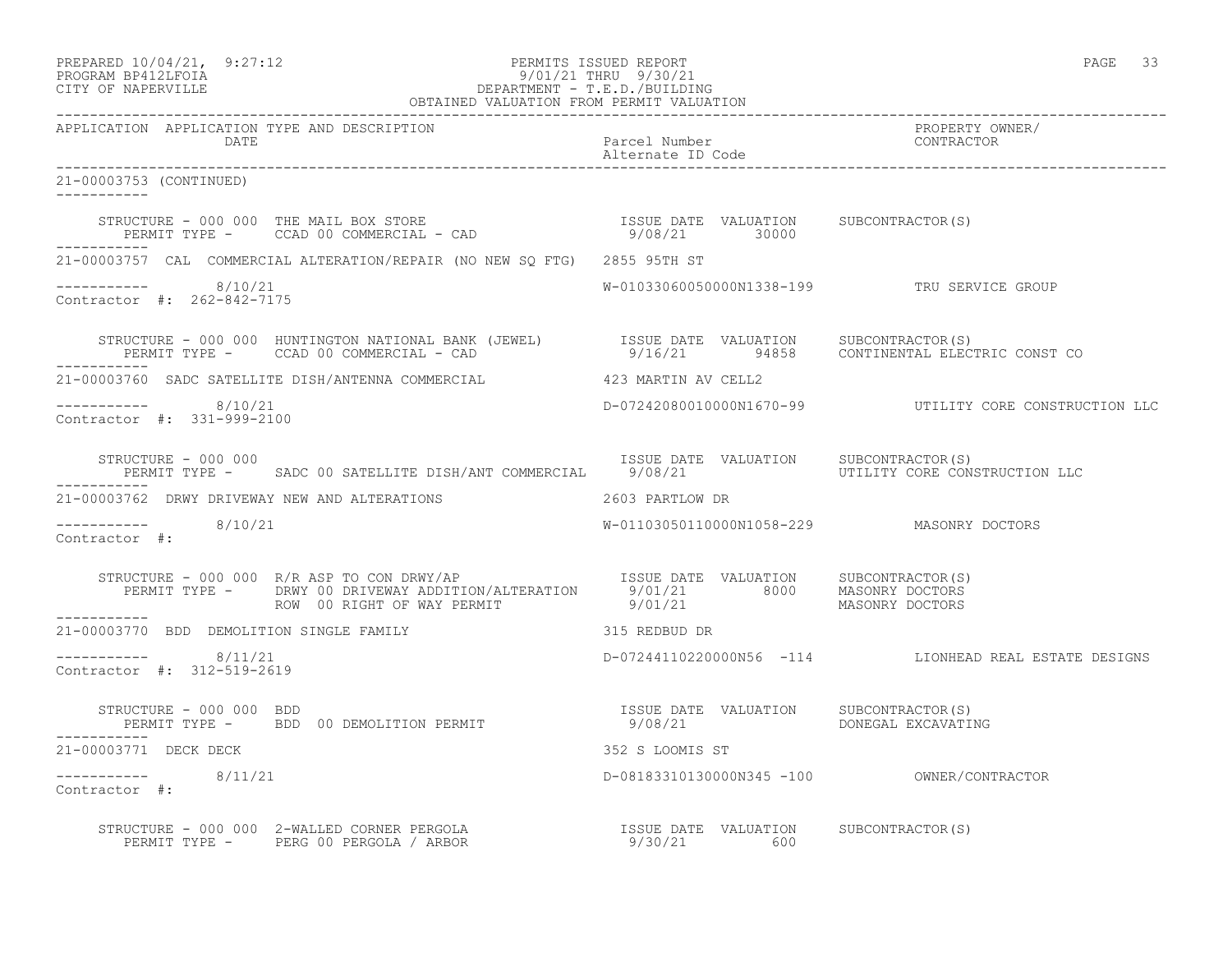-----------

#### PREPARED 10/04/21, 9:27:12 PERMITS ISSUED REPORT PAGE 34 PROGRAM BP412LFOIA 9/01/21 THRU 9/30/21 CITY OF NAPERVILLE DEPARTMENT - T.E.D./BUILDING OBTAINED VALUATION FROM PERMIT VALUATION

| APPLICATION APPLICATION TYPE AND DESCRIPTION<br>DATE                             | Parcel Number<br>Alternate ID Code           | PROPERTY OWNER/<br>CONTRACTOR                                       |
|----------------------------------------------------------------------------------|----------------------------------------------|---------------------------------------------------------------------|
| 21-00003774 DECK DECK                                                            | 2408 DURANGO LN                              |                                                                     |
| 8/11/21<br>Contractor #: 331-757-8131                                            | W-01034090060000N1245-200                    | ROYAL DECK LLC                                                      |
| STRUCTURE - 000 000 COMPOSITE DECK<br>PERMIT TYPE - DECK 00 DECK                 | ISSUE DATE<br>VALUATION<br>9/07/21<br>17738  | SUBCONTRACTOR(S)                                                    |
| 21-00003776 CAL COMMERCIAL ALTERATION/REPAIR (NO NEW SQ FTG) 1240 E DIEHL RD 200 |                                              |                                                                     |
| 8/12/21<br>Contractor #: 847-534-2511                                            | D-08053020170000N125 -27                     | ALLEGIANCE CONSTRUCTION GROUP                                       |
| STRUCTURE - 000 000<br>COGNIZANT<br>PERMIT TYPE - CCAD 00 COMMERCIAL - CAD       | ISSUE DATE<br>VALUATION<br>9/21/21<br>720000 | SUBCONTRACTOR(S)<br>KALISH ELECTRIC<br>WARREN F THOMAS PLUMBING CO. |
|                                                                                  |                                              |                                                                     |

----------- 8/12/21 D-07271020170000N1524-124 OWNER/CONTRACTOR

 $--------- 8/12/21$ Contractor #:

 STRUCTURE - 000 000 TEMPORARY SIGN 9/3-9/12 ISSUE DATE VALUATION SUBCONTRACTOR(S) PERMIT TYPE - TSG 00 TEMPORARY SIGN 9/03/21 -----------

21-00003777 TSG TEMPORARY SIGNS 1120 S ROUTE 59 120

21-00003789 DRWY DRIVEWAY NEW AND ALTERATIONS 1827 CRANSHIRE LN

----------- 8/12/21 D-08332120070000N656 -165 ISMAEL'S CONCRETE Contractor #: 630-930-9138

 STRUCTURE - 000 000 R/R ASP TO CON DRWY/AP/FDW/PORCH ISSUE DATE VALUATION SUBCONTRACTOR(S) PERMIT TYPE - DRWY 00 DRIVEWAY ADDITION/ALTERATION 9/07/21 21000 ISMAEL'S CONCRETE ROW 00 RIGHT OF WAY PERMIT 19/07/21 ----------- 21-00003793 DRWY DRIVEWAY NEW AND ALTERATIONS 1148 CORDULA CR \_\_\_\_\_\_\_\_\_\_\_ ----------- 8/12/21 W-01114280150000N812 -232 TMW ENTERPRISE PAVING Contractor #: 630-350-7717 STRUCTURE - 000 000 R/R & EXTEND ASP DRWY/AP ISSUE DATE VALUATION SUBCONTRACTOR(S) PERMIT TYPE - DRWY 00 DRIVEWAY ADDITION/ALTERATION 9/01/21 5150 T M W PAVING & MAINTENANCE ROW 00 RIGHT OF WAY PERMIT 19/01/21 ----------- 21-00003794 SADC SATELLITE DISH/ANTENNA COMMERCIAL 4123 CALLERY RD CELL2

W-01202000110000N1521-271 DEERFIELD CONSTRUCTION GROUP

 $--------- 8/12/21$ Contractor #: 815-588-1099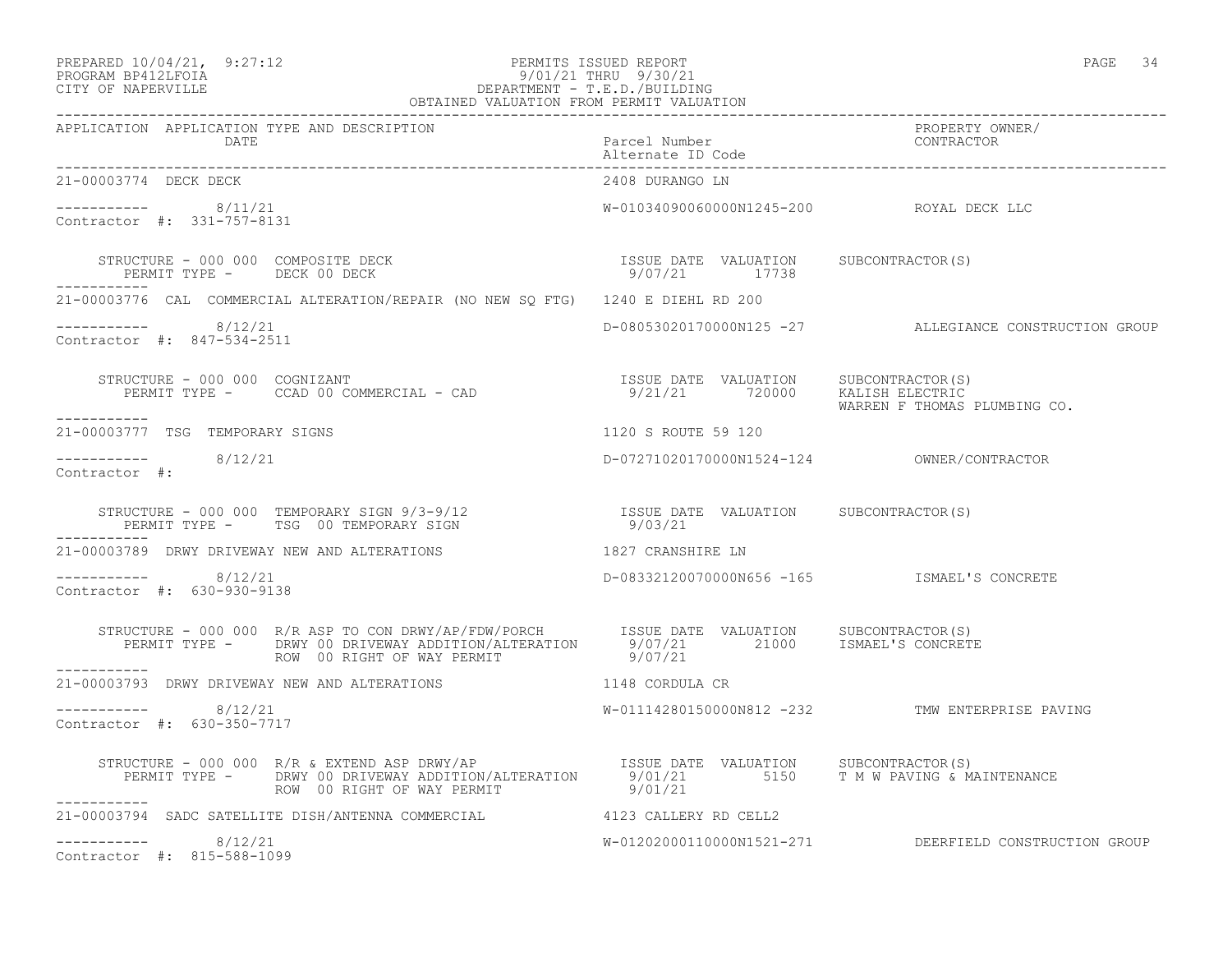| PROGRAM BP412LFOIA<br>9/01/21 THRU 9/30/21<br>DEPARTMENT - T.E.D./BUILDING<br>OBTAINED VALUATION FROM PERMIT VALUATION<br>CITY OF NAPERVILLE                                                                                                     |                                          |                                                 |
|--------------------------------------------------------------------------------------------------------------------------------------------------------------------------------------------------------------------------------------------------|------------------------------------------|-------------------------------------------------|
| APPLICATION APPLICATION TYPE AND DESCRIPTION<br>DATE                                                                                                                                                                                             | Parcel Number<br>Alternate ID Code       | PROPERTY OWNER/<br>CONTRACTOR                   |
| 21-00003794 (CONTINUED)                                                                                                                                                                                                                          |                                          |                                                 |
| STRUCTURE - 000 000<br>PERMIT TYPE - SADC 00 SATELLITE DISH/ANT COMMERCIAL 9/16/21 SALUATION SKITCH ELECTRIC COMPANY<br>------------                                                                                                             |                                          |                                                 |
| 21-00003798 SADC SATELLITE DISH/ANTENNA COMMERCIAL 320 N MILL ST CELL4                                                                                                                                                                           |                                          |                                                 |
| $--------- 8/12/21$<br>Contractor #: 630-690-6580                                                                                                                                                                                                | D-07132170040000N539 -69 ASCENDTEK       |                                                 |
| STRUCTURE - 000 000<br>PERMIT TYPE - SADC 00 SATELLITE DISH/ANT COMMERCIAL 9/16/21 SKITCH ELECTRIC COMPANY                                                                                                                                       | ISSUE DATE VALUATION SUBCONTRACTOR(S)    |                                                 |
| 21-00003801 CAL COMMERCIAL ALTERATION/REPAIR (NO NEW SQ FTG) 425 W OGDEN AV                                                                                                                                                                      |                                          |                                                 |
| $--------- 8/13/21$<br>Contractor #: 262-842-7175                                                                                                                                                                                                |                                          | D-07124010080000N1110-54 TRU SERVICE GROUP      |
| STRUCTURE - 000 000 HUNTINGTON NATIONAL BANK                       ISSUE DATE VALUATION    SUBCONTRACTOR(S)<br>PERMIT TYPE -     CCAD 00 COMMERCIAL - CAD                          9/16/21                       CONTINENTAL ELEC<br>----------- |                                          |                                                 |
| 21-00003803 RAD RES ADDITIONS (NEW SQ FTG)                                                                                                                                                                                                       | 2064 SHADY GROVE CT                      |                                                 |
| $--------- 8/16/21$<br>Contractor #: 630-854-5938                                                                                                                                                                                                |                                          | D-08284170550000N693 -150 JAGUAR CONSTRUCTION   |
| STRUCTURE - 000 000                                                                                                                                                                                                                              |                                          | WISE GUYS HOME INSPECTIONS LLC                  |
| 21-00003805 SIGN SIGN APPLICATIONS                                                                                                                                                                                                               | 276 S ROUTE 59 108                       |                                                 |
| $--------- 8/16/21$<br>Contractor #: 630-543-9490                                                                                                                                                                                                | D-07221020240000N1148-94 DOYLE SIGNS INC |                                                 |
| STRUCTURE - 000 000<br>PERMIT TYPE - SIGN 00 SIGN<br>------------                                                                                                                                                                                |                                          |                                                 |
| 21-00003807 ESC ELECTRIC SERVICE CHANGE                                                                                                                                                                                                          | 1200 E WARRENVILLE RD                    |                                                 |
| 8/16/21<br>-----------<br>Contractor #: 708-771-1600                                                                                                                                                                                             | D-08051030080000N476 -12                 | SIEVERT ELECTRIC                                |
|                                                                                                                                                                                                                                                  |                                          |                                                 |
| 21-00003809 ESC ELECTRIC SERVICE CHANGE                                                                                                                                                                                                          | 2404 SHARON CT                           |                                                 |
| ____________<br>8/16/21<br>Contractor #: 630-759-3200                                                                                                                                                                                            |                                          | W-01032070620000N1609-185 RITE WAY ELECTRIC INC |

PREPARED  $10/04/21$ ,  $9:27:12$  PERMITS ISSUED REPORT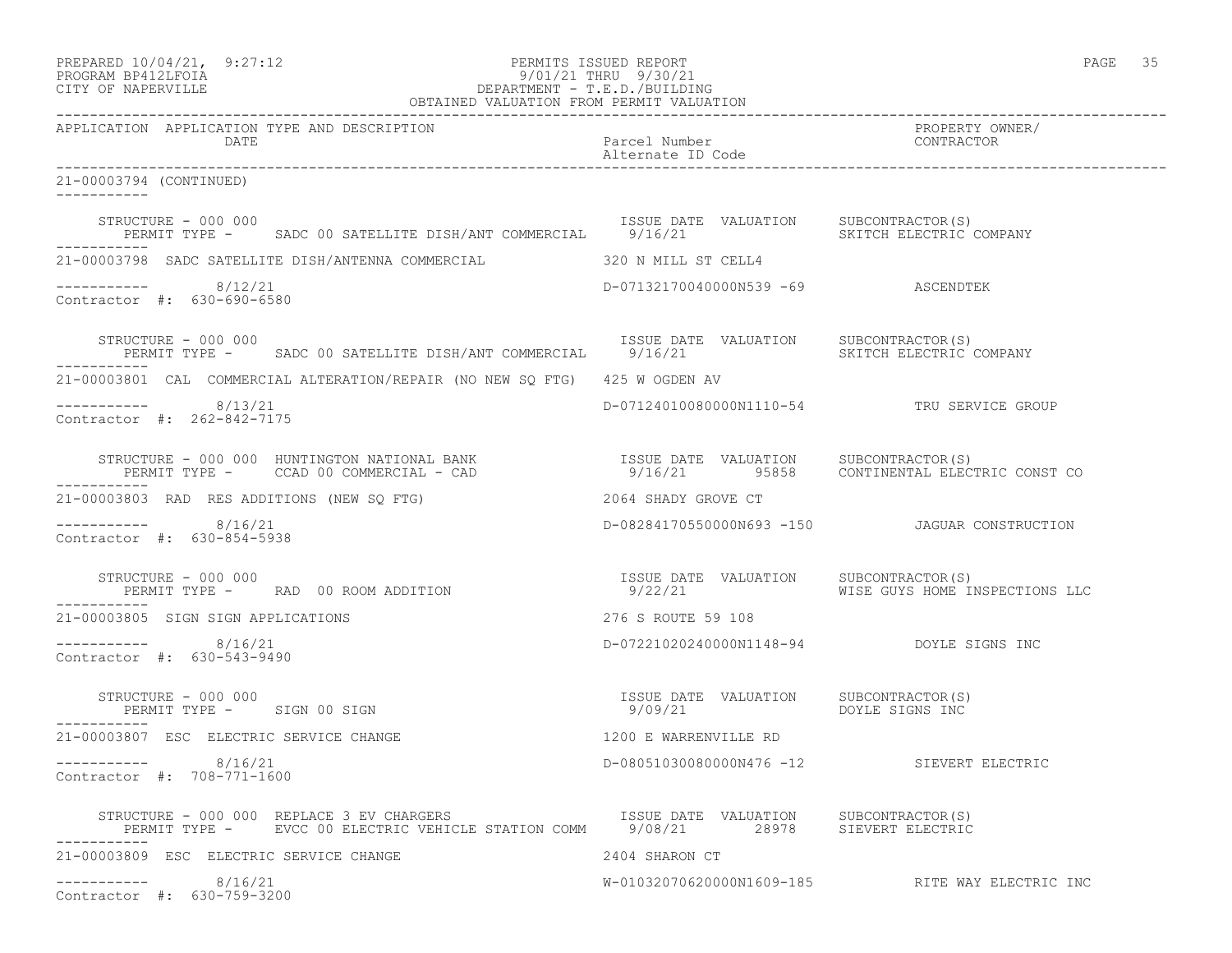| PREPARED 10/04/21, | 9:27:12 |
|--------------------|---------|
|                    |         |

## PREPARED 10/04/21, 9:27:12 PERMITS ISSUED REPORT<br>PROGRAM BP412LFOIA PAGE 36 PROGRAM BP412LFOIA 9/01/21 THRU 9/30/21 CITY OF NAPERVILLE DEPARTMENT - T.E.D./BUILDING

|                                                           | OBTAINED VALUATION FROM PERMIT VALUATION                                                                                                                                                                                                                      |                                            |                                                        |
|-----------------------------------------------------------|---------------------------------------------------------------------------------------------------------------------------------------------------------------------------------------------------------------------------------------------------------------|--------------------------------------------|--------------------------------------------------------|
| APPLICATION APPLICATION TYPE AND DESCRIPTION<br>DATE DATE |                                                                                                                                                                                                                                                               |                                            | PROPERTY OWNER/                                        |
| 21-00003809 (CONTINUED)<br>___________                    |                                                                                                                                                                                                                                                               |                                            |                                                        |
|                                                           | STRUCTURE - 000 000 INSTALL EV CHARGER                         ISSUE DATE VALUATION     SUBCONTRACTOR(S)<br>PERMIT TYPE -     EVCR 00 ELECTRIC VEHICLE STATION RES       9/27/21           1289     RITE WAY ELECTRIC INC                                     |                                            |                                                        |
|                                                           | 21-00003811 SADC SATELLITE DISH/ANTENNA COMMERCIAL 1952 MCDOWELL RD CELL                                                                                                                                                                                      |                                            |                                                        |
| $--------- 8/16/21$<br>Contractor #: 331-999-2100         |                                                                                                                                                                                                                                                               |                                            | D-07101080130000N1369-34 UTILITY CORE CONSTRUCTION LLC |
| STRUCTURE - 000 000<br>-----------                        | STRUCTURE - 000 000<br>PERMIT TYPE - SADC 00 SATELLITE DISH/ANT COMMERCIAL 9/16/21 UTILITY CORE CONSTRUCTION LLC                                                                                                                                              |                                            |                                                        |
|                                                           | 21-00003812 ESC ELECTRIC SERVICE CHANGE 60 10 217 S MAIN ST                                                                                                                                                                                                   |                                            |                                                        |
| $--------- 8/16/21$<br>Contractor #: 708-449-8080         |                                                                                                                                                                                                                                                               |                                            | D-07134290150000N594 -084 BORG MECHANICAL CONTRACTORS  |
|                                                           | STRUCTURE - 000 000 COMMERCIAL ELECTRICAL SERVICE CHANGE ISSUE DATE VALUATION SUBCONTRACTOR(S)<br>PERMIT TYPE - ESCC 00 ELECTRIC SERVICE CHANGE COMM 9/02/21 FAIL SAFE ELECTRIC CO.                                                                           |                                            |                                                        |
|                                                           | 21-00003814 DRWY DRIVEWAY NEW AND ALTERATIONS 154 KETTEN CT                                                                                                                                                                                                   |                                            |                                                        |
| ----------- 8/16/21<br>Contractor #: 847-909-6446         |                                                                                                                                                                                                                                                               |                                            | D-08063020230000N131 -25 CORONA CONSTRUCTION           |
| ___________                                               | STRUCTURE - 000 000 R/R AND EXPAND CONCRETE DRWY/PR STOOP/PA ISSUE DATE VALUATION SUBCONTRACTOR(S)<br>PERMIT TYPE - DRWY 00 DRIVEWAY ADDITION/ALTERATION 59/13/21 13000 CORONA CONSTRUCTION<br>ROW 00 RIGHT OF WAY PERMIT 9/13/21 9/13/21 CORONA CONSTRUCTION |                                            |                                                        |
|                                                           | 21-00003816 DRWY DRIVEWAY NEW AND ALTERATIONS 2301 NEWPORT DR                                                                                                                                                                                                 |                                            |                                                        |
| ----------- 8/16/21<br>Contractor #: 630-679-1948         |                                                                                                                                                                                                                                                               | W-01012090010000N367 -189 ALL PRO CONCRETE |                                                        |
|                                                           | STRUCTURE - 000 000 R/R AND ADD CONCRETE DRWY/PR WALK/PUB WA ISSUE DATE VALUATION SUBCONTRACTOR(S)<br>PERMIT TYPE - DRWY 00 DRIVEWAY ADDITION/ALTERATION 9/03/21 12000 ALL PRO CONCRETE<br>PROW 00 RIGHT OF WAY PERMIT 9/03/21 ALL P                          |                                            |                                                        |
| ___________                                               |                                                                                                                                                                                                                                                               |                                            |                                                        |
| $--------- 8/16/21$<br>Contractor #: 773-492-1294         |                                                                                                                                                                                                                                                               |                                            | W-01122070090000N1482-219 AILEY SOLAR ELECTRIC         |
|                                                           | STRUCTURE - 000 000 INSTALL EV CHARGER                                                                                                                                                                                                                        | ISSUE DATE VALUATION SUBCONTRACTOR(S)      |                                                        |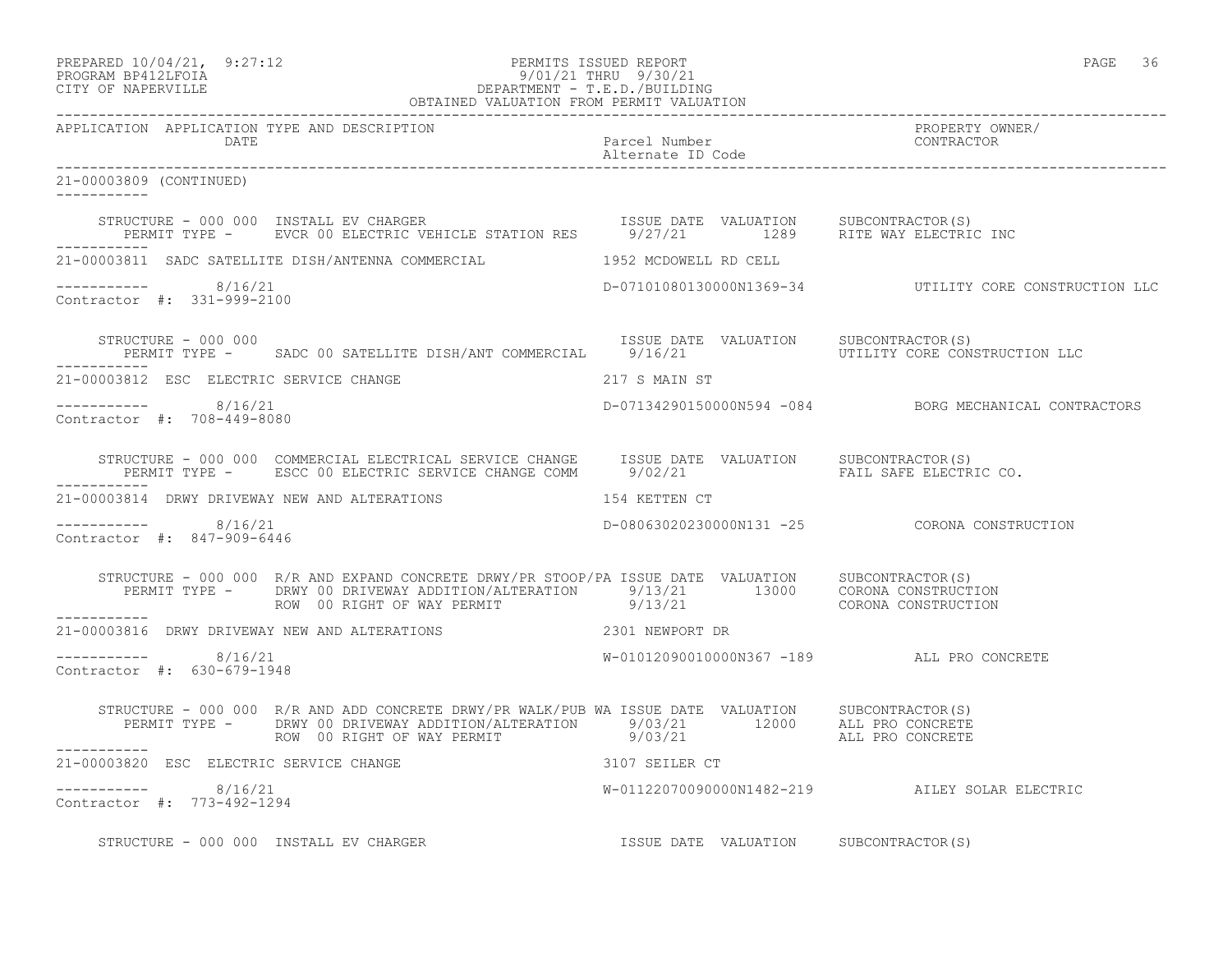| PREPARED 10/04/21, 9:27:12 | PERMITS ISSUED REPORT        | PAGE |  |
|----------------------------|------------------------------|------|--|
| -------------------        | $0.101101$ minute $0.100101$ |      |  |

# PROGRAM BP412LFOIA 9/01/21 THRU 9/30/21 CITY OF NAPERVILLE DEPARTMENT - T.E.D./BUILDING

|                                                             | OBTAINED VALUATION FROM PERMIT VALUATION                                                                                                                                                                                                                                                                                         |                                 |                                                                                        |
|-------------------------------------------------------------|----------------------------------------------------------------------------------------------------------------------------------------------------------------------------------------------------------------------------------------------------------------------------------------------------------------------------------|---------------------------------|----------------------------------------------------------------------------------------|
| APPLICATION APPLICATION TYPE AND DESCRIPTION<br><b>DATE</b> |                                                                                                                                                                                                                                                                                                                                  | Parcel Number                   | PROPERTY OWNER/<br>CONTRACTOR                                                          |
| 21-00003820 (CONTINUED)                                     |                                                                                                                                                                                                                                                                                                                                  |                                 |                                                                                        |
| -----------                                                 | PERMIT TYPE - EVCR 00 ELECTRIC VEHICLE STATION RES 9/21/21 1039 AILEY SOLAR ELECTRIC                                                                                                                                                                                                                                             |                                 |                                                                                        |
| 21-00003822 PAT PATIO APPLICATION                           |                                                                                                                                                                                                                                                                                                                                  | 3527 BREITWIESER LN             |                                                                                        |
| 8/16/21<br>Contractor #: 630-809-6911                       |                                                                                                                                                                                                                                                                                                                                  |                                 | W-01092060030000N1428-213 FERNANDO CRUZ                                                |
|                                                             | $\begin{array}{cccccccc} \texttt{STRUCTURE} & - & 000 & 000 & \texttt{PAVER} & \texttt{PATIO/GAZEBO} & & & & & & \\ \texttt{PERMIT} & \texttt{TYPE} & - & \texttt{PAT} & 00 & \texttt{PATHIO} & & & & \\ \texttt{PERMIT} & \texttt{TYPE} & - & \texttt{PAT} & 00 & \texttt{PERGOLA} & / & \texttt{ARBOR} & & & & \\ \end{array}$ |                                 |                                                                                        |
| 21-00003824 SFR SINGLE FAMILY RESIDENCE                     | 3620 LIME LIGHT DR                                                                                                                                                                                                                                                                                                               |                                 |                                                                                        |
| -----------    8/17/21<br>Contractor #: 817-875-7057        |                                                                                                                                                                                                                                                                                                                                  |                                 | W-01103090040000N1839-229 PULTE GROUP                                                  |
| STRUCTURE - 000 000 SFR<br>PERMIT TYPE -                    | ELEC 00 ELECTRIC FOR SINGLE FAMILY/DPX 9/09/21<br>MECH 00 MECHANICAL FOR SFR/DPX<br>MECH 00 MECHANICAL FOR SFR/DPX                 9/09/21<br>PLRM 00 PLUMBING BASEMENT ROUGH           9/09/21                                                                                                                                  | ISSUE DATE VALUATION<br>9/09/21 | SUBCONTRACTOR(S)<br>SUPERIOR ELECTRICAL TECHNOLOGI<br>S3 PLUMBING                      |
|                                                             | PLUM 00 PLUMBING FOR SINGLE FAMILY/DPX 9/09/21                                                                                                                                                                                                                                                                                   |                                 | HOLIDAY SEWER & WATER/WAUCONDA<br>S3 PLUMBING                                          |
|                                                             | SFRP 00 SINGLE FAMILY RESIDENCE PERMIT 9/09/21 195000 RABY ROOFING<br>STRU 00 STRUCTURAL FOR SINGLE FAM/DPX 9/09/21                                                                                                                                                                                                              |                                 | HOLIDAY SEWER & WATER/WAUCONDA                                                         |
| 21-00003825 SFR SINGLE FAMILY RESIDENCE                     |                                                                                                                                                                                                                                                                                                                                  | 3671 AMBROSIA DR                |                                                                                        |
| 8/17/21<br>Contractor #: 817-875-7057                       |                                                                                                                                                                                                                                                                                                                                  |                                 | W-0110300028238 N1842-229 PULTE GROUP                                                  |
| STRUCTURE - 000 000 SFR<br>PERMIT TYPE -                    | ELEC 00 ELECTRIC FOR SINGLE FAMILY/DPX 9/09/21<br>MECH 00 MECHANICAL FOR SFR/DPX 9/09/21<br>PLRM 00 PLUMBING BASEMENT ROUGH 9/09/21                                                                                                                                                                                              |                                 | ISSUE DATE VALUATION SUBCONTRACTOR(S)<br>SUPERIOR ELECTRICAL TECHNOLOGI<br>S3 PLUMBING |
|                                                             | PLUM 00 PLUMBING FOR SINGLE FAMILY/DPX 9/09/21                                                                                                                                                                                                                                                                                   |                                 | HOLIDAY SEWER & WATER/WAUCONDA<br>S3 PLUMBING                                          |
|                                                             | SFRP 00 SINGLE FAMILY RESIDENCE PERMIT 9/09/21 195000 RABY ROOFING<br>STRU 00 STRUCTURAL FOR SINGLE FAM/DPX 9/09/21                                                                                                                                                                                                              |                                 | HOLIDAY SEWER & WATER/WAUCONDA                                                         |
| 21-00003826 FN FENCE APPLICATION                            |                                                                                                                                                                                                                                                                                                                                  | 1316 PICKWICK CT                |                                                                                        |
| 8/17/21<br>Contractor #: 815-836-8731                       |                                                                                                                                                                                                                                                                                                                                  |                                 | D-07103050190000N151 -49 NORTHWEST CEDAR/ROMEOVILLE                                    |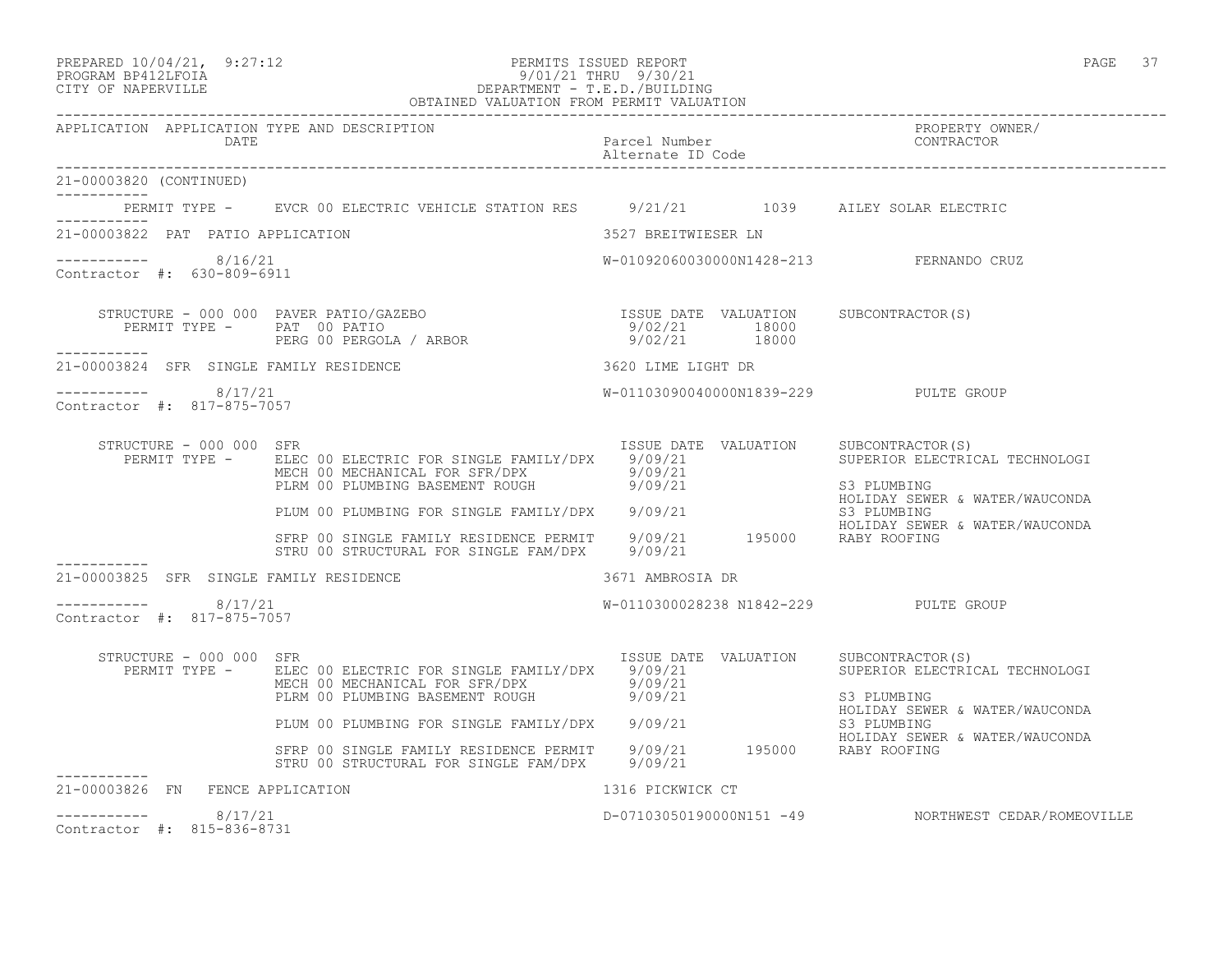| PREPARED 10/04/21, 9:27:12<br>PROGRAM BP412LFOIA<br>CITY OF NAPERVILLE             | PERMITS ISSUED REPORT<br>9/01/21 THRU 9/30/21<br>DEPARTMENT - T.E.D./BUILDING<br>OBTAINED VALUATION FROM PERMIT VALUATION | PAGE 38                                                 |
|------------------------------------------------------------------------------------|---------------------------------------------------------------------------------------------------------------------------|---------------------------------------------------------|
| APPLICATION APPLICATION TYPE AND DESCRIPTION<br>DATE                               | Parcel Number<br>Alternate ID Code                                                                                        | PROPERTY OWNER/<br>CONTRACTOR                           |
| 21-00003826 (CONTINUED)                                                            |                                                                                                                           |                                                         |
| STRUCTURE - 000 000<br>PERMIT TYPE - FN 00 FENCE<br>-----------                    | ISSUE DATE VALUATION SUBCONTRACTOR(S)<br>9/09/21 7000                                                                     |                                                         |
| 21-00003829 FN FENCE APPLICATION                                                   | 2119 COUNTRYSIDE CR                                                                                                       |                                                         |
| $--------- 8/17/21$<br>Contractor #: 708-856-8999                                  |                                                                                                                           | D-08313170160000N167 -175 ILLINOIS FENCE COMPANY        |
| STRUCTURE – 000 000<br>PERMIT TYPE - FN 00 FENCE                                   | ISSUE DATE VALUATION SUBCONTRACTOR(S)<br>9/17/21 6200                                                                     |                                                         |
| 21-00003830 FN FENCE APPLICATION                                                   | 2408 ELDORADO CT                                                                                                          |                                                         |
| $--------- 8/17/21$<br>Contractor #: 708-856-8999                                  |                                                                                                                           | W-01034110080000N1245-200 ILLINOIS FENCE COMPANY        |
| STRUCTURE - 000 000<br>PERMIT TYPE - FN 00 FENCE<br>-----------                    | ISSUE DATE VALUATION SUBCONTRACTOR(S)<br>9/01/21 3357                                                                     |                                                         |
| 21-00003834 SIGN SIGN APPLICATIONS                                                 | 1163 E OGDEN AV 717                                                                                                       |                                                         |
| $--------- 8/17/21$<br>Contractor #: 773-588-2828                                  | D-08081020120000N210 -42 CLOVER SIGNS                                                                                     |                                                         |
| STRUCTURE - 000 000<br>PERMIT TYPE - SIGN 00 SIGN                                  | ISSUE DATE VALUATION SUBCONTRACTOR(S)<br>9/07/21 CLOVER SIGNS                                                             |                                                         |
| 21-00003835 SIGN SIGN APPLICATIONS                                                 | 790 ROYAL ST GEORGE DR 139C                                                                                               |                                                         |
| $--------- 8/17/21$<br>Contractor #: 630-832-9600                                  |                                                                                                                           | D-07131090020000N857 -68 VITAL SIGNS USA INC (ELMHURST) |
| STRUCTURE - 000 000<br>PERMIT TYPE - SIGN 00 SIGN                                  | ISSUE DATE VALUATION SUBCONTRACTOR(S)<br>9/09/21                                                                          |                                                         |
| 21-00003838 PAT PATIO APPLICATION                                                  | 936 DOUGLAS AV                                                                                                            |                                                         |
| 8/17/21<br>Contractor #: 630-644-4982                                              | D-07133020030000N58 -83 123 LANDSCAPING                                                                                   |                                                         |
| STRUCTURE - 000 000 BRICK PAVER PATIO<br>PERMIT TYPE - PAT 00 PATIO<br>----------- | ISSUE DATE VALUATION SUBCONTRACTOR(S)<br>9/17/21 32000                                                                    |                                                         |
| 21-00003839 FN FENCE APPLICATION                                                   | 542 N MAIN ST                                                                                                             |                                                         |
| 8/17/21<br>___________<br>Contractor #:                                            | D-07132120010000N42 -69                                                                                                   | OWNER/CONTRACTOR                                        |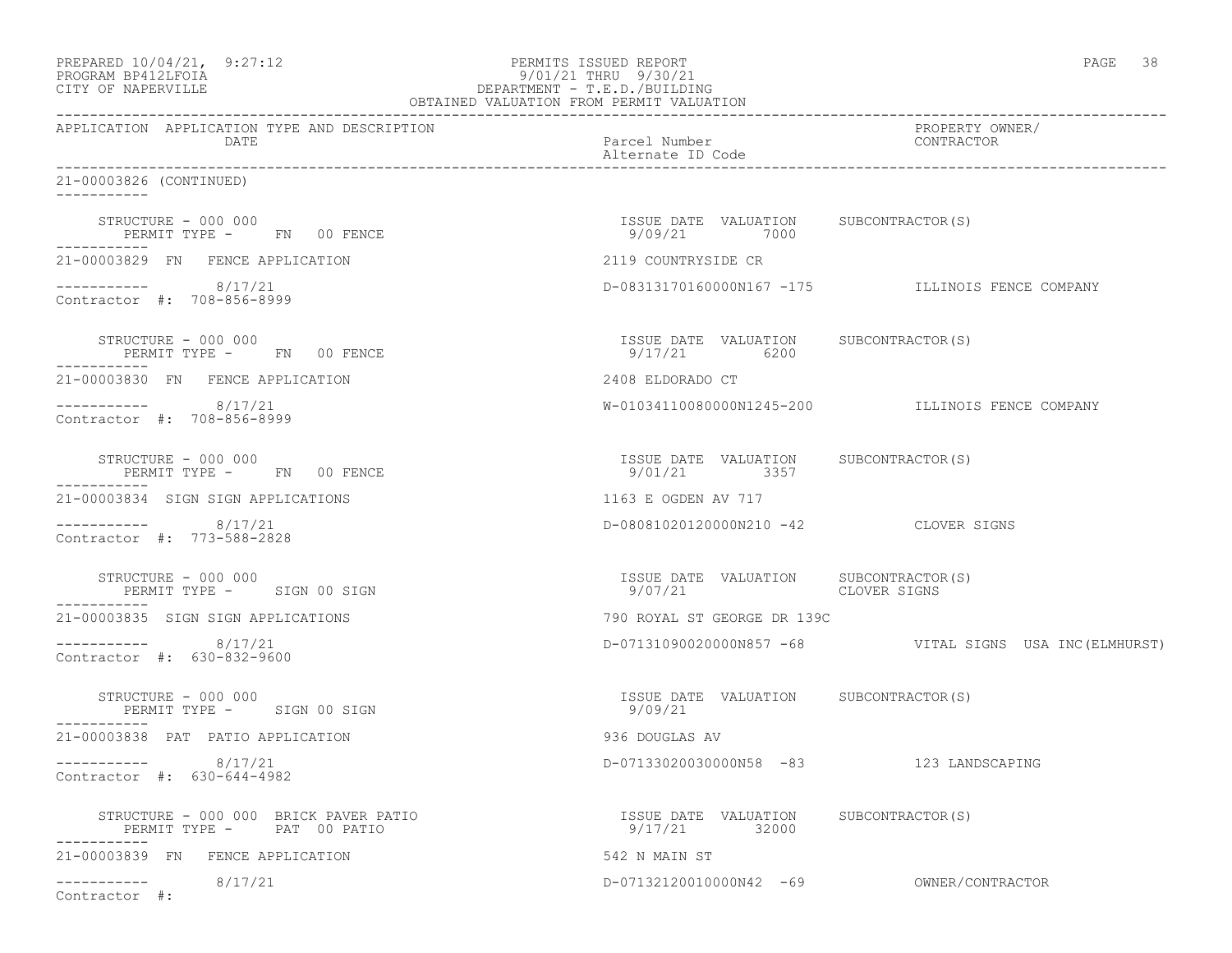| PREPARED 10/04/21,  | 9:27:12 |
|---------------------|---------|
| גדמק זלונים ומגסממס |         |

#### PERMITS ISSUED REPORT FOR THE PAGE 39 PAGE 39:12 PAGE 39:12 PAGE 39:12 PAGE 39:12 PAGE 39:12 PAGE 39:12 PAGE 39:12 PAGE 39:12 PAGE 39:12 PAGE 39:12 PAGE 39:12 PAGE 39:12 PAGE 39:12 PAGE 39:12 PAGE 39:12 PAGE 39:12 PAGE 39: PROGRAM BP412LFOIA 9/01/21 THRU 9/30/21 CITY OF NAPERVILLE DEPARTMENT - T.E.D./BUILDING OBTAINED VALUATION FROM PERMIT VALUATION

------------------------------------------------------------------------------------------------------------------------------------

APPLICATION APPLICATION TYPE AND DESCRIPTION PROPERTY OWNER/ DATE Parcel Number Contractor Contractor Parcel Number Parcel Number Alternate ID Code ------------------------------------------------------------------------------------------------------------------------------------ 21-00003839 (CONTINUED) ----------- STRUCTURE - 000 000 ISSUE DATE VALUATION SUBCONTRACTOR(S) PERMIT TYPE - FN 00 FENCE ----------- 21-00003849 CMIS MISCELLANEOUS COMMERCIAL 1103 N MILL ST HM ----------- 8/18/21 D-07124240010000N861 -54 BUCHNER HEATING Contractor #: 630-417-0625 STRUCTURE - 000 000 MILL CROSSINGS CONDO ISSUE DATE VALUATION SUBCONTRACTOR(S) PERMIT TYPE - CMIS 00 COMMERCIAL MISC. PERMIT 9/16/21 12995 OLSON ELECTRICAL CONTRACTORS ----------- 21-00003850 RAL RES ALTERATIONS/REMODLING (NO NEW SQ FTG) 2803 DEERING BAY DR ----------- 8/18/21 W-01044040110000N1251-198 RELIABLE HOME IMPROVEMENT Contractor #: 630-579-6600 STRUCTURE - 000 000 MASTER BATHROOM REMODEL ISSUE DATE VALUATION SUBCONTRACTOR(S) PERMIT TYPE - RAL 00 ROOM ALTERATION 9/07/21 27285 RELIANCE ELECTRIC B & K PLUMBING ----------- 21-00003855 DRWY DRIVEWAY NEW AND ALTERATIONS 1780 CHADWICKE CR  $--------- 8/18/21$ D-07233100120000N717 -111 FORTIS GROUND WERKS Contractor #: 630-213-9540 STRUCTURE - 000 000 R/R AND EXPAND CONCRETE DRWY/AP ISSUE DATE VALUATION SUBCONTRACTOR(S) PERMIT TYPE - DRWY 00 DRIVEWAY ADDITION/ALTERATION 9/08/21 7500 FORTIS GROUND WERKS ROW 00 RIGHT OF WAY PERMIT 9/08/21 FORTIS GROUND WERKS ----------- 21-00003857 DRWY DRIVEWAY NEW AND ALTERATIONS 2227 STOWE CR \_\_\_\_\_\_\_\_\_\_\_ ----------- 8/18/21 W-01032010360000N1261-185 J & F CONCRETE LIFTING CORP Contractor #: 630-440-2213 STRUCTURE - 000 000 CONCRETE DRWY/RAMP/APRON ISSUE DATE VALUATION SUBCONTRACTOR(S) PERMIT TYPE - DRWY 00 DRIVEWAY ADDITION/ALTERATION 9/10/21 17000 J&F CONCRETE LIFTING ROW 00 RIGHT OF WAY PERMIT 9/10/21 J&F CONCRETE LIFTING ----------- 21-00003860 FN FENCE APPLICATION 204 TRITON LN ----------- 8/18/21 D-08301080090000N452 -130 CLASSIC FENCE/OSWEGO Contractor #: 630-551-3400 STRUCTURE - 000 000 **ISSUE DATE VALUATION** SUBCONTRACTOR(S)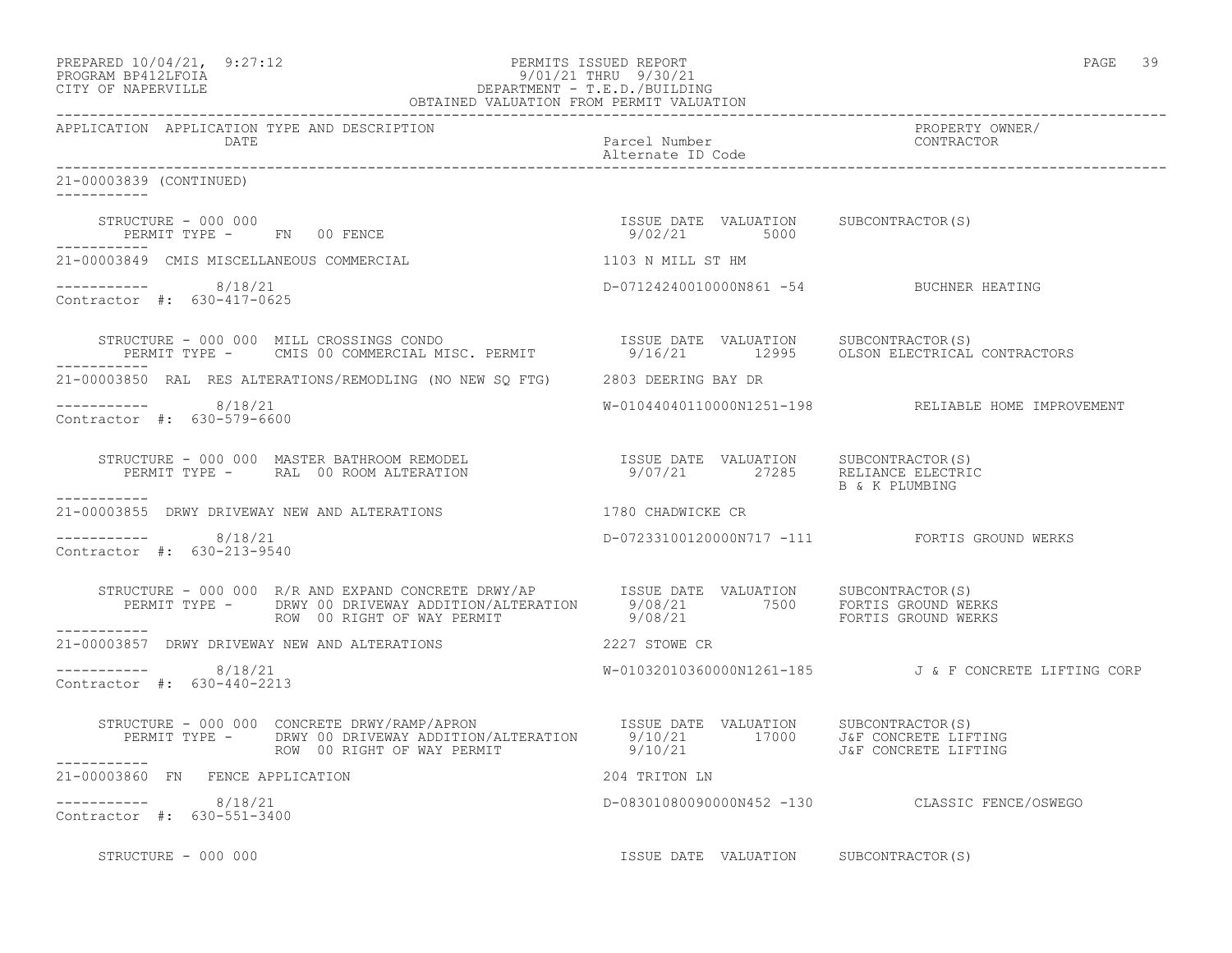#### PREPARED 10/04/21, 9:27:12 PERMITS ISSUED REPORT<br>PROGRAM BP412LFOIA PAGE 40<br>9/01/21 THRU 9/30/21 PROGRAM BP412LFOIA 9/01/21 THRU 9/30/21 CITY OF NAPERVILLE DEPARTMENT - T.E.D./BUILDING OBTAINED VALUATION FROM PERMIT VALUATION

| APPLICATION APPLICATION TYPE AND DESCRIPTION<br>DATE                                                                                                                                                                             | Parcel Number<br>Alternate ID Code                     | PROPERTY OWNER/<br>CONTRACTOR                      |
|----------------------------------------------------------------------------------------------------------------------------------------------------------------------------------------------------------------------------------|--------------------------------------------------------|----------------------------------------------------|
| 21-00003860 (CONTINUED)                                                                                                                                                                                                          |                                                        |                                                    |
| PERMIT TYPE - FN 00 FENCE<br>__________                                                                                                                                                                                          | 9/01/21 4900                                           |                                                    |
| 21-00003864 ESC ELECTRIC SERVICE CHANGE                                                                                                                                                                                          | 3555 VANILLA GRASS DR                                  |                                                    |
| $--------- 8/19/21$<br>Contractor #: 630-918-5213                                                                                                                                                                                |                                                        | W-01093090200000N1386-227 NEWBERRY ELECTRIC CO INC |
| STRUCTURE - 000 000 INSTALL EV CHARGER<br>PERMIT TYPE - EVCR 00 ELECTRIC VEHICLE STATION RES 59/08/21 1500 NEWBERRY ELECTRIC CO INC                                                                                              | ISSUE DATE VALUATION SUBCONTRACTOR(S)                  |                                                    |
| 21-00003866 RAL RES ALTERATIONS/REMODLING (NO NEW SQ FTG)     950 DAKOTA CR                                                                                                                                                      |                                                        |                                                    |
| $--------$ 8/19/21<br>Contractor #: 630-999-9141                                                                                                                                                                                 |                                                        | D-08064070120000N222 -26 BAMCO CONSTRUCTION        |
| STRUCTURE - 000 000 HALL BATHROOM REMODEL                           ISSUE DATE VALUATION    SUBCONTRACTOR(S)<br>PERIMIT TYPE -     RAL  00 ROOM ALTERATION                           9/13/21                      NOBLE PLUMBING |                                                        |                                                    |
| 21-00003867 RAL RES ALTERATIONS/REMODLING (NO NEW SQ FTG) 2620 WENDY DR                                                                                                                                                          |                                                        |                                                    |
| $--------- 8/19/21$<br>Contractor #: 630-369-6829                                                                                                                                                                                |                                                        | W-01013060080000N715 -203 SEBRING DESIGN BUILD     |
| ___________                                                                                                                                                                                                                      |                                                        | WAVE ELECTRIC                                      |
| 21-00003869 DECK DECK                                                                                                                                                                                                            | 444 FLOCK AV                                           |                                                    |
| ----------- 8/19/21<br>Contractor #: 630-420-1940                                                                                                                                                                                | D-08303120280000N305 -145 WARNERS DECKING              |                                                    |
| STRUCTURE - 000 000 DECK<br>PERMIT TYPE - DECK 00 DECK<br>-----------                                                                                                                                                            | ISSUE DATE VALUATION SUBCONTRACTOR(S)<br>9/10/21 43000 |                                                    |
| 21-00003870 PAT PATIO APPLICATION                                                                                                                                                                                                | 2604 SALTMEADOW RD                                     |                                                    |
| ----------- 8/19/21<br>Contractor #: 630-703-8490                                                                                                                                                                                | W-01221100010000N834 -274 BURKHART OUTDOORS            |                                                    |
| STRUCTURE - 000 000 PAVER PATIO/KITCHEN/GAS FIRE PIT TSSUE DATE VALUATION SUBCONTRACTOR(S)<br>PERMIT TYPE - PAT 00 PATIO<br>-----------                                                                                          | 9/10/21 80000 E&S PLUMBING                             | D GRANDE ELECTRIC                                  |
| 21-00003872 OCCI OCCUPANCY INSPECTION                                                                                                                                                                                            | 2781 AURORA AV                                         |                                                    |
| ----------- 8/19/21<br>Contractor #:                                                                                                                                                                                             |                                                        |                                                    |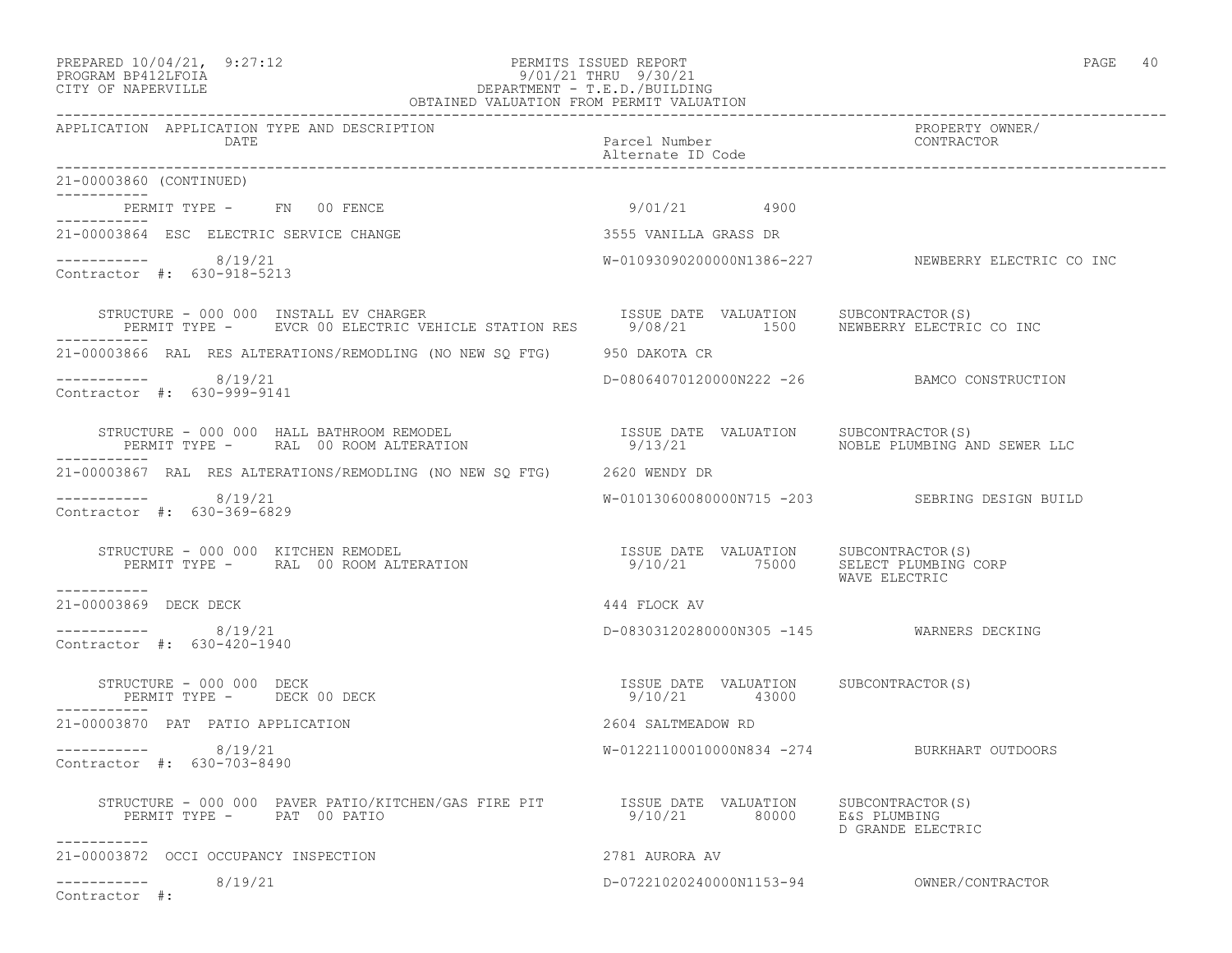# PREPARED 10/04/21, 9:27:12 PERMITS ISSUED REPORT PAGE 41 PROGRAM BP412LFOIA 9/01/21 THRU 9/30/21 CITY OF NAPERVILLE DEPARTMENT - T.E.D./BUILDING

|                                                      | OBTAINED VALUATION FROM PERMIT VALUATION                                                                                                                                                                                                                                                                                                                                                                                                                                               |                                                  |                                                                   |
|------------------------------------------------------|----------------------------------------------------------------------------------------------------------------------------------------------------------------------------------------------------------------------------------------------------------------------------------------------------------------------------------------------------------------------------------------------------------------------------------------------------------------------------------------|--------------------------------------------------|-------------------------------------------------------------------|
| APPLICATION APPLICATION TYPE AND DESCRIPTION<br>DATE |                                                                                                                                                                                                                                                                                                                                                                                                                                                                                        | Parcel Number<br>Alternate ID Code               | PROPERTY OWNER/<br>CONTRACTOR                                     |
| 21-00003872 (CONTINUED)<br>___________               |                                                                                                                                                                                                                                                                                                                                                                                                                                                                                        |                                                  |                                                                   |
|                                                      | STRUCTURE – 000 000 RHEA LANA'S OF FOX VALLEY ISSUE DATE VALUATION SUBCONTRACTOR(S)<br>PERMIT TYPE – OCC 00 OCC INSPECT. PERMIT COM/RST 9/01/21                                                                                                                                                                                                                                                                                                                                        |                                                  |                                                                   |
| 21-00003884 DRWY DRIVEWAY NEW AND ALTERATIONS        | 1123 DAISY LN                                                                                                                                                                                                                                                                                                                                                                                                                                                                          |                                                  |                                                                   |
| -----------    8/19/21<br>Contractor #: 630-232-8735 |                                                                                                                                                                                                                                                                                                                                                                                                                                                                                        |                                                  | W-01024110110000N269 -202 PRO BLACKTOP/ST CHARLES                 |
|                                                      | $\begin{array}{lllllllll} \texttt{STRUCTURE} & - & 000 & 000 & \texttt{R/R} \texttt{ AND EXPAND} \texttt{ ASPH D/A} & \texttt{CONCRETE PR} \texttt{ WAL} \texttt{ ISSUE} \texttt{ DATE} & \texttt{VALUATION} & & \texttt{SUBCONTRACTOR(S)} \\ \texttt{PERMIT TYPE} & - & \texttt{DRWY} & 00 & \texttt{DRIVEWAY} \texttt{ ADDITION/ALTERATION} & & 9/27/21 & & 8000 & \texttt{R} \texttt{ & J CONCRETE} \texttt{ CONST INC} \\ & & & 9/27/21 & & & 9/27/$<br>ROW 00 RIGHT OF WAY PERMIT |                                                  |                                                                   |
|                                                      | 21-00003887 RAD RES ADDITIONS (NEW SQ FTG) THE RESULT THAT A 1907 NUTMEG LN                                                                                                                                                                                                                                                                                                                                                                                                            |                                                  |                                                                   |
| $--------- 8/19/21$<br>Contractor #: 630-392-8032    |                                                                                                                                                                                                                                                                                                                                                                                                                                                                                        |                                                  | D-08284180080000N693 -150 GLOBAL CUSTOM ROOFING                   |
| STRUCTURE - 000 000                                  | PERMIT TYPE - RAD 00 ROOM ADDITION                                                                                                                                                                                                                                                                                                                                                                                                                                                     | ISSUE DATE VALUATION SUBCONTRACTOR(S)<br>9/20/21 | SOSA INC<br>GLOBAL CUSTOM ROOFING<br>THREE-WAY ELECTRIC           |
| ___________                                          | 21-00003892 RAL RES ALTERATIONS/REMODLING (NO NEW SO FTG) 1172 W BAUER RD                                                                                                                                                                                                                                                                                                                                                                                                              |                                                  |                                                                   |
| $--------$ 8/19/21<br>Contractor #: 630-778-7278     |                                                                                                                                                                                                                                                                                                                                                                                                                                                                                        |                                                  | D-07112090030000N581 -37 PAUL DAVIS RESTORATION                   |
| ___________                                          | STRUCTURE - 000 000 GARAGE/FRAMING/MASONRY WORK/DUE TO VEHIC ISSUE DATE VALUATION SUBCONTRACTOR(S)<br>PERMIT TYPE - RAL 00 ROOM ALTERATION 69/07/21 20500                                                                                                                                                                                                                                                                                                                              |                                                  |                                                                   |
| 21-00003893 SFR SINGLE FAMILY RESIDENCE              |                                                                                                                                                                                                                                                                                                                                                                                                                                                                                        | 3624 LIME LIGHT DR                               |                                                                   |
| -----------    8/20/21<br>Contractor #: 817-875-7057 |                                                                                                                                                                                                                                                                                                                                                                                                                                                                                        | W-01103090050000N1839-229 PULTE GROUP            |                                                                   |
| STRUCTURE - 000 000 SFR                              | PERMIT TYPE - ELEC 00 ELECTRIC FOR SINGLE FAMILY/DPX 9/24/21<br>MECH 00 MECHANICAL FOR SFR/DPX<br>PATO 00 PATIO WITH STRUCTURE 9/24/21 195000<br>PLRM 00 PLUMBING BASEMENT ROUGH 9/24/21                                                                                                                                                                                                                                                                                               | ISSUE DATE VALUATION                             | SUBCONTRACTOR(S)<br>SUPERIOR ELECTRICAL TECHNOLOGI<br>S3 PLUMBING |
|                                                      | PLUM 00 PLUMBING FOR SINGLE FAMILY/DPX 9/24/21                                                                                                                                                                                                                                                                                                                                                                                                                                         |                                                  | HOLIDAY SEWER & WATER/WAUCONDA<br>S3 PLUMBING                     |
|                                                      | SFRP 00 SINGLE FAMILY RESIDENCE PERMIT 9/24/21 195000 RABY ROOFING                                                                                                                                                                                                                                                                                                                                                                                                                     |                                                  | HOLIDAY SEWER & WATER/WAUCONDA                                    |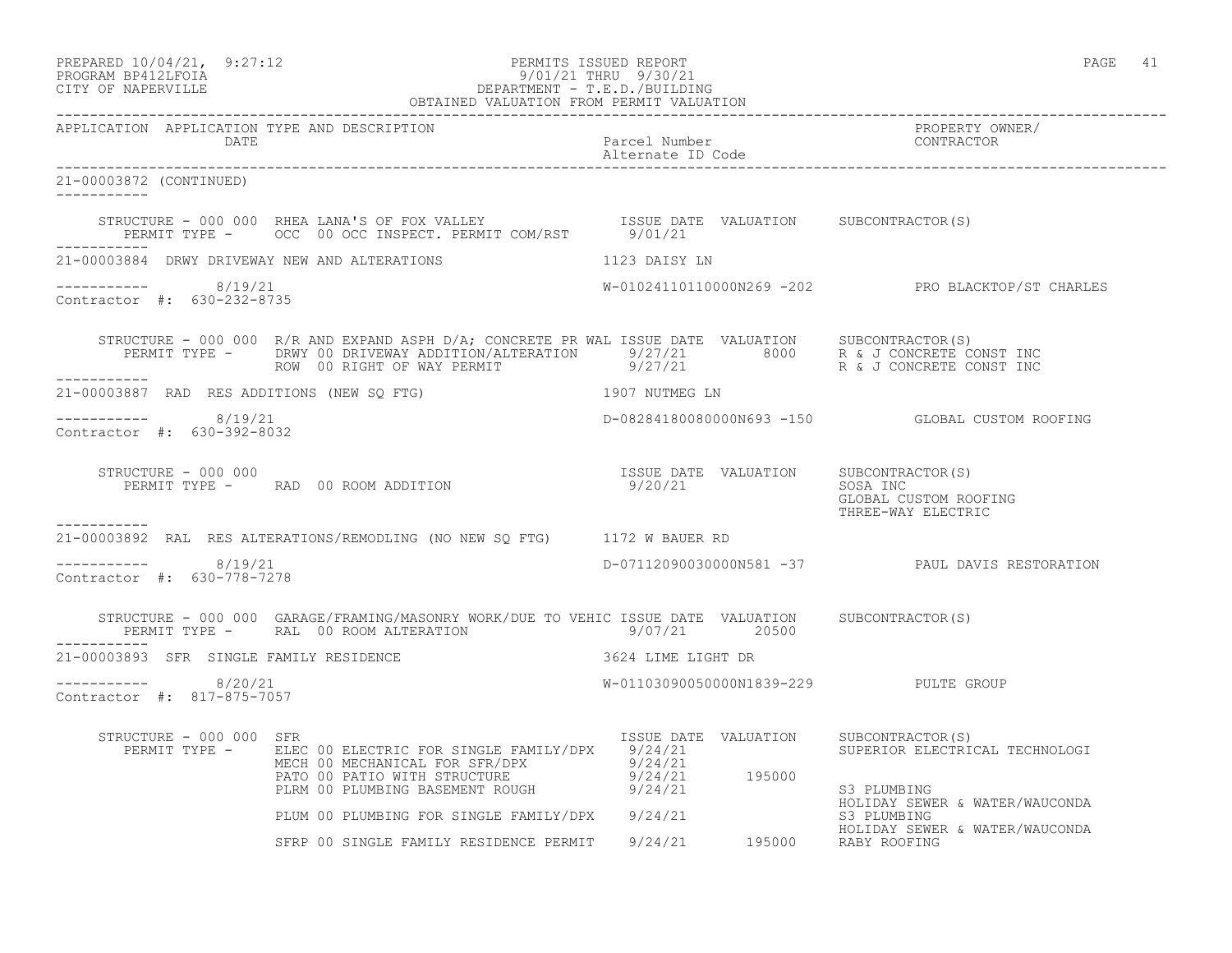|                                                      | PREPARED 10/04/21, 9:27:12<br>PERMITS ISSUED REPORT<br>PROGRAM BP412LFOIA 927:12<br>CITY OF NAPERVILLE DEPARTMENT - T.E.D./BUILDING<br>OBTAINED VALUATION FROM PERMIT VALUATION                                    |                                       | PAGE 42                                                                                             |
|------------------------------------------------------|--------------------------------------------------------------------------------------------------------------------------------------------------------------------------------------------------------------------|---------------------------------------|-----------------------------------------------------------------------------------------------------|
| APPLICATION APPLICATION TYPE AND DESCRIPTION<br>DATE |                                                                                                                                                                                                                    | Parcel Number<br>Alternate ID Code    | PROPERTY OWNER/<br>CONTRACTOR                                                                       |
| 21-00003893 (CONTINUED)                              |                                                                                                                                                                                                                    |                                       |                                                                                                     |
| -----------                                          | STRU 00 STRUCTURAL FOR SINGLE FAM/DPX 9/24/21                                                                                                                                                                      |                                       |                                                                                                     |
| 21-00003894 SFR SINGLE FAMILY RESIDENCE              |                                                                                                                                                                                                                    | 3632 LIME LIGHT DR                    |                                                                                                     |
| 8/20/21<br>Contractor #: 817-875-7057                |                                                                                                                                                                                                                    | W-01103090070000N1839-229 PULTE GROUP |                                                                                                     |
| STRUCTURE - 000 000 SFR                              | PERMIT TYPE - ELEC 00 ELECTRIC FOR SINGLE FAMILY/DPX 9/24/21<br>MECH 00 MECHANICAL FOR SFR/DPX 9/24/21<br>PLRM 00 PLUMBING BASEMENT ROUGH 9/24/21                                                                  | ISSUE DATE VALUATION                  | SUBCONTRACTOR(S)<br>SUPERIOR ELECTRICAL TECHNOLOGI<br>S3 PLUMBING<br>HOLIDAY SEWER & WATER/WAUCONDA |
|                                                      | PLUM 00 PLUMBING FOR SINGLE FAMILY/DPX 9/24/21                                                                                                                                                                     |                                       | S3 PLUMBING                                                                                         |
|                                                      | SFRP 00 SINGLE FAMILY RESIDENCE PERMIT 9/24/21 195000 RABY ROOFING<br>STRU 00 STRUCTURAL FOR SINGLE FAM/DPX 9/24/21                                                                                                |                                       | HOLIDAY SEWER & WATER/WAUCONDA                                                                      |
| 21-00003895 BDD DEMOLITION SINGLE FAMILY             |                                                                                                                                                                                                                    | 346 S COLUMBIA ST                     |                                                                                                     |
| $--------- 8/20/21$<br>Contractor #: 630-748-9242    |                                                                                                                                                                                                                    | D-08184160120000N345 -86 M HOUSE      |                                                                                                     |
| STRUCTURE - 000 000 BDD                              | TRUCTURE - 000 000 BDD<br>PERMIT TYPE -     BDD  00 DEMOLITION PERMIT                                                                                                                                              | ISSUE DATE VALUATION<br>9/22/21       | SUBCONTRACTOR(S)<br>I & A EXCAVAING INC                                                             |
|                                                      | 21-00003898 RAL RES ALTERATIONS/REMODLING (NO NEW SQ FTG) 636 BALMORAL CR                                                                                                                                          |                                       |                                                                                                     |
| $--------- 8/20/21$<br>Contractor #: 630-969-8585    |                                                                                                                                                                                                                    |                                       | D-08201120360000N233 -102 BRADFORD AND KENT                                                         |
| ___________                                          | STRUCTURE - 000 000 KITCHEN REMODEL                           ISSUE DATE VALUATION   SUBCONTRACTOR(S)<br>PERMIT TYPE -     RAL 00 ROOM ALTERATION               9/08/21     32000   HEAD ABOVE WATER PLUMBING, INC |                                       | LIG ELECTRIC                                                                                        |
|                                                      | 21-00003899 RAL RES ALTERATIONS/REMODLING (NO NEW SO FTG) 8 E 14TH AV                                                                                                                                              |                                       |                                                                                                     |
| $--------$ 8/20/21<br>Contractor #: 866-989-5907     |                                                                                                                                                                                                                    |                                       | D-08073000020000N363 -40 ABSOLUTE CONSTRUCTION INC                                                  |
|                                                      | STRUCTURE - 000 000 KITCHEN REMODEL<br>PERMIT TYPE -     RAL 00 ROOM ALTERATION                     9/14/21       32000   JOURNEYMAN CONSTRUCTION CO.                                                              |                                       |                                                                                                     |
| 21-00003908 ESC ELECTRIC SERVICE CHANGE              |                                                                                                                                                                                                                    | 531 WHITE OAK DR                      |                                                                                                     |
| $--------- 8/20/21$<br>Contractor #: 630-844-3576    |                                                                                                                                                                                                                    |                                       | D-08192030190000N420 -101 RITZMAN ELECTRIC INC.                                                     |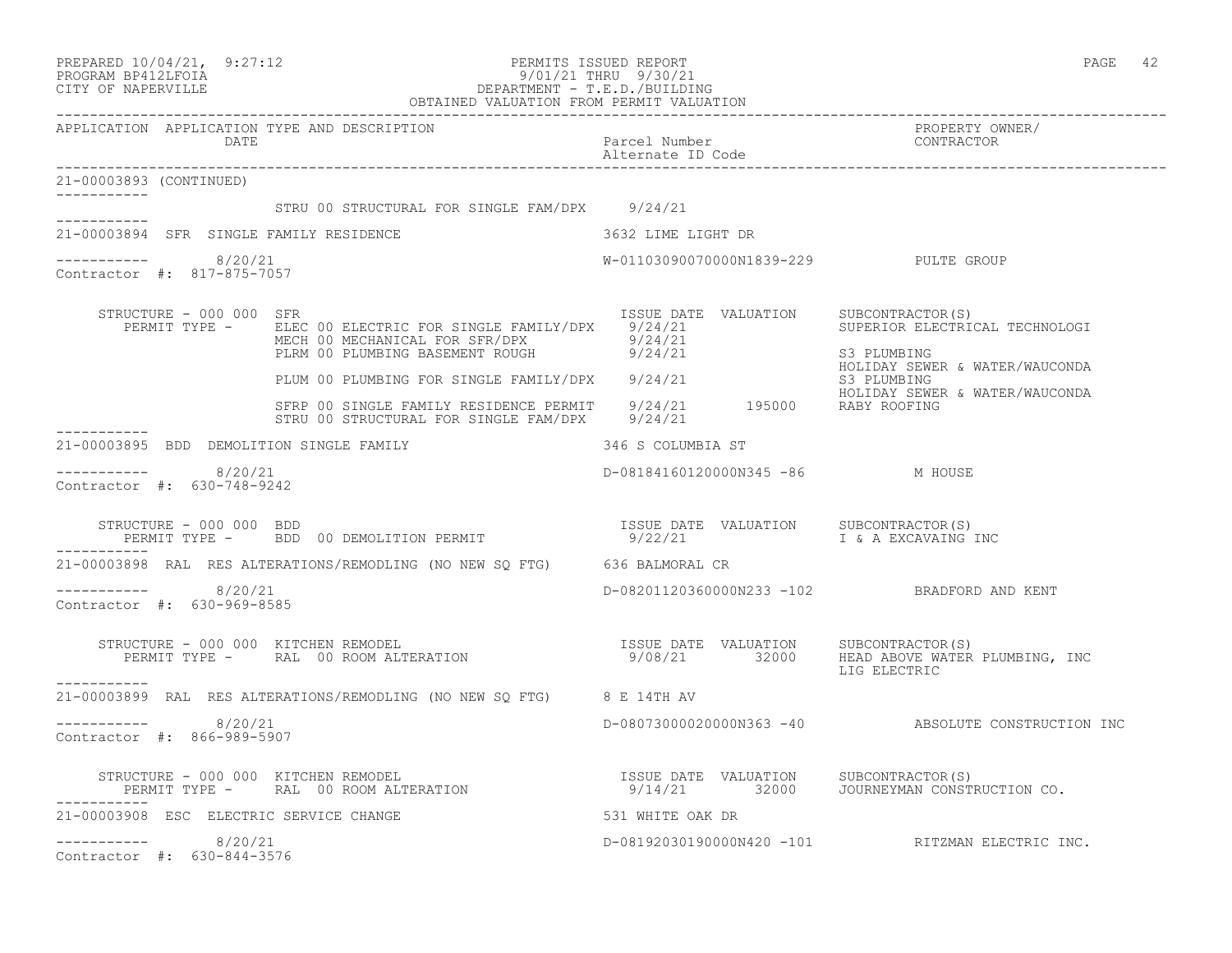#### PREPARED  $10/04/21$ , 9:27:12 PERMITS ISSUED REPORT PAGE 43 PROGRAM BP412LFOIA 9/01/21 THRU 9/30/21 CITY OF NAPERVILLE DEPARTMENT - T.E.D./BUILDING OBTAINED VALUATION FROM PERMIT VALUATION

------------------------------------------------------------------------------------------------------------------------------------ APPLICATION APPLICATION TYPE AND DESCRIPTION PROPERTY OWNER/ DATE Parcel Number CONTRACTOR Alternate ID Code ------------------------------------------------------------------------------------------------------------------------------------ 21-00003908 (CONTINUED) ----------- STRUCTURE - 000 000 UPGRADE ELECTRICAL PANEL ISSUE DATE VALUATION SUBCONTRACTOR(S) PERMIT TYPE - ELSC 00 ELECTRIC SVC CHANGE RES.  $9/10/21$  RITZMAN ELECTRIC INC. ----------- 21-00003913 ESC ELECTRIC SERVICE CHANGE 194 KETTEN DR ----------- 8/23/21 D-08063020180000N131 -25 AMERICAN SATELLITE & ELECTRIC Contractor #: 630-669-9883 STRUCTURE - 000 000<br>PERMIT TYPE - ESCC 00 ELECTRIC SERVICE CHANGE COMM 9/14/21 AMERICAN SATELLITE & ELECTRIC PERMIT TYPE - ESCC 00 ELECTRIC SERVICE CHANGE COMM 9/14/21 ----------- 21-00003914 DRWY DRIVEWAY NEW AND ALTERATIONS 1504 WINDSOR CT ----------- 8/23/21 D-08294070360000N155 -148 ALLRITE PAVING Contractor #: 630-885-8054 STRUCTURE - 000 000 R/R & EXPAND DRWY/AP/PR ISSUE DATE VALUATION SUBCONTRACTOR(S) PERMIT TYPE - DRWY 00 DRIVEWAY ADDITION/ALTERATION 9/10/21 6500 ROW 00 RIGHT OF WAY PERMIT 69/10/21 ----------- 21-00003916 FABD FIRE ALARM 39 W JEFFERSON AV  $--------- 8/23/21$ D-07134230100000N538 -84 ALARM DETECTION SYSTEMS FA Contractor #: 630-844-6305 STRUCTURE - 000 000 ISSUE DATE VALUATION SUBCONTRACTOR(S) PERMIT TYPE - FABD 00 FIRE ALARM 199/10/21 199/10/21 ALARM DETECTION SYSTEMS FA ----------- 21-00003920 OCCI OCCUPANCY INSPECTION 421 E OGDEN AV ----------- 8/23/21 D-08073110290000N39 -55 OWNER/CONTRACTOR Contractor #: STRUCTURE - 000 000 SUJI OGDEN INC<br>PERMIT TYPE - OCC 00 OCC INSPECT. PERMIT COM/RST 9/03/21 PERMIT TYPE - OCC 00 OCC INSPECT. PERMIT COM/RST 21-00003923 ESC ELECTRIC SERVICE CHANGE 1632 VERDIN LN ----------- 8/23/21 D-08312000100000N62 -161 AARDVARK ELECTRIC, INC Contractor #: 630-417-0537 STRUCTURE - 000 000 UPGRADE EXISTING 100A TO 200A SERVICE ISSUE DATE VALUATION SUBCONTRACTOR(S)<br>PERMIT TYPE - ELSC 00 ELECTRIC SVC CHANGE RES. 9/10/21 99 PERMIT TYPE - ELECTRIC. PERMIT TYPE - ELSC 00 ELECTRIC SVC CHANGE RES.  $9/10/21$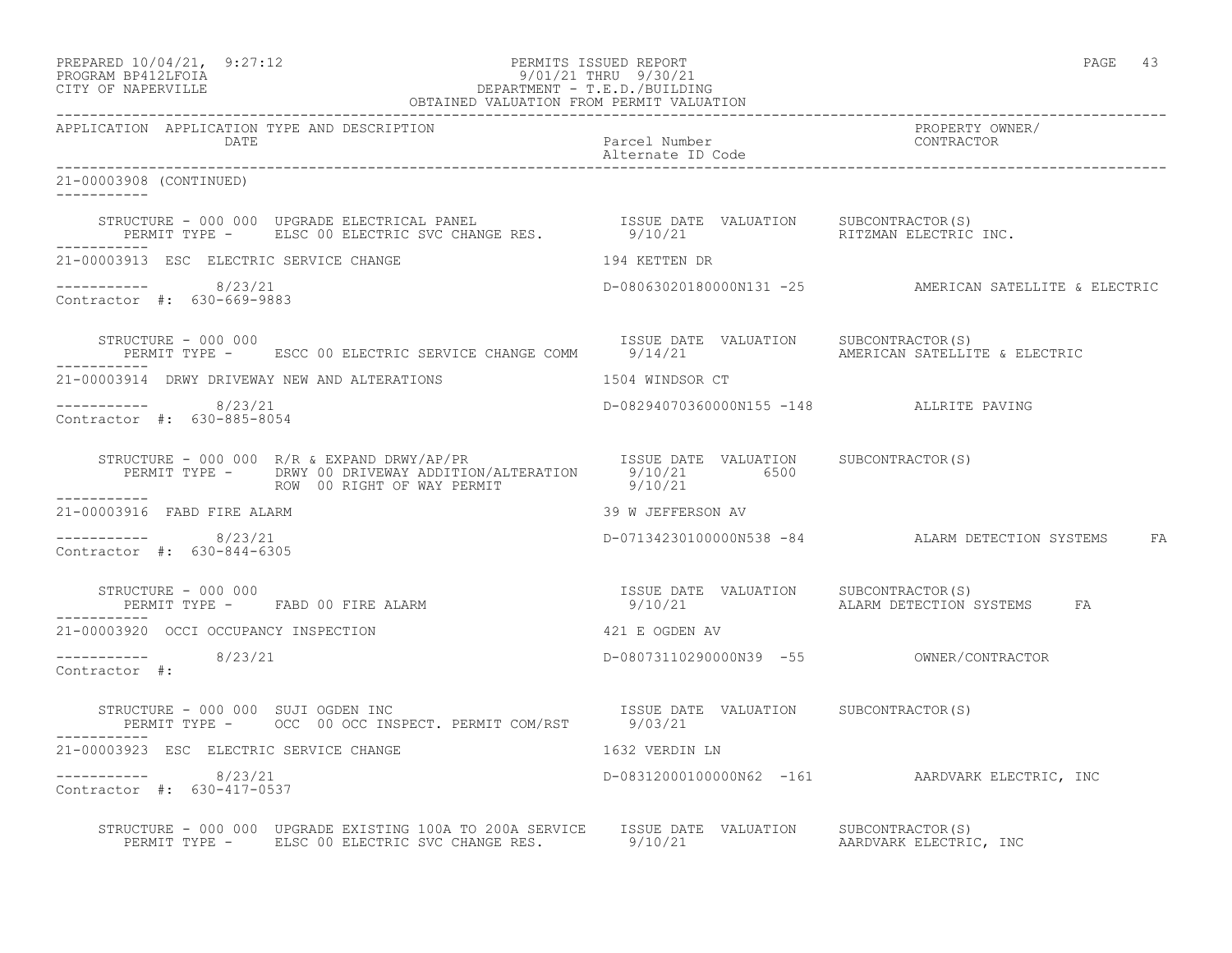#### PREPARED  $10/04/21$ , 9:27:12 PERMITS ISSUED REPORT PAGE 44 PROGRAM BP412LFOIA 9/01/21 THRU 9/30/21 CITY OF NAPERVILLE DEPARTMENT - T.E.D./BUILDING OBTAINED VALUATION FROM PERMIT VALUATION

| APPLICATION APPLICATION TYPE AND DESCRIPTION PACKERTY POWER PROPERTY OWNER (PROPERTY OWNER PACKERTY OWNER PACK<br>DATE Parcel Number alternate ID Code (PONTRACTOR Alternate ID Code enterproper parcel alternate ID Code enterpr          |                                |                                                       |
|--------------------------------------------------------------------------------------------------------------------------------------------------------------------------------------------------------------------------------------------|--------------------------------|-------------------------------------------------------|
| 21-00003924 RAL RES ALTERATIONS/REMODLING (NO NEW SQ FTG) 956 HIDDEN LAKE RD                                                                                                                                                               |                                |                                                       |
| ----------- 8/23/21<br>Contractor #: 630-330-4739                                                                                                                                                                                          |                                | D-08324060130000N324 -178 TRANQUILITY BUILDERS        |
| STRUCTURE - 000 000 BASEMENT REMODEL<br>PERMIT TYPE - FB 00 FINISHED BASEMENT - 9/15/21 35200 MATRIX ELECTRIC CO<br>-----------                                                                                                            |                                |                                                       |
| 21-00003925 RAL RES ALTERATIONS/REMODLING (NO NEW SQ FTG) 2250 UNIVERSITY DR                                                                                                                                                               |                                |                                                       |
| $--------- 8/23/21$<br>Contractor #: 630-330-4739                                                                                                                                                                                          |                                | W-02052020700000N400 -193 TRANQUILITY BUILDERS        |
| STRUCTURE - 000 000 MASTER & 2 HALL BATH REMODEL                 ISSUE DATE VALUATION    SUBCONTRACTOR(S)<br>PERMIT TYPE -     RAL 00 ROOM ALTERATION                           9/15/21         35200    MATRIX ELECTRIC CO<br>----------- |                                |                                                       |
| 3909 HIGHKNOB CR<br>21-00003927 MISC MISCELLANEOUS APPLICATION                                                                                                                                                                             |                                |                                                       |
| $--------- 8/23/21$<br>Contractor #: 815-557-0473                                                                                                                                                                                          |                                | W-01091010410000N1517-212 INNOVATION LANDSCAPE INC    |
| STRUCTURE - 000 000 INSTALL NEW PRIVATE STAMPED CONCRETE WAL ISSUE DATE VALUATION SUBCONTRACTOR(S)<br>PERMIT TYPE - MISC 00 MISCELLANEOUS PERMIT 49/28/21 12000<br>------------                                                            |                                |                                                       |
| 21-00003931 ESC ELECTRIC SERVICE CHANGE <b>And SECULIE 21-00003931</b> ESC ELECTRIC SERVICE CHANGE                                                                                                                                         |                                |                                                       |
| $--------- 8/24/21$<br>Contractor #: 630-964-0541                                                                                                                                                                                          |                                | D-07134310020000N431 -84 OAKWOOD ELECTRIC - GENERATOR |
| STRUCTURE - 000 000 PANEL UPGRADE<br>PERMIT TYPE -    ESCC 00 ELECTRIC SERVICE CHANGE COMM     9/14/21        OAKWOOD ELECTRIC - GENERATOR                                                                                                 |                                |                                                       |
| 21-00003934 TMST TEMPORARY STRUCTURE                                                                                                                                                                                                       | 1290 E CHICAGO AV              |                                                       |
| $--------- 8/24/21$<br>Contractor #: 708-774-2131                                                                                                                                                                                          |                                | D-08173030220000N79 -87 CLOVERS GARDEN CENTER         |
| STRUCTURE – 000 000 FALL GARDEN CENTER $9/1/21-10/31/21$ ISSUE DATE VALUATION SUBCONTRACTOR(S)<br>PERMIT TYPE – TMST 00 TEMPORARY STRUCTURE 9/07/21<br>-----------                                                                         |                                |                                                       |
| 21-00003938 DMOC DEMOLITION COMMERCIAL                                                                                                                                                                                                     | 263 SHUMAN BL 250              |                                                       |
| $--------- 8/24/21$<br>Contractor #: 312-629-2800                                                                                                                                                                                          | D-07014000340000N7 -24 DSI INC |                                                       |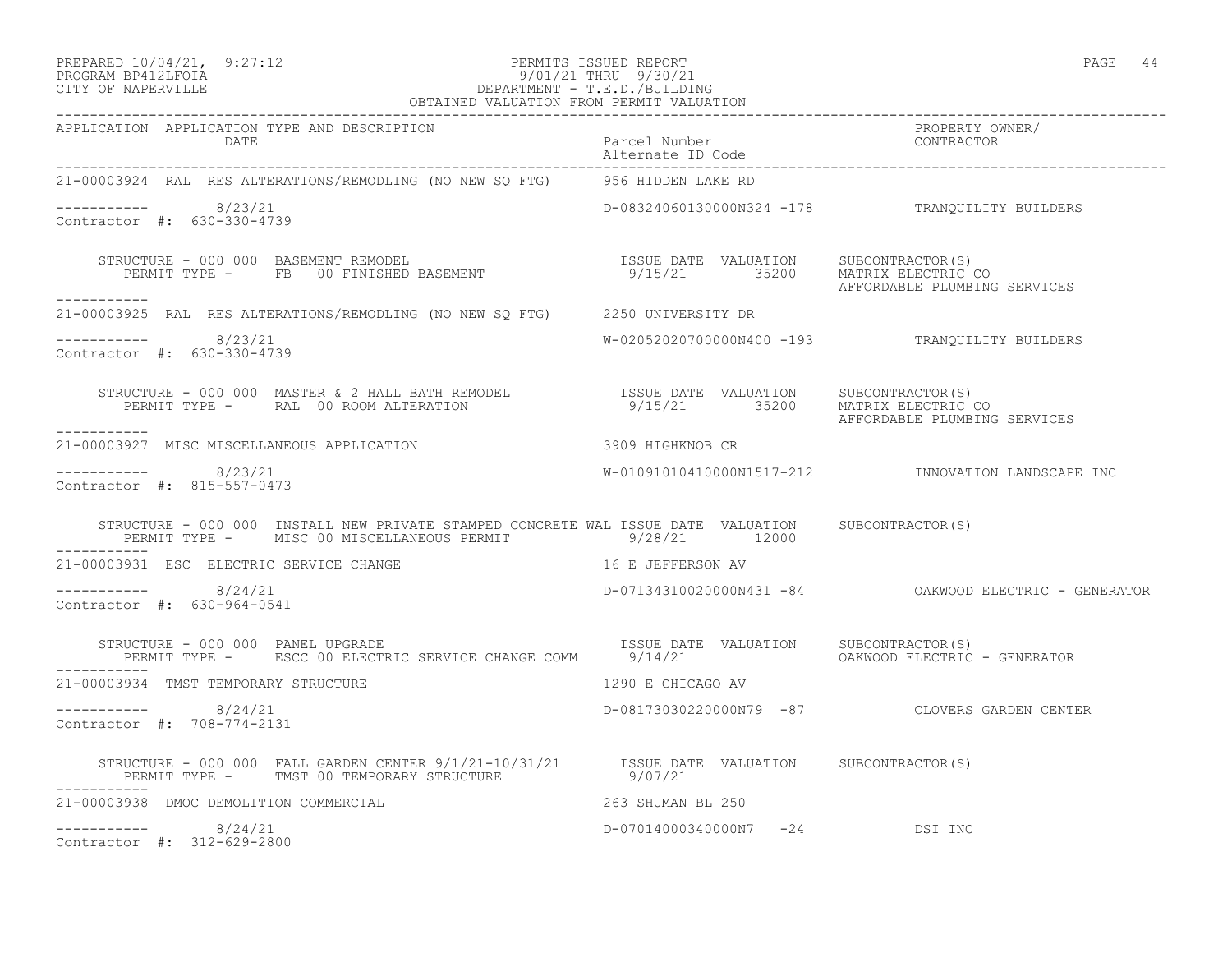| $\begin{tabular}{llllll} \bf PREPARED & 10/04/21, & 9:27.12 & 101.21 & 101.21 & 101.21 & 101.21 & 101.21 & 101.21 & 101.21 & 101.21 & 101.21 & 101.21 & 101.21 & 101.21 & 101.21 & 101.21 & 101.21 & 101.21 & 101.21 & 101.21 & 101.21 & 101.21 & 101.21 & 101.21 & 101.21$ | ____________________________________                   | PAGE 45                                         |
|-----------------------------------------------------------------------------------------------------------------------------------------------------------------------------------------------------------------------------------------------------------------------------|--------------------------------------------------------|-------------------------------------------------|
| APPLICATION APPLICATION TYPE AND DESCRIPTION<br>DATE                                                                                                                                                                                                                        | Parcel Number<br>Alternate ID Code                     | PROPERTY OWNER/<br>CONTRACTOR                   |
| 21-00003938 (CONTINUED)                                                                                                                                                                                                                                                     |                                                        |                                                 |
| STRUCTURE - 000 000 263 SHUMAN NAPERVILLE LLC<br>SISSUE DATE VALUATION SUBCONTRACTOR(S)<br>PERMIT TYPE - DMIC 00 DEMOLITION COMMERCIAL INTERIOR 9/08/21 150000 HINSDALE ELECTRIC CO., INC<br>-----------                                                                    |                                                        | ALECK PLUMBING INC                              |
| 21-00003939 DMOC DEMOLITION COMMERCIAL                                                                                                                                                                                                                                      | 263 SHUMAN BL 300                                      |                                                 |
| $--------- 8/24/21$<br>Contractor #: 312-629-2800                                                                                                                                                                                                                           | D-07014000340000N7 -24 DSI INC                         |                                                 |
| STRUCTURE - 000 000 263 SHUMAN NAPERVILLE LLC METALURIE DATE VALUATION SUBCONTRACTOR(S)<br>PERMIT TYPE - DMIC 00 DEMOLITION COMMERCIAL INTERIOR 9/08/21 150000 HINSDALE ELECTRIC CO., INC<br>-----------                                                                    |                                                        | ALECK PLUMBING INC                              |
| 21-00003948 CMIS MISCELLANEOUS COMMERCIAL                                                                                                                                                                                                                                   | 1821 S WASHINGTON ST                                   |                                                 |
| $--------- 8/24/21$<br>Contractor #: 847-565-4500                                                                                                                                                                                                                           |                                                        | D-08312140350000N1118-161 BETTER HOME CREW, INC |
| STRUCTURE - 000 000 SHERRY NAPERVILLE APTS                       ISSUE DATE VALUATION     SUBCONTRACTOR(S)<br>PERMIT TYPE -     CMIS 00 COMMERCIAL MISC. PERMIT           9/29/21       230000     BETTER HOME CREW                                                         |                                                        |                                                 |
| 21-00003953 FN FENCE APPLICATION                                                                                                                                                                                                                                            | 107 NEWGATE AV                                         |                                                 |
| $--------- 8/24/21$<br>Contractor #: 815-744-9390                                                                                                                                                                                                                           |                                                        | W-02062140040000N692 -191 THE CEDAR MILL-MORRIS |
| STRUCTURE - 000 000<br>PERMIT TYPE - FN 00 FENCE                                                                                                                                                                                                                            | ISSUE DATE VALUATION SUBCONTRACTOR(S)<br>9/02/21 3000  |                                                 |
| 21-00003954 FN FENCE APPLICATION                                                                                                                                                                                                                                            | 1135 LAKEWOOD CR                                       |                                                 |
| $--------- 8/24/21$<br>Contractor #: 847-489-2783                                                                                                                                                                                                                           | D-07272050240000N94 -125 ROJOS FENCE                   |                                                 |
| STRUCTURE - 000 000<br>PERMIT TYPE - FN 00 FENCE                                                                                                                                                                                                                            | ISSUE DATE VALUATION SUBCONTRACTOR (S)<br>9/09/21 7000 |                                                 |
| 21-00003956 RPZ REVERSE PRESSURE ZONE/BACKFLOW PREVENTER 2304 FESCUE RD                                                                                                                                                                                                     |                                                        |                                                 |
| ___________<br>8/25/21<br>Contractor #: 815-474-9592                                                                                                                                                                                                                        |                                                        |                                                 |
| STRUCTURE - 000 000 RPZ WITH HEADS IN ROW                                                                                                                                                                                                                                   | ISSUE DATE VALUATION SUBCONTRACTOR(S)                  |                                                 |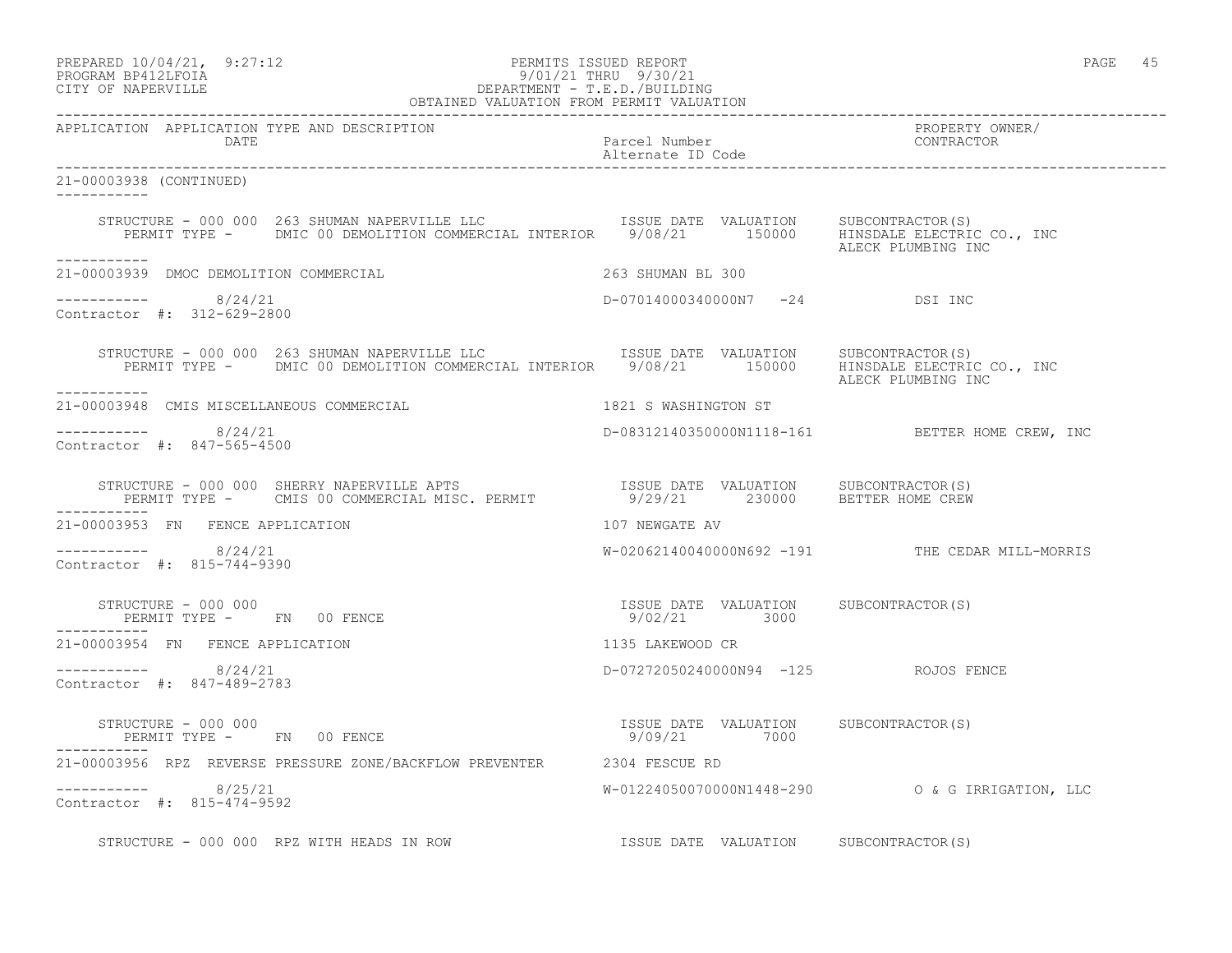#### PREPARED  $10/04/21$ , 9:27:12 PERMITS ISSUED REPORT PAGE 46 PROGRAM BP412LFOIA 9/01/21 THRU 9/30/21 CITY OF NAPERVILLE DEPARTMENT - T.E.D./BUILDING

|                                                                                                                                                                                                              | OBTAINED VALUATION FROM PERMIT VALUATION    |                                                |
|--------------------------------------------------------------------------------------------------------------------------------------------------------------------------------------------------------------|---------------------------------------------|------------------------------------------------|
| APPLICATION APPLICATION TYPE AND DESCRIPTION<br>DATE                                                                                                                                                         | Parcel Number<br>Alternate ID Code          | PROPERTY OWNER/<br>CONTRACTOR                  |
| 21-00003956 (CONTINUED)<br>------------                                                                                                                                                                      |                                             |                                                |
| PERMIT TYPE - LSP 00 LAWN SPRINKLER RESIDENTIAL 9/13/21 5760 0 & G IRRIGATION, LLC                                                                                                                           |                                             | TOM CALLAHAN PLUMBING CO INC                   |
| 21-00003957 RPZ REVERSE PRESSURE ZONE/BACKFLOW PREVENTER 207 CLAREMONT DR                                                                                                                                    |                                             |                                                |
| ----------- 8/25/21<br>Contractor #: 630-978-0948                                                                                                                                                            |                                             | D-07144160140000N1510-82 PHIL'S IRRIGATION INC |
| STRUCTURE - 000 000 RPZ WITH HEADS IN ROW [ISSUE DATE VALUATION SUBCONTRACTOR(S)<br>PERMIT TYPE - LSP 00 LAWN SPRINKLER RESIDENTIAL 9/22/21 5760 PHIL'S IRRIGATION INC<br>-----------                        |                                             |                                                |
| 21-00003960 ESC ELECTRIC SERVICE CHANGE                                                                                                                                                                      | 1540 BAYOU PATH DR                          |                                                |
| $--------- 8/25/21$<br>Contractor #:                                                                                                                                                                         | D-07091050400000N1767-032 93ENERGY          |                                                |
| STRUCTURE - 000 000 PHOTOVOLTAIC SYSTEM & EV CHARGER<br>PERMIT TYPE - EVCR 00 ELECTRIC VEHICLE STATION RES 9/23/21 28474 93ENERGY<br>------- PV 00 SOLAR PHOTOVOLTAIC 9/23/21 28474 93ENERGY<br>------------ |                                             |                                                |
| 21-00003961 RAL RES ALTERATIONS/REMODLING (NO NEW SQ FTG) 1458 CULPEPPER DR                                                                                                                                  |                                             |                                                |
| -----------    8/25/21<br>Contractor #: 630-969-8585                                                                                                                                                         | D-08292010180000N171 -133 BRADFORD AND KENT |                                                |
| -----------                                                                                                                                                                                                  |                                             |                                                |
| 21-00003962 RAL RES ALTERATIONS/REMODLING (NO NEW SQ FTG) 2344 NOTTINGHAM LN                                                                                                                                 |                                             |                                                |
| ----------- 8/25/21<br>Contractor #: 630-969-8585                                                                                                                                                            | W-01011130170000N767 -188 BRADFORD AND KENT |                                                |
| TRUCTURE – 000 000 MASTER BATH REMODEL<br>PERMIT TYPE –   RAL 00 ROOM ALTERATION                   9/22/21     45000   HEAD ABOVE WATER PLUMBING, INC<br>STRUCTURE - 000 000 MASTER BATH REMODEL             |                                             | UPGRADE ELECTRIC INC                           |
| 21-00003963 RAL RES ALTERATIONS/REMODLING (NO NEW SQ FTG) 657 ALEXANDRIA DR                                                                                                                                  |                                             |                                                |
| $--------$ 8/25/21<br>Contractor #: 630-251-0793                                                                                                                                                             | W-02053040020000N628 -207 MARIO STAMESKI    |                                                |
| STRUCTURE - 000 000 KITCHEN REMODEL                                                                                                                                                                          | ISSUE DATE VALUATION SUBCONTRACTOR(S)       |                                                |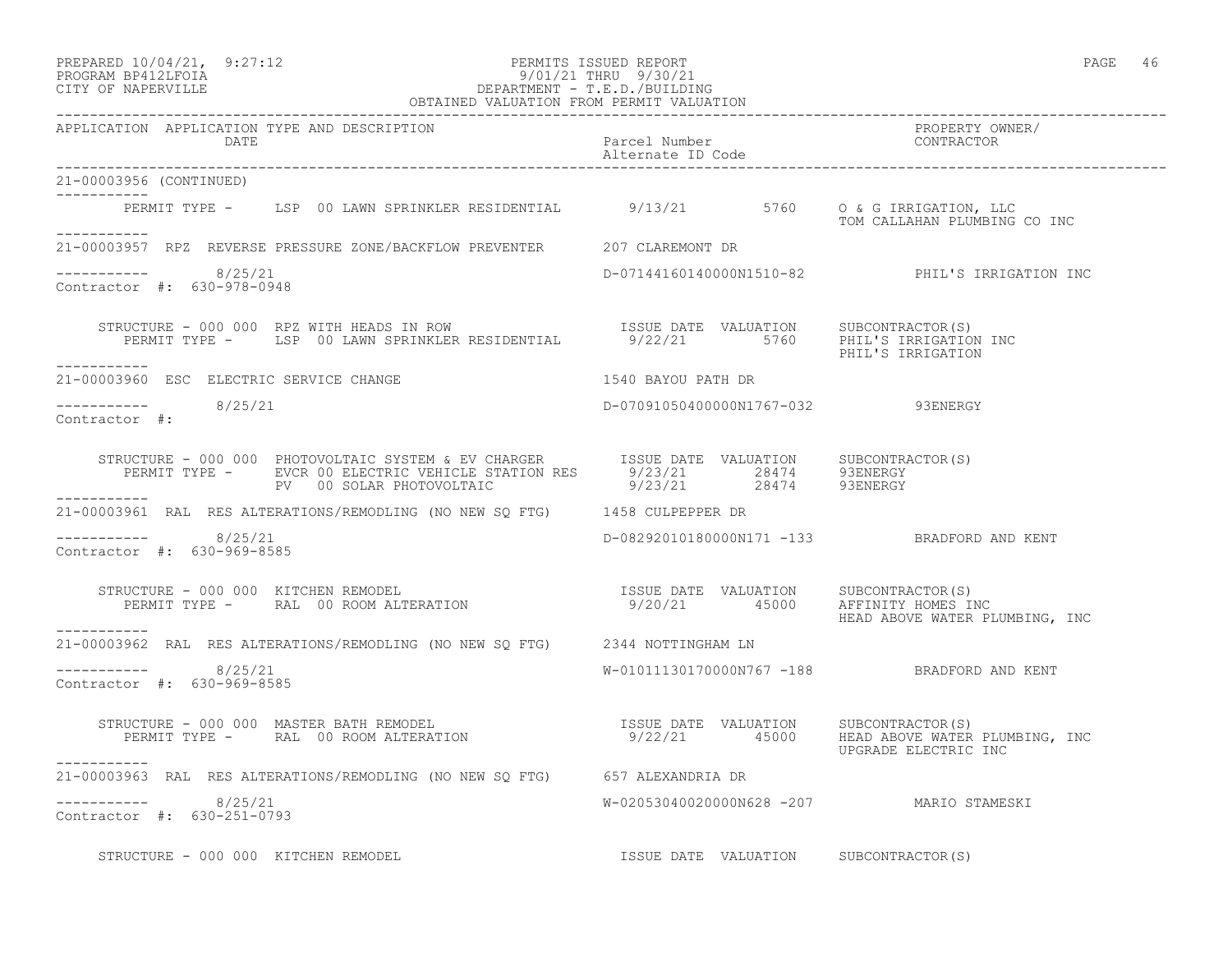#### PREPARED 10/04/21, 9:27:12 PERMITS ISSUED REPORT PAGE 47 PROGRAM BP412LFOIA 9/01/21 THRU 9/30/21 CITY OF NAPERVILLE DEPARTMENT - T.E.D./BUILDING

| OBTAINED VALUATION FROM PERMIT VALUATION                                                                                                                                                                            |                                                       |                                                         |
|---------------------------------------------------------------------------------------------------------------------------------------------------------------------------------------------------------------------|-------------------------------------------------------|---------------------------------------------------------|
| APPLICATION APPLICATION TYPE AND DESCRIPTION<br>DATE                                                                                                                                                                | Parcel Number<br>Alternate ID Code                    | PROPERTY OWNER/<br>CONTRACTOR                           |
| 21-00003963 (CONTINUED)<br>___________                                                                                                                                                                              |                                                       |                                                         |
| PERMIT TYPE - RAL 00 ROOM ALTERATION 0/16/21 45000 MAYER CONSTRUCTION LLC                                                                                                                                           |                                                       | MBP SYSTEMS                                             |
| ___________<br>21-00003964 FN FENCE APPLICATION                                                                                                                                                                     | 645 S MAIN ST                                         |                                                         |
| $--------- 8/25/21$<br>Contractor #: 708-856-8999                                                                                                                                                                   |                                                       | D-07242030180000N340 -99 ILLINOIS FENCE COMPANY         |
| STRUCTURE - 000 000<br>PERMIT TYPE - FN 00 FENCE                                                                                                                                                                    | ISSUE DATE VALUATION SUBCONTRACTOR(S)<br>9/08/21 4968 |                                                         |
| 21-00003966 FN FENCE APPLICATION                                                                                                                                                                                    | 2339 JOYCE LN                                         |                                                         |
| $--------- 8/25/21$<br>Contractor #: 708-856-8999                                                                                                                                                                   |                                                       | W-01034020400000N1283-200 ILLINOIS FENCE COMPANY        |
| STRUCTURE - 000 000<br>PERMIT TYPE - FN 00 FENCE                                                                                                                                                                    | ISSUE DATE VALUATION SUBCONTRACTOR(S)<br>9/08/21 5596 |                                                         |
| 21-00003967 FN FENCE APPLICATION                                                                                                                                                                                    | 520 N WEBSTER ST                                      |                                                         |
| $--------- 8/25/21$<br>Contractor #: 630-292-4649                                                                                                                                                                   |                                                       | D-07132110030000N42 -69 CEDAR MOUNTAIN FENCE CO         |
| STRUCTURE - 000 000<br>PERMIT TYPE - FN 00 FENCE                                                                                                                                                                    | ISSUE DATE VALUATION SUBCONTRACTOR(S)<br>9/01/21 4800 |                                                         |
| 21-00003968 FN FENCE APPLICATION                                                                                                                                                                                    | 1602 BRESTAL CT                                       |                                                         |
| $--------- 8/25/21$<br>Contractor #: 800-543-6511                                                                                                                                                                   | D-08322050350000N201 -163 PEERLESS FENCE              |                                                         |
| STRUCTURE - 000 000<br>PERMIT TYPE - FN 00 FENCE                                                                                                                                                                    | ISSUE DATE VALUATION SUBCONTRACTOR(S)<br>9/13/21      |                                                         |
| 21-00003970 DRWY DRIVEWAY NEW AND ALTERATIONS                                                                                                                                                                       | 3211 PLANTATION CT                                    |                                                         |
| 8/25/21<br>Contractor #: 630-788-2424                                                                                                                                                                               |                                                       | W-01042020040000N725 -183 AMERICA'S BRICK PAVING        |
| STRUCTURE - 000 000 R/R PORTION CON DRWY/PUBW ISSUE DATE VALUATION SUBCONTRACTOR(S)<br>PERMIT TYPE - DRWY 00 DRIVEWAY ADDITION/ALTERATION 9/02/21 8250 AMERICA'S BRICK PAVING<br>ROW 00 RIGHT OF WAY PERMIT 9/02/21 |                                                       |                                                         |
| 21-00003971 SIGN SIGN APPLICATIONS                                                                                                                                                                                  | 1215 MODAFF RD                                        |                                                         |
| 8/25/21<br>Contractor #: 815-725-9080                                                                                                                                                                               |                                                       | D-07252190130000NNA -129 EXPRESS SIGNS AND LIGHTING MNT |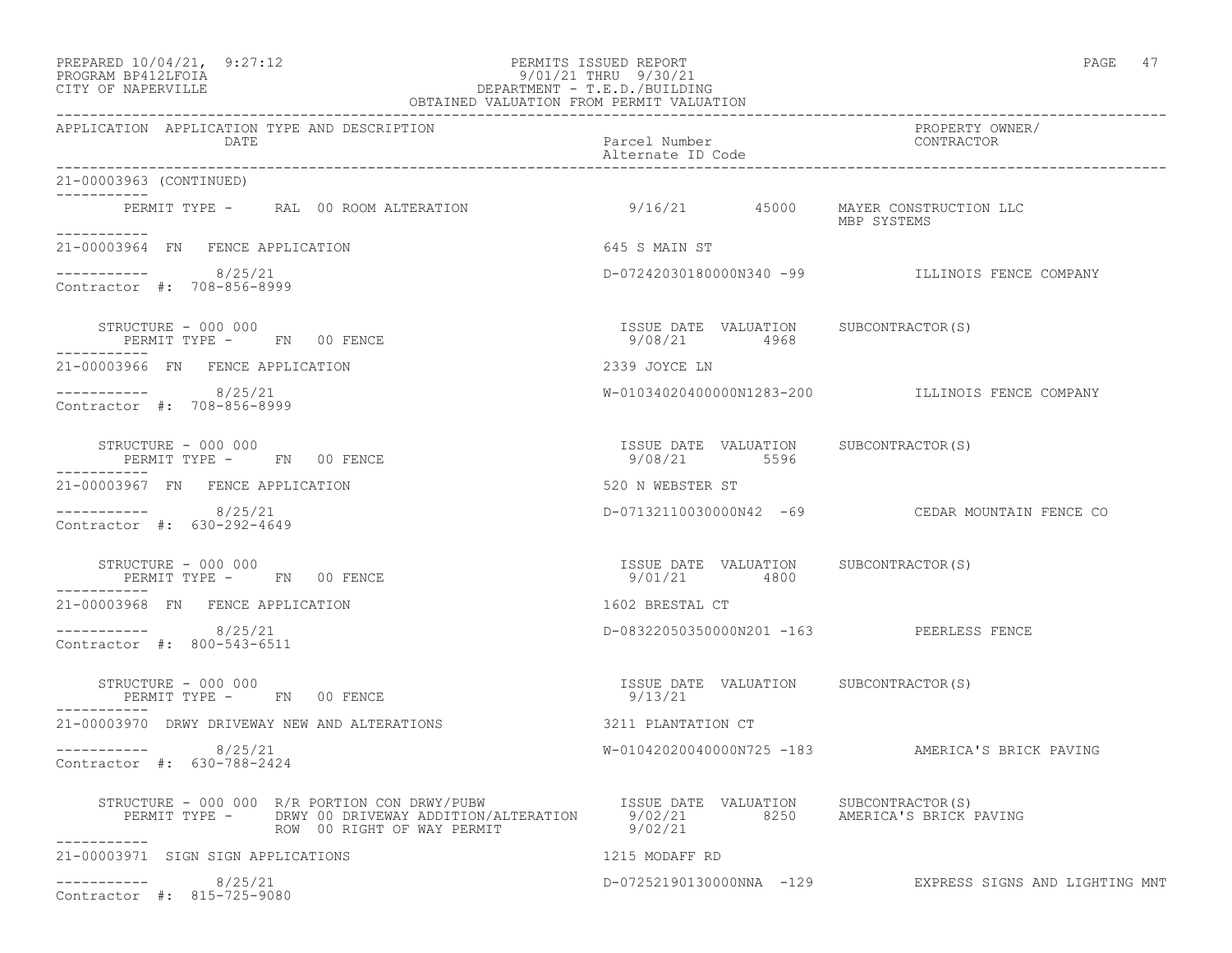| PREPARED 10/04/21, 9:27:12<br>PROGRAM BP412LFOIA 9/01/21 THRU 9/30/21<br>CITY OF NAPERVILLE DEPARTMENT - T.E.D./BUILDING<br>OBTAINED VALUATION FROM PERMIT VALUATION                                                          |                                          | PAGE 48                                                          |
|-------------------------------------------------------------------------------------------------------------------------------------------------------------------------------------------------------------------------------|------------------------------------------|------------------------------------------------------------------|
| APPLICATION APPLICATION TYPE AND DESCRIPTION<br>DATE                                                                                                                                                                          | Parcel Number<br>Alternate ID Code       | PROPERTY OWNER/<br>CONTRACTOR                                    |
| 21-00003971 (CONTINUED)                                                                                                                                                                                                       |                                          |                                                                  |
| STRUCTURE - 000 000<br>PERMIT TYPE - SIGN 00 SIGN                                                                                                                                                                             | ISSUE DATE VALUATION SUBCONTRACTOR(S)    | 9/21/21                           EXPRESS SIGNS AND LIGHTING MNT |
| 21-00003972 TENT TENTS                                                                                                                                                                                                        | 523 S WEBSTER ST                         |                                                                  |
| $--------- 8/25/21$<br>Contractor #: 630-690-8500                                                                                                                                                                             | D-07242010090000N169 -99 BIG TENT EVENTS |                                                                  |
| STRUCTURE - 000 000 PRIDE FEST-20 TENTS 9/10/21-9/12/21 ISSUE DATE VALUATION SUBCONTRACTOR(S)<br>PERMIT TYPE - TENT 00 TENT PERMIT                                                                                            | 9/03/21 HAUGER ELECTRIC                  |                                                                  |
| 21-00003973 RPZ REVERSE PRESSURE ZONE/BACKFLOW PREVENTER 3708 DE FOE CT                                                                                                                                                       |                                          |                                                                  |
| $--------- 8/25/21$<br>Contractor #: 630-876-9685                                                                                                                                                                             |                                          | W-01113160240000N793 -231 SALINAS IRRIGATION                     |
| STRUCTURE - 000 000 RPZ WITH HEADS IN ROW<br>PERMIT TYPE - LSP 00 LAWN SPRINKLER RESIDENTIAL 9/29/21 4000 SALUATION<br>-----------                                                                                            |                                          | KEEFE MECHANICAL                                                 |
| 21-00003974 ESC ELECTRIC SERVICE CHANGE                                                                                                                                                                                       | 829 PARKSIDE RD                          |                                                                  |
| $--------- 8/25/21$<br>Contractor #: 630-514-6037                                                                                                                                                                             |                                          | D-08192170070000D446 -101 COG ELECTRICAL CONTRACTOR              |
| STRUCTURE - 000 000 REMOVAL OF ELECTRICAL SERVICE              ISSUE DATE VALUATION    SUBCONTRACTOR(S)<br>PERMIT TYPE -      ELSC 00 ELECTRIC SVC CHANGE RES.             9/16/21                          COG ELECTRICAL CO |                                          | COG ELECTRICAL CONTRACTOR                                        |
| 21-00003975 CAL COMMERCIAL ALTERATION/REPAIR (NO NEW SQ FTG) 2244 95TH ST 210                                                                                                                                                 |                                          |                                                                  |
| $--------- 8/25/21$<br>Contractor #: 224-629-9594                                                                                                                                                                             |                                          | W-01102010330004N1553-215 BLUESTONE MANAGMENT                    |
|                                                                                                                                                                                                                               |                                          | AMERICAN LOW VOLTAGE                                             |
| 21-00003976 TEMT TEMPORARY TRAILER                                                                                                                                                                                            | 3939 CALIENTE CR                         |                                                                  |
| $--------- 8/25/21$<br>Contractor #: 630-226-0460                                                                                                                                                                             |                                          |                                                                  |
| STRUCTURE - 000 000 TEMP OFFICE TRAILER- 4 MONTHS TSSUE DATE VALUATION SUBCONTRACTOR(S)                                                                                                                                       |                                          |                                                                  |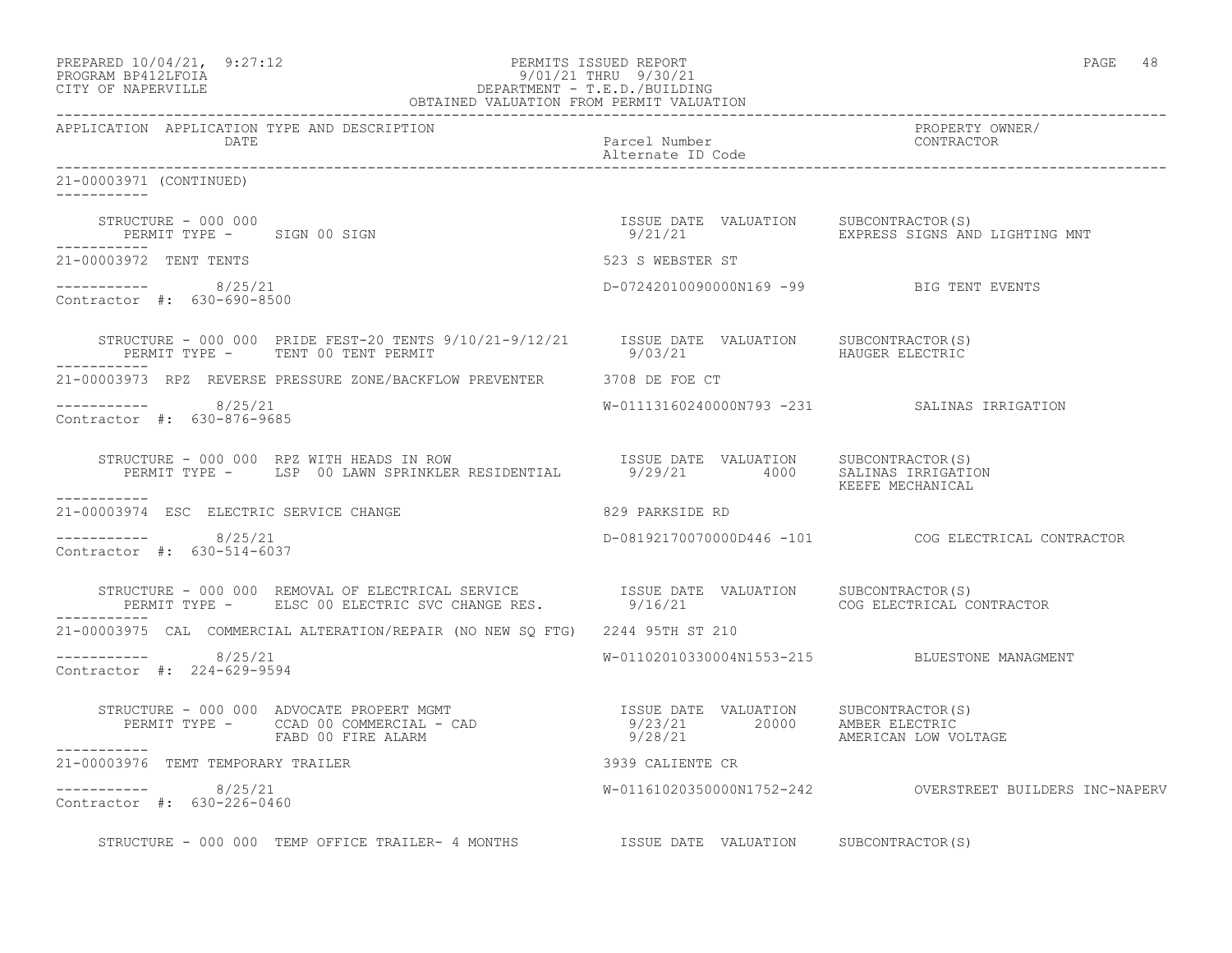| PREPARED 10/04/21, |                                         | 9:27:12 |
|--------------------|-----------------------------------------|---------|
| <b>DDAAD318</b>    | $\begin{array}{c}\n\hline\n\end{array}$ |         |

#### PREPARED  $10/04/21$ , 9:27:12 PERMITS ISSUED REPORT PAGE 49 PROGRAM BP412LFOIA 9/01/21 THRU 9/30/21 CITY OF NAPERVILLE DEPARTMENT - T.E.D./BUILDING

| OBTAINED VALUATION FROM PERMIT VALUATION                                                                                                                                                                                                                                                                                                                                                    |                                       |                                                      |
|---------------------------------------------------------------------------------------------------------------------------------------------------------------------------------------------------------------------------------------------------------------------------------------------------------------------------------------------------------------------------------------------|---------------------------------------|------------------------------------------------------|
| APPLICATION APPLICATION TYPE AND DESCRIPTION<br>DATE                                                                                                                                                                                                                                                                                                                                        | Parcel Number<br>Alternate ID Code    | PROPERTY OWNER/<br>CONTRACTOR                        |
| 21-00003976 (CONTINUED)                                                                                                                                                                                                                                                                                                                                                                     |                                       |                                                      |
| PERMIT TYPE - TEMT 00 TEMPORARY TRAILER 3/17/21 SERMIT SUDEPENDENT ELECTRIC CONTRACTO                                                                                                                                                                                                                                                                                                       |                                       |                                                      |
| 21-00003977 CAL COMMERCIAL ALTERATION/REPAIR (NO NEW SO FTG) 2244 95TH ST 220                                                                                                                                                                                                                                                                                                               |                                       |                                                      |
| -----------    8/25/21<br>Contractor #: 224-629-9594                                                                                                                                                                                                                                                                                                                                        |                                       | W-01102010330004N1553-215 BLUESTONE MANAGMENT        |
| STRUCTURE - 000 000 ADVOCATE PROPERT MGMT                            ISSUE DATE VALUATION     SUBCONTRACTOR(S)<br>PERMIT TYPE -     CCAD 00 COMMERCIAL - CAD                          9/23/21        20000    AMBER ELECTRIC                                                                                                                                                                |                                       |                                                      |
| 21-00003978 FABD FIRE ALARM                                                                                                                                                                                                                                                                                                                                                                 | 771 INLAND CR HM                      |                                                      |
| -----------    8/25/21<br>Contractor #: 224-293-5408                                                                                                                                                                                                                                                                                                                                        |                                       | D-07094110810000N888 -18 FOX VALLEY FIRE & SAFETY FA |
| $\begin{array}{cccccccccc} \texttt{STRUCTURE} & - & 000 & 000 & & & & & \\ \texttt{PERMIT TYPE} & - & & \texttt{FABD} & 00 & \texttt{FIRE} & \texttt{ALBARM} & & & & & \\ \end{array} \qquad \begin{array}{cccccccccc} \texttt{ISSUE} & \texttt{DATE} & \texttt{VALUATION} & & \texttt{SUBCONTRACTOR(S)}\\ & & & & & & \\ \texttt{9/17/21} & & & & & \\ \end{array}$<br>STRUCTURE - 000 000 |                                       | FOX VALLEY FIRE & SAFETY FA                          |
| 21-00003979 DRWY DRIVEWAY NEW AND ALTERATIONS                                                                                                                                                                                                                                                                                                                                               | 113 KINGSBRIDGE CR                    |                                                      |
| $--------- 8/25/21$<br>Contractor #: 630-340-0306                                                                                                                                                                                                                                                                                                                                           |                                       | D-08184280050000N1389-86    ISADORE INC-WINDFIELD    |
| STRUCTURE - 000 000 R/R CONCRETE DRWY/APRON TSSUE DATE VALUATION SUBCONTRACTOR(S)<br>PERMIT TYPE - DRWY 00 DRIVEWAY ADDITION/ALTERATION 5/08/21 7920                                                                                                                                                                                                                                        |                                       |                                                      |
| 21-00003980 DRWY DRIVEWAY NEW AND ALTERATIONS                                                                                                                                                                                                                                                                                                                                               | 1008 CATHERINE CT                     |                                                      |
| -----------    8/25/21<br>Contractor #: 630-340-0306                                                                                                                                                                                                                                                                                                                                        |                                       |                                                      |
| STRUCTURE - 000 000 R/R CONCRETE DRWY/APRON<br>PERMIT TYPE - DRWY 00 DRIVEWAY ADDITION/ALTERATION 5/08/21 7920                                                                                                                                                                                                                                                                              | ISSUE DATE VALUATION SUBCONTRACTOR(S) |                                                      |
| 21-00003981 DRWY DRIVEWAY NEW AND ALTERATIONS                                                                                                                                                                                                                                                                                                                                               | 1018 CATHERINE CT                     |                                                      |
| $--------$ 8/25/21<br>Contractor #: 630-340-0306                                                                                                                                                                                                                                                                                                                                            |                                       | D-08184180730000N1389-86    ISADORE INC-WINDFIELD    |
| STRUCTURE - 000 000 R/R CONCRETE DRWY/APRON                   ISSUE DATE VALUATION     SUBCONTRACTOR(S)<br>PERMIT TYPE -     DRWY 00 DRIVEWAY ADDITION/ALTERATION     9/08/21         7920                                                                                                                                                                                                  |                                       |                                                      |
| 21-00003990 GAZO GAZEBO APPLICATION                                                                                                                                                                                                                                                                                                                                                         | 3904 HONEY LOCUST DR                  |                                                      |
| -----------    8/26/21<br>Contractor #:                                                                                                                                                                                                                                                                                                                                                     |                                       |                                                      |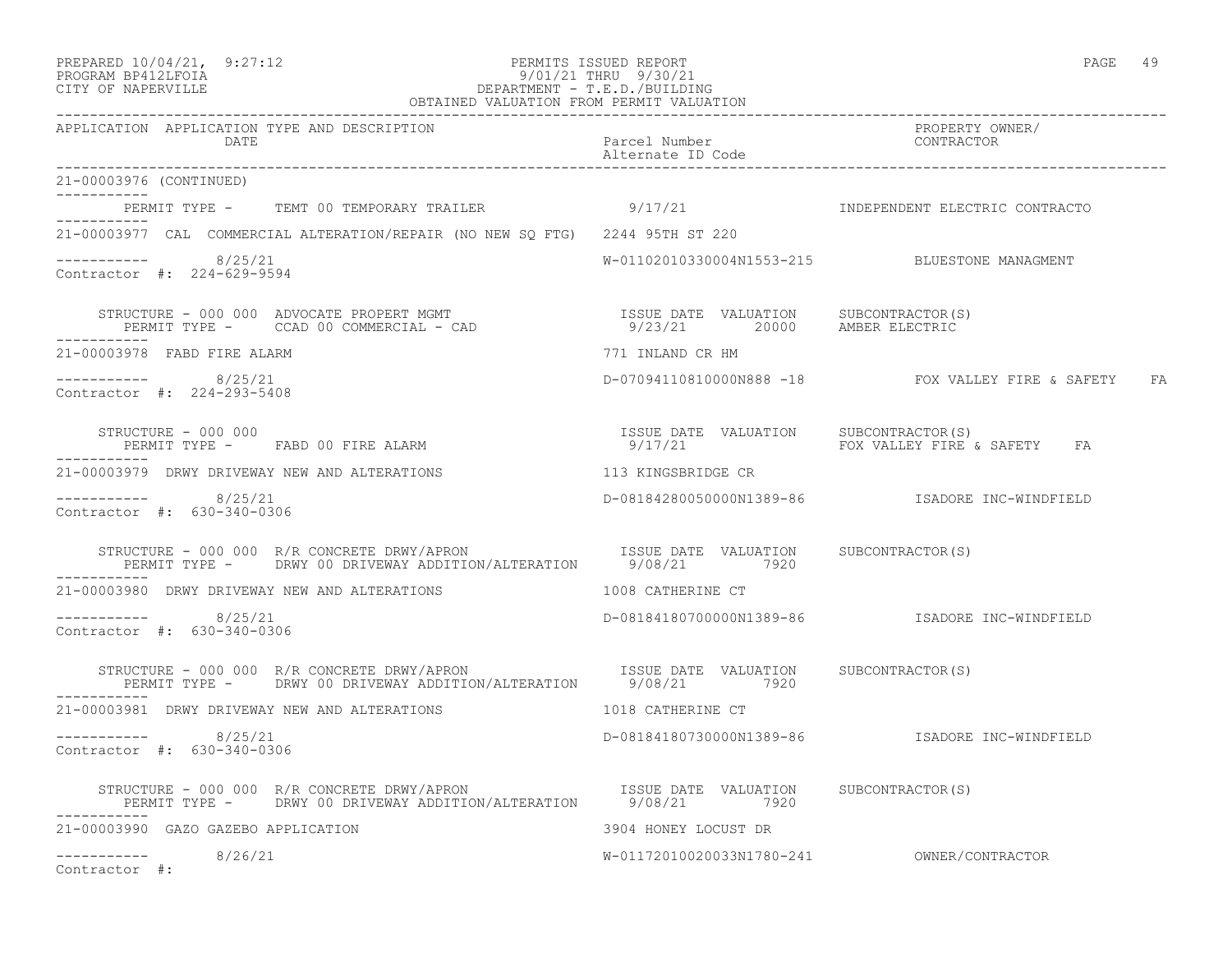| PREPARED 10/04/21,  | 9:27:12 |
|---------------------|---------|
| DDOCDAM DD410T POTA |         |

# PREPARED 10/04/21, 9:27:12 PERMITS ISSUED REPORT<br>PROGRAM BP412LFOIA PAGE 50<br>9/01/21 THRU 9/30/21 PROGRAM BP412LFOIA 9/01/21 THRU 9/30/21 CITY OF NAPERVILLE DEPARTMENT - T.E.D./BUILDING

|                                                                                                                                                                                                                              | OBTAINED VALUATION FROM PERMIT VALUATION              |                                                          |
|------------------------------------------------------------------------------------------------------------------------------------------------------------------------------------------------------------------------------|-------------------------------------------------------|----------------------------------------------------------|
| APPLICATION APPLICATION TYPE AND DESCRIPTION<br>DATE                                                                                                                                                                         | Parcel Number<br>Alternate ID Code                    | PROPERTY OWNER/<br>CONTRACTOR                            |
| 21-00003990 (CONTINUED)                                                                                                                                                                                                      |                                                       |                                                          |
| STRUCTURE - 000 000 PAVILLION<br>PERMIT TYPE - GAZO 00 GAZEBO / PAVILION PERMIT                                                                                                                                              | ISSUE DATE VALUATION SUBCONTRACTOR(S)<br>9/23/21 1500 |                                                          |
| 21-00003991 PAT PATIO APPLICATION                                                                                                                                                                                            | 411 DUPAHZE ST                                        |                                                          |
| ----------- 8/26/21<br>Contractor #: 708-940-8733                                                                                                                                                                            | W-01014060320000N563 -204 SPRUCE IT UP                |                                                          |
| STRUCTURE - 000 000 PATIO<br>PERMIT TYPE - PAT 00 PATIO                                                                                                                                                                      | ISSUE DATE VALUATION SUBCONTRACTOR(S)                 |                                                          |
| 21-00003993 DMOC DEMOLITION COMMERCIAL                                                                                                                                                                                       | 1293 S NAPER BL                                       |                                                          |
| ----------    8/26/21<br>Contractor #:                                                                                                                                                                                       |                                                       |                                                          |
| STRUCTURE - 000 000 FREEDOM BROTHERS PIZZERIA TSSUE DATE VALUATION SUBCONTRACTOR(S)<br>PERMIT TYPE - DMIC 00 DEMOLITION COMMERCIAL INTERIOR 9/15/21 23000<br>------------                                                    |                                                       |                                                          |
| 21-00003994 PAT PATIO APPLICATION                                                                                                                                                                                            | 2727 SALIX CR                                         |                                                          |
| ----------- 8/26/21<br>Contractor #: 847-392-3939                                                                                                                                                                            |                                                       | $W-01023090070000N802 -201$ SUNDEK OF ILLINOIS, INC.     |
| STRUCTURE - 000 000 REPLACEMENT OF CONCRETE PATIO AROUND POO ISSUE DATE VALUATION SUBCONTRACTOR(S)<br>PERMIT TYPE - PAT 00 PATIO                                                                                             | $9/14/21$ 15000                                       |                                                          |
| 21-00003996 RAL RES ALTERATIONS/REMODLING (NO NEW SQ FTG) 1435 HOBSON RD                                                                                                                                                     |                                                       |                                                          |
| $--------$ 8/26/21<br>Contractor #: 630-470-9442                                                                                                                                                                             |                                                       | D-08292040270000N1277-133 LAKEWEST CUSTOM HOMES          |
| STRUCTURE - 000 000 FINISH BASEMENT<br>PERMIT TYPE - FB 00 FINISHED BASEMENT - 107021 107000 LITTLE ELECTRICAL CONTRACTORS<br>PERMIT TYPE - FB 00 FINISHED BASEMENT                                                          |                                                       |                                                          |
| 21-00003998 ESC ELECTRIC SERVICE CHANGE                                                                                                                                                                                      | 2331 LEXINGTON LN                                     |                                                          |
| $--------- 8/26/21$<br>Contractor #: 630-833-2389                                                                                                                                                                            |                                                       | D-07272090410000N745 -125 KAPITAL ELECTRIC INC           |
| STRUCTURE - 000 000 INSTALL TESLA EV CHARGER                       ISSUE DATE VALUATION     SUBCONTRACTOR(S)<br>PERMIT TYPE -      EVCR 00 ELECTRIC VEHICLE STATION RES       9/29/21          1725     KAPITAL ELECTRIC INC |                                                       |                                                          |
| 21-00004000 FN FENCE APPLICATION                                                                                                                                                                                             | 1019 E BAILEY RD                                      |                                                          |
| 8/26/21<br>------------                                                                                                                                                                                                      |                                                       | D-082940700900000158 -148 PEERLESS ENTERPRISE/MELROSE PK |

Contractor #: 630-772-1165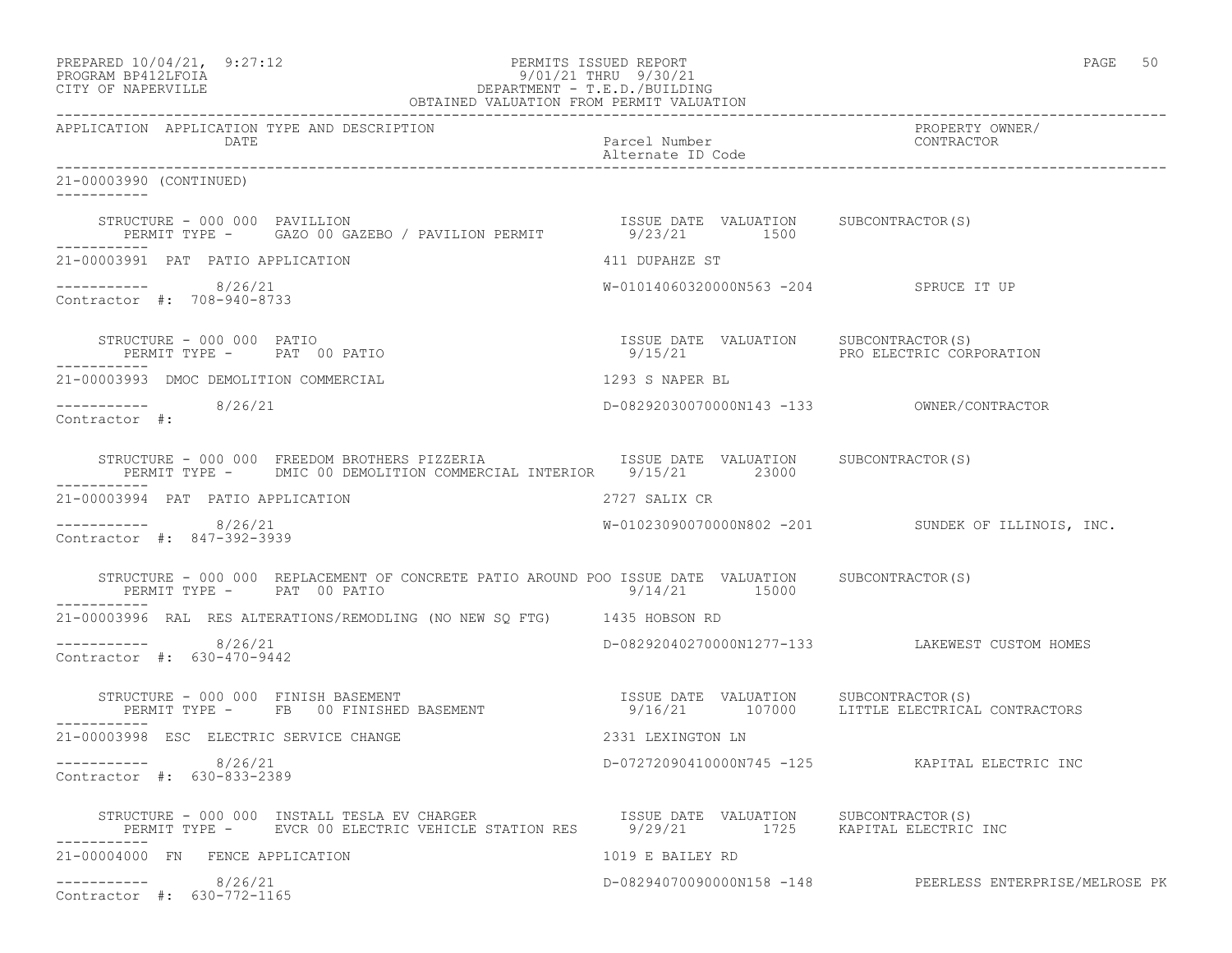| PREPARED 10/04/21, 9:27:12<br>PROGRAM BP412LFOIA<br>CITY OF NAPERVILLE       | $\begin{array}{cccc} & \mathcal{Y}/\cup\texttt{1/21} & \ldots \\ & \mathsf{DEPARTMENT} & -\mathsf{T.E.D.}/\mathsf{BUL}\cup\texttt{Inv-} \\ \mathsf{OBTAINED} & \mathsf{VALUATION} & \mathsf{FROM} & \mathsf{PERMIT} & \mathsf{VALUATION} \\ & & \mathsf{SUTALUATION} & \mathsf{FROM} & \mathsf{PERMIT} & \mathsf{VALUATION} \end{array}$ | PERMITS ISSUED REPORT              | PAGE 51                                                |
|------------------------------------------------------------------------------|------------------------------------------------------------------------------------------------------------------------------------------------------------------------------------------------------------------------------------------------------------------------------------------------------------------------------------------|------------------------------------|--------------------------------------------------------|
| APPLICATION APPLICATION TYPE AND DESCRIPTION<br>DATE                         |                                                                                                                                                                                                                                                                                                                                          | Parcel Number<br>Alternate ID Code | PROPERTY OWNER/<br>CONTRACTOR                          |
| 21-00004000 (CONTINUED)<br>-----------                                       |                                                                                                                                                                                                                                                                                                                                          |                                    |                                                        |
| STRUCTURE - 000 000<br>PERMIT TYPE - FN 00 FENCE<br>-----------              |                                                                                                                                                                                                                                                                                                                                          | 9/17/21 4800                       | ISSUE DATE VALUATION SUBCONTRACTOR(S)                  |
| 21-00004003 FN FENCE APPLICATION                                             |                                                                                                                                                                                                                                                                                                                                          | 1616 WESTMINSTER DR                |                                                        |
| ---------- 8/26/21<br>Contractor #: 708-856-8999                             |                                                                                                                                                                                                                                                                                                                                          |                                    | D-07101110110000N309 -34 ILLINOIS FENCE COMPANY        |
| STRUCTURE - 000 000<br>PERMIT TYPE - FN 00 FENCE                             |                                                                                                                                                                                                                                                                                                                                          | 9/15/21 4800                       | ISSUE DATE VALUATION SUBCONTRACTOR(S)                  |
| 21-00004005 PAT PATIO APPLICATION                                            |                                                                                                                                                                                                                                                                                                                                          | 4335 LACEBARK LN                   |                                                        |
| $--------- 8/26/21$<br>Contractor #: 630-762-1273                            |                                                                                                                                                                                                                                                                                                                                          |                                    | W-01174110020000N1709-256 SUPREME SPORTS               |
| STRUCTURE - 000 000 SPORT COURT<br>PERMIT TYPE - PAT 00 PATIO<br>----------- |                                                                                                                                                                                                                                                                                                                                          |                                    | ISSUE DATE VALUATION SUBCONTRACTOR(S)<br>9/29/21 16272 |
| 21-00004009 DRWY DRIVEWAY NEW AND ALTERATIONS                                |                                                                                                                                                                                                                                                                                                                                          | 1037 N WASHINGTON ST               |                                                        |
| $--------- 8/26/21$<br>Contractor #: 815-416-7009                            |                                                                                                                                                                                                                                                                                                                                          |                                    | D-07124170100000N514 -54 BLACK EAGLE PAVING            |
| ------------                                                                 | STRUCTURE - 000 000 R/R AND EXPAND ASPHALT DRWY/APRON ISSUE DATE VALUATION SUBCONTRACTOR(S)<br>PERMIT TYPE - DRWY 00 DRIVEWAY ADDITION/ALTERATION 9/21/21 3800<br>ROW 00 RIGHT OF WAY PERMIT 9/21/21                                                                                                                                     |                                    |                                                        |
|                                                                              | 21-00004010 DRWY DRIVEWAY NEW AND ALTERATIONS THE RESERVED TO A 1220 CLYDE DR                                                                                                                                                                                                                                                            |                                    |                                                        |
| ----------- 8/26/21<br>Contractor #: 630-774-9827                            |                                                                                                                                                                                                                                                                                                                                          |                                    | D-08302090040000N451 -131 PRO BLACKTOP PAVING/EOLA     |
|                                                                              | STRUCTURE - 000 000 R/R CONCRETE DRWY/PUB WALK/APRON ISSUE DATE VALUATION SUBCONTRACTOR(S)<br>PERMIT TYPE - DRWY 00 DRIVEWAY ADDITION/ALTERATION 9/01/21 7732<br>ROW 00 RIGHT OF WAY PERMIT 9/01/21                                                                                                                                      |                                    |                                                        |
| 21-00004012 SFR SINGLE FAMILY RESIDENCE                                      |                                                                                                                                                                                                                                                                                                                                          | 3639 AMBROSIA DR                   |                                                        |
| $--------- 8/26/21$<br>Contractor #: 817-875-7057                            |                                                                                                                                                                                                                                                                                                                                          |                                    | W-0110300028230 N1842-229 PULTE GROUP                  |
| STRUCTURE - 000 000 SFR                                                      |                                                                                                                                                                                                                                                                                                                                          |                                    | ISSUE DATE VALUATION SUBCONTRACTOR (S)                 |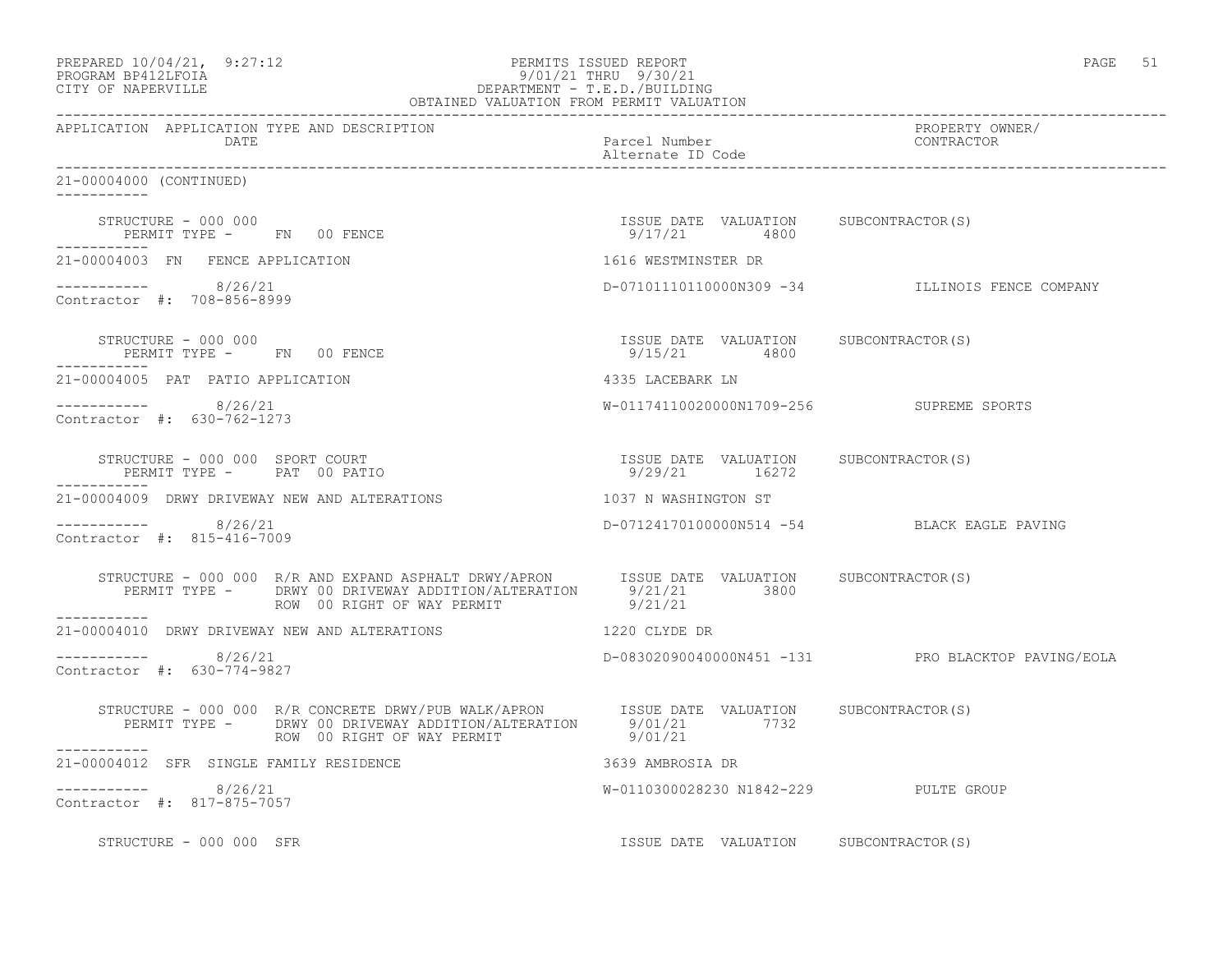| PREPARED 10/04/21, 9:27:12 | PERMITS ISSUED REPORT                                                                          | PAGE | ے ر |
|----------------------------|------------------------------------------------------------------------------------------------|------|-----|
| --------- ----------       | $m \cdot m \cdot r$ $\wedge$ $\wedge$ $\wedge$ $\wedge$ $\wedge$ $\wedge$ $\wedge$<br>0.101101 |      |     |

# PROGRAM BP412LFOIA 9/01/21 THRU 9/30/21 CITY OF NAPERVILLE DEPARTMENT - T.E.D./BUILDING

|                                                      | OBTAINED VALUATION FROM PERMIT VALUATION                                                                                                                                                                                                                                                                                                                    |                                           |                                                                                                                   |
|------------------------------------------------------|-------------------------------------------------------------------------------------------------------------------------------------------------------------------------------------------------------------------------------------------------------------------------------------------------------------------------------------------------------------|-------------------------------------------|-------------------------------------------------------------------------------------------------------------------|
| APPLICATION APPLICATION TYPE AND DESCRIPTION<br>DATE |                                                                                                                                                                                                                                                                                                                                                             | Parcel Number<br>Alternate ID Code        | PROPERTY OWNER/<br>CONTRACTOR                                                                                     |
| 21-00004012 (CONTINUED)                              |                                                                                                                                                                                                                                                                                                                                                             |                                           |                                                                                                                   |
|                                                      | PERMIT TYPE - ELEC 00 ELECTRIC FOR SINGLE FAMILY/DPX 9/24/21<br>MECH 00 MECHANICAL FOR SFR/DPX 9/24/21<br>PLRM 00 PLUMBING BASEMENT ROUGH 9/24/21<br>PLUM 00 PLUMBING FOR SINGLE FAMILY/DPX 9/24/21 63 PLUMBING<br>SFRP 00 SINGLE FAMILY RESIDENCE PERMIT 9/24/21 195000 RABY ROOFING<br>SERP 00 SINGLE FAMILY RESIDENCE PERMIT 9/24/21 195000 RABY ROOFING |                                           | SUPERIOR ELECTRICAL TECHNOLOGI<br>S3 PLUMBING<br>HOLIDAY SEWER & WATER/WAUCONDA<br>HOLIDAY SEWER & WATER/WAUCONDA |
|                                                      | STRU 00 STRUCTURAL FOR SINGLE FAM/DPX 9/24/21                                                                                                                                                                                                                                                                                                               |                                           |                                                                                                                   |
| 21-00004013 SFR SINGLE FAMILY RESIDENCE              | 3675 AMBROSIA DR                                                                                                                                                                                                                                                                                                                                            |                                           |                                                                                                                   |
| -----------    8/26/21<br>Contractor #: 817-875-7057 |                                                                                                                                                                                                                                                                                                                                                             | W-0110300028239 N1842-229 PULTE GROUP     |                                                                                                                   |
| STRUCTURE - 000 000 SFR                              | PERMIT TYPE - ELEC 00 ELECTRIC FOR SINGLE FAMILY/DPX 9/24/21<br>MECH 00 MECHANICAL FOR SFR/DPX<br>PLRM 00 PLUMBING BASEMENT ROUGH 9/24/21                                                                                                                                                                                                                   | ISSUE DATE VALUATION SUBCONTRACTOR(S)     | SUPERIOR ELECTRICAL TECHNOLOGI<br>S3 PLUMBING<br>HOLIDAY SEWER & WATER/WAUCONDA                                   |
|                                                      | PLKM OO PLUMBING FOR SINGLE FAMILY/DPX 9/24/21<br>HOLIDAY SEWER TAMILY RESIDENCE PERMIT 9/24/21 195000 RABY ROOFING<br>STRU 00 STRUCTURAL FOR SINGLE FAM/DPX 9/24/21                                                                                                                                                                                        |                                           | S3 PLUMBING<br>HOLIDAY SEWER & WATER/WAUCONDA                                                                     |
|                                                      | 21-00004015 RAL RES ALTERATIONS/REMODLING (NO NEW SQ FTG) 1545 TREELINE CT                                                                                                                                                                                                                                                                                  |                                           |                                                                                                                   |
| $--------- 8/26/21$<br>Contractor #: 630-312-0613    |                                                                                                                                                                                                                                                                                                                                                             | D-08293120910000N1224-147 RG CONSTRUCTION |                                                                                                                   |
| __________                                           | STRUCTURE - 000 000 MASTER BATHROOM AND KITCHEN REMODEL ISSUE DATE VALUATION SUBCONTRACTOR(S)<br>PERMIT TYPE - RAL 00 ROOM ALTERATION                                                                                                                                                                                                                       | 9/02/21 70000 FELDOTT ELECTRIC            | GMS PLUMBING, INC                                                                                                 |
| 21-00004016 FSBD FIRE PROTECTION SYSTEM              | 539 FORT HILL DR                                                                                                                                                                                                                                                                                                                                            |                                           |                                                                                                                   |
| $--------$ 8/26/21<br>Contractor #: 708-489-9400     |                                                                                                                                                                                                                                                                                                                                                             |                                           | D-07221020190000N1433-94 CENTRAL STATES AUTOMAT SPRINK                                                            |
|                                                      |                                                                                                                                                                                                                                                                                                                                                             |                                           | CENTRAL STATES AUTOMAT SPRINK                                                                                     |
|                                                      | 21-00004017 RAD RES ADDITIONS (NEW SQ FTG)                                                                                                                                                                                                                                                                                                                  | 550 S JULIAN ST                           |                                                                                                                   |
| $--------- 8/27/21$<br>Contractor #: 630-355-2118    |                                                                                                                                                                                                                                                                                                                                                             |                                           | D-08192030100000N445 -101 SHIFFLER BUILDERS INC                                                                   |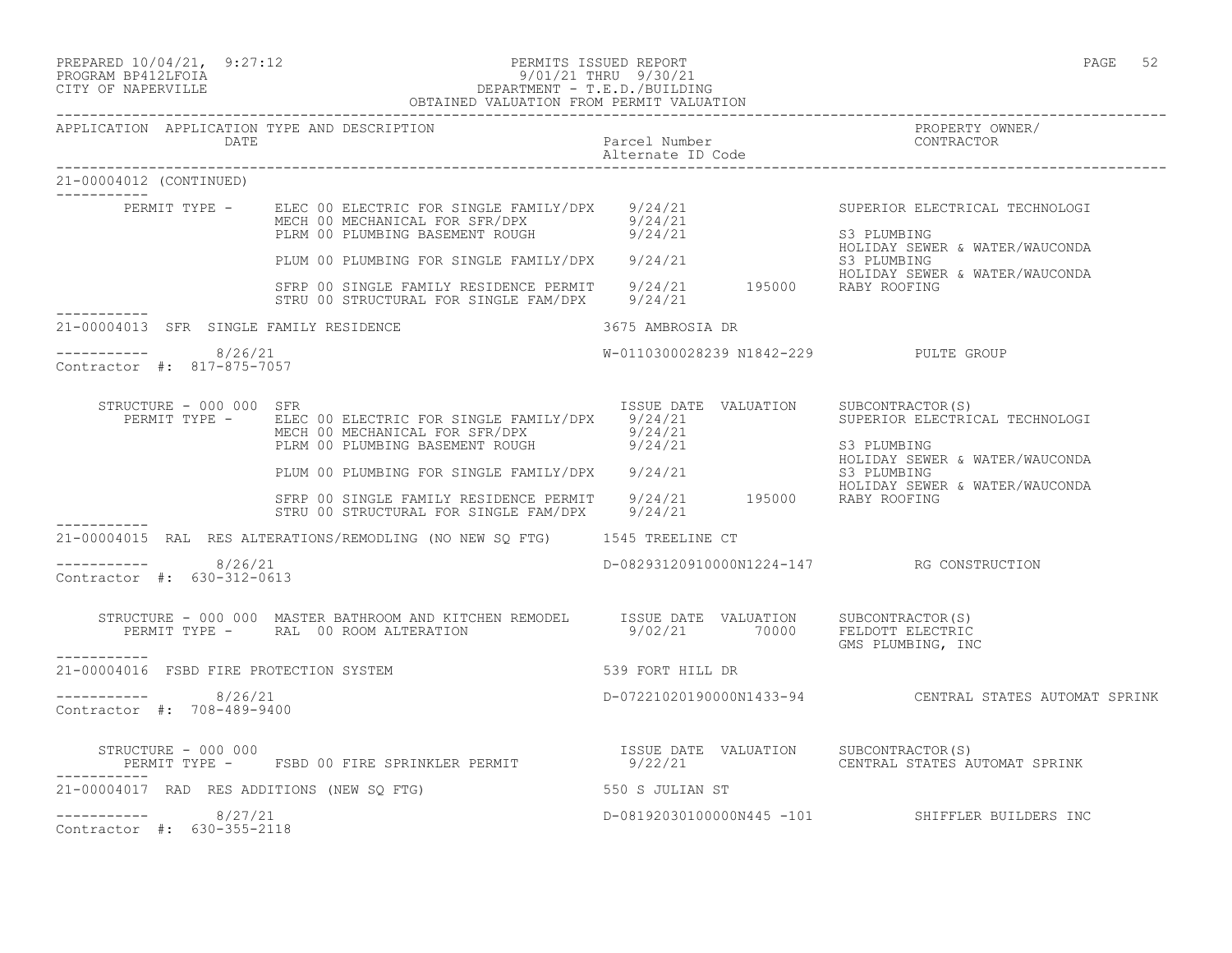# PREPARED 10/04/21, 9:27:12 PERMITS ISSUED REPORT PAGE 53 PROGRAM BP412LFOIA 9/01/21 THRU 9/30/21 CITY OF NAPERVILLE DEPARTMENT - T.E.D./BUILDING

|                                                                                                                                                     | OBTAINED VALUATION FROM PERMIT VALUATION               |                                            |
|-----------------------------------------------------------------------------------------------------------------------------------------------------|--------------------------------------------------------|--------------------------------------------|
| APPLICATION APPLICATION TYPE AND DESCRIPTION<br>DATE                                                                                                | Parcel Number<br>Alternate ID Code                     | PROPERTY OWNER/<br>CONTRACTOR              |
| 21-00004017 (CONTINUED)                                                                                                                             |                                                        |                                            |
| ___________                                                                                                                                         |                                                        | A R BOHR ROOFING LLC                       |
| 21-00004018 DECK DECK                                                                                                                               | 300 ARLINGTON AV                                       |                                            |
| ----------- 8/27/21<br>Contractor #: 847-344-6664                                                                                                   |                                                        | W-02051100020000N763 -192 PLATINUM DECKING |
| STRUCTURE - 000 000 DECK<br>PERMIT TYPE - DECK 00 DECK                                                                                              | ISSUE DATE VALUATION SUBCONTRACTOR(S)<br>9/20/21 18000 |                                            |
| 21-00004019 DECK DECK                                                                                                                               | 1108 NASHVILLE CT                                      |                                            |
| ----------- 8/27/21<br>Contractor #: 847-344-6664                                                                                                   |                                                        | D-07251090150000N75 -128 PLATINUM DECKING  |
| STRUCTURE - 000 000 DECK<br>PERMIT TYPE - DECK 00 DECK<br>-----------                                                                               | ISSUE DATE VALUATION SUBCONTRACTOR(S)<br>9/20/21 18000 |                                            |
| 21-00004020 DECK DECK                                                                                                                               | 2298 XAVIER CT                                         |                                            |
| ----------- 8/27/21<br>Contractor #: 847-344-6664                                                                                                   | W-02041090090000N400 -194 PLATINUM DECKING             |                                            |
| STRUCTURE - 000 000 DECK<br>PERMIT TYPE - DECK 00 DECK                                                                                              | ISSUE DATE VALUATION SUBCONTRACTOR(S)<br>9/20/21 18000 |                                            |
| 21-00004021 CMIS MISCELLANEOUS COMMERCIAL                                                                                                           | 1296 RICKERT DR                                        |                                            |
| $--------- 8/27/21$<br>Contractor #: 630-850-8633                                                                                                   | D-07251010070000N712 -128 MIDWEST MECHANICAL           |                                            |
| STRUCTURE - 000 000 FIFTH THIRD BANK<br>PERMIT TYPE - CMIS 00 COMMERCIAL MISC. PERMIT                  9/29/21          8300     MIDWEST MECHANICAL |                                                        |                                            |
| 21-00004022 PAT PATIO APPLICATION                                                                                                                   | 2407 CORN LILY RD                                      |                                            |
| $--------- 8/27/21$<br>Contractor #: 331-208-8627                                                                                                   | W-0110300028133 N1841-229 ALFONSO CONCRETE             |                                            |
| STRUCTURE - 000 000 PATIO<br>PERMIT TYPE - PAT 00 PATIO                                                                                             | ISSUE DATE VALUATION SUBCONTRACTOR(S)<br>9/30/21 19000 |                                            |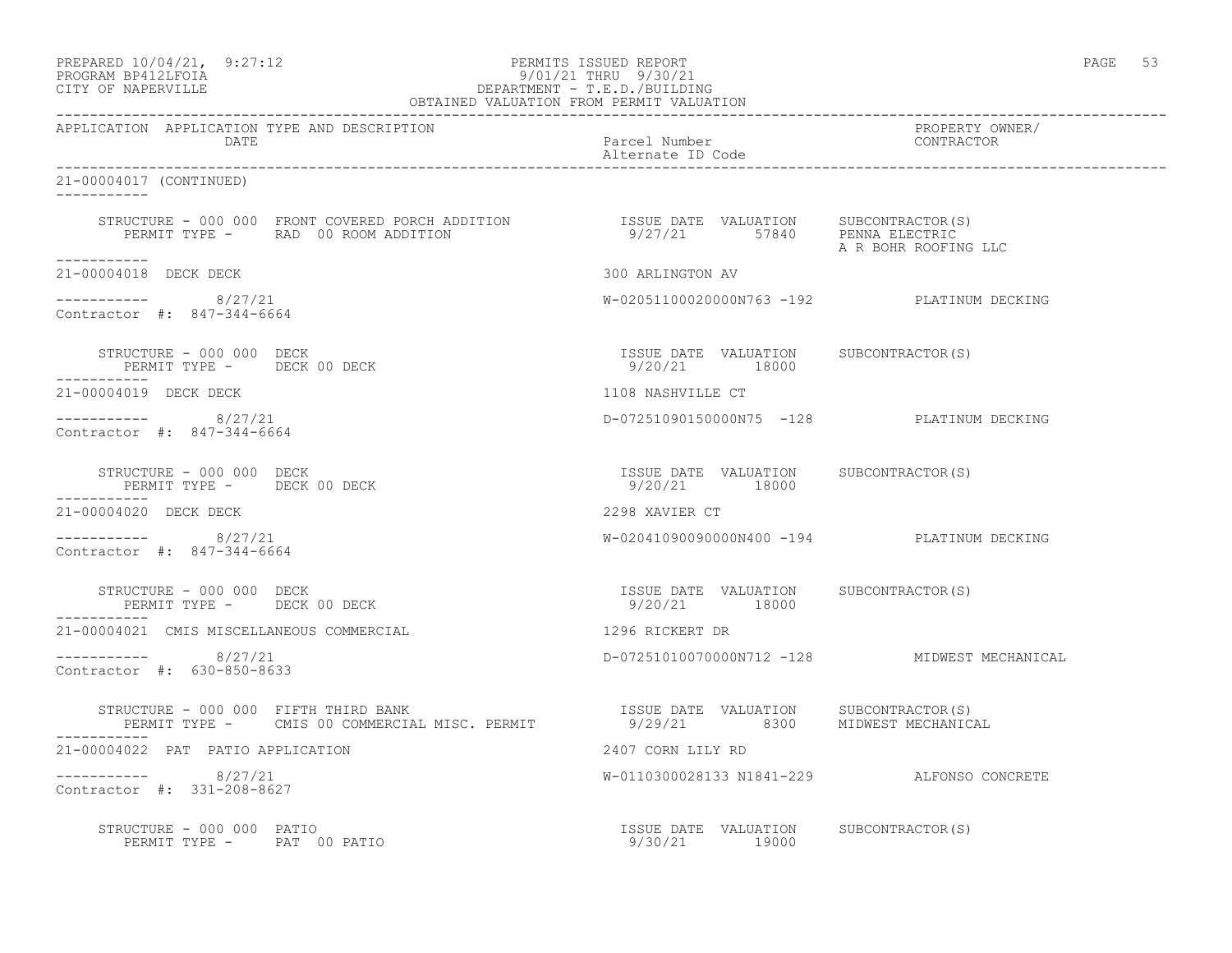#### PREPARED 10/04/21, 9:27:12 PERMITS ISSUED REPORT PAGE 54 PROGRAM BP412LFOIA 9/01/21 THRU 9/30/21 CITY OF NAPERVILLE DEPARTMENT - T.E.D./BUILDING OBTAINED VALUATION FROM PERMIT VALUATION

| APPLICATION APPLICATION TYPE AND DESCRIPTION<br>PROPERTY OWNER/<br>Parcel Number<br>Alternate ID Code<br>The Context of Context CONTRACTOR<br>DATE                               |                                                        |                                                     |  |
|----------------------------------------------------------------------------------------------------------------------------------------------------------------------------------|--------------------------------------------------------|-----------------------------------------------------|--|
| 21-00004024 OCCI OCCUPANCY INSPECTION                                                                                                                                            | 204 S ROUTE 59                                         |                                                     |  |
| $--------- 8/27/21$<br>Contractor #:                                                                                                                                             |                                                        |                                                     |  |
| STRUCTURE - 000 000 DICKS SPORTING GOODS POP UP               ISSUE DATE VALUATION      SUBCONTRACTOR(S)<br>PERMIT TYPE -      OCC 00 OCC INSPECT. PERMIT COM/RST        9/13/21 |                                                        |                                                     |  |
| 21-00004030 PPA PLUMBING PERMIT                                                                                                                                                  | 1704 INDIAN TRAIL DR                                   |                                                     |  |
| $--------- 8/27/21$<br>Contractor #: 630-995-6963                                                                                                                                | D-08322060080000N158 -163 PRECISION TODAY              |                                                     |  |
|                                                                                                                                                                                  |                                                        |                                                     |  |
| 21-00004032 TSG TEMPORARY SIGNS                                                                                                                                                  | 2781 AURORA AV                                         |                                                     |  |
| $\frac{1}{2}$ -----------<br>Contractor #: 8/27/21                                                                                                                               |                                                        |                                                     |  |
| STRUCTURE - 000 000 RHEA LANA'S TEMP SIGN 9/1/21-9/28/21  ISSUE DATE VALUATION  SUBCONTRACTOR(S)<br>PERMIT TYPE - TSG 00 TEMPORARY SIGN                                          | 9/09/21                                                |                                                     |  |
| 21-00004033 FN FENCE APPLICATION                                                                                                                                                 | 1436 KILLDEER DR                                       |                                                     |  |
| $--------- 8/27/21$<br>Contractor #: 630-406-8410                                                                                                                                |                                                        | D-08304070110000N62 -146 PARAMOUNT FENCE-BATAVIA    |  |
| STRUCTURE - 000 000<br>PERMIT TYPE - FN 00 FENCE<br>-----------                                                                                                                  | ISSUE DATE VALUATION SUBCONTRACTOR(S)<br>9/21/21  4030 |                                                     |  |
| 21-00004035 FN FENCE APPLICATION                                                                                                                                                 | 1920 NUTMEG LN                                         |                                                     |  |
| $--------- 8/27/21$<br>Contractor #: 708-301-1200                                                                                                                                |                                                        | D-08284190060000N693 -150 AMERICA'S BACKYARD/JOLIET |  |
| STRUCTURE - 000 000<br>PERMIT TYPE - FN 00 FENCE<br>-----------                                                                                                                  | ISSUE DATE VALUATION SUBCONTRACTOR(S)<br>9/07/21 7000  |                                                     |  |
| 21-00004038 PAT PATIO APPLICATION                                                                                                                                                | 4248 CHINABERRY LN                                     |                                                     |  |
| $--------- 8/27/21$<br>Contractor #: 630-443-0124                                                                                                                                | W-01172100290000N1743-241 SUBURBAN LAWN                |                                                     |  |
| STRUCTURE - 000 000 PAVER PATIO                                                                                                                                                  | ISSUE DATE VALUATION SUBCONTRACTOR(S)                  |                                                     |  |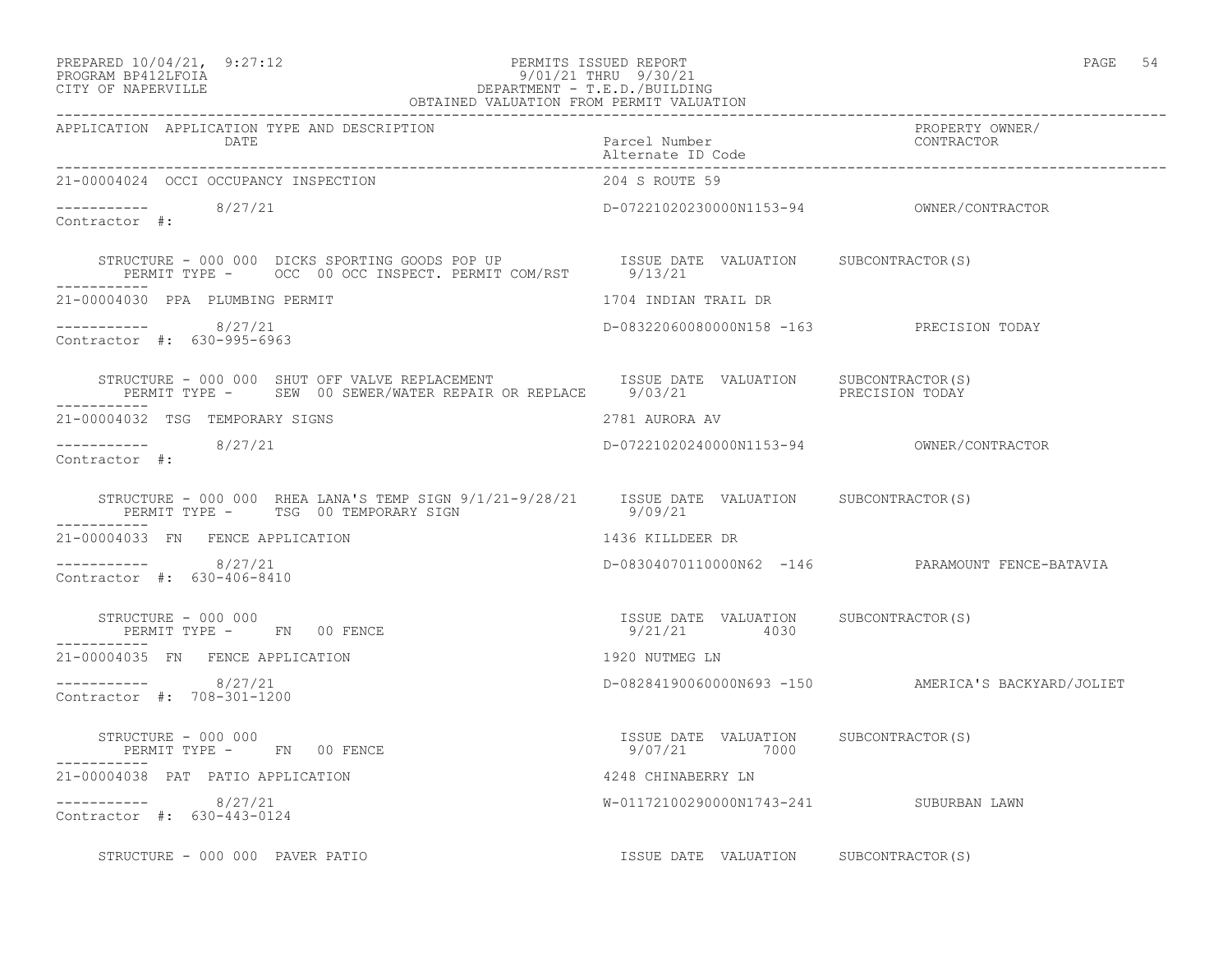# PREPARED 10/04/21, 9:27:12 PERMITS ISSUED REPORT PAGE 55 PROGRAM BP412LFOIA 9/01/21 THRU 9/30/21 CITY OF NAPERVILLE DEPARTMENT - T.E.D./BUILDING

|                                                      | OBTAINED VALUATION FROM PERMIT VALUATION                                                                                                                     |                                    |                                                                                                   |
|------------------------------------------------------|--------------------------------------------------------------------------------------------------------------------------------------------------------------|------------------------------------|---------------------------------------------------------------------------------------------------|
| APPLICATION APPLICATION TYPE AND DESCRIPTION<br>DATE |                                                                                                                                                              | Parcel Number<br>Alternate ID Code | PROPERTY OWNER/<br>CONTRACTOR                                                                     |
| 21-00004038 (CONTINUED)<br>------------              |                                                                                                                                                              |                                    |                                                                                                   |
| PERMIT TYPE - PAT 00 PATIO                           |                                                                                                                                                              | $9/16/21$ 40000                    |                                                                                                   |
|                                                      | 21-00004040 RAL RES ALTERATIONS/REMODLING (NO NEW SO FTG) 4204 HALIFAX CT                                                                                    |                                    |                                                                                                   |
| ----------    8/30/21<br>Contractor #: 630-567-6100  |                                                                                                                                                              |                                    | W-01141100140000N843 -246    CONSTRUCTION SPECIALITIES LLC                                        |
|                                                      | STRUCTURE - 000 000 BASEMENT REMODEL<br>NUCTURE – 000 000 BASEMENT REMODEL<br>PERMIT TYPE – FB 00 FINISHED BASEMENT – 9/20/21 39000 CONSTRUCTION SPECIALTIES |                                    | CONSTRUCTION SPECIALTIES                                                                          |
| -----------                                          | WMU 00 WATER METER UPGRADE                                                                                                                                   | 9/20/21                            | CONSTRUCTION SPECIALTIES<br>CONSTRUCTION SPECIALTIES                                              |
| 21-00004041 SFR SINGLE FAMILY RESIDENCE              |                                                                                                                                                              | 3635 AMBROSIA DR                   |                                                                                                   |
| ----------- 8/30/21<br>Contractor #: 817-875-7057    |                                                                                                                                                              |                                    | W-0110300028229 N1842-229 PULTE GROUP                                                             |
| STRUCTURE - 000 000 SFR<br>PERMIT TYPE -             | MECH 00 MECHANICAL FOR SFR/DPX 9/24/21<br>PLRM 00 PLUMBING BASEMENT ROUGH 9/24/21                                                                            |                                    | ISSUE DATE VALUATION SUBCONTRACTOR(S)<br>SUPERIOR ELECTRICAL TECHNOLOGI<br>S3 PLUMBING            |
|                                                      | PLRM 00 PLUMBING BASEFIENT NOOCH<br>PLUM 00 PLUMBING FOR SINGLE FAMILY/DPX 9/24/21                                                                           |                                    | HOLIDAY SEWER & WATER/WAUCONDA<br>S3 PLUMBING                                                     |
|                                                      | SFRP 00 SINGLE FAMILY RESIDENCE PERMIT 9/24/21 195000 RABY ROOFING<br>STRU 00 STRUCTURAL FOR SINGLE FAM/DPX 9/24/21                                          |                                    | HOLIDAY SEWER & WATER/WAUCONDA                                                                    |
|                                                      | 21-00004042 RAL RES ALTERATIONS/REMODLING (NO NEW SQ FTG) 3128 KINGBIRD LN                                                                                   |                                    |                                                                                                   |
| $--------$ 8/30/21<br>Contractor #: 224-201-7742     |                                                                                                                                                              |                                    | W-01092040790000N1428-213 MATRIX BASEMENT SYSTEMS                                                 |
| -----------                                          | STRUCTURE - 000 000 BASEMENT REMODEL<br>PERMIT TYPE - FB 00 FINISHED BASEMENT                                                                                |                                    | ISSUE DATE VALUATION SUBCONTRACTOR(S)<br>9/17/21 39000 AM DESIGN<br>ALL-PRO PLUMBING & REMODELING |
| 21-00004043 PAT PATIO APPLICATION                    |                                                                                                                                                              | 2643 SNOWBIRD LN                   |                                                                                                   |
| -----------    8/30/21<br>Contractor #: 630-885-5462 |                                                                                                                                                              |                                    | W-01103020160000N1058-229 TWINS CONCRETE LTD                                                      |
| STRUCTURE - 000 000 PATIO                            | PERMIT TYPE - PAT 00 PATIO                                                                                                                                   | 9/17/21 9200                       | ISSUE DATE VALUATION SUBCONTRACTOR(S)                                                             |
| 21-00004045 ESC ELECTRIC SERVICE CHANGE              |                                                                                                                                                              | 401 CARRIAGE HILL RD               |                                                                                                   |
| 8/30/21<br>Contractor #: 630-918-5213                |                                                                                                                                                              |                                    | D-08323020260000N78 -177 NEWBERRY ELECTRIC CO INC                                                 |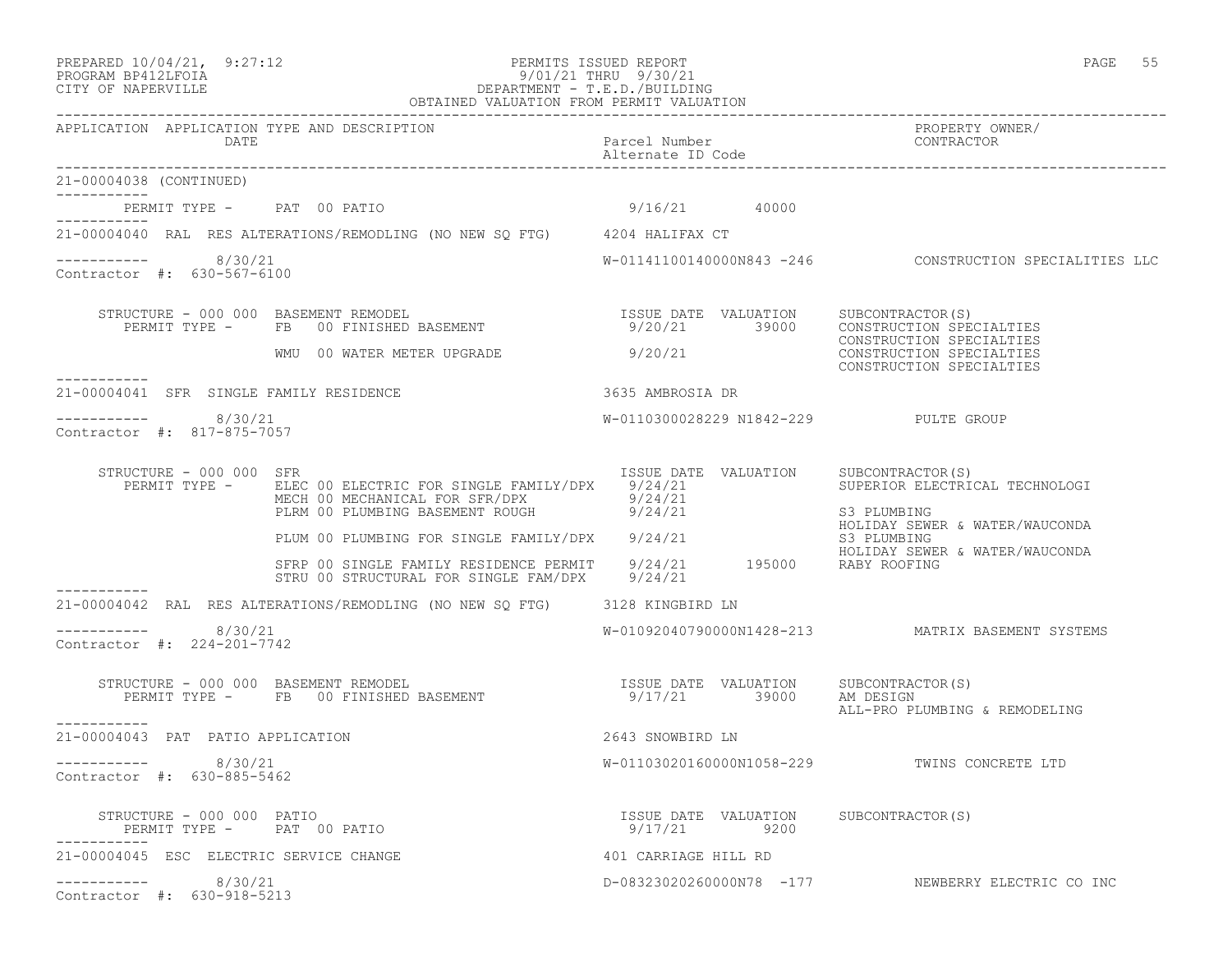| PREPARED 10/04/21,  | 9:27:12 |
|---------------------|---------|
| גדמה זמונות ווגמממת |         |

# PREPARED 10/04/21, 9:27:12 PERMITS ISSUED REPORT<br>PROGRAM BP412LFOIA PAGE 56 PROGRAM PROGRAM BP412LFOIA PROGRAM BP412LFOIA 9/01/21 THRU 9/30/21 CITY OF NAPERVILLE DEPARTMENT - T.E.D./BUILDING

| OBTAINED VALUATION FROM PERMIT VALUATION                                                                                                                                                                                             |                                       |                                                        |  |
|--------------------------------------------------------------------------------------------------------------------------------------------------------------------------------------------------------------------------------------|---------------------------------------|--------------------------------------------------------|--|
| APPLICATION APPLICATION TYPE AND DESCRIPTION<br>DATE                                                                                                                                                                                 | Parcel Number<br>Alternate ID Code    | PROPERTY OWNER/<br>CONTRACTOR                          |  |
| 21-00004045 (CONTINUED)                                                                                                                                                                                                              |                                       |                                                        |  |
| STRUCTURE - 000 000 INSTALL EV CHARGER                                   ISSUE DATE VALUATION      SUBCONTRACTOR(S)<br>PERMIT TYPE -       EVCR 00 ELECTRIC VEHICLE STATION RES       9/22/21         1700     NEWBERRY ELECTRIC     |                                       |                                                        |  |
| 21-00004046 SIGN SIGN APPLICATIONS                                                                                                                                                                                                   | 1841 WEHRLI RD                        |                                                        |  |
| ----------- 8/30/21<br>Contractor #: 630-453-5331                                                                                                                                                                                    |                                       | D-08331010110000N1129-164 OM SIGNS AND GRAPHICS        |  |
| ------------                                                                                                                                                                                                                         |                                       |                                                        |  |
| 21-00004047 DRWY DRIVEWAY NEW AND ALTERATIONS 1345 E BAILEY RD                                                                                                                                                                       |                                       |                                                        |  |
| $--------- 8/30/21$<br>Contractor #: 312-961-2406                                                                                                                                                                                    |                                       | D-08283020270000N160 -149 KSTRICT CORPORATION          |  |
| STRUCTURE - 000 000 R/R & EXPAND ASP TO CON DRWY/AP/STOOP ISSUE DATE VALUATION SUBCONTRACTOR(S)<br>PERMIT TYPE - DRWY 00 DRIVEWAY ADDITION/ALTERATION 9/17/21 7337 KSTRICK CORP<br>----------- ROW 00 RIGHT OF WAY PERMIT 9/17/21 KS |                                       |                                                        |  |
| 21-00004050 RAL RES ALTERATIONS/REMODLING (NO NEW SQ FTG) 3627 SHAKESPEARE LN                                                                                                                                                        |                                       |                                                        |  |
| ----------- 8/30/21<br>Contractor #: 630-355-7900                                                                                                                                                                                    |                                       | W-01113070080000N1211-231 RIVER OAK CABINETRY & DESIGN |  |
| -----------                                                                                                                                                                                                                          |                                       | DAC ELECTRIC INC                                       |  |
| 21-00004051 MISC MISCELLANEOUS APPLICATION                                                                                                                                                                                           | 1436 BAYOU PATH DR                    |                                                        |  |
| ----------- 8/30/21<br>Contractor #: 630-272-0112                                                                                                                                                                                    | D-07093050380000N1767-047 SOSA INC    |                                                        |  |
|                                                                                                                                                                                                                                      |                                       |                                                        |  |
| 21-00004053 FN FENCE APPLICATION                                                                                                                                                                                                     | 1604 FOXHORN CT                       |                                                        |  |
| ----------- 8/30/21<br>Contractor #: 630-551-3400                                                                                                                                                                                    |                                       | D-08064020240000N316 -26 CLASSIC FENCE/OSWEGO          |  |
| STRUCTURE - 000 000                                                                                                                                                                                                                  | ISSUE DATE VALUATION SUBCONTRACTOR(S) |                                                        |  |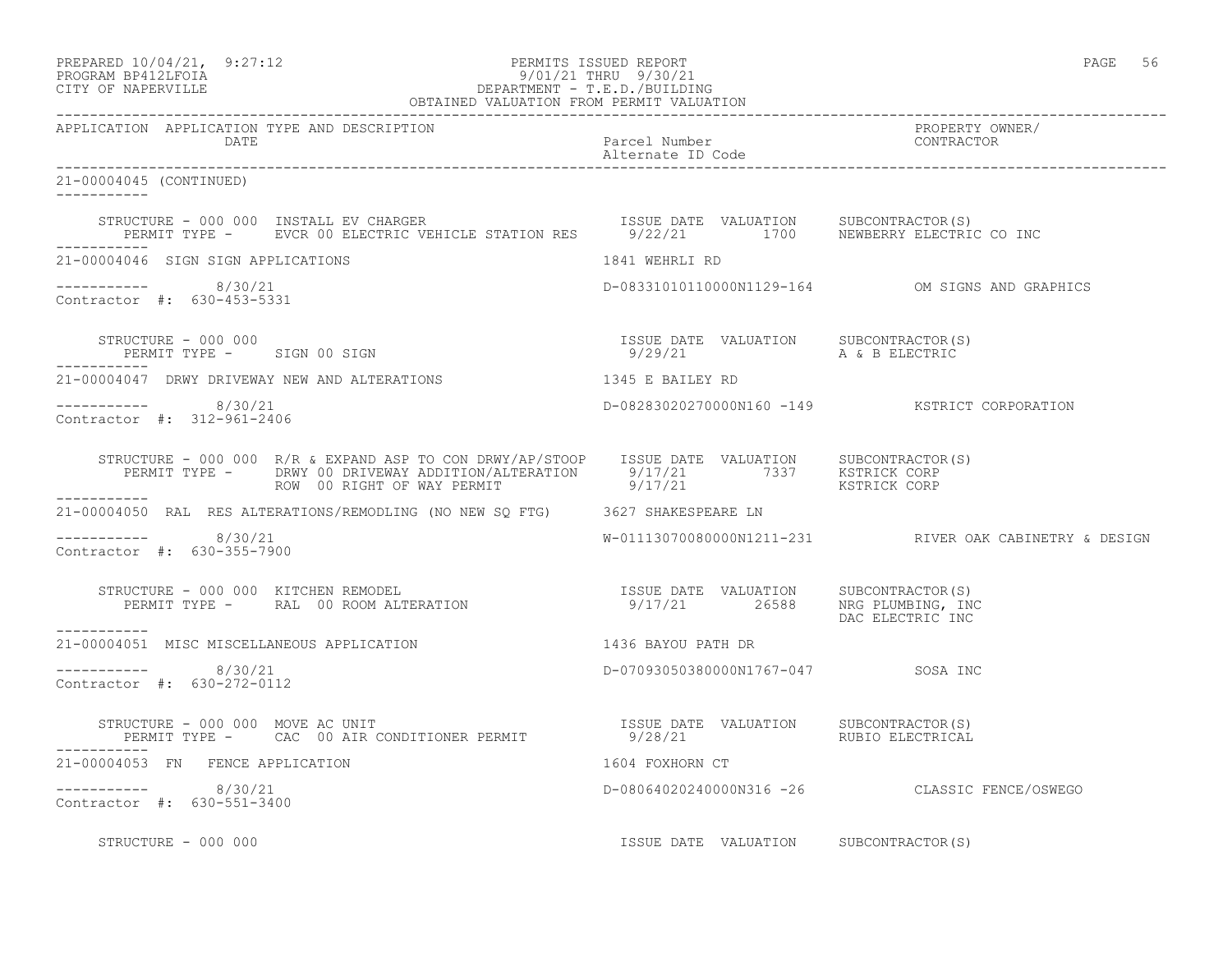## PREPARED 10/04/21, 9:27:12 PERMITS ISSUED REPORT<br>PROGRAM BP412LFOIA PAGE 57 PROGRAM BP412LFOIA PROGRAM BP412LFOIA 9/01/21 THRU 9/30/21 CITY OF NAPERVILLE DEPARTMENT - T.E.D./BUILDING

| OBTAINED VALUATION FROM PERMIT VALUATION                                                                                                                                    |                                       |                                                                    |  |
|-----------------------------------------------------------------------------------------------------------------------------------------------------------------------------|---------------------------------------|--------------------------------------------------------------------|--|
| APPLICATION APPLICATION TYPE AND DESCRIPTION<br>DATE                                                                                                                        | Parcel Number<br>Alternate ID Code    | PROPERTY OWNER/<br>CONTRACTOR                                      |  |
| 21-00004053 (CONTINUED)                                                                                                                                                     |                                       |                                                                    |  |
| PERMIT TYPE - FN 00 FENCE                                                                                                                                                   | 9/01/21 17330                         |                                                                    |  |
| -----------<br>21-00004055 RPZ REVERSE PRESSURE ZONE/BACKFLOW PREVENTER 1427 DRUID HILLS CT                                                                                 |                                       |                                                                    |  |
| -----------    8/30/21<br>Contractor #: 815-521-3247                                                                                                                        |                                       | D-07121030240000N582 -38 EVERGREEN SPRINKLER SYSTEM                |  |
| STRUCTURE - 000 000 RPZ<br>------------                                                                                                                                     |                                       | HARTLAND PLUMBING & MECH                                           |  |
| 21-00004056 RPZ REVERSE PRESSURE ZONE/BACKFLOW PREVENTER 4247 CHINABERRY LN                                                                                                 |                                       |                                                                    |  |
| -----------    8/30/21<br>Contractor #: 815-385-5599                                                                                                                        |                                       | W-01172130130000N1743-241 WATER WORKS INC-JOHNSBURG                |  |
| STRUCTURE - 000 000 RPZ                                                                                                                                                     |                                       | WATER WORKS INC-JOHNSBURG                                          |  |
| -----------<br>21-00004057 RPZ REVERSE PRESSURE ZONE/BACKFLOW PREVENTER 1911 ENCLAVE CT                                                                                     |                                       |                                                                    |  |
| $--------- 8/30/21$<br>Contractor #: 630-257-0900                                                                                                                           |                                       | W-01143000053 N1840-261             ILLINOIS SPRINKLER MAINTENANCE |  |
| STRUCTURE - 000 000 RPZ WITH HEADS IN ROW TSSUE DATE VALUATION SUBCONTRACTOR(S)<br>PERMIT TYPE - LSP 00 LAWN SPRINKLER RESIDENTIAL 9/03/21 1LLINOIS SPRINKLE<br>___________ |                                       | ILLINOIS SPRINKLER MAINT.<br>ILLINOIS SPRINKLER MAINTENANCE        |  |
| 21-00004059 RPZ REVERSE PRESSURE ZONE/BACKFLOW PREVENTER 1915 ENCLAVE CT                                                                                                    |                                       |                                                                    |  |
| ----------- 8/30/21<br>Contractor #: 630-257-0900                                                                                                                           |                                       | W-01143000052 N1840-261 ILLINOIS SPRINKLER MAINTENANCE             |  |
| STRUCTURE - 000 000 RPZ WITH HEADS IN ROW<br>PERMIT TYPE - LSP 00 LAWN SPRINKLER RESIDENTIAL 9/03/21                                                                        | ISSUE DATE VALUATION SUBCONTRACTOR(S) | ILLINOIS SPRINKLER MAINT.<br>ILLINOIS SPRINKLER MAINTENANCE        |  |
| -----------<br>21-00004060 RAD RES ADDITIONS (NEW SO FTG)                                                                                                                   | 521 DE LASALLE AV                     |                                                                    |  |
| -----------    8/31/21<br>Contractor #: 630-960-2242                                                                                                                        |                                       | W-01014020120000N563 -204 PATRICK JAMES BUILDERS                   |  |
| STRUCTURE - 000 000 2021 TORNADO DAMAGE                                                                                                                                     | ISSUE DATE VALUATION SUBCONTRACTOR(S) |                                                                    |  |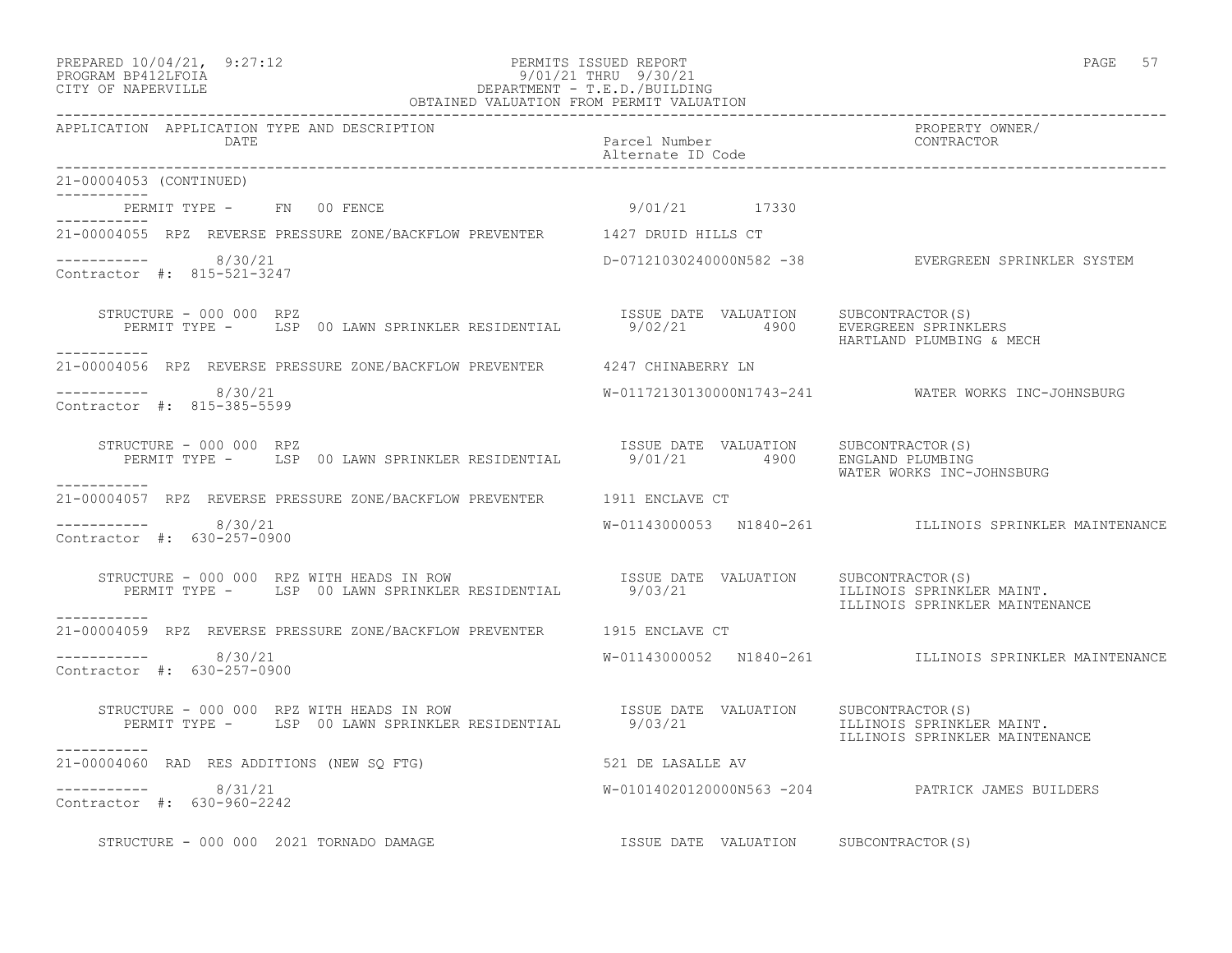#### PREPARED  $10/04/21$ , 9:27:12 PERMITS ISSUED REPORT PAGE 58 PROGRAM BP412LFOIA 9/01/21 THRU 9/30/21 CITY OF NAPERVILLE DEPARTMENT - T.E.D./BUILDING OBTAINED VALUATION FROM PERMIT VALUATION

| APPLICATION APPLICATION TYPE AND DESCRIPTION<br>DATE                                  | Parcel Number<br>Alternate ID Code                                        | PROPERTY OWNER/<br>CONTRACTOR                        |
|---------------------------------------------------------------------------------------|---------------------------------------------------------------------------|------------------------------------------------------|
| 21-00004060 (CONTINUED)                                                               |                                                                           |                                                      |
| PERMIT TYPE - RAD 00 ROOM ADDITION                                                    | 9/29/21 11000                                                             |                                                      |
| 21-00004063 FN FENCE APPLICATION                                                      | 2544 LEACH DR                                                             |                                                      |
| $--------- 8/31/21$<br>Contractor #: 630-292-4649                                     |                                                                           | W-01022160140000N1140-187 CEDAR MOUNTAIN FENCE CO    |
| STRUCTURE - 000 000<br>PERMIT TYPE - FN 00 FENCE<br>-----------                       | ISSUE DATE VALUATION SUBCONTRACTOR(S)<br>9/01/21 6370                     |                                                      |
| 21-00004064 FN FENCE APPLICATION                                                      | 2464 RIO GRANDE CR                                                        |                                                      |
| $--------- 8/31/21$<br>Contractor #: 630-933-9881                                     |                                                                           | W-02053020180000N628 -207 SP FENCE-WARRENVILLE       |
| STRUCTURE - 000 000<br>PERMIT TYPE - FN 00 FENCE                                      | ISSUE DATE VALUATION SUBCONTRACTOR(S)<br>9/03/21 6370                     |                                                      |
| 21-00004065 CMIS MISCELLANEOUS COMMERCIAL                                             | 2203 GROVE CT HM                                                          |                                                      |
| $--------- 8/31/21$<br>Contractor #: 630-554-1994                                     |                                                                           | -13 THIEL ROOFING                                    |
| STRUCTURE - 000 000 DANADA WOODS HOA<br>PERMIT TYPE - CMIS 00 COMMERCIAL MISC. PERMIT | ISSUE DATE VALUATION SUBCONTRACTOR(S)<br>9/30/21 107200 THIEL ROOFING LLC |                                                      |
| 21-00004066 FN FENCE APPLICATION                                                      | 2760 WHITEHALL LN                                                         |                                                      |
| $--------- 8/31/21$<br>Contractor #: 708-856-8999                                     |                                                                           | D-07343080160000N1260-169 ILLINOIS FENCE COMPANY     |
| STRUCTURE - 000 000<br>PERMIT TYPE - FN 00 FENCE                                      | ISSUE DATE VALUATION SUBCONTRACTOR(S)<br>9/01/21 6370                     |                                                      |
| 21-00004068 FN FENCE APPLICATION                                                      | 2218 PLUMTREE DR                                                          |                                                      |
| $--------- 8/31/21$<br>Contractor #: 815-836-8731                                     |                                                                           | W-02051030060000N405 -192 NORTHWEST CEDAR/ROMEOVILLE |
| STRUCTURE - 000 000<br>PERMIT TYPE - FN 00 FENCE                                      | ISSUE DATE VALUATION SUBCONTRACTOR(S)<br>9/29/21 6300                     |                                                      |
| -----------<br>21-00004069 FN FENCE APPLICATION                                       | 11 S BRAINARD ST                                                          |                                                      |
| $--------- 8/31/21$<br>Contractor #: 630-933-9881                                     |                                                                           | D-08183140090000N427 -85 SP FENCE-WARRENVILLE        |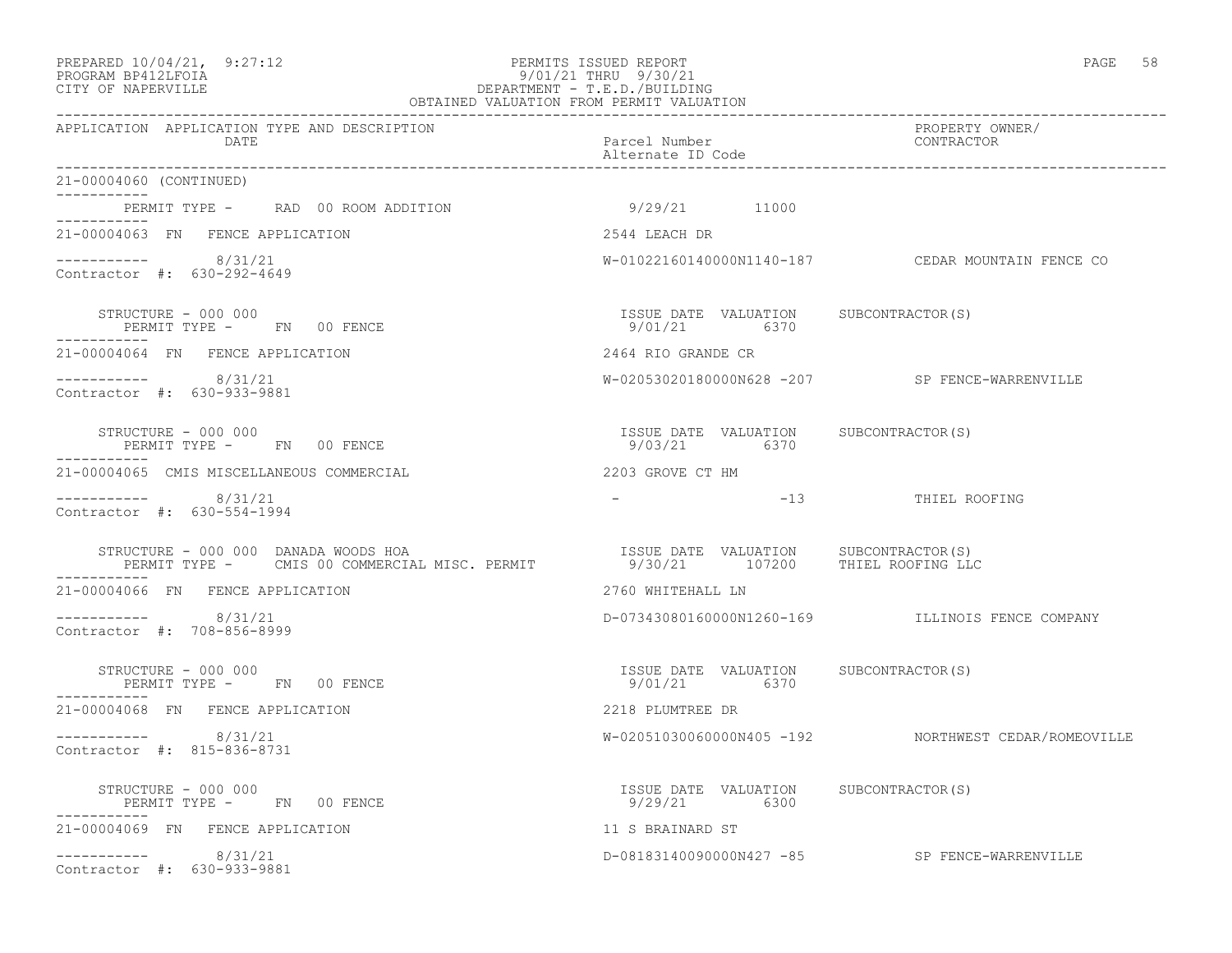| PREPARED 10/04/21, 9:27:12<br>$9/01/21$ DEPARTMENT - T.E.D./BUILDING<br>OBTAINED VALUATION FROM PERMIT VALUATION<br>PROGRAM BP412LFOIA<br>CITY OF NAPERVILLE                                                                                                                         |                                                       | PAGE 59                                             |
|--------------------------------------------------------------------------------------------------------------------------------------------------------------------------------------------------------------------------------------------------------------------------------------|-------------------------------------------------------|-----------------------------------------------------|
| APPLICATION APPLICATION TYPE AND DESCRIPTION<br>DATE                                                                                                                                                                                                                                 | Parcel Number<br>Alternate ID Code                    | PROPERTY OWNER/<br>CONTRACTOR                       |
| 21-00004069 (CONTINUED)                                                                                                                                                                                                                                                              |                                                       |                                                     |
| STRUCTURE - 000 000<br>PERMIT TYPE - FN 00 FENCE<br>___________                                                                                                                                                                                                                      | ISSUE DATE VALUATION SUBCONTRACTOR(S)<br>9/01/21 6370 |                                                     |
| 21-00004070 FN FENCE APPLICATION                                                                                                                                                                                                                                                     | 116 S BIRCHWOOD DR                                    |                                                     |
| ---------- 8/31/21<br>Contractor #: 815-836-8731                                                                                                                                                                                                                                     |                                                       | D-07143150020000N179 -81 NORTHWEST CEDAR/ROMEOVILLE |
| STRUCTURE - 000 000<br>PERMIT TYPE - FN 00 FENCE<br>------------                                                                                                                                                                                                                     | ISSUE DATE VALUATION SUBCONTRACTOR(S)<br>9/01/21 6370 |                                                     |
| 21-00004072 FN FENCE APPLICATION                                                                                                                                                                                                                                                     | 1224 BARDS AV                                         |                                                     |
| $--------- 8/31/21$<br>Contractor #: 630-406-8410                                                                                                                                                                                                                                    |                                                       | W-01112020280000N444 -217 PARAMOUNT FENCE-BATAVIA   |
| STRUCTURE - 000 000<br>PERMIT TYPE - FN 00 FENCE                                                                                                                                                                                                                                     | ISSUE DATE VALUATION SUBCONTRACTOR(S)<br>9/08/21 6370 |                                                     |
| 21-00004074 RPZ REVERSE PRESSURE ZONE/BACKFLOW PREVENTER 1335 CALCUTTA LN                                                                                                                                                                                                            |                                                       |                                                     |
| $--------- 8/31/21$<br>Contractor #: 815-521-3247                                                                                                                                                                                                                                    |                                                       | D-07112050290000N586 -37 EVERGREEN SPRINKLER SYSTEM |
| RUCTURE – 000 000 RPZ NO WORK IN ROW                              ISSUE DATE VALUATION     SUBCONTRACTOR(S)<br>PERMIT TYPE –    LSP 00 LAWN SPRINKLER RESIDENTIAL        9/02/21        5900     EVERGREEN SPRINKLER SYSTEM<br>STRUCTURE - 000 000 RPZ NO WORK IN ROW<br>----------- |                                                       | HARTLAND PLUMBING & MECH                            |
| 21-00004075 PPA PLUMBING PERMIT                                                                                                                                                                                                                                                      | 42 PLYMOUTH CT 102                                    |                                                     |
| -----------    8/31/21<br>Contractor #: 847-690-0384                                                                                                                                                                                                                                 | D-08314100260000N1175-176   J&S PLUMBING INC          |                                                     |
| STRUCTURE - 000 000 EMERGENCY SEWER WATER REPAIR TSSUE DATE VALUATION<br>PERMIT TYPE - SEW 00 SEWER/WATER REPAIR OR REPLACE 9/01/21                                                                                                                                                  |                                                       | SUBCONTRACTOR(S)<br>J&S PLUMBING INC                |
| 21-00004081 DRWY DRIVEWAY NEW AND ALTERATIONS                                                                                                                                                                                                                                        | 1604 AMBLESIDE CR                                     |                                                     |
| ----------- 8/31/21<br>Contractor #: 630-971-8693                                                                                                                                                                                                                                    |                                                       | D-07233060140000N571 -111 FIREMENS SEALCOATING INC  |
| STRUCTURE - 000 000 R/R ASP DRWY/AP<br>VUCTURE - 000 000 R/R ASP DRWY/AP<br>PERMIT TYPE - DRWY 00 DRIVEWAY ADDITION/ALTERATION 9/02/21 2900                                                                                                                                          |                                                       |                                                     |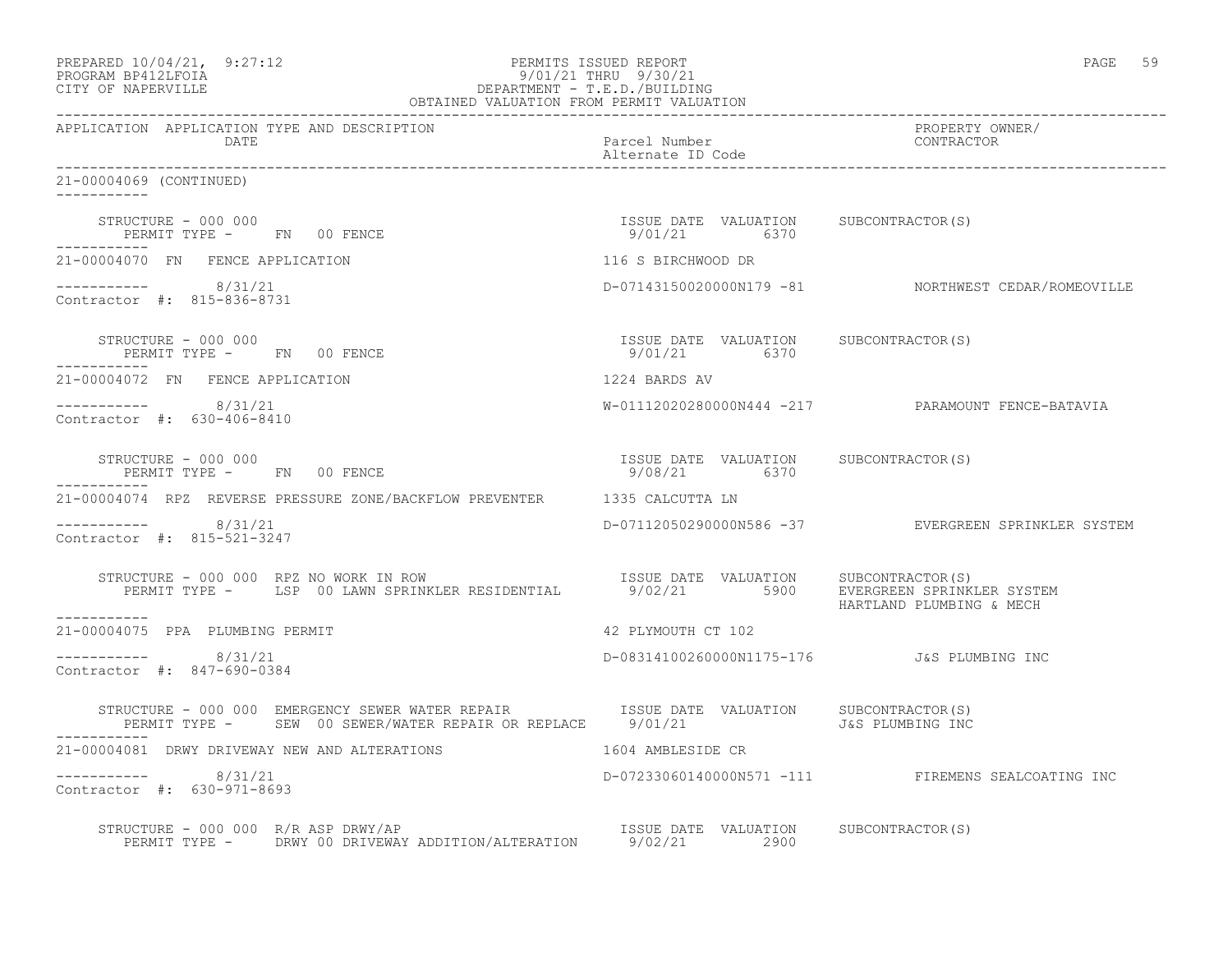PREPARED  $10/04/21$ , 9:27:12 PERMITS ISSUED REPORT PAGE 60

#### PROGRAM BP412LFOIA 9/01/21 THRU 9/30/21 CITY OF NAPERVILLE DEPARTMENT - T.E.D./BUILDING OBTAINED VALUATION FROM PERMIT VALUATION

------------------------------------------------------------------------------------------------------------------------------------ APPLICATION APPLICATION TYPE AND DESCRIPTION PROPERTY OWNER/ DATE Parcel Number CONTRACTOR Alternate ID Code ------------------------------------------------------------------------------------------------------------------------------------ 21-00004081 (CONTINUED) ----------- ROW 00 RIGHT OF WAY PERMIT 9/02/21 ----------- 21-00004082 DRWY DRIVEWAY NEW AND ALTERATIONS 1231 EDWARD RD  $--------- 8/31/21$ D-08201050260000N104 -102 DAMICO PAVING Contractor #: 630-377-9339 STRUCTURE - 000 000 R/R ASP DRWY/AP/CC SUBCONTRACTOR(S) PERMIT TYPE - DRWY 00 DRIVEWAY ADDITION/ALTERATION 9/01/21 7150 DAMICO PAVING ROW 00 RIGHT OF WAY PERMIT 9/01/21 DAMICO PAVING ----------- 21-00004084 SFR SINGLE FAMILY RESIDENCE 2460 CORN LILY RD \_\_\_\_\_\_\_\_\_\_\_ ----------- 8/31/21 W-0110300028115 N1841-229 PULTE GROUP Contractor #: 817-875-7057 STRUCTURE - 000 000 SFR ISSUE DATE VALUATION SUBCONTRACTOR(S) PERMIT TYPE - BLEC 00 ELECTRIC FOR SINGLE FAMILY/DPX 9/28/21 SUPERIOR ELECTRICAL TECHNOLOGI MECH 00 MECHANICAL FOR SFR/DPX 9/28/21 PLRM 00 PLUMBING BASEMENT ROUGH  $9/28/21$  S3 PLUMBING PLUM 00 PLUMBING FOR SINGLE FAMILY/DPX 9/28/21 HOLIDAY SEWER & WATER/WAUCONDA PLUM 00 PLUMBING FOR SINGLE FAMILY/DPX 9/28/21 S3 PLUMBING HOLIDAY SEWER & WATER/WAUCONDA SFRP 00 SINGLE FAMILY RESIDENCE PERMIT 9/28/21 195000 RABY ROOFING STRU 00 STRUCTURAL FOR SINGLE FAM/DPX 9/28/21 ----------- 21-00004085 SFR SINGLE FAMILY RESIDENCE 2555 ACCOLADE AV  $--------- 8/31/21$ W-011030002858 N1841-229 PULTE GROUP Contractor #: 817-875-7057 STRUCTURE - 000 000 SFR<br>PERMIT TYPE - ELEC 00 ELECTRIC FOR SINGLE FAMILY/DPX 9/28/21 SUPERIOR ELECTRICAL TECHNOLOGI PERMIT TYPE - ELEC 00 ELECTRIC FOR SINGLE FAMILY/DPX 9/28/21 MECH 00 MECHANICAL FOR SFR/DPX 9/28/21 PLRM 00 PLUMBING BASEMENT ROUGH  $9/28/21$  S3 PLUMBING HOLIDAY SEWER & WATER/WAUCONDA PLUM 00 PLUMBING FOR SINGLE FAMILY/DPX 9/28/21 S3 PLUMBING

 SFRP 00 SINGLE FAMILY RESIDENCE PERMIT 9/28/21 195000 RABY ROOFING STRU 00 STRUCTURAL FOR SINGLE FAM/DPX 9/28/21 ----------- 21-00004086 SFR SINGLE FAMILY RESIDENCE 3636 AMBROSIA DR ----------- 8/31/21 W-0110300028216 N1842-229 PULTE GROUP Contractor #: 817-875-7057

HOLIDAY SEWER & WATER/WAUCONDA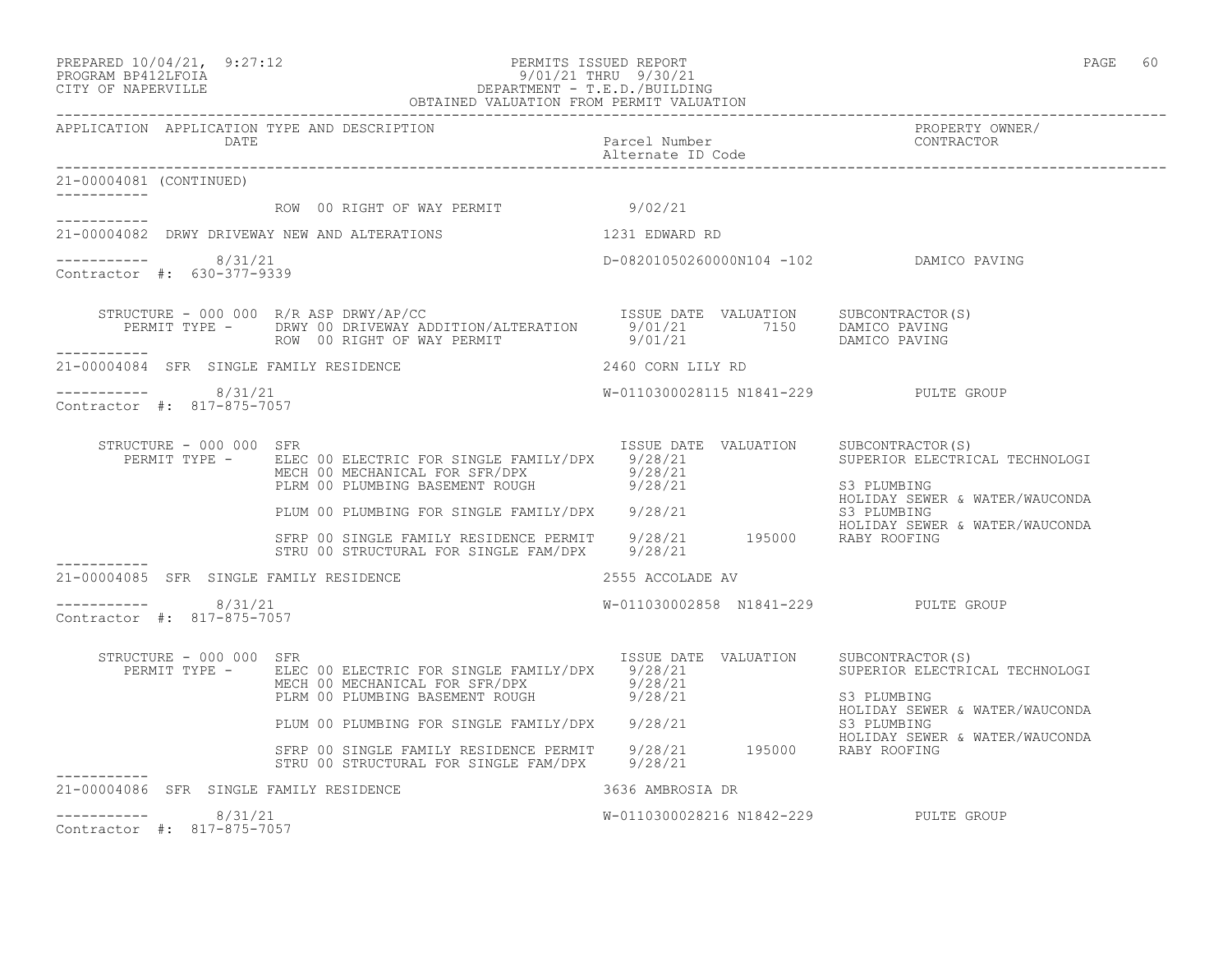| PREPARED 10/04/21, 9:27:12 | PERMITS ISSUED REPORT | PAGE |  |
|----------------------------|-----------------------|------|--|
| PROGRAM BP412LFOIA         | 9/01/21 THRU 9/30/21  |      |  |

# PROGRAM BP412LFOIA 9/01/21 THRU 9/30/21 CITY OF NAPERVILLE DEPARTMENT - T.E.D./BUILDING

|                                                      | OBTAINED VALUATION FROM PERMIT VALUATION                                                                                                                                                                  |                                                       |                                                                                                     |
|------------------------------------------------------|-----------------------------------------------------------------------------------------------------------------------------------------------------------------------------------------------------------|-------------------------------------------------------|-----------------------------------------------------------------------------------------------------|
| APPLICATION APPLICATION TYPE AND DESCRIPTION<br>DATE |                                                                                                                                                                                                           | Parcel Number<br>Alternate ID Code                    | PROPERTY OWNER/<br>CONTRACTOR                                                                       |
| 21-00004086 (CONTINUED)<br>-----------               |                                                                                                                                                                                                           |                                                       |                                                                                                     |
| STRUCTURE - 000 000 SFR                              | PERMIT TYPE - ELEC 00 ELECTRIC FOR SINGLE FAMILY/DPX 9/28/21<br>MECH 00 MECHANICAL FOR SFR/DPX 9/28/21<br>PLRM 00 PLUMBING BASEMENT ROUGH 9/28/21                                                         | ISSUE DATE VALUATION                                  | SUBCONTRACTOR(S)<br>SUPERIOR ELECTRICAL TECHNOLOGI<br>S3 PLUMBING<br>HOLIDAY SEWER & WATER/WAUCONDA |
|                                                      | PLUM 00 PLUMBING FOR SINGLE FAMILY/DPX 9/28/21                                                                                                                                                            |                                                       | S3 PLUMBING                                                                                         |
| ------------                                         | SFRP 00 SINGLE FAMILY RESIDENCE PERMIT 9/28/21 195000 RABY ROOFING<br>STRU 00 STRUCTURAL FOR SINGLE FAM/DPX 9/28/21                                                                                       |                                                       | HOLIDAY SEWER & WATER/WAUCONDA                                                                      |
| 21-00004087 FN FENCE APPLICATION                     |                                                                                                                                                                                                           | 137 CENTER ST                                         |                                                                                                     |
| -----------    8/31/21<br>Contractor #: 630-772-1165 |                                                                                                                                                                                                           |                                                       | D-08183000010000N430 -85 PEERLESS ENTERPRISE/MELROSE PK                                             |
| STRUCTURE - 000 000                                  | PERMIT TYPE - FN 00 FENCE                                                                                                                                                                                 | ISSUE DATE VALUATION SUBCONTRACTOR(S)<br>9/27/21 8000 |                                                                                                     |
|                                                      | 21-00004089 DRWY DRIVEWAY NEW AND ALTERATIONS                                                                                                                                                             | 1106 DARIUS LN                                        |                                                                                                     |
| ----------- 8/31/21<br>Contractor #: 630-552-5697    |                                                                                                                                                                                                           | D-08322120080000N178 -163 NSEW ASPHALT CO             |                                                                                                     |
| ____________                                         | STRUCTURE - 000 000 R/R ASP DRWY/AP/FDW/PUBW<br>PERMIT TYPE - DRWY 00 DRIVEWAY ADDITION/ALTERATION 9/02/21 7300 NSEW ASPHALT CO<br>ROW 00 RIGHT OF WAY PERMIT                                             | 9/02/21                                               |                                                                                                     |
|                                                      | 21-00004090 DRWY DRIVEWAY NEW AND ALTERATIONS THE RESERVED RESERVED BROWN DR                                                                                                                              |                                                       |                                                                                                     |
| 8/31/21<br>-----------<br>Contractor #: 630-698-8354 |                                                                                                                                                                                                           | W-01012100300000N367 -189 MT MCCAW INC                |                                                                                                     |
|                                                      | STRUCTURE - 000 000 R/R CONCRETE DRWY<br>PERMIT TYPE - DRWY 00 DRIVEWAY ADDITION/ALTERATION 9/16/21 4500 4500<br>STRUCTURE - 000 000 R/R CONCRETE DRWY                                                    |                                                       |                                                                                                     |
|                                                      | 21-00004091 RAL RES ALTERATIONS/REMODLING (NO NEW SO FTG) 1508 ALDERLEAF CT                                                                                                                               |                                                       |                                                                                                     |
| -----------     9/01/21<br>Contractor #:             |                                                                                                                                                                                                           |                                                       |                                                                                                     |
|                                                      | STRUCTURE - 000 000 FINISHED BASEMENT<br>PERMIT TYPE - FB 00 FINISHED BASEMENT<br>PERMIT TYPE - FB 00 FINISHED BASEMENT<br>PERMIT TYPE - FB 00 FINISHED BASEMENT<br>PERMIT TYPE - FB 00 FINISHED BASEMENT |                                                       | P & W PLUMBING                                                                                      |
|                                                      | 21-00004092 RAL RES ALTERATIONS/REMODLING (NO NEW SQ FTG) 235 TERRANCE DR                                                                                                                                 |                                                       |                                                                                                     |
| 9/01/21<br>Contractor #: 630-669-4461                |                                                                                                                                                                                                           |                                                       | D-08303030270000N197 -145 FINISHED BASEMENT CO                                                      |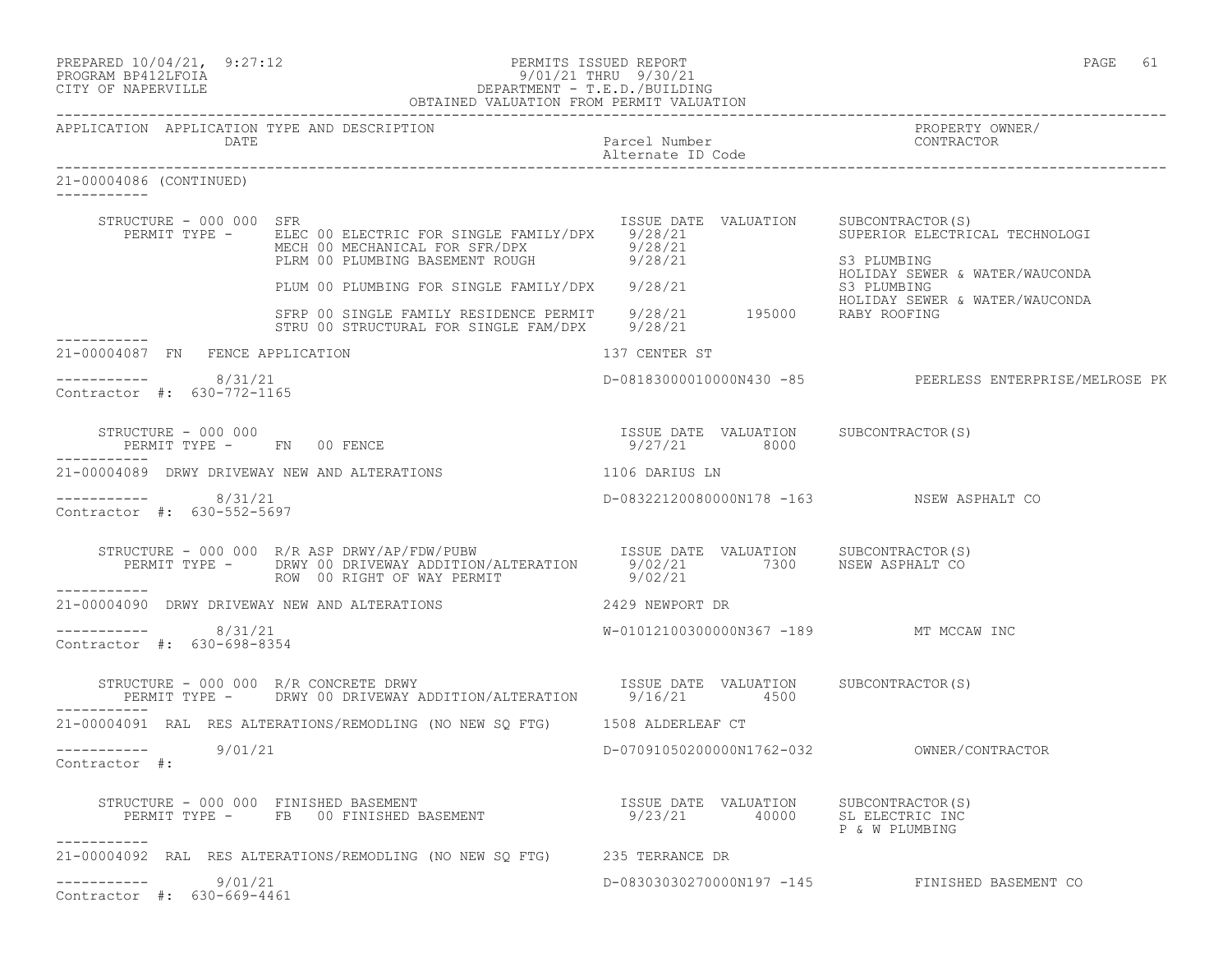| PREPARED 10/04/21, | 9:27:12 |
|--------------------|---------|
|                    |         |

## PREPARED 10/04/21, 9:27:12 PERMITS ISSUED REPORT<br>PROGRAM BP412LFOIA PAGE 62 9/01/21 THRU 9/30/21 PROGRAM BP412LFOIA 9/01/21 THRU 9/30/21 CITY OF NAPERVILLE DEPARTMENT - T.E.D./BUILDING

| OBTAINED VALUATION FROM PERMIT VALUATION                                                                                                                                      |                                                             |                                                    |
|-------------------------------------------------------------------------------------------------------------------------------------------------------------------------------|-------------------------------------------------------------|----------------------------------------------------|
| APPLICATION APPLICATION TYPE AND DESCRIPTION<br>DATE                                                                                                                          | Parcel Number<br>Alternate ID Code                          | PROPERTY OWNER/<br>CONTRACTOR                      |
| 21-00004092 (CONTINUED)<br>___________                                                                                                                                        |                                                             |                                                    |
|                                                                                                                                                                               |                                                             | TOPPEL PLUMBING INC                                |
| ------------<br>21-00004093 RAL RES ALTERATIONS/REMODLING (NO NEW SO FTG) 905 MONTICELLO DR                                                                                   |                                                             |                                                    |
| ----------- 9/01/21<br>Contractor #: 847-981-9900                                                                                                                             |                                                             | D-08074160010000N100 -71 DOORS FOR BUILDERS        |
| STRUCTURE - 000 000 REPLACING WINDOWS WITH FRENCH DOORS ISSUE DATE VALUATION SUBCONTRACTOR(S)<br>PERMIT TYPE - RAL 00 ROOM ALTERATION                                         | 9/23/21 5200                                                |                                                    |
| 21-00004095 SIGN SIGN APPLICATIONS                                                                                                                                            | 244 S MAIN ST                                               |                                                    |
| -----------     9/01/21<br>Contractor #: 630-290-2429                                                                                                                         | D-07134350130000N538 -84 MONDERO STUDIOS                    |                                                    |
| STRUCTURE - 000 000<br>PERMIT TYPE - SIGN 00 SIGN                                                                                                                             | ISSUE DATE VALUATION SUBCONTRACTOR (S)<br>9/13/21           |                                                    |
| 21-00004096 SIGN SIGN APPLICATIONS                                                                                                                                            | 244 S MAIN ST                                               |                                                    |
| ----------- 9/01/21<br>Contractor #: 630-290-2429                                                                                                                             | D-07134350130000N538 -84 MONDERO STUDIOS                    |                                                    |
| STRUCTURE - 000 000<br>PERMIT TYPE - SIGN 00 SIGN                                                                                                                             | ISSUE DATE VALUATION SUBCONTRACTOR(S)<br>9/13/21<br>9/13/21 |                                                    |
| 21-00004097 PPA PLUMBING PERMIT                                                                                                                                               | 448 BOURBON LN                                              |                                                    |
| $--------- 9/01/21$<br>Contractor #: 708-480-2073                                                                                                                             |                                                             | D-08321170120000N720 -162 CHICAGO PLUMBING EXPERTS |
| STRUCTURE - 000 000 EMERGENCY SEWER/WATER REAPIR TSSUE DATE VALUATION SUBCONTRACTOR(S)<br>PERMIT TYPE - SEW 00 SEWER/WATER REPAIR OR REPLACE 9/01/21 CHICAGO PLUMBING EXPERTS |                                                             |                                                    |
| 21-00004100 ESC ELECTRIC SERVICE CHANGE                                                                                                                                       | 1675 SILVERLEAF CT                                          |                                                    |
| ----------- 9/01/21<br>Contractor #:                                                                                                                                          | D-07091070120000N1762-032 93ENERGY                          |                                                    |
| STRUCTURE - 000 000 PHOTOVOLTAIC SYSTEM & EV CHARGER<br>PERMIT TYPE -     EVCR 00 ELECTRIC VEHICLE STATION RES      9/23/21        350      93ENERGY                          |                                                             |                                                    |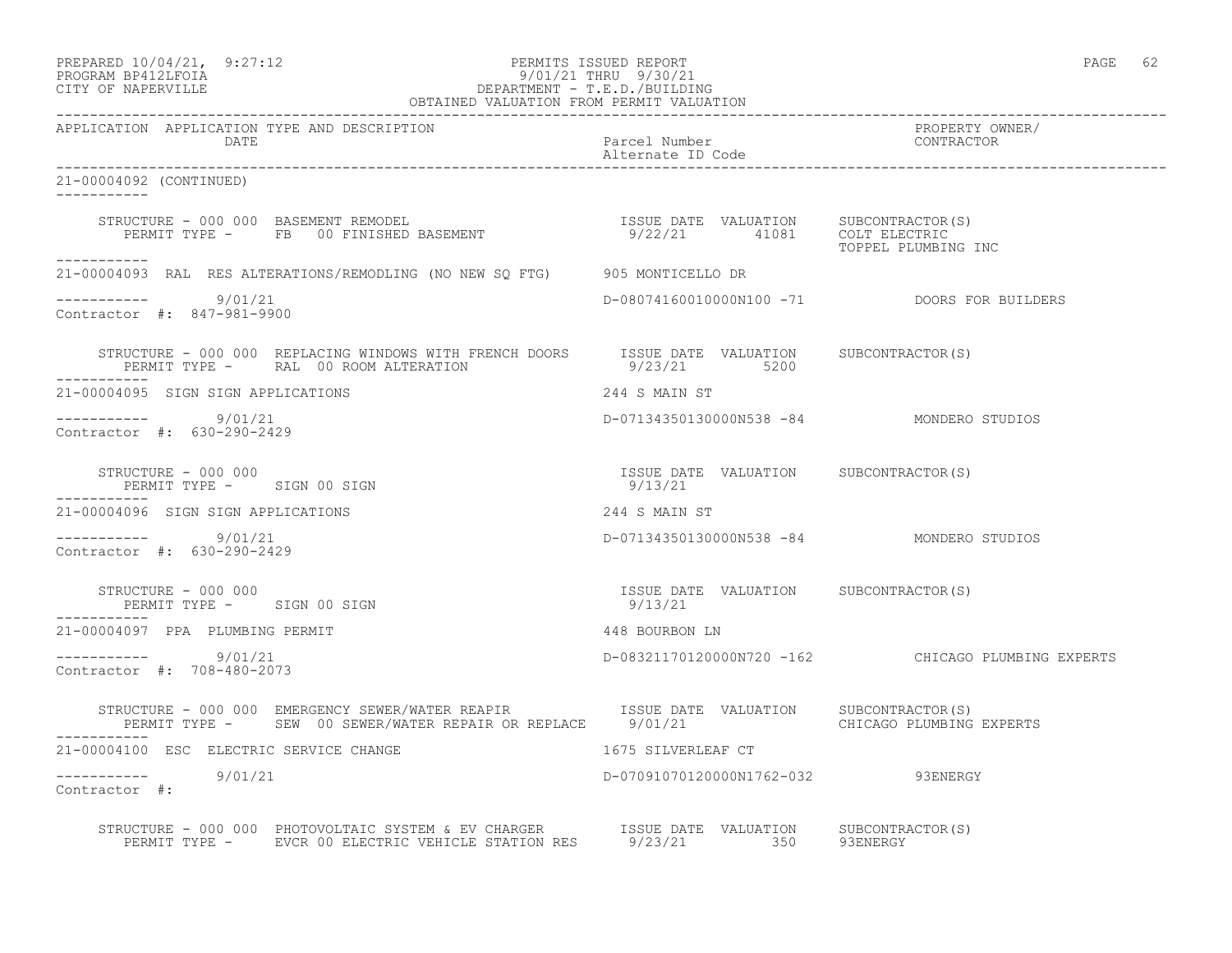#### PREPARED  $10/04/21$ , 9:27:12 PERMITS ISSUED REPORT PAGE 63 PROGRAM BP412LFOIA 9/01/21 THRU 9/30/21 CITY OF NAPERVILLE DEPARTMENT - T.E.D./BUILDING OBTAINED VALUATION FROM PERMIT VALUATION

| APPLICATION APPLICATION TYPE AND DESCRIPTION<br>DATE                                                                                                                                                                                                              | Parcel Number<br>Alternate ID Code                    | PROPERTY OWNER/<br>ENCLUNII C.<br>CONTRACTOR        |
|-------------------------------------------------------------------------------------------------------------------------------------------------------------------------------------------------------------------------------------------------------------------|-------------------------------------------------------|-----------------------------------------------------|
| 21-00004100 (CONTINUED)                                                                                                                                                                                                                                           |                                                       |                                                     |
| -----------<br>PV 00 SOLAR PHOTOVOLTAIC 39/23/21 350 93ENERGY                                                                                                                                                                                                     |                                                       |                                                     |
| 21-00004101 DECK DECK                                                                                                                                                                                                                                             | 1325 KNOLL DR                                         |                                                     |
| $--------- 9/01/21$<br>Contractor #:                                                                                                                                                                                                                              |                                                       | D-08331020350000N470 -164 BUILT IT WITH BALO LLC    |
| STRUCTURE - 000 000 DECK<br>PERMIT TYPE - DECK 00 DECK                                                                                                                                                                                                            | ISSUE DATE VALUATION SUBCONTRACTOR(S)<br>9/24/21      |                                                     |
| 21-00004102 DRWY DRIVEWAY NEW AND ALTERATIONS                                                                                                                                                                                                                     | 936 AMBERWOOD CR                                      |                                                     |
| ----------- 9/01/21<br>Contractor #: 630-377-9339                                                                                                                                                                                                                 | D-08072230130000N695 -41 DAMICO PAVING                |                                                     |
| STRUCTURE - 000 000 R/R ASPHALT DRWY<br>PERMIT TYPE - DRWY 00 DRIVEWAY ADDITION/ALTERATION 9/02/21 2950                                                                                                                                                           | ISSUE DATE VALUATION SUBCONTRACTOR (S)                |                                                     |
| 21-00004103 DRWY DRIVEWAY NEW AND ALTERATIONS                                                                                                                                                                                                                     | 1124 BARCROFT CT                                      |                                                     |
| $--------$ 9/01/21<br>Contractor #: 630-956-1380                                                                                                                                                                                                                  |                                                       | D-08204030060000N152 -118 AJD CONCRETE CONSTRUCTION |
| STRUCTURE - 000 000 R/R & EXPAND ASP TO CON DRWY/AP/FDW/SYW ISSUE DATE VALUATION SUBCONTRACTOR(S)<br>PERMIT TYPE – DRWY 00 DRIVEWAY ADDITION/ALTERATION 9/17/21 7970 AJD CONCRETE CONSTRUCTION<br>ROW 00 RIGHT OF WAY PERMIT 9/17/21 21 AJD CONCRETE CONSTRUCTION |                                                       |                                                     |
| -----------<br>21-00004104 FN FENCE APPLICATION                                                                                                                                                                                                                   | 931 DAKOTA CR                                         |                                                     |
| ----------- 9/01/21<br>Contractor #: 630-551-3400                                                                                                                                                                                                                 |                                                       | D-08064060080000N222 -26 CLASSIC FENCE/OSWEGO       |
| STRUCTURE - 000 000<br>PERMIT TYPE - FN 00 FENCE                                                                                                                                                                                                                  | ISSUE DATE VALUATION SUBCONTRACTOR(S)<br>9/02/21 3550 |                                                     |
| 21-00004105 OCCI OCCUPANCY INSPECTION                                                                                                                                                                                                                             | 760 N ROUTE 59 108                                    |                                                     |
| ----------- 9/01/21<br>Contractor #:                                                                                                                                                                                                                              |                                                       |                                                     |
| STRUCTURE - 000 000 SMOKES AND VAPES (S) TSSUE DATE VALUATION SUBCONTRACTOR(S)                                                                                                                                                                                    |                                                       |                                                     |
| 21-00004106 OCCI OCCUPANCY INSPECTION                                                                                                                                                                                                                             | 5019 ACE LN 167                                       |                                                     |
| $--------- 9/01/21$<br>Contractor #:                                                                                                                                                                                                                              |                                                       |                                                     |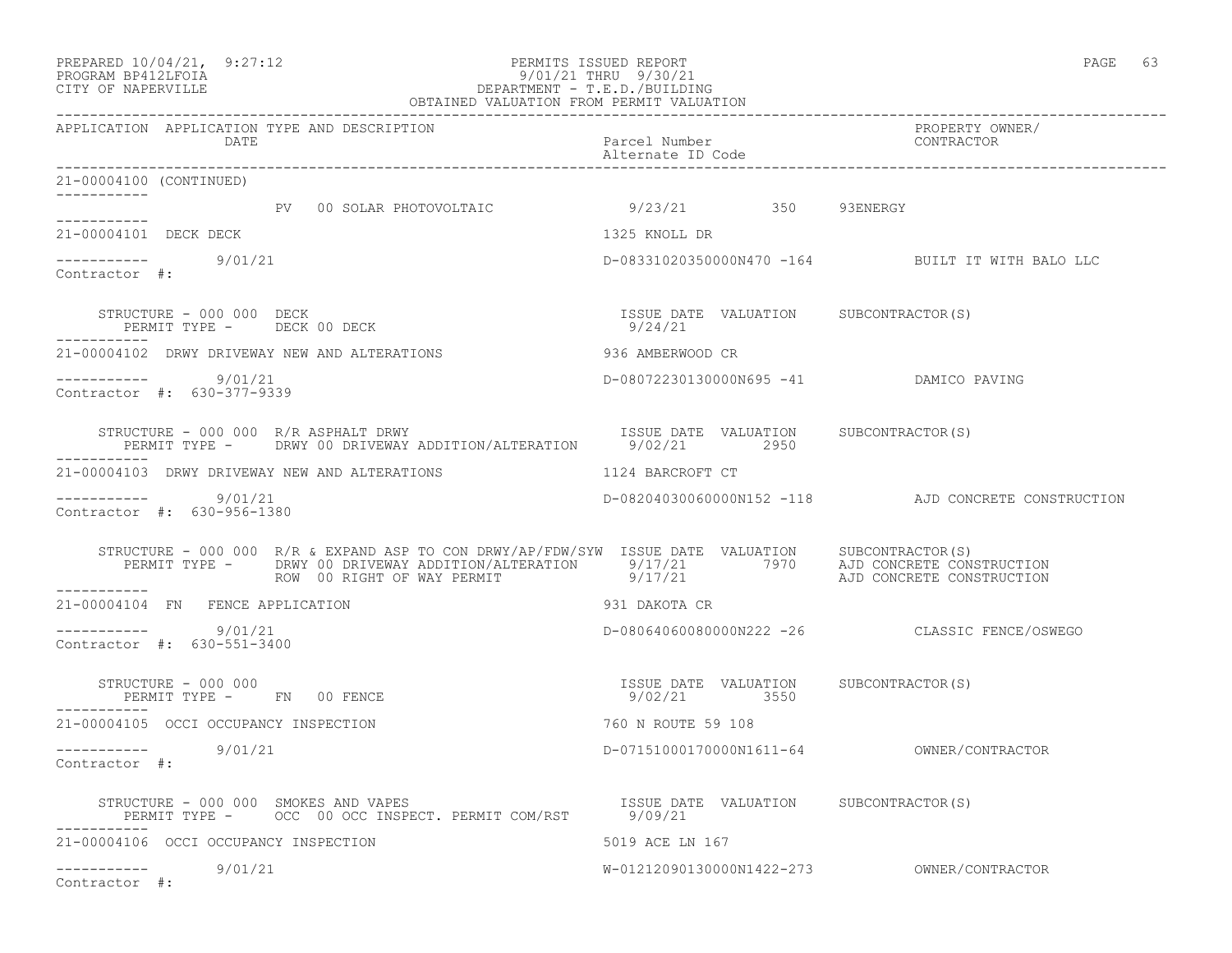| PREPARED 10/04/21,  | 9:27:12 |
|---------------------|---------|
| DDOCD3M DD410T DOT3 |         |

# PREPARED 10/04/21, 9:27:12 PERMITS ISSUED REPORT<br>PROGRAM BP412LFOIA PAGE 64 PROGRAM BP412LFOIA 9/01/21 THRU 9/30/21 CITY OF NAPERVILLE DEPARTMENT - T.E.D./BUILDING

| OBTAINED VALUATION FROM PERMIT VALUATION                                                                                                                                                                               |                                                       |                                                    |  |  |
|------------------------------------------------------------------------------------------------------------------------------------------------------------------------------------------------------------------------|-------------------------------------------------------|----------------------------------------------------|--|--|
| APPLICATION APPLICATION TYPE AND DESCRIPTION<br>DATE                                                                                                                                                                   | Parcel Number<br>Alternate ID Code                    | PROPERTY OWNER/<br>CONTRACTOR                      |  |  |
| 21-00004106 (CONTINUED)<br><u> Liberalis Liberal</u>                                                                                                                                                                   |                                                       |                                                    |  |  |
| STRUCTURE - 000 000 FK PREMIER MEDICAL LLC<br>PERMIT TYPE - OCC 00 OCC INSPECT. PERMIT COM/RST 9/09/21                                                                                                                 |                                                       |                                                    |  |  |
| 21-00004109 FN FENCE APPLICATION                                                                                                                                                                                       | 1504 77TH ST                                          |                                                    |  |  |
| $--------- 9/01/21$<br>Contractor #: 708-856-8999                                                                                                                                                                      |                                                       | D-08283060020000N160 -149 ILLINOIS FENCE COMPANY   |  |  |
| STRUCTURE - 000 000<br>PERMIT TYPE - FN 00 FENCE                                                                                                                                                                       | ISSUE DATE VALUATION SUBCONTRACTOR(S)<br>9/17/21 6000 |                                                    |  |  |
| 21-00004112 FN FENCE APPLICATION                                                                                                                                                                                       | 4604 SHUMARD LN                                       |                                                    |  |  |
| ----------- 9/01/21<br>Contractor #: 630-551-3400                                                                                                                                                                      |                                                       | W-01174030010000N1536-256 CLASSIC FENCE/OSWEGO     |  |  |
| STRUCTURE - 000 000<br>PERMIT TYPE - FN 00 FENCE                                                                                                                                                                       | ISSUE DATE VALUATION SUBCONTRACTOR(S)<br>9/20/21 3650 |                                                    |  |  |
| 21-00004113 FN FENCE APPLICATION                                                                                                                                                                                       | 332 WESTBROOK CR                                      |                                                    |  |  |
| ----------- 9/01/21<br>Contractor #:                                                                                                                                                                                   |                                                       |                                                    |  |  |
| STRUCTURE - 000 000<br>PERMIT TYPE - FN 00 FENCE                                                                                                                                                                       | ISSUE DATE VALUATION SUBCONTRACTOR(S)<br>9/13/21 2000 |                                                    |  |  |
| 21-00004116 TMST TEMPORARY STRUCTURE                                                                                                                                                                                   | 523 S WEBSTER ST                                      |                                                    |  |  |
| 9/01/21<br>Contractor #: 773-868-3010                                                                                                                                                                                  |                                                       | D-07242010090000N169 -99 SPECIAL EVENTS MANAGEMENT |  |  |
| $\begin{array}{cccccc} \texttt{STRUCTURE} & - & 000 & 000 & \texttt{PRIDE FEST STAGE} & 9/10/21-9/12/21 & & & & & & & \\ \texttt{PERMIT TYPE} & - & \texttt{TMST 00 TEMPORARY STRUCTURE} & & & & & & & \\ \end{array}$ |                                                       |                                                    |  |  |
| 21-00004117 RAL RES ALTERATIONS/REMODLING (NO NEW SQ FTG) 1304 HAMLET RD                                                                                                                                               |                                                       |                                                    |  |  |
| ----------- 9/01/21<br>Contractor #: 847-766-6500                                                                                                                                                                      |                                                       | W-01114020160000N1101-232    VERTICAL CHIMNEY CARE |  |  |
| STRUCTURE - 000 000 REPAIR CHIMNEY<br>DIAUCIURE - UUU UUU KEPAIR CHIMNEY<br>PERMIT TYPE - RAL 00 ROOM ALTERATION                                                                                                       | ISSUE DATE VALUATION SUBCONTRACTOR(S)<br>9/22/21 2727 |                                                    |  |  |
| 21-00004118 ESC ELECTRIC SERVICE CHANGE                                                                                                                                                                                | 2811 SKYLANE DR                                       |                                                    |  |  |
| $--------- 9/01/21$<br>Contractor #: 630-742-4709                                                                                                                                                                      |                                                       | W-01034080180000N1245-200 RELIANT ELECTRICAL       |  |  |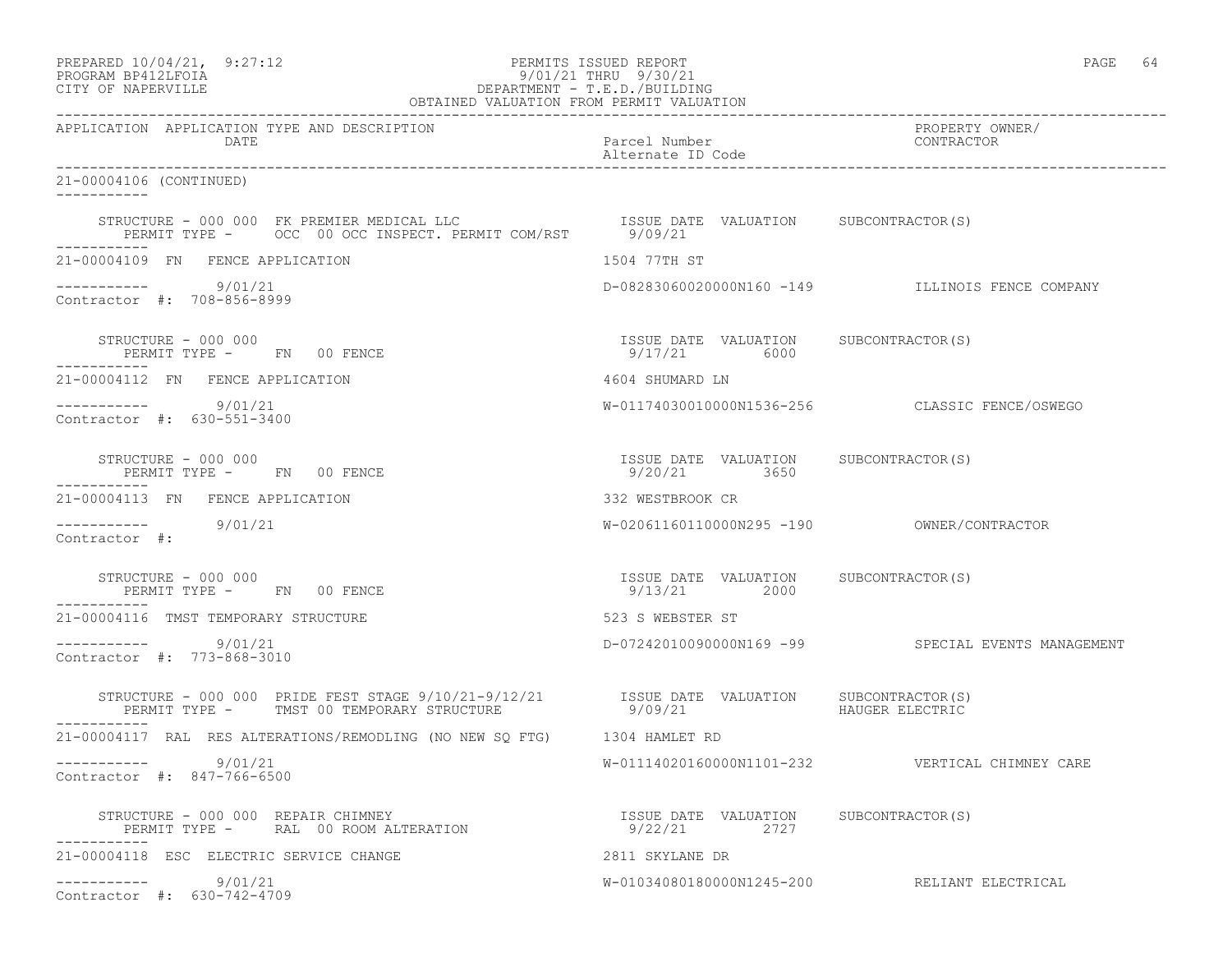| PREPARED 10/04/21, 9:27:12 | PERMITS ISSUED REPORT     |  | PAGE |  |
|----------------------------|---------------------------|--|------|--|
| DDOCD3M DD419T DOT3        | $0/01/01$ munti $0/00/01$ |  |      |  |

# PROGRAM BP412LFOIA 9/01/21 THRU 9/30/21 CITY OF NAPERVILLE DEPARTMENT - T.E.D./BUILDING

| OBTAINED VALUATION FROM PERMIT VALUATION                                                                                     |                                                        |                                                       |  |  |
|------------------------------------------------------------------------------------------------------------------------------|--------------------------------------------------------|-------------------------------------------------------|--|--|
| APPLICATION APPLICATION TYPE AND DESCRIPTION<br>DATE                                                                         | Parcel Number<br>Alternate ID Code                     | PROPERTY OWNER/<br>CONTRACTOR                         |  |  |
| 21-00004118 (CONTINUED)<br><u> Ludwaldu Ludw</u>                                                                             |                                                        |                                                       |  |  |
| STRUCTURE - 000 000 PANEL UPGRADE<br>STRUCTURE - 000 000 PANEL UPGRADE<br>PERMIT TYPE -     ELSC 00 ELECTRIC SVC CHANGE RES. | ISSUE DATE VALUATION SUBCONTRACTOR(S)<br>9/27/21       | RELIANT ELECTRICAL                                    |  |  |
| 21-00004120 ESC ELECTRIC SERVICE CHANGE                                                                                      | 123 ENCINA DR                                          |                                                       |  |  |
| $--------- 9/01/21$<br>Contractor #: 630-585-6444                                                                            |                                                        | D-07143160140000N179 -81 BEERY HEATING & COOLING, INC |  |  |
|                                                                                                                              |                                                        | BERRY ELECTRIC CONTRACTING CO                         |  |  |
| 21-00004124 DECK DECK                                                                                                        | 5040 SWITCH GRASS LN                                   |                                                       |  |  |
| 9/01/21<br>Contractor #: 630-355-2118                                                                                        |                                                        | W-01221020240000N225 -274 SHIFFLER BUILDERS INC       |  |  |
| STRUCTURE - 000 000 REMODEL EXISTING DECK<br>PERMIT TYPE - DECK 00 DECK                                                      | ISSUE DATE VALUATION SUBCONTRACTOR(S)<br>9/23/21 17950 |                                                       |  |  |
| 21-00004125 DECK DECK                                                                                                        | 3112 WHITE EAGLE DR                                    |                                                       |  |  |
| $--------$ 9/01/21<br>Contractor #: 630-420-1940                                                                             | W-01042280030000N724 -183 WARNERS DECKING              |                                                       |  |  |
| STRUCTURE - 000 000 DECK<br>PERMIT TYPE - DECK 00 DECK<br>PERMIT TYPE - DECK 00 DECK                                         | ISSUE DATE VALUATION SUBCONTRACTOR(S)<br>9/28/21 35000 |                                                       |  |  |
| 21-00004127 OCCI OCCUPANCY INSPECTION                                                                                        | 1955 GLACIER PARK AV                                   |                                                       |  |  |
| ----------- 9/02/21<br>Contractor #:                                                                                         |                                                        |                                                       |  |  |
| -----------                                                                                                                  |                                                        |                                                       |  |  |
| 21-00004128 ELEV ELEVATOR                                                                                                    | 263 SHUMAN BL                                          |                                                       |  |  |
| ----------- 9/02/21<br>Contractor #: 312-741-5378                                                                            |                                                        | D-07014000340000N7 -24 DEVELOPMENT SOLUTIONS INC      |  |  |
|                                                                                                                              |                                                        |                                                       |  |  |
| 21-00004130 PPA PLUMBING PERMIT                                                                                              | 219 S MILL ST                                          |                                                       |  |  |
| $--------- 9/02/21$<br>Contractor #: 630-554-3336                                                                            | D-07134260130000N538 -84 RJ KUHN                       |                                                       |  |  |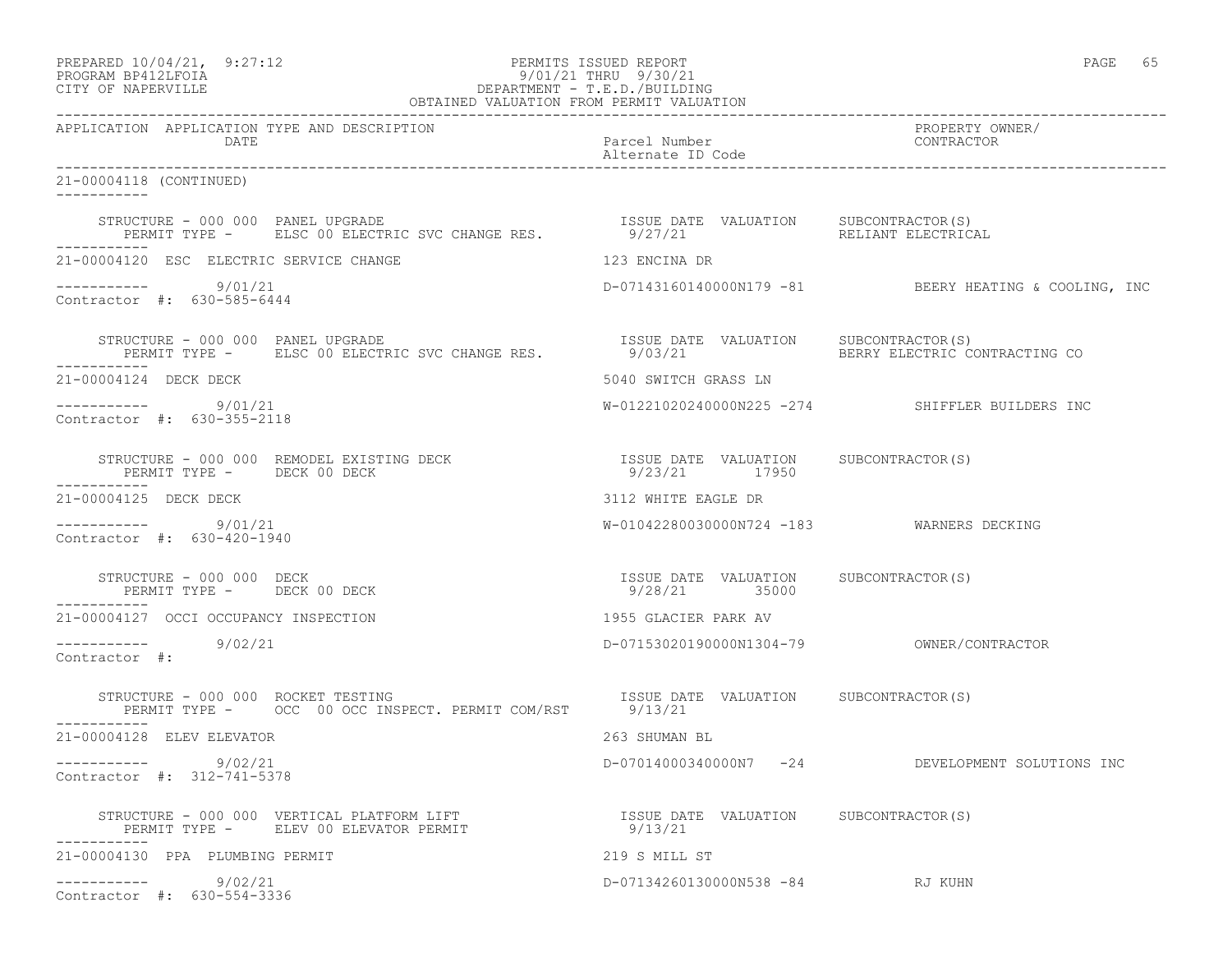| PREPARED 10/04/21, 9:27:12<br>PERMITS ISSUED REPORT<br>PROGRAM BP412LFOIA 927:12<br>CITY OF NAPERVILLE DEPARTMENT - T.E.D./BUILDING<br>OBTAINED VALUATION FROM PERMIT VALUATION                                             |                                                       | PAGE 66                                              |  |
|-----------------------------------------------------------------------------------------------------------------------------------------------------------------------------------------------------------------------------|-------------------------------------------------------|------------------------------------------------------|--|
| APPLICATION APPLICATION TYPE AND DESCRIPTION<br>DATE                                                                                                                                                                        | Parcel Number<br>Alternate ID Code                    | PROPERTY OWNER/<br>CONTRACTOR                        |  |
| 21-00004130 (CONTINUED)<br>-----------                                                                                                                                                                                      |                                                       |                                                      |  |
| STRUCTURE - 000 000 EMERGENCY SEWER/WATER REPAIR <a>&gt; SISSUE<br/> DATE VALUATION <br/> SUBCONTRACTOR(S)<br/>PERMIT TYPE - SEW 00 SEWER/WATER REPAIR OR REPLACE 9/08/21 5 RJ KUHN</a>                                     |                                                       |                                                      |  |
| 21-00004131 FN FENCE APPLICATION                                                                                                                                                                                            | 708 TIMBER TRAIL DR                                   |                                                      |  |
| $--------- 9/02/21$<br>Contractor #: 630-551-3400                                                                                                                                                                           |                                                       | D-08322100100000N158 -163 CLASSIC FENCE/OSWEGO       |  |
| STRUCTURE - 000 000<br>PERMIT TYPE - FN 00 FENCE                                                                                                                                                                            | ISSUE DATE VALUATION SUBCONTRACTOR(S)<br>9/03/21 9099 |                                                      |  |
| 21-00004139 FN FENCE APPLICATION                                                                                                                                                                                            | 1694 CARTHAGE CT                                      |                                                      |  |
| $--------- 9/02/21$<br>Contractor #: 815-836-8731                                                                                                                                                                           |                                                       | D-08333210010000N769 -179 NORTHWEST CEDAR/ROMEOVILLE |  |
| STRUCTURE - 000 000<br>PERMIT TYPE - FN 00 FENCE                                                                                                                                                                            | ISSUE DATE VALUATION SUBCONTRACTOR(S)<br>9/07/21 6500 |                                                      |  |
| 21-00004141 CMIS MISCELLANEOUS COMMERCIAL                                                                                                                                                                                   | 772 W 5TH AV                                          |                                                      |  |
| -----------     9/03/21<br>Contractor #: 630-913-4211                                                                                                                                                                       |                                                       | D-07131080420000N535 -68 BELLE HEATING & COOLING     |  |
| STRUCTURE - 000 000 CONGREGATION BETH SHALOM                    ISSUE DATE VALUATION    SUBCONTRACTOR(S)<br>PERMIT TYPE -    CMIS 00 COMMERCIAL MISC. PERMIT             9/30/21     202650    BEERY HEATING & COOLING, INC |                                                       |                                                      |  |
| 21-00004142 RPZ REVERSE PRESSURE ZONE/BACKFLOW PREVENTER 2928 HILLCREST CR                                                                                                                                                  |                                                       |                                                      |  |
| $--------- 9/03/21$<br>Contractor #: 630-443-0124                                                                                                                                                                           |                                                       | W-01054040150000N1587-196 SUBURBAN LAWN INC          |  |
| STRUCTURE - 000 000 RPZ WITH HEADS IN ROW<br>PERMIT TYPE - LSP 00 LAWN SPRINKLER RESIDENTIAL 9/07/21 4545 SUBURBAN LAWN INC<br>-----------                                                                                  |                                                       |                                                      |  |
| 530 FAIRFAX DR<br>21-00004143 DRWY DRIVEWAY NEW AND ALTERATIONS                                                                                                                                                             |                                                       |                                                      |  |
| ----------     9/03/21<br>Contractor #: 630-985-7045                                                                                                                                                                        |                                                       | D-08202070010000N113 -103 MARTINO CONCRETE LLC       |  |
| STRUCTURE - 000 000 R/R ASP TO CON DRWY/AP/CC     ISSUE DATE VALUATION SUBCONTRACTOR(S)<br>PERMIT TYPE -   DRWY 00 DRIVEWAY ADDITION/ALTERATION     9/09/21     7500   MARTINO CONCRETE LLC                                 |                                                       |                                                      |  |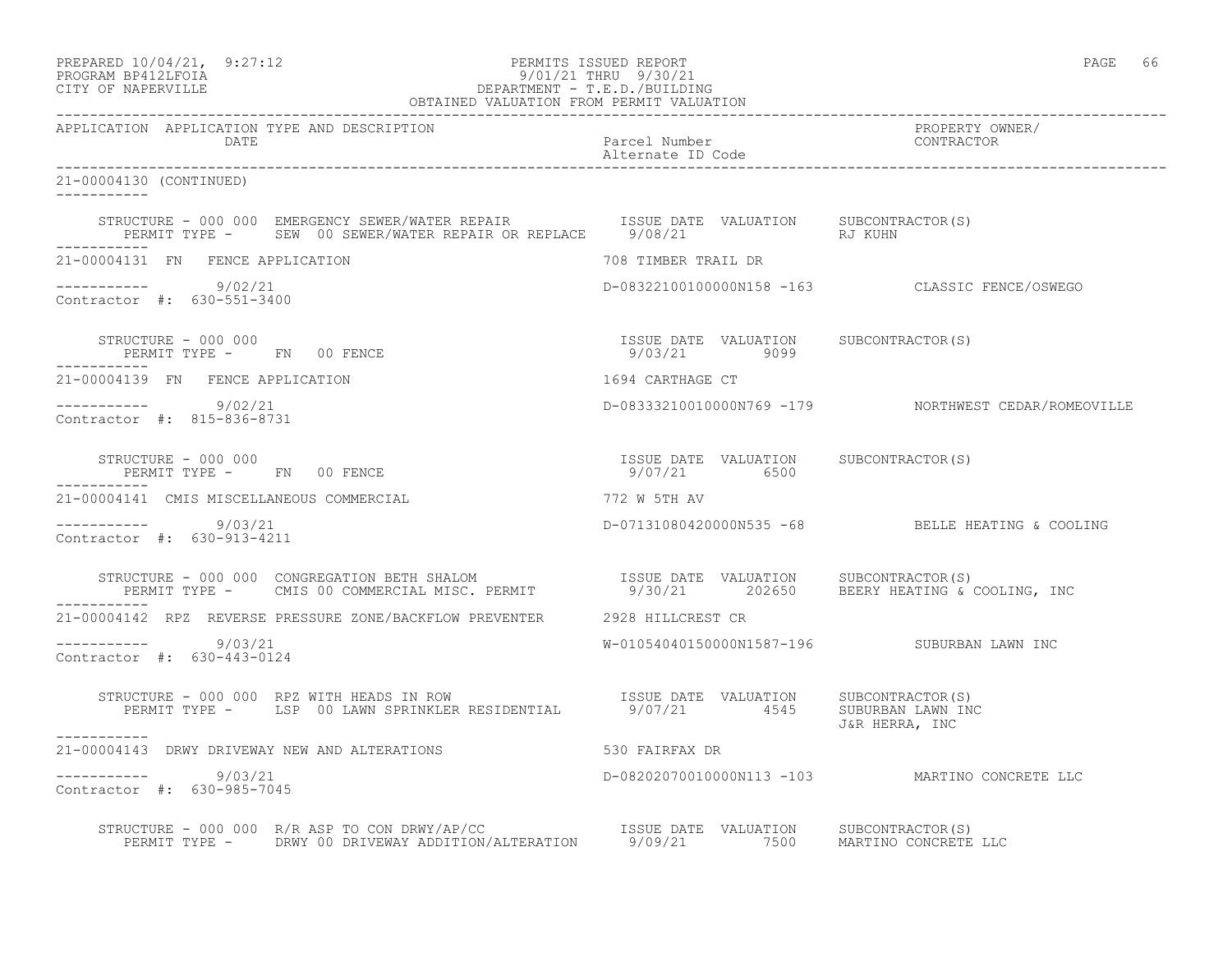#### PREPARED 10/04/21, 9:27:12 PERMITS ISSUED REPORT PAGE 67 PROGRAM BP412LFOIA 9/01/21 THRU 9/30/21 CITY OF NAPERVILLE DEPARTMENT - T.E.D./BUILDING OBTAINED VALUATION FROM PERMIT VALUATION

------------------------------------------------------------------------------------------------------------------------------------ APPLICATION APPLICATION TYPE AND DESCRIPTION PROPERTY OWNER/ DATE Parcel Number CONTRACTOR Alternate ID Code ------------------------------------------------------------------------------------------------------------------------------------ 21-00004143 (CONTINUED) ----------- ROW 00 RIGHT OF WAY PERMIT 9/09/21 MARTINO CONCRETE LLC ----------- 21-00004144 RPZ REVERSE PRESSURE ZONE/BACKFLOW PREVENTER 5648 ROSINWEED LN  $--------- 9/03/21$  $W-01223090200000N1448-290$  SALINAS & SONS Contractor #: 630-293-4962 STRUCTURE - 000 000 RPZ WITH HEADS IN ROW ISSUE DATE VALUATION SUBCONTRACTOR(S) PERMIT TYPE - LSP 00 LAWN SPRINKLER RESIDENTIAL 9/10/21 4545 SALINAS & SONS WHEATLAND PLUMBING ----------- 21-00004145 RPZ REVERSE PRESSURE ZONE/BACKFLOW PREVENTER 412 WESTGLEN DR \_\_\_\_\_\_\_\_\_\_\_ ----------- 9/03/21 D-07254030240000N164 -144 SALINAS & SONS Contractor #: 630-293-4962 STRUCTURE - 000 000 RPZ WITH HEADS IN ROW ISSUE DATE VALUATION SUBCONTRACTOR(S) PERMIT TYPE - LSP 00 LAWN SPRINKLER RESIDENTIAL 9/10/21 4545 SALINAS & SONS WHEATLAND PLUMBING ----------- 21-00004146 RPZ REVERSE PRESSURE ZONE/BACKFLOW PREVENTER 2304 MOONLIGHT CT  $--------- 9/03/21$ W-01011130260000N767 -188 RAINMAKERS IRRIGATION-ROMEOVIL Contractor #: 815-436-5455 STRUCTURE - 000 000 RPZ WITH HEADS IN ROW ISSUE DATE VALUATION SUBCONTRACTOR(S) PERMIT TYPE - LSP 00 LAWN SPRINKLER RESIDENTIAL 9/07/21 4545 RAINMAKERS IRRIGATION-ROMEOVIL RAINMAKERS IRRIGATION & MAINT ----------- 21-00004147 DRWY DRIVEWAY NEW AND ALTERATIONS 215 OLESEN DR \_\_\_\_\_\_\_\_\_\_\_ ----------- 9/03/21 D-08173130450000N194 -87 MARTINO CONCRETE LLC Contractor #: 630-985-7045 STRUCTURE - 000 000 R/R ASP TO CON DRWY/AP/FDW/STOOP ISSUE DATE VALUATION SUBCONTRACTOR(S) PERMIT TYPE - DRWY 00 DRIVEWAY ADDITION/ALTERATION 9/22/21 15000 MARTINO CONCRETE LLC ROW 00 RIGHT OF WAY PERMIT 9/22/21 MARTINO CONCRETE LLC ----------- 21-00004148 DRWY DRIVEWAY NEW AND ALTERATIONS 801 ROCKBRIDGE DR  $--------- 9/03/21$ ----------- 9/03/21 D-08204070320000N71 -118 MARTINO CONCRETE LLC Contractor #: 630-985-7045

STRUCTURE - 000 000 R/R CON DRWY/AP/FDW/PUBW/CC/GARAGE SLAB ISSUE DATE VALUATION SUBCONTRACTOR(S)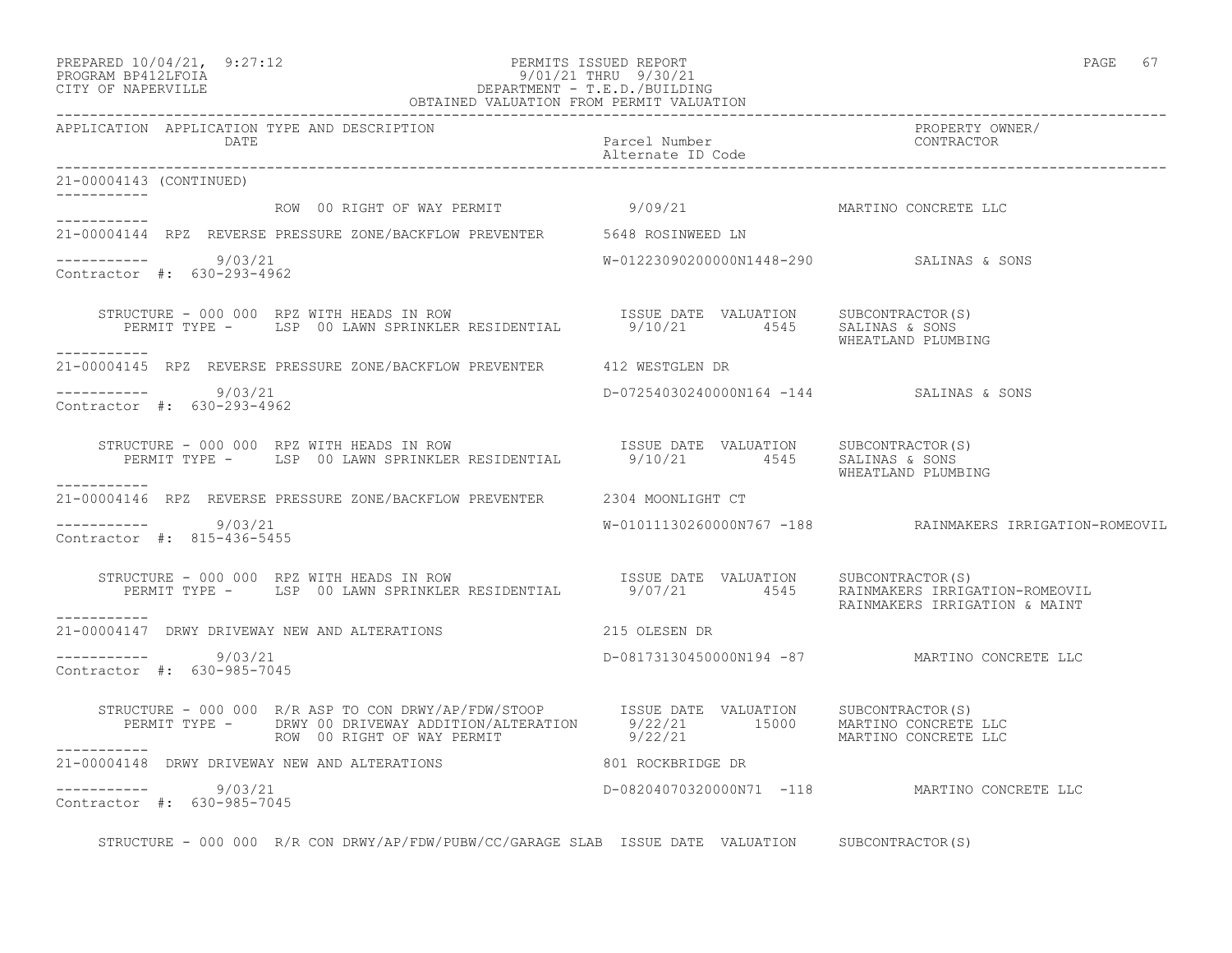#### PREPARED  $10/04/21$ , 9:27:12 PERMITS ISSUED REPORT PAGE 68 PROGRAM BP412LFOIA 9/01/21 THRU 9/30/21 CITY OF NAPERVILLE DEPARTMENT - T.E.D./BUILDING

|                                                       | OBTAINED VALUATION FROM PERMIT VALUATION                                                                                                                                         |                                       |                                                          |
|-------------------------------------------------------|----------------------------------------------------------------------------------------------------------------------------------------------------------------------------------|---------------------------------------|----------------------------------------------------------|
| APPLICATION APPLICATION TYPE AND DESCRIPTION<br>DATE  |                                                                                                                                                                                  | Parcel Number<br>Alternate ID Code    | PROPERTY OWNER/<br>CONTRACTOR                            |
| 21-00004148 (CONTINUED)                               |                                                                                                                                                                                  |                                       |                                                          |
|                                                       | PERMIT TYPE - DRWY 00 DRIVEWAY ADDITION/ALTERATION 9/22/21 13600 MARTINO CONCRETE LLC<br>ROW 00 RIGHT OF WAY PERMIT 9/22/21 13600 MARTINO CONCRETE LLC                           |                                       |                                                          |
|                                                       | 21-00004149 RPZ REVERSE PRESSURE ZONE/BACKFLOW PREVENTER 4343 DAIRYMANS CR                                                                                                       |                                       |                                                          |
| $--------- 9/03/21$<br>Contractor #: 815-436-5455     |                                                                                                                                                                                  |                                       | W-01152080340000N1067-245 RAINMAKERS IRRIGATION-ROMEOVIL |
| ----------                                            |                                                                                                                                                                                  |                                       |                                                          |
|                                                       | 21-00004150 RPZ REVERSE PRESSURE ZONE/BACKFLOW PREVENTER 3511 CAINE DR                                                                                                           |                                       |                                                          |
| $--------- 9/03/21$<br>Contractor #: 815-436-5455     |                                                                                                                                                                                  |                                       | W-01114060130000N1212-232 RAINMAKERS IRRIGATION-ROMEOVIL |
|                                                       | STRUCTURE - 000 000 RPZ WITH HEADS IN ROW<br>PERMIT TYPE - LSP 00 LAWN SPRINKLER RESIDENTIAL 9/07/21 4545 RAINMAKER RESIDENTIAL                                                  |                                       | RAINMAKERS IRRIGATION & MAINT                            |
|                                                       | 21-00004151 DRWY DRIVEWAY NEW AND ALTERATIONS 1019 CREEKSIDE CR                                                                                                                  |                                       |                                                          |
| -----------     9/03/21<br>Contractor #: 630-486-2171 |                                                                                                                                                                                  |                                       | D-07123030530000N590 -53 TOLEDO SEALCOATING INC          |
| STRUCTURE - 000 000 R/R ASP DRWY/AP                   | RUCTURE - 000 000 R/R ASP DRWY/AP<br>PERMIT TYPE - DRWY 00 DRIVEWAY ADDITION/ALTERATION 9/14/21 4000<br>---- ROW 00 RIGHT OF WAY PERMIT 9/14/21                                  |                                       |                                                          |
|                                                       | 21-00004152 OCCI OCCUPANCY INSPECTION 3027 ENGLISH ROWS AV 103                                                                                                                   |                                       |                                                          |
| $\frac{1}{2}$ -----------<br>Contractor #: 9/03/21    |                                                                                                                                                                                  |                                       |                                                          |
| STRUCTURE - 000 000 KIND LENDING, LLC                 | STRUCTURE - 000 000 KIND LENDING, LLC                           ISSUE DATE VALUATION     SUBCONTRACTOR(S)<br>PERMIT TYPE -     OCC  00 OCC INSPECT. PERMIT COM/RST       9/15/21 |                                       |                                                          |
|                                                       | 21-00004154 DRWY DRIVEWAY NEW AND ALTERATIONS 1439 KEATS AV                                                                                                                      |                                       |                                                          |
| ----------- 9/03/21<br>Contractor #: 630-486-2171     |                                                                                                                                                                                  |                                       | W-01111100240000N533 -216 TOLEDO SEALCOATING INC         |
| STRUCTURE - 000 000 R/R ASP DRWY/AP                   |                                                                                                                                                                                  | ISSUE DATE VALUATION SUBCONTRACTOR(S) |                                                          |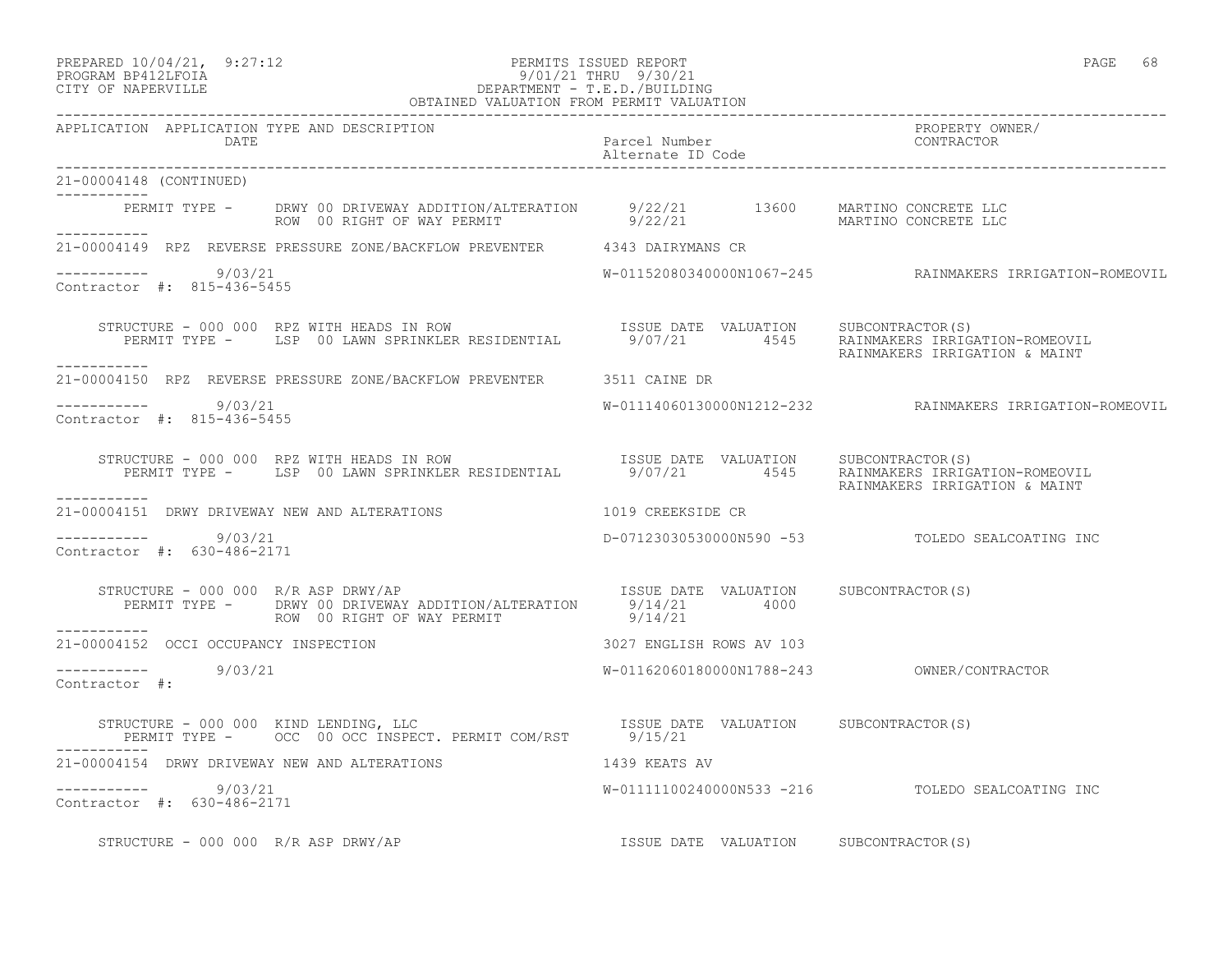## PREPARED 10/04/21, 9:27:12 PERMITS ISSUED REPORT<br>PROGRAM BP412LFOIA PAGE 69 PROGRAM 9/01/21 THRU 9/30/21 PROGRAM BP412LFOIA 9/01/21 THRU 9/30/21 CITY OF NAPERVILLE DEPARTMENT - T.E.D./BUILDING

| OBTAINED VALUATION FROM PERMIT VALUATION                                                                                                                                                                                                                          |                                                |                               |  |  |
|-------------------------------------------------------------------------------------------------------------------------------------------------------------------------------------------------------------------------------------------------------------------|------------------------------------------------|-------------------------------|--|--|
| APPLICATION APPLICATION TYPE AND DESCRIPTION<br>DATE                                                                                                                                                                                                              | Parcel Number<br>Alternate ID Code             | PROPERTY OWNER/<br>CONTRACTOR |  |  |
| 21-00004154 (CONTINUED)<br>---------                                                                                                                                                                                                                              |                                                |                               |  |  |
| PERMIT TYPE - DRWY 00 DRIVEWAY ADDITION/ALTERATION 9/13/21 3500<br>ROW 00 RIGHT OF WAY PERMIT 9/13/21                                                                                                                                                             |                                                |                               |  |  |
| 21-00004155 DRWY DRIVEWAY NEW AND ALTERATIONS 1340 FIR CT                                                                                                                                                                                                         |                                                |                               |  |  |
| $--------- 9/03/21$<br>Contractor #: 630-377-8800                                                                                                                                                                                                                 | D-07231060100000N532 -96 K&M CONCRETE, INC     |                               |  |  |
| STRUCTURE - 000 000 REPLACE STOOP AND FRONT DOOR WALK ISSUE DATE VALUATION SUBCONTRACTOR(S)<br>PERMIT TYPE - DRWY 00 DRIVEWAY ADDITION/ALTERATION 9/07/21 3175                                                                                                    |                                                |                               |  |  |
| 21-00004156 DRWY DRIVEWAY NEW AND ALTERATIONS                                                                                                                                                                                                                     | 1442 TERRANCE DR                               |                               |  |  |
| ----------- 9/03/21<br>Contractor #: 630-985-7045                                                                                                                                                                                                                 | D-08303140190000N305 -145 MARTINO CONCRETE LLC |                               |  |  |
| -----------                                                                                                                                                                                                                                                       |                                                |                               |  |  |
| 21-00004164 DRWY DRIVEWAY NEW AND ALTERATIONS 127 S COLUMBIA ST                                                                                                                                                                                                   |                                                |                               |  |  |
| $--------- 9/03/21$<br>Contractor #: 630-546-0338                                                                                                                                                                                                                 | D-08184090040000N437 -85 DEPENDABLE CONCRETE   |                               |  |  |
| STRUCTURE - 000 000 R/R CONCRETE GARAGE FLOOR/STOOP           ISSUE DATE VALUATION     SUBCONTRACTOR(S)<br>PERMIT TYPE -       MISC 00 MISCELLANEOUS PERMIT                       9/08/21         4000<br>. <u>.</u> .                                            |                                                |                               |  |  |
| 21-00004165 RPZ REVERSE PRESSURE ZONE/BACKFLOW PREVENTER 1347 BAYOU PATH CT                                                                                                                                                                                       |                                                |                               |  |  |
| $--------- 9/03/21$<br>Contractor #: 630-876-9685                                                                                                                                                                                                                 |                                                |                               |  |  |
| RUCTURE - 000 000 RPZ-NO ROW OF WORK                               ISSUE DATE VALUATION     SUBCONTRACTOR(S)<br>PERMIT TYPE -     LSP 00 LAWN SPRINKLER RESIDENTIAL         9/07/21         3750     SALINAS IRRIGATION<br>STRUCTURE - 000 000 RPZ-NO ROW OF WORK |                                                | KEEFE MECHANICAL              |  |  |
| 21-00004167 RAL RES ALTERATIONS/REMODLING (NO NEW SQ FTG) 4619 SHUMARD LN                                                                                                                                                                                         |                                                |                               |  |  |
| -----------     9/07/21<br>Contractor #: 630-933-9323                                                                                                                                                                                                             | W-01174010130000N1536-256 AM KITCHEN & BATH    |                               |  |  |
| STRUCTURE - 000 000 BASEMENT FINISH SASEMENT NALURE DATE VALUATION SUBCONTRACTOR(S)<br>PERMIT TYPE - FB 00 FINISHED BASEMENT 19/28/21 50000 AM KITCHEN & BATH                                                                                                     |                                                |                               |  |  |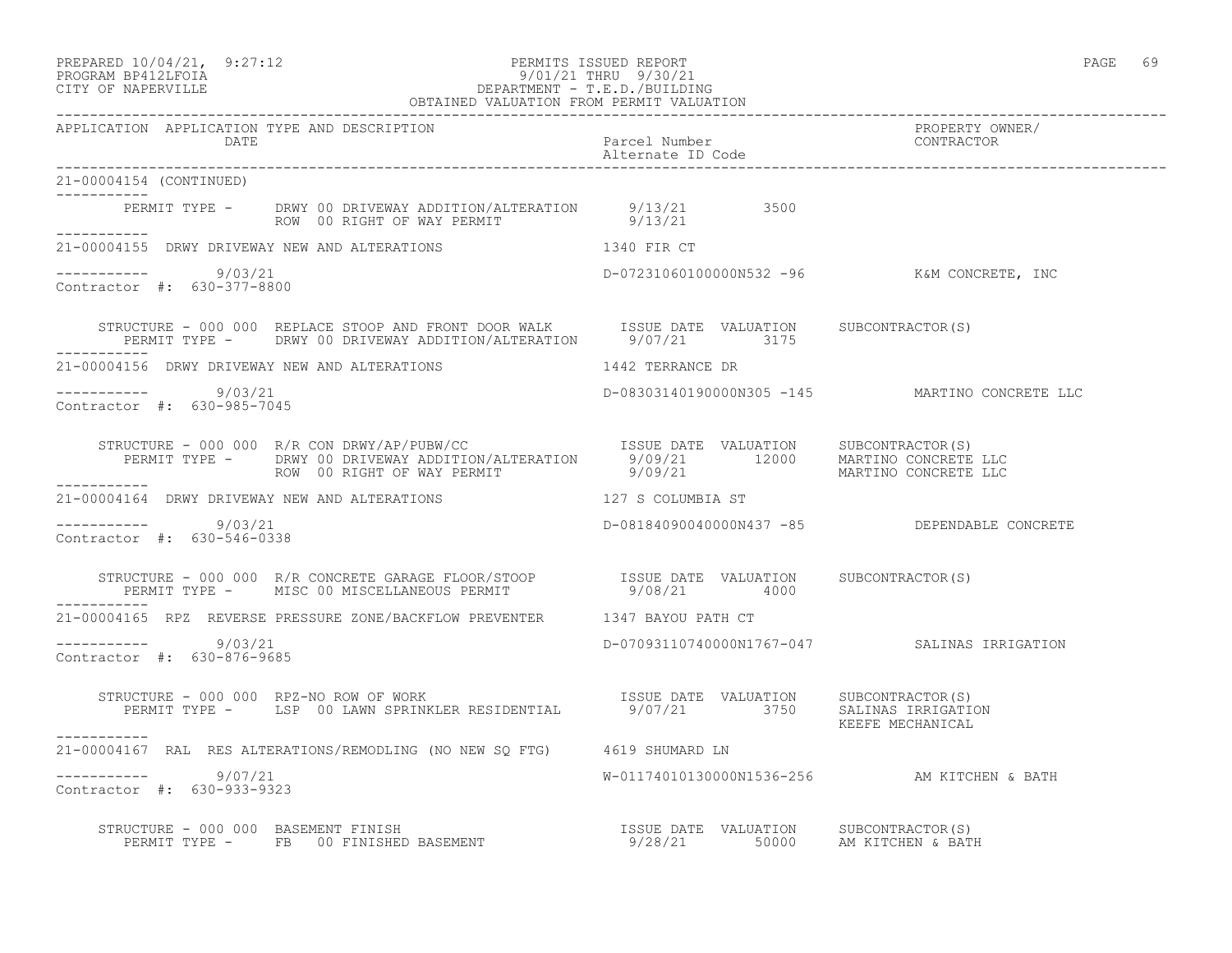| PREPARED 10/04/21, 9:27:12<br>PERMITS ISSUED REPORT<br>9/01/21 THRU 9/30/21<br>PROGRAM BP412LFOIA<br>9/01/21 THRU 9/30/21<br>DEPARTMENT - T.E.D./BUILDING<br>OBTAINED VALUATION FROM PERMIT VALUATION<br>CITY OF NAPERVILLE | PAGE 70                                                |                                                         |
|-----------------------------------------------------------------------------------------------------------------------------------------------------------------------------------------------------------------------------|--------------------------------------------------------|---------------------------------------------------------|
| APPLICATION APPLICATION TYPE AND DESCRIPTION<br>DATE                                                                                                                                                                        | Parcel Number<br>Alternate ID Code                     | PROPERTY OWNER/<br>CONTRACTOR                           |
| 21-00004167 (CONTINUED)<br>-----------                                                                                                                                                                                      |                                                        |                                                         |
|                                                                                                                                                                                                                             |                                                        | P&M PLUMBING HEATING & COOLING                          |
| 21-00004169 DRWY DRIVEWAY NEW AND ALTERATIONS                                                                                                                                                                               | 1112 CARMEL CT                                         |                                                         |
| $--------- 9/07/21$<br>Contractor #: 630-393-1584                                                                                                                                                                           |                                                        | D-07144080220000N123 -82 ARROWHEAD BRICK PAVERS         |
| STRUCTURE - 000 000 REPLACE CONRETE DRWY/AP WITH BRICK PAVER ISSUE DATE VALUATION SUBCONTRACTOR(S)<br>PERMIT TYPE - DRWY 00 DRIVEWAY ADDITION/ALTERATION 9/10/21 15000<br>ROW 00 RIGHT OF WAY PERMIT<br>-----------         | 9/10/21                                                |                                                         |
| 21-00004172 FN FENCE APPLICATION                                                                                                                                                                                            | 402 S CHARLES AV                                       |                                                         |
| -----------     9/07/21<br>Contractor #: 630-584-7710                                                                                                                                                                       | D-08192080010000N146 -101 PEERLESS FENCE               |                                                         |
| STRUCTURE - 000 000<br>PERMIT TYPE - FN 00 FENCE                                                                                                                                                                            | ISSUE DATE VALUATION SUBCONTRACTOR(S)<br>9/28/21 17500 |                                                         |
| 21-00004173 FN FENCE APPLICATION                                                                                                                                                                                            | 2052 MUSTANG DR                                        |                                                         |
| ----------- 9/07/21<br>Contractor #: 773-617-8371                                                                                                                                                                           |                                                        | D-08284130010000N634 -150 PETER'S HOME RENOVATION INC   |
| STRUCTURE - 000 000<br>PERMIT TYPE - FN 00 FENCE                                                                                                                                                                            | ISSUE DATE VALUATION SUBCONTRACTOR(S)<br>9/22/21 6500  |                                                         |
| 21-00004175 DRWY DRIVEWAY NEW AND ALTERATIONS                                                                                                                                                                               | 469 VALLEY DR HM                                       |                                                         |
| ----------     9/07/21<br>Contractor #: 630-486-2171                                                                                                                                                                        |                                                        | D-07142120220000N710 -67 TOLEDO SEALCOATING INC         |
| STRUCTURE - 000 000 R/R ASPHALT DRWY ONLY ISSUE DATE VALUATION SUBCONTRACTOR(S)<br>PERMIT TYPE - DRWY 00 DRIVEWAY ADDITION/ALTERATION 9/14/21 5000                                                                          |                                                        |                                                         |
| 21-00004176 DRWY DRIVEWAY NEW AND ALTERATIONS                                                                                                                                                                               | 504 TIMBER TRAIL CT                                    |                                                         |
| 9/07/21<br>Contractor #: 630-822-2105                                                                                                                                                                                       |                                                        | D-08321040340000N1297-162 FIREMEN ASPHALT & SEALCOATING |
| STRUCTURE - 000 000 R/R ASPHALT DRWYS ONLY TESSUE DATE VALUATION SUBCONTRACTOR(S)<br>PERMIT TYPE - DRWY 00 DRIVEWAY ADDITION/ALTERATION 9/09/21 8000                                                                        |                                                        |                                                         |
| 21-00004181 DECK DECK                                                                                                                                                                                                       | 3324 FARMGATE DR                                       |                                                         |
| ----------     9/07/21<br>Contractor #: 847-749-2373                                                                                                                                                                        |                                                        | W-01091130140000N1423-212 ARCHADECK OF CHICAGOLAND      |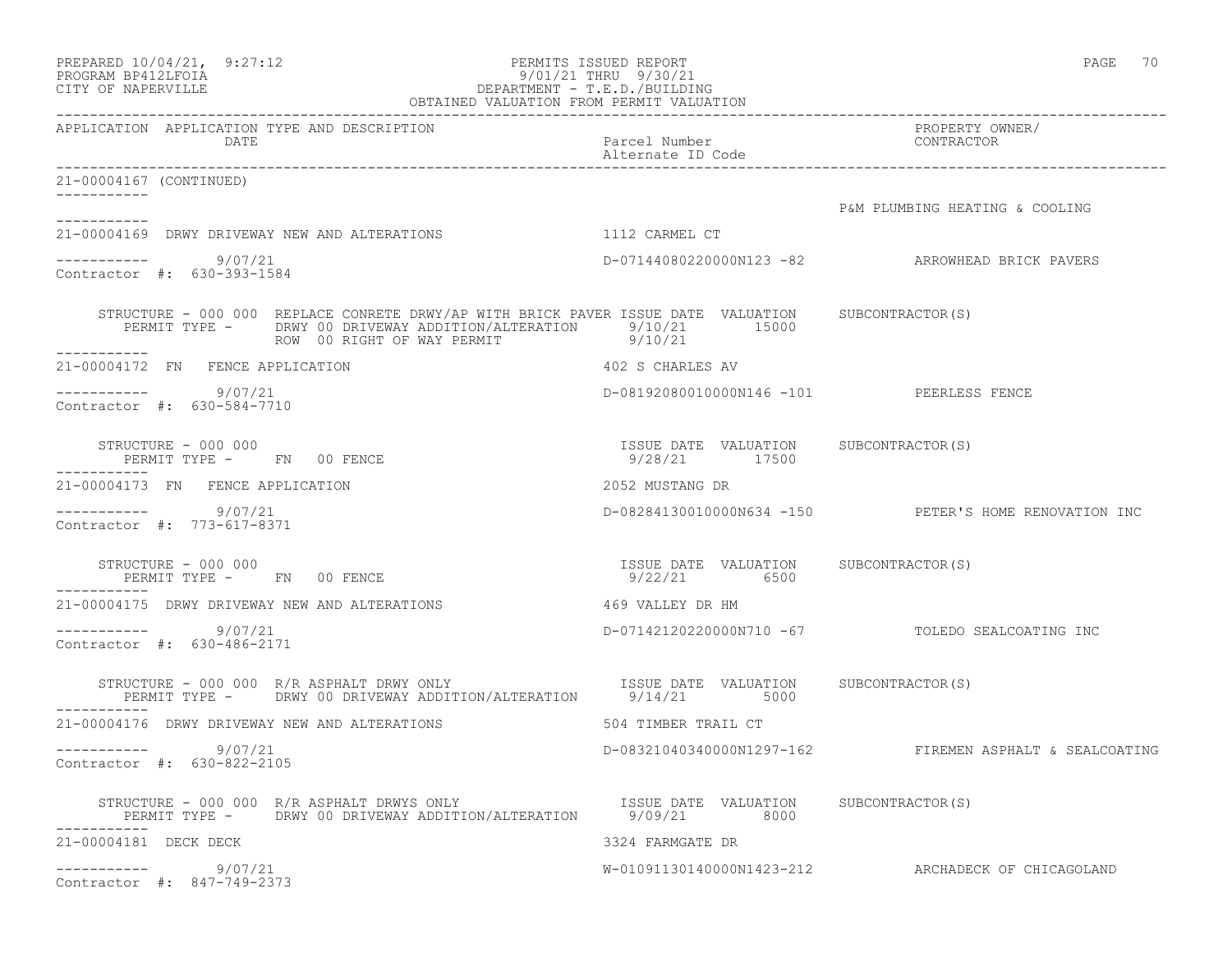| PREPARED 10/04/21, 9:27:12<br>PERMITS ISSUED REPORT<br>PERMITS ISSUED REPORT:<br>9/01/21 THRU 9/30/21<br>DEPARTMENT - T.E.D./BUILDING<br>OBTAINED VALUATION FROM PERMIT VALUATION<br>PROGRAM BP412LFOIA<br>CITY OF NAPERVILLE   | PAGE 71                                  |                                                          |
|---------------------------------------------------------------------------------------------------------------------------------------------------------------------------------------------------------------------------------|------------------------------------------|----------------------------------------------------------|
| APPLICATION APPLICATION TYPE AND DESCRIPTION<br>DATE                                                                                                                                                                            | Parcel Number<br>Alternate ID Code       | PROPERTY OWNER/<br>CONTRACTOR                            |
| 21-00004181 (CONTINUED)                                                                                                                                                                                                         |                                          |                                                          |
| ___________                                                                                                                                                                                                                     |                                          |                                                          |
| 21-00004182 PPA PLUMBING PERMIT                                                                                                                                                                                                 | 4831 CLEARWATER LN                       |                                                          |
| $--------- 9/08/21$<br>Contractor #: 833-933-5874                                                                                                                                                                               |                                          | W-01154080240000N1033-260 AM/FM PLUMBING & SERVICES INC  |
| STRUCTURE - 000 000 EMERGENCY SEWER/WATER REPAIR TISSUE DATE VALUATION SUBCONTRACTOR(S)<br>PERMIT TYPE - SEW 00 SEWER/WATER REPAIR OR REPLACE 9/10/21                                                                           |                                          | AM/FM PLUMBING & SERVICES INC                            |
| 21-00004183 ESC ELECTRIC SERVICE CHANGE                                                                                                                                                                                         | 945 ANNE RD                              |                                                          |
| -----------    9/08/21<br>Contractor #: 708-598-1215                                                                                                                                                                            |                                          | D-08184180140000N418 -86 DEREK ELECTRIC INC              |
| -----------                                                                                                                                                                                                                     |                                          | DEREK ELECTRIC INC                                       |
| 21-00004188 ESC ELECTRIC SERVICE CHANGE                                                                                                                                                                                         | 379 AMY CT                               |                                                          |
| $--------- 9/08/21$<br>Contractor #: 708-296-2720                                                                                                                                                                               |                                          | W-02061010650000N630 -190 YOUR NAPERVILLE ELECTRICAN INC |
| STRUCTURE - 000 000 EMERGENCY ELECTRICAL PERMIT                ISSUE DATE VALUATION    SUBCONTRACTOR(S)<br>PERMIT TYPE -     ELSC 00 ELECTRIC SVC CHANGE RES.            9/17/21                 YOUR NAPERVILLE ELECTRICAN INC |                                          |                                                          |
| 21-00004189 PPA PLUMBING PERMIT                                                                                                                                                                                                 | 308 E 11TH AV                            |                                                          |
| $--------- 9/08/21$<br>Contractor #:                                                                                                                                                                                            |                                          | D-08073100140000N365 -55 ESSENTIAL PLUMBING & SEWER INC  |
| STRUCTURE - 000 000 SEWER REPAIR<br>PERMIT TYPE - SEW 00 SEWER/WATER REPAIR OR REPLACE 9/10/21                                                                                                                                  | ISSUE DATE VALUATION                     | SUBCONTRACTOR(S)<br>ESSENTIAL PLUMBING & SEWER INC       |
| 21-00004190 FN FENCE APPLICATION                                                                                                                                                                                                | 1821 CLIFFSIDE CT                        |                                                          |
| 9/08/21<br>-----------<br>Contractor #: 630-406-8410                                                                                                                                                                            | D-08322140160000N178 -163                | PARAMOUNT FENCE-BATAVIA                                  |
| STRUCTURE - 000 000<br>PERMIT TYPE - FN 00 FENCE                                                                                                                                                                                | ISSUE DATE VALUATION<br>9/17/21<br>13812 | SUBCONTRACTOR(S)                                         |
| 21-00004192 FN FENCE APPLICATION                                                                                                                                                                                                | 447 FLOCK AV                             |                                                          |
| 9/08/21<br>-----------                                                                                                                                                                                                          | D-08303070140000N305 -145                | CLASSIC FENCE/OSWEGO                                     |

Contractor #: 630-551-3400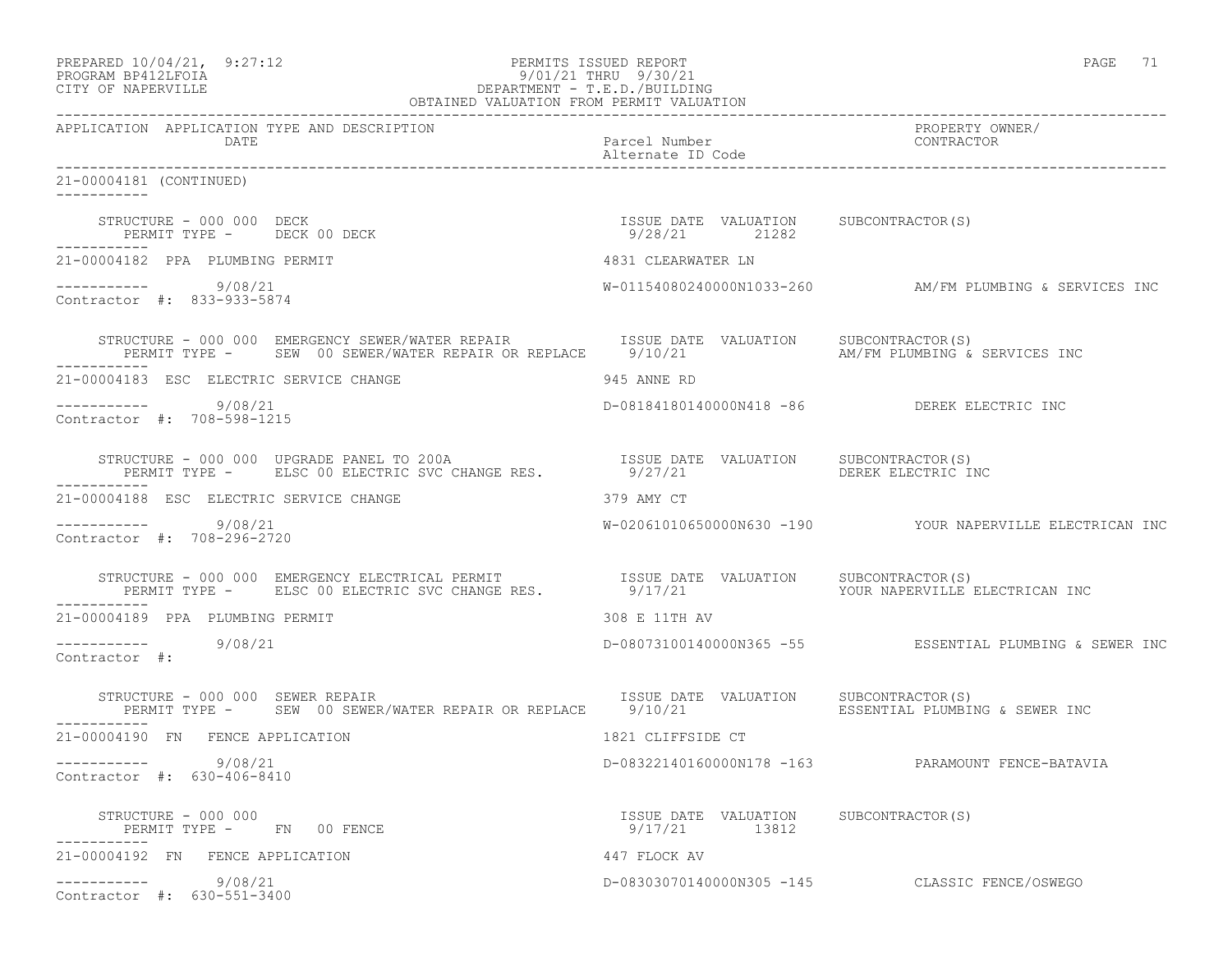| PREPARED 10/04/21, 9:27:12<br>PROGRAM BP412LFOIA<br>CITY OF NAPERVILLE<br>OBTAINED VALUATION FROM PERMIT VALUATION                                 | PERMITS ISSUED REPORT<br>9/01/21 THRU 9/30/21<br>DEPARTMENT - T.E.D./BUILDING | PAGE 72                                                |
|----------------------------------------------------------------------------------------------------------------------------------------------------|-------------------------------------------------------------------------------|--------------------------------------------------------|
| APPLICATION APPLICATION TYPE AND DESCRIPTION<br>DATE                                                                                               | Parcel Number<br>Alternate ID Code                                            | PROPERTY OWNER/<br>CONTRACTOR                          |
| 21-00004192 (CONTINUED)                                                                                                                            |                                                                               |                                                        |
| STRUCTURE - 000 000<br>PERMIT TYPE - FN 00 FENCE                                                                                                   | ISSUE DATE VALUATION SUBCONTRACTOR(S)<br>9/22/21 2221                         |                                                        |
| 21-00004193 FN FENCE APPLICATION                                                                                                                   | 1135 THACKERY LN                                                              |                                                        |
| $--------- 9/08/21$<br>Contractor #: 630-551-3400                                                                                                  |                                                                               | W-01112100090000N444 -217 CLASSIC FENCE/OSWEGO         |
| STRUCTURE - 000 000<br>PERMIT TYPE - FN 00 FENCE                                                                                                   | ISSUE DATE VALUATION SUBCONTRACTOR(S)<br>9/10/21 1425                         |                                                        |
| 21-00004195 FN FENCE APPLICATION                                                                                                                   | 2540 LEACH DR                                                                 |                                                        |
| $--------- 9/08/21$<br>Contractor #: 224-220-1042                                                                                                  |                                                                               | W-01022160150000N1140-187 CEDAR MOUNTAIN FENCE COMPANY |
| STRUCTURE - 000 000<br>PERMIT TYPE - FN 00 FENCE                                                                                                   | ISSUE DATE VALUATION SUBCONTRACTOR(S)<br>9/09/21 4000                         |                                                        |
| 21-00004196 TENT TENTS                                                                                                                             | 1748 W JEFFERSON AV 140                                                       |                                                        |
| $--------- 9/08/21$<br>Contractor #: 630-468-2800                                                                                                  | D-07222080180000 - ULTIMATE RENTAL                                            |                                                        |
| STRUCTURE - 000 000 1 TENT 9/16-9/19<br>PERMIT TYPE - TENT 00 TENT PERMIT                                                                          | ISSUE DATE VALUATION SUBCONTRACTOR(S)<br>9/15/21                              |                                                        |
| 21-00004197 OCCI OCCUPANCY INSPECTION                                                                                                              | 1960 SPRINGBROOK SQUARE DR 104                                                |                                                        |
| ----------- 9/08/21<br>Contractor #:                                                                                                               |                                                                               |                                                        |
| STRUCTURE - 000 000 PULTE HOMES CONSTRUCTION OFFICE ISSUE DATE VALUATION SUBCONTRACTOR(S) PERMIT TYPE - OCC 00 OCC INSPECT. PERMIT COM/RST 9/21/21 |                                                                               |                                                        |
| 21-00004198 FN FENCE APPLICATION                                                                                                                   | 2710 GATESHEAD DR                                                             |                                                        |
| 9/08/21<br>Contractor #: 708-275-3874                                                                                                              | W-01024130130000N270 -202 AB PAINTING                                         |                                                        |
| STRUCTURE - 000 000<br>PERMIT TYPE - FN 00 FENCE                                                                                                   | ISSUE DATE VALUATION SUBCONTRACTOR(S)<br>9/17/21<br>3700                      |                                                        |
| 21-00004199 RPZ REVERSE PRESSURE ZONE/BACKFLOW PREVENTER 972 ELM CT                                                                                |                                                                               |                                                        |
| 9/08/21<br>Contractor #: 630-293-4962                                                                                                              | D-07262080060000N762 -127 SALINAS & SONS                                      |                                                        |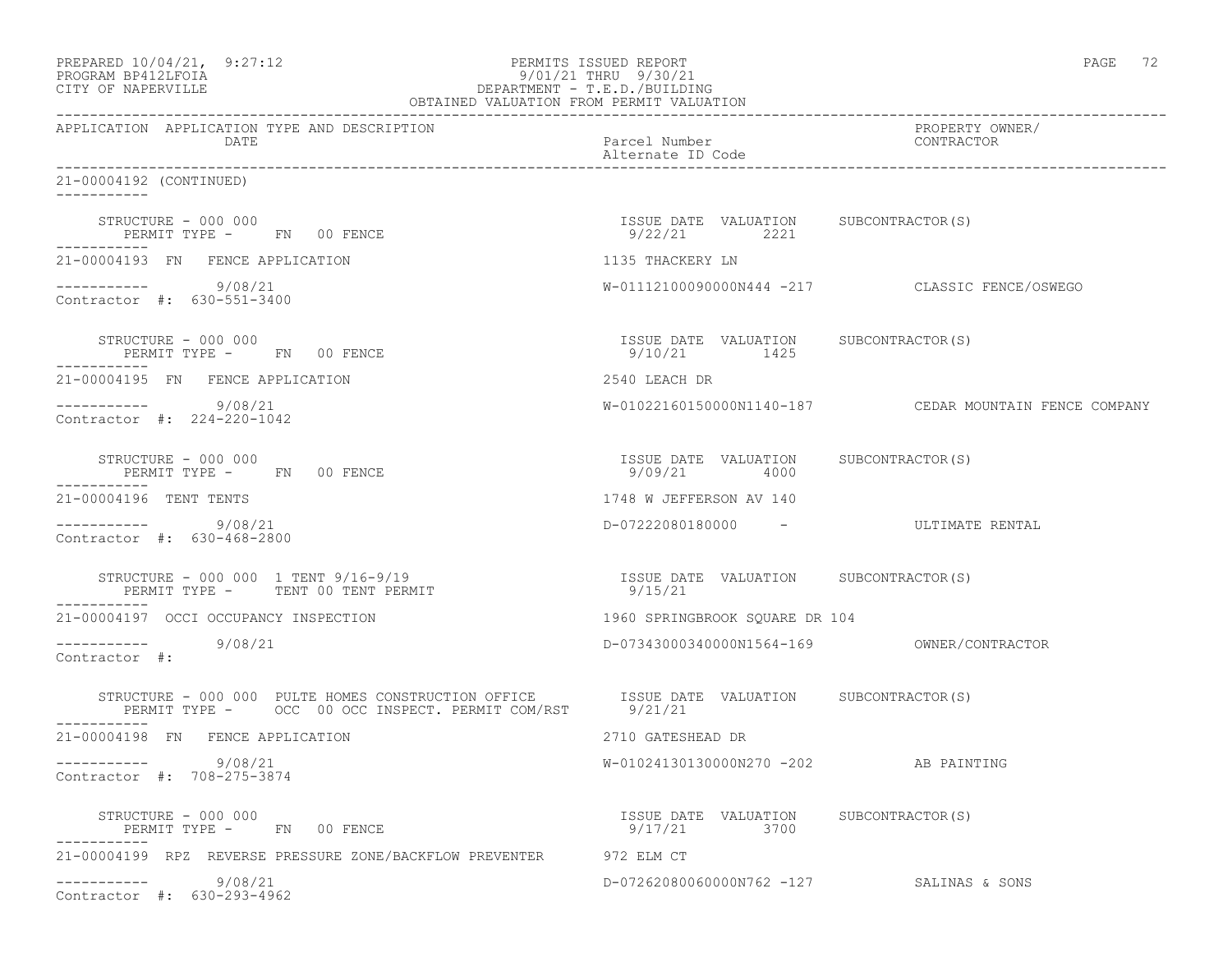| PREPARED 10/04/21, | 9:27:12 |
|--------------------|---------|
|                    |         |

## PREPARED 10/04/21, 9:27:12 PERMITS ISSUED REPORT PAGE 73 PROGRAM BP412LFOIA 9/01/21 THRU 9/30/21 CITY OF NAPERVILLE DEPARTMENT - T.E.D./BUILDING

| OBTAINED VALUATION FROM PERMIT VALUATION                                                                                                                                                                                                                                                                                                    |                                     |                                                     |
|---------------------------------------------------------------------------------------------------------------------------------------------------------------------------------------------------------------------------------------------------------------------------------------------------------------------------------------------|-------------------------------------|-----------------------------------------------------|
| APPLICATION APPLICATION TYPE AND DESCRIPTION<br><b>DATE</b>                                                                                                                                                                                                                                                                                 | Parcel Number<br>Alternate ID Code  | PROPERTY OWNER/<br>CONTRACTOR                       |
| 21-00004199 (CONTINUED)<br>------------                                                                                                                                                                                                                                                                                                     |                                     |                                                     |
| STRUCTURE - 000 000 RPZ WITH HEADS IN ROW                            ISSUE DATE VALUATION      SUBCONTRACTOR(S)<br>PERMIT TYPE -       LSP 00 LAWN SPRINKLER RESIDENTIAL           9/10/21         4960     SALINAS & SONS                                                                                                                  |                                     | WHEATLAND PLUMBING                                  |
| __________<br>21-00004200 RPZ REVERSE PRESSURE ZONE/BACKFLOW PREVENTER 3339 EMPRESS DR                                                                                                                                                                                                                                                      |                                     |                                                     |
| -----------    9/08/21<br>Contractor #: 815-385-5599                                                                                                                                                                                                                                                                                        |                                     | W-01082000000043N1808-211 WATER WORKS INC-JOHNSBURG |
| STRUCTURE - 000 000 RPZ-NO HEADS IN ROW<br>PERMIT TYPE - LSP 00 LAWN SPRINKLER RESIDENTIAL 9/09/21 4800 WATER WORKS INC-JOHNSBURG<br>------------                                                                                                                                                                                           |                                     | ENGLAND PLUMBING                                    |
| 21-00004201 RPZ REVERSE PRESSURE ZONE/BACKFLOW PREVENTER 3811 CHESAPEAKE LN                                                                                                                                                                                                                                                                 |                                     |                                                     |
| -----------    9/08/21<br>Contractor #: 815-730-3109                                                                                                                                                                                                                                                                                        |                                     |                                                     |
| STRUCTURE - 000 000 RPZ WITH HEADS IN ROW SESIDENTIAL TSSUE DATE VALUATION SUBCONTRACTOR(S)<br>PERMIT TYPE - LSP 00 LAWN SPRINKLER RESIDENTIAL 9/10/21 4960 RAINTREE LANDSCAPING<br>___________                                                                                                                                             |                                     | MCK BACKFLOW                                        |
| 21-00004202 FN FENCE APPLICATION                                                                                                                                                                                                                                                                                                            | 2643 DREXEL DR                      |                                                     |
| $--------- 9/08/21$<br>Contractor #: 847-608-9590                                                                                                                                                                                                                                                                                           | W-01043101130000N1698-197 PRO FENCE |                                                     |
| $\begin{array}{cccccccccc} \texttt{STRUCTURE} & - & 000 & 000 & & & & & & \\ \texttt{PERMIT TYPE} & - & & \texttt{FN} & 00 & \texttt{FENCE} & & & & & \\ \end{array} \hspace{2.5cm} \begin{array}{cccccccccc} \texttt{TSSUE} & \texttt{DATE} & \texttt{VALUATION} & & \texttt{SUBCONTRACTOR(S)} \\ & & 9/09/21 & & 3450 & & \\ \end{array}$ |                                     |                                                     |
| 21-00004204 RPZ REVERSE PRESSURE ZONE/BACKFLOW PREVENTER 652 HEATHERFIELD CR                                                                                                                                                                                                                                                                |                                     |                                                     |
| $--------$ 9/08/21<br>Contractor #: 773-844-5580                                                                                                                                                                                                                                                                                            |                                     | D-08293140020000N1738-147 ONE TIME IRRIGATION INC   |
| STRUCTURE - 000 000 RPZ-NO HEADS IN ROW TEXAS SUBLE DATE VALUATION SUBCONTRACTOR(S)<br>PERMIT TYPE - LSP 00 LAWN SPRINKLER RESIDENTIAL 9/10/21 4800 KROL PLUMBING, INC<br>-----------                                                                                                                                                       |                                     | ONE TIME IRRIGATION INC                             |
| 21-00004205 PAT PATIO APPLICATION                                                                                                                                                                                                                                                                                                           | 1657 IMPERIAL CR                    |                                                     |
| $--------- 9/08/21$<br>Contractor #: 630-293-0339                                                                                                                                                                                                                                                                                           |                                     | D-07112070390000N635 -37 CYPRESS LAWNS, INC         |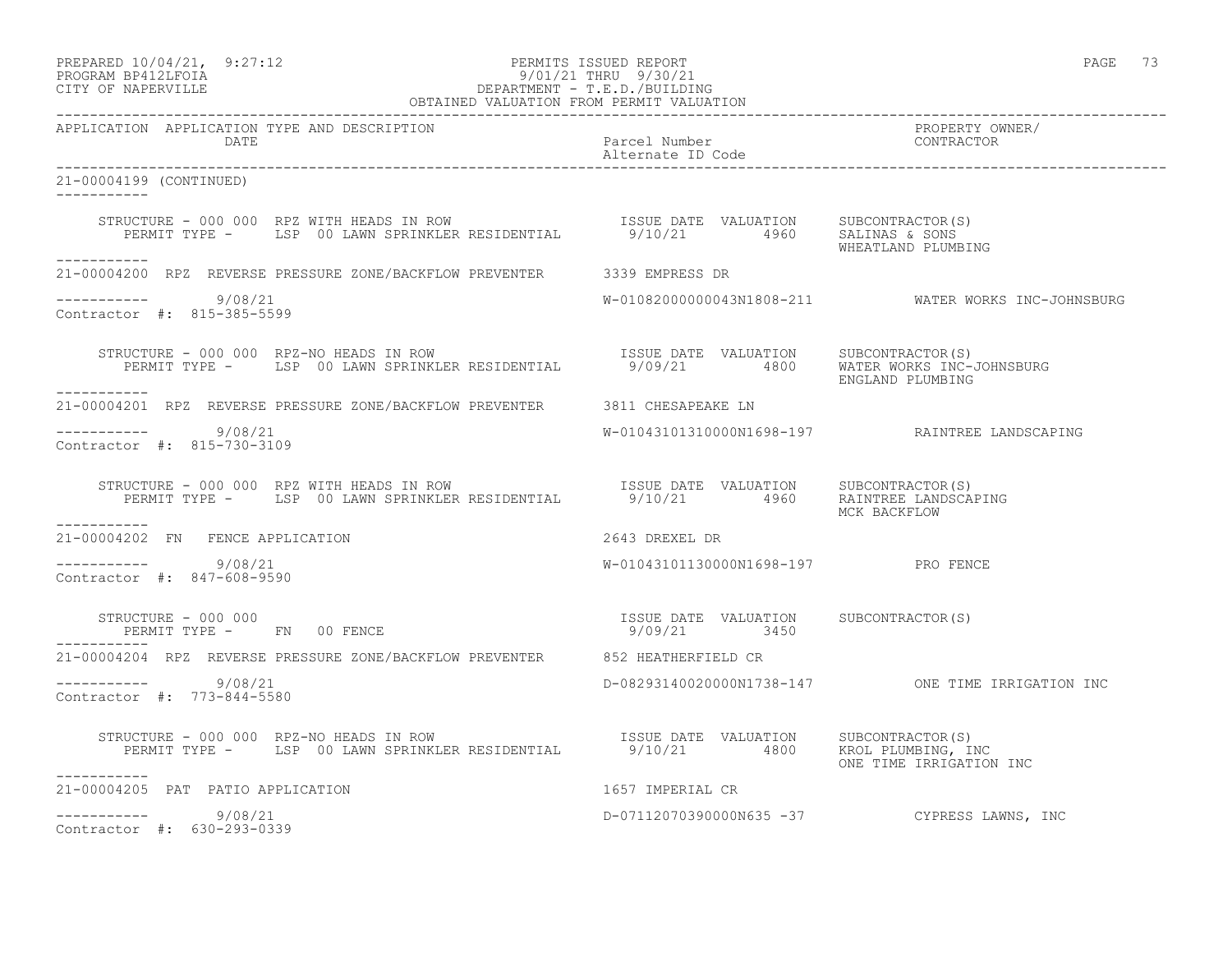| PREPARED 10/04/21, 9:27:12 | PERMITS ISSUED REPORT |  | PAGE |  |
|----------------------------|-----------------------|--|------|--|
| DDOCD3M DD419TDOT3         | 0/01/01 munut 0/20/01 |  |      |  |

#### PROGRAM BP412LFOIA 9/01/21 THRU 9/30/21 CITY OF NAPERVILLE DEPARTMENT - T.E.D./BUILDING OBTAINED VALUATION FROM PERMIT VALUATION

------------------------------------------------------------------------------------------------------------------------------------

APPLICATION APPLICATION TYPE AND DESCRIPTION PROPERTY OWNER/ DATE Parcel Number Contractor Contractor Contractor Parcel Number Contractor Contractor Contractor Contractor Contractor Contractor Contractor Contractor Contractor Contractor Contractor Contractor Contractor Contractor Co Alternate ID Code ------------------------------------------------------------------------------------------------------------------------------------ 21-00004205 (CONTINUED) ----------- STRUCTURE - 000 000 PAVER PATIO/WOOD PAVILLION ISSUE DATE VALUATION SUBCONTRACTOR(S) PERMIT TYPE - GAZO 00 GAZEBO / PAVILION PERMIT 9/28/21 79600 PAT 00 PATIO 9/28/21 79600 ----------- 21-00004206 TENT TENTS 1370 E 87TH ST  $--------- 9/08/21$ W-02041030400000N760 -194 PARTY PEOPLE RENTAL CO Contractor #: STRUCTURE - 000 000 1 TENT 9/16-9/19 ISSUE DATE VALUATION SUBCONTRACTOR(S) PERMIT TYPE - TENT 00 TENT PERMIT ----------- 21-00004207 FN FENCE APPLICATION 1004 SHERINGHAM DR ----------- 9/08/21 D-07253080310000N569 -143 PRO FENCE Contractor #: 847-608-9590 STRUCTURE - 000 000 ISSUE DATE VALUATION SUBCONTRACTOR(S) PERMIT TYPE - FN 00 FENCE ----------- 21-00004208 DRWY DRIVEWAY NEW AND ALTERATIONS 1064 SANCTUARY LN ----------- 9/08/21 D-07272050570000N745 -125 ISMAEL'S CONCRETE Contractor #: 630-930-9138 STRUCTURE - 000 000 R/R ASP TO CON DRWY/AP **ISSUE DATE** VALUATION SUBCONTRACTOR(S) PERMIT TYPE - DRWY 00 DRIVEWAY ADDITION/ALTERATION 9/17/21 10000 ISMAEL'S CONCRETE ROW 00 RIGHT OF WAY PERMIT  $9/17/21$  ISMAEL'S CONCRETE ----------- 21-00004209 DRWY DRIVEWAY NEW AND ALTERATIONS 151 WAXWING AV  $--------- 9/08/21$ D-08303050030000N197 -145 ANDREAS & SONS INC, ROBERT Contractor #: 708-863-5735 STRUCTURE - 000 000 R/R CONCRETE DRWY/AP/FDW ISSUE DATE VALUATION SUBCONTRACTOR(S) PERMIT TYPE - DRWY 00 DRIVEWAY ADDITION/ALTERATION 9/20/21 ROBERT R ANDREAS & SONS ROW 00 RIGHT OF WAY PERMIT 4 9/20/21 AOBERT R ANDREAS & SONS ----------- 21-00004210 DECK DECK 2451 WARM SPRINGS LN ----------- 9/08/21 W-01034120200000N1246-200 MIDTOWN HOMES IMPROVEMENTS Contractor #: 630-473-4165 STRUCTURE - 000 000 DECK **ISSUE DATE VALUATION** SUBCONTRACTOR(S)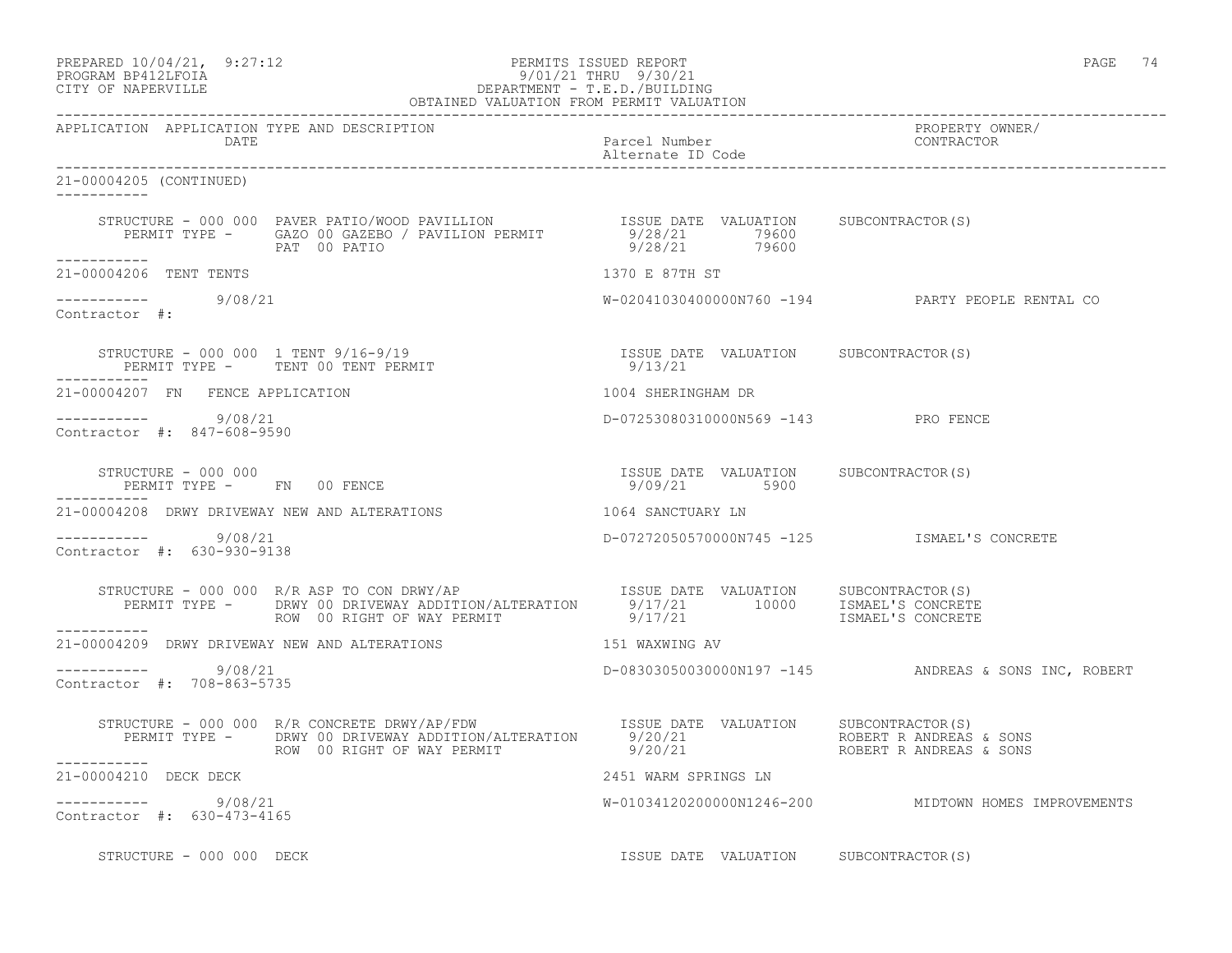#### PREPARED 10/04/21, 9:27:12 PERMITS ISSUED REPORT PAGE 75 PROGRAM BP412LFOIA 9/01/21 THRU 9/30/21 CITY OF NAPERVILLE DEPARTMENT - T.E.D./BUILDING OBTAINED VALUATION FROM PERMIT VALUATION

| APPLICATION APPLICATION TYPE AND DESCRIPTION                                                                                                                                                                                        |                                           |                                                       |
|-------------------------------------------------------------------------------------------------------------------------------------------------------------------------------------------------------------------------------------|-------------------------------------------|-------------------------------------------------------|
| 21-00004210 (CONTINUED)                                                                                                                                                                                                             |                                           |                                                       |
| PERMIT TYPE - DECK 00 DECK                                                                                                                                                                                                          | 9/29/21                                   |                                                       |
| 2 OTTAWA CT<br>21-00004211 DRWY DRIVEWAY NEW AND ALTERATIONS                                                                                                                                                                        |                                           |                                                       |
| $--------- 9/08/21$<br>Contractor #: 847-641-7366                                                                                                                                                                                   |                                           | D-08071090110000N147 -40 ELPRO CONCRETE & PAVING CORP |
| STRUCTURE - 000 000 EXTEND&R/R DRWY/FDW/STOOP/BACK PATIO ISSUE DATE VALUATION SUBCONTRACTOR(S)<br>PERMIT TYPE - DRWY 00 DRIVEWAY ADDITION/ALTERATION 9/27/21                                                                        |                                           |                                                       |
|                                                                                                                                                                                                                                     |                                           |                                                       |
| $--------- 9/08/21$<br>Contractor #: 630-377-9339                                                                                                                                                                                   | W-01221100070000N834 -274 DAMICO PAVING   |                                                       |
| STRUCTURE - 000 000 R/R ASP DRWY/AP<br>PERMIT TYPE - DRWY 00 DRIVEWAY ADDITION/ALTERATION 9/15/21 3350<br>ROW 00 RIGHT OF WAY PERMIT 9/15/21 9/15/21                                                                                |                                           |                                                       |
| 21-00004214 TENT TENTS                                                                                                                                                                                                              | 2855 95TH ST                              |                                                       |
| $--------- 9/08/21$<br>Contractor #: 616-669-9301                                                                                                                                                                                   | W-01033060050000N1338-199 LUURTSEMA SALES |                                                       |
| STRUCTURE – 000 000 1 TENT 9/16-9/19                                   ISSUE DATE VALUATION     SUBCONTRACTOR(S)                                                                                                                    |                                           |                                                       |
| 21-00004215 DRWY DRIVEWAY NEW AND ALTERATIONS                                                                                                                                                                                       | 120 SPRINGWOOD DR                         |                                                       |
| $--------- 9/08/21$<br>Contractor #: 630-406-1200                                                                                                                                                                                   |                                           | D-07244070040000N679 -114 SENNSTROM CONCRETE          |
| STRUCTURE - 000 000 R/R CONCRETE DRWY/AP/FRONT STOOP<br>PERMIT TYPE - DRWY 00 DRIVEWAY ADDITION/ALTERATION 9/28/21 8500 CONCRETE BY SENNSTROM INC<br>ROW 00 RIGHT OF WAY PERMIT                                                     | 9/28/21                                   | CONCRETE BY SENNSTROM INC                             |
| ------------<br>21-00004216 DRWY DRIVEWAY NEW AND ALTERATIONS                                                                                                                                                                       | 2719 WHITCHURCH CT                        |                                                       |
| -----------     9/08/21<br>Contractor #: 630-788-2424                                                                                                                                                                               |                                           | W-01031060150000N1335-184 AMERICA'S BRICK PAVING      |
| STRUCTURE - 000 000 R/R ASP TO CON DRWY/AP [SSUE DATE VALUATION SUBCONTRACTOR(S)<br>PERMIT TYPE - DRWY 00 DRIVEWAY ADDITION/ALTERATION 9/14/21 9500 AMERICA'S BRICK PAVING<br>ROW 00 RIGHT OF WAY PERMIT 9/14/21 21 AMERICA'S BRICK |                                           |                                                       |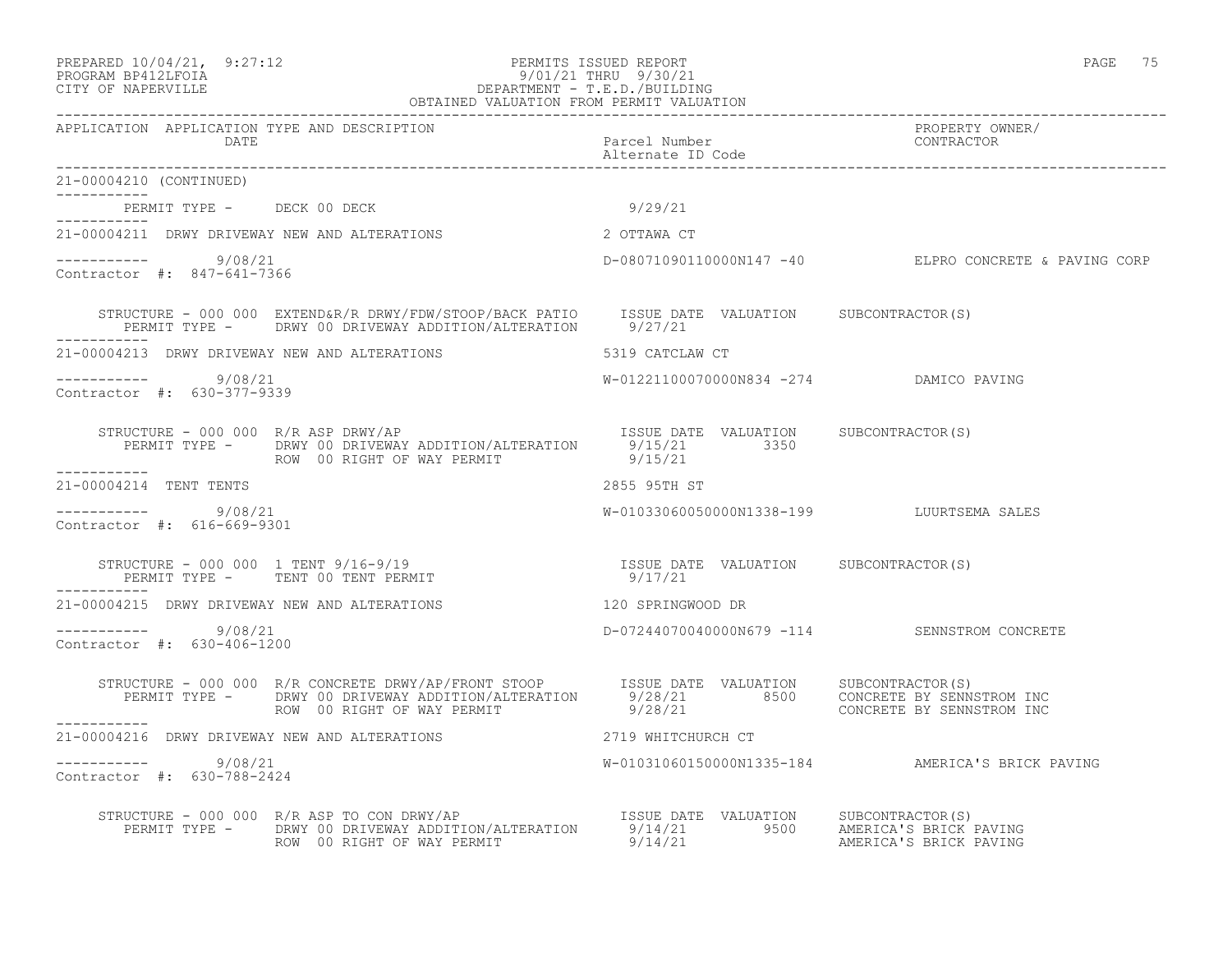#### PREPARED 10/04/21, 9:27:12 PERMITS ISSUED REPORT PAGE 76 PROGRAM BP412LFOIA 9/01/21 THRU 9/30/21 CITY OF NAPERVILLE DEPARTMENT - T.E.D./BUILDING OBTAINED VALUATION FROM PERMIT VALUATION

------------------------------------------------------------------------------------------------------------------------------------

| APPLICATION APPLICATION TYPE AND DESCRIPTION<br>DATE                                                                                                                                                                                                                               | Parcel Number<br>Alternate ID Code                     | PROPERTY OWNER/<br>CONTRACTOR                |
|------------------------------------------------------------------------------------------------------------------------------------------------------------------------------------------------------------------------------------------------------------------------------------|--------------------------------------------------------|----------------------------------------------|
| 21-00004217 DRWY DRIVEWAY NEW AND ALTERATIONS                                                                                                                                                                                                                                      | 2250 SALISBURY DR                                      |                                              |
| ---------- 9/08/21<br>Contractor #: 331-330-1405                                                                                                                                                                                                                                   | W-01012130020000N285 -189 MIKE'S MUD INC               |                                              |
| STRUCTURE - 000 000 R/R ASP TO CON DRWY/AP/FDW ISSUE DATE VALUATION SUBCONTRACTOR(S)<br>PERMIT TYPE - DRWY 00 DRIVEWAY ADDITION/ALTERATION 9/10/21 MIKES MUD INC<br>ROW 00 RIGHT OF WAY PERMIT 9/10/21 MIKES MUD INC<br>ROW 00 RIGHT OF WAY PERMIT                                 |                                                        |                                              |
| 21-00004219 TSG TEMPORARY SIGNS                                                                                                                                                                                                                                                    | 721 W JEFFERSON AV                                     |                                              |
| $--------- 9/09/21$<br>Contractor #: 714-936-4125                                                                                                                                                                                                                                  |                                                        | D-07133130250000N1484-83 SUPER COLOR DIGITAL |
| STRUCTURE - 000 000 TEMP SIGN<br>PERMIT TYPE - TSG 00 TEMPORARY SIGN 19/16/21<br>-----------                                                                                                                                                                                       | ISSUE DATE VALUATION SUBCONTRACTOR(S)                  |                                              |
| 21-00004220 OCCI OCCUPANCY INSPECTION                                                                                                                                                                                                                                              | 2959 ARTESIAN RD 111                                   |                                              |
| $--------- 9/09/21$<br>Contractor #:                                                                                                                                                                                                                                               |                                                        |                                              |
| ------------                                                                                                                                                                                                                                                                       |                                                        |                                              |
| 21-00004223 PAT PATIO APPLICATION                                                                                                                                                                                                                                                  | 1436 BAYOU PATH DR                                     |                                              |
| $--------- 9/09/21$<br>Contractor #: 630-809-6911                                                                                                                                                                                                                                  | D-07093050380000N1767-047 FERNANDO CRUZ                |                                              |
| STRUCTURE - 000 000 BRICK PATIO<br>PERMIT TYPE -       PAT   00 PATIO<br>------------                                                                                                                                                                                              | ISSUE DATE VALUATION SUBCONTRACTOR(S)<br>9/28/21 21000 |                                              |
|                                                                                                                                                                                                                                                                                    |                                                        |                                              |
| ----------- 9/09/21<br>Contractor #: 331-330-1405                                                                                                                                                                                                                                  | D-07251100410000N75 -128 MIKE'S MUD INC                |                                              |
| STRUCTURE - 000 000 R/R ASP TO CON DRWY/AP/FDW/STOOP/PUBW ISSUE DATE VALUATION SUBCONTRACTOR(S)<br>PERMIT TYPE - DRWY 00 DRIVEWAY ADDITION/ALTERATION 9/10/21 4000 MIKES MUD INC<br>ROW 00 RIGHT OF WAY PERMIT 9/10/21 4000 MIKES MU<br>ROW 00 RIGHT OF WAY PERMIT<br>------------ |                                                        |                                              |
| 21-00004225 UGT UNDER/ABOVE GROUND TANK                                                                                                                                                                                                                                            | 1490 E CHICAGO AV                                      |                                              |
| $--------- 9/09/21$<br>Contractor #: 888-528-9475                                                                                                                                                                                                                                  | D-08172120010000N416 -73 AMERIGAS PROPANE              |                                              |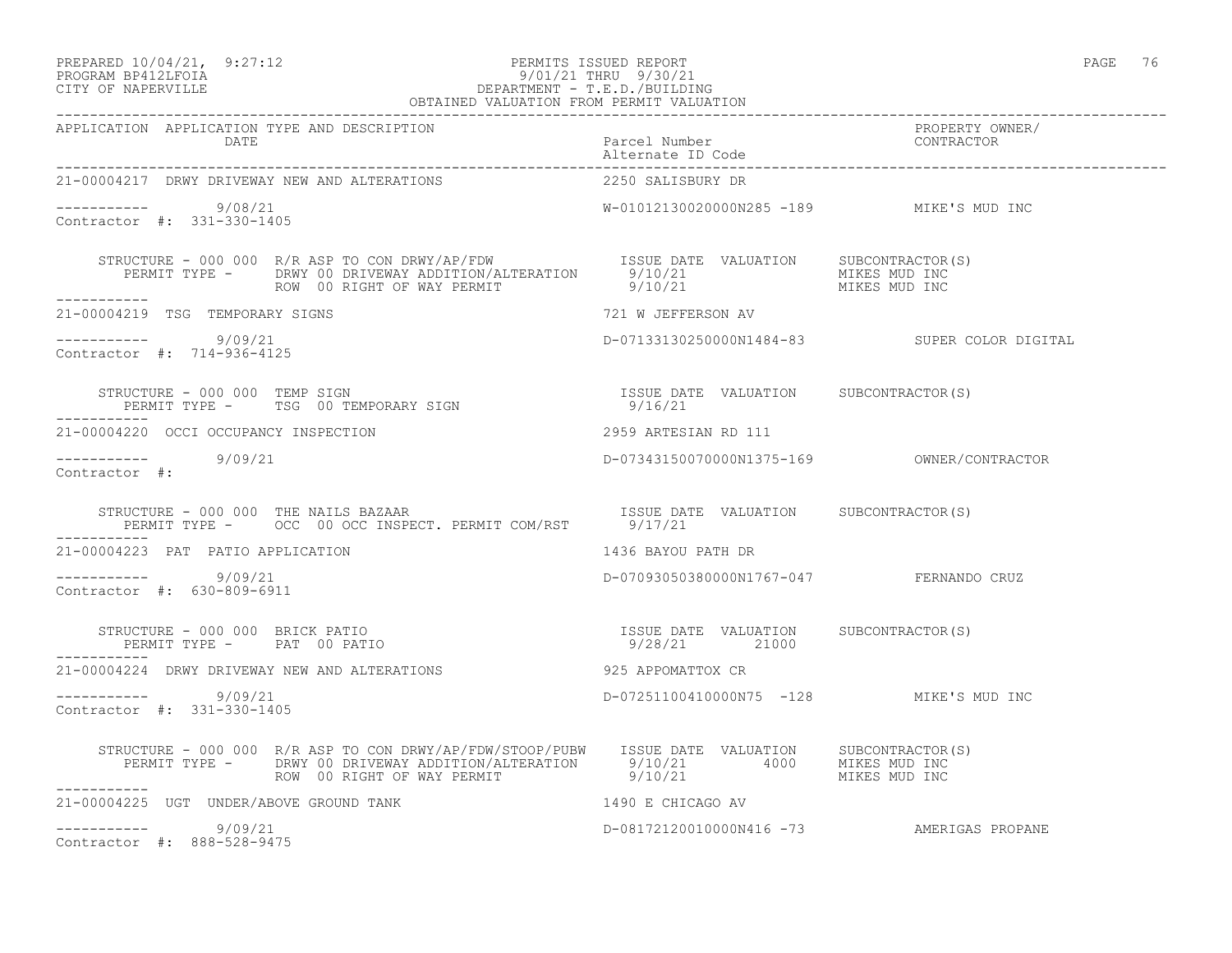| PREPARED 10/04/21, 9:27:12<br>PERMITS ISSUED REPORT<br>9/01/21 THRU 9/30/21<br>PROGRAM BP412LFOIA<br>CITY OF NAPERVILLE                           |                                                        | PAGE 77                                              |
|---------------------------------------------------------------------------------------------------------------------------------------------------|--------------------------------------------------------|------------------------------------------------------|
| APPLICATION APPLICATION TYPE AND DESCRIPTION<br>DATE                                                                                              | Parcel Number<br>Alternate ID Code                     | PROPERTY OWNER/<br>CONTRACTOR                        |
| 21-00004225 (CONTINUED)                                                                                                                           |                                                        |                                                      |
| STRUCTURE - 000 000<br>PERMIT TYPE - UGT 00 UNDER/ABOVE GROUND TANK PERMIT 9/22/21 SAMERIGAS PROPANE<br>-----------                               | ISSUE DATE VALUATION SUBCONTRACTOR(S)                  |                                                      |
| 21-00004226 DRWY DRIVEWAY NEW AND ALTERATIONS                                                                                                     | 948 SHANDREW DR                                        |                                                      |
| $--------- 9/09/21$<br>Contractor #: 630-512-0221                                                                                                 |                                                        | D-07271090260000N1400-109 LEON SEALCOATING SERVICES  |
| STRUCTURE - 000 000 R/R CONCRETE FRONT PORCH/FDW/STEP 1SSUE DATE VALUATION SUBCONTRACTOR(S)<br>PERMIT TYPE - MISC 00 MISCELLANEOUS PERMIT 9/10/21 |                                                        |                                                      |
| 21-00004227 SITE SITE DEVELOPMENT                                                                                                                 | 2112 FERRY RD HM                                       |                                                      |
| $--------- 9/09/21$<br>Contractor #: 630-585-0021                                                                                                 |                                                        | D-07042030110001N1705-3 IRON GATE MOTOR CONDOS       |
| STRUCTURE - 000 000<br>PERMIT TYPE - SITE 00 SITE DEVELOPMENT<br>-----------                                                                      | ISSUE DATE VALUATION SUBCONTRACTOR (S)<br>9/09/21      | R J KIELON PLUMBING & HEATING                        |
| 21-00004228 FN FENCE APPLICATION                                                                                                                  | 1503 CONAN DOYLE RD                                    |                                                      |
| $--------- 9/09/21$<br>Contractor #: 815-744-9390                                                                                                 |                                                        | W-01111070150000N533 -216 THE CEDAR MILL-MORRIS      |
| STRUCTURE - 000 000<br>PERMIT TYPE - FN 00 FENCE<br>-----------                                                                                   | ISSUE DATE VALUATION SUBCONTRACTOR(S)<br>9/22/21 7300  |                                                      |
| 21-00004229 FN FENCE APPLICATION                                                                                                                  | 214 TUPELO AV                                          |                                                      |
| $--------- 9/09/21$<br>Contractor #: 708-856-8999                                                                                                 |                                                        | D-08301220200000N481 -130 ILLINOIS FENCE COMPANY     |
| STRUCTURE - 000 000<br>PERMIT TYPE - FN 00 FENCE<br>----------                                                                                    | ISSUE DATE VALUATION SUBCONTRACTOR(S)<br>9/10/21 6220  |                                                      |
| 21-00004230 FN FENCE APPLICATION                                                                                                                  | 1130 STARLITE CT                                       |                                                      |
| 9/09/21<br>Contractor #: 630-473-4165                                                                                                             |                                                        | W-01024140250000N270 -202 MIDTOWN HOMES IMPROVEMENTS |
| STRUCTURE - 000 000<br>PERMIT TYPE - FN 00 FENCE<br>------------                                                                                  | ISSUE DATE VALUATION SUBCONTRACTOR(S)<br>9/10/21 24639 |                                                      |
| 21-00004231 DRWY DRIVEWAY NEW AND ALTERATIONS                                                                                                     | 208 TERRANCE DR                                        |                                                      |
| 9/09/21<br>___________<br>Contractor #: 815-462-3129                                                                                              |                                                        | D-08303040100000N197 -145 HOMER PAVING COMPANY       |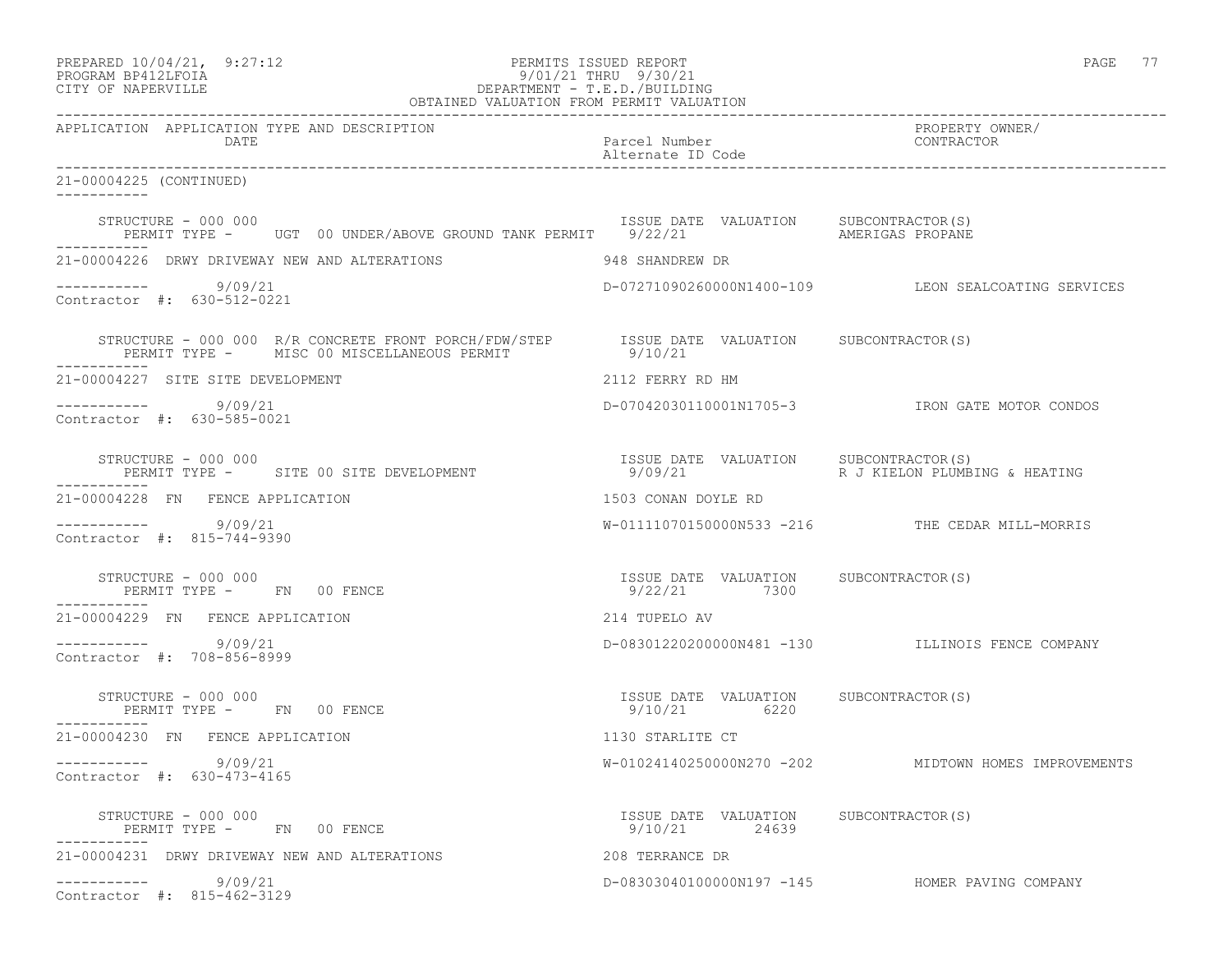PREPARED  $10/04/21$ , 9:27:12 PERMITS ISSUED REPORT PAGE 78

# PROGRAM BP412LFOIA 9/01/21 THRU 9/30/21 CITY OF NAPERVILLE DEPARTMENT - T.E.D./BUILDING

|                                                          | OBTAINED VALUATION FROM PERMIT VALUATION                                                                                                                                                                                                                 |                                       |                                                         |
|----------------------------------------------------------|----------------------------------------------------------------------------------------------------------------------------------------------------------------------------------------------------------------------------------------------------------|---------------------------------------|---------------------------------------------------------|
| APPLICATION APPLICATION TYPE AND DESCRIPTION<br>DATE     |                                                                                                                                                                                                                                                          | Parcel Number<br>Alternate ID Code    | PROPERTY OWNER/<br>CONTRACTOR                           |
| 21-00004231 (CONTINUED)<br><u> Ludwaldulu Ludwa</u>      |                                                                                                                                                                                                                                                          |                                       |                                                         |
|                                                          | STRUCTURE - 000 000 R/R ASP DRWY/AP<br>PERMIT TYPE - DRWY 00 DRIVEWAY ADDITION/ALTERATION 9/14/21 3100<br>ROW 00 RIGHT OF WAY PERMIT 9/14/21 9/14/21                                                                                                     |                                       |                                                         |
|                                                          | 21-00004233 DRWY DRIVEWAY NEW AND ALTERATIONS 1544 AMBLESIDE CR                                                                                                                                                                                          |                                       |                                                         |
| $--------- 9/09/21$<br>Contractor #: 630-406-7709        |                                                                                                                                                                                                                                                          |                                       | D-07233090060000N571 -111 GLEN GALIS CONCRETE CONT.     |
| ------------                                             | STRUCTURE - 000 000 R/R ASP TO CON DRWY/AP/FDW TSSUE DATE VALUATION SUBCONTRACTOR(S)<br>PERMIT TYPE - DRWY 00 DRIVEWAY ADDITION/ALTERATION 5/27/21 10975 GLEN GALIS CONCRETE CONT.<br>ROW 00 RIGHT OF WAY PERMIT 9/27/21 10975 GLEN GALIS CONCRETE CONT. |                                       |                                                         |
|                                                          | 21-00004234 DRWY DRIVEWAY NEW AND ALTERATIONS 579 S JULIAN ST                                                                                                                                                                                            |                                       |                                                         |
| ----------- 9/09/21<br>Contractor $\#: 630 - 668 - 5279$ |                                                                                                                                                                                                                                                          |                                       | D-08192110140000N1493-101 HAROLD WESTWOOD CONCRETE, INC |
|                                                          | STRUCTURE - 000 000 R/R COLORED/STAMPED CONCRETE DRWY/AP ISSUE DATE VALUATION SUBCONTRACTOR(S)<br>PERMIT TYPE - DRWY 00 DRIVEWAY ADDITION/ALTERATION 9/10/21 20000 HAROLD WESTWOOD CONCRETE, INC<br>ROW 00 RIGHT OF WAY PERMIT 9/10/                     |                                       |                                                         |
|                                                          | 21-00004235 RPZ REVERSE PRESSURE ZONE/BACKFLOW PREVENTER 2304 CLOVERDALE RD                                                                                                                                                                              |                                       |                                                         |
| $--------$ 9/09/21<br>Contractor #: 815-521-3247         |                                                                                                                                                                                                                                                          |                                       | W-01152030190000N934 -245 EVERGREEN SPRINKLERS          |
| STRUCTURE - 000 000 RPZ NO ROW<br>----------             | PERMIT TYPE - LSP 00 LAWN SPRINKLER RESIDENTIAL 8/14/21 5500 EVERGREEN SPRINKLERS                                                                                                                                                                        | ISSUE DATE VALUATION SUBCONTRACTOR(S) | HARTLAND PLUMBING & MECH                                |
|                                                          | 21-00004237 RAL RES ALTERATIONS/REMODLING (NO NEW SQ FTG) 1483 LANTERN CR                                                                                                                                                                                |                                       |                                                         |
| $--------- 9/09/21$<br>Contractor #: 847-382-2882        |                                                                                                                                                                                                                                                          |                                       | D-08213110260000N460 -119 UNITED STRUCTURAL SYS. OF ILL |
| ___________                                              | STRUCTURE – 000 000 STRUCTURAL –UNDERPINNING                     ISSUE DATE VALUATION     SUBCONTRACTOR(S)<br>PERMIT TYPE –     MISC 00 MISCELLANEOUS PERMIT                    9/29/21       16000                                                      |                                       |                                                         |
| 21-00004240 FN FENCE APPLICATION                         |                                                                                                                                                                                                                                                          | 1307 LAZY HOLLOW CT                   |                                                         |
| $--------- 9/09/21$<br>Contractor #:                     |                                                                                                                                                                                                                                                          |                                       |                                                         |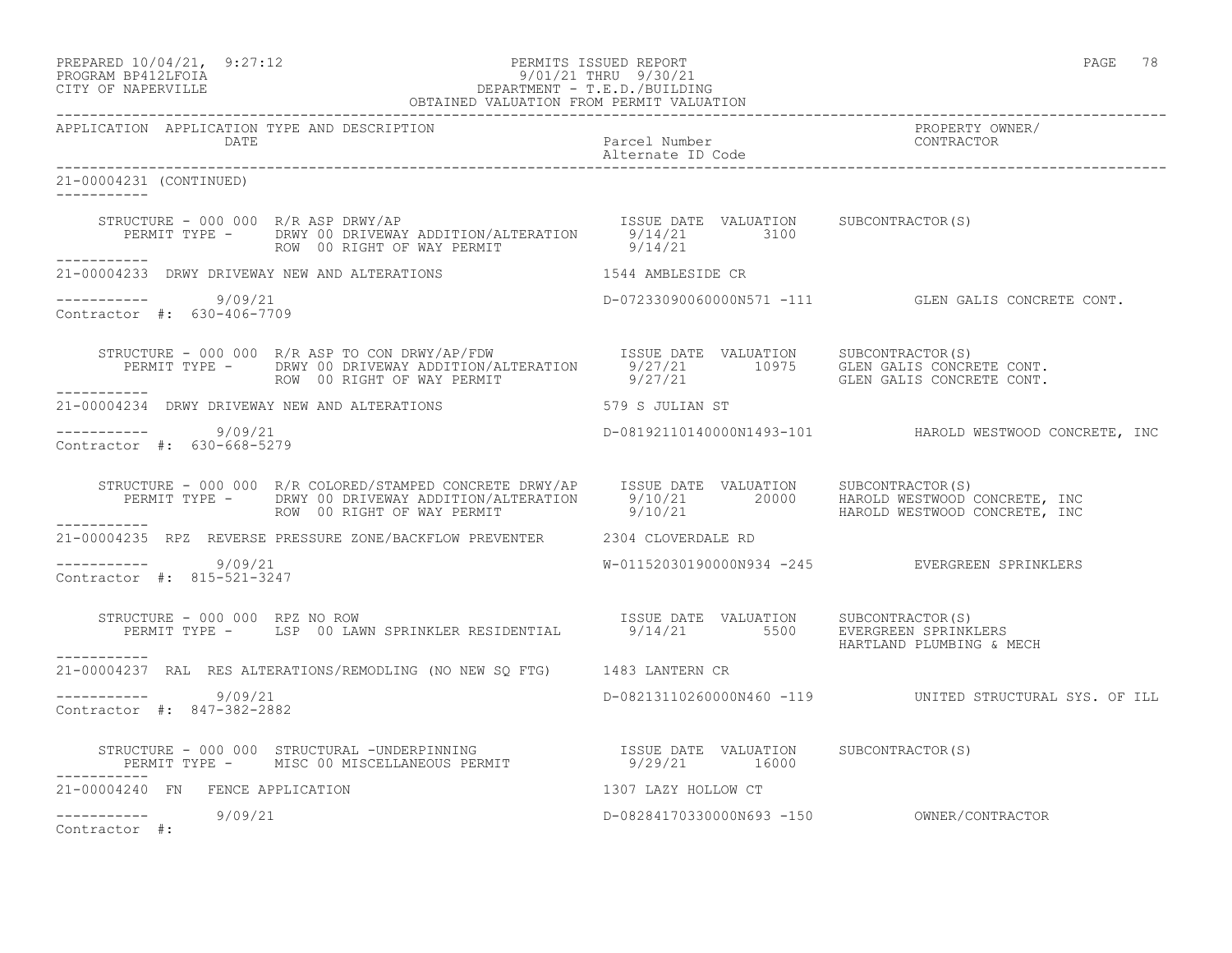| PREPARED 10/04/21, 9:27:12<br>PROGRAM BP412LFOIA<br>DEPARTMENT - T.E.D./BUILDING<br>DEPARTMENT - T.E.D./BUILDING<br>OBTAINED VALUATION FROM PERMIT VALUATION<br>CITY OF NAPERVILLE                                           | PERMITS ISSUED REPORT<br>9/01/21 THRU 9/30/21         | PAGE 79                                              |
|------------------------------------------------------------------------------------------------------------------------------------------------------------------------------------------------------------------------------|-------------------------------------------------------|------------------------------------------------------|
| APPLICATION APPLICATION TYPE AND DESCRIPTION<br>DATE                                                                                                                                                                         | Parcel Number<br>Alternate ID Code                    | PROPERTY OWNER/<br>CONTRACTOR                        |
| 21-00004240 (CONTINUED)                                                                                                                                                                                                      |                                                       |                                                      |
| STRUCTURE - 000 000<br>PERMIT TYPE - FN 00 FENCE<br>-----------                                                                                                                                                              | ISSUE DATE VALUATION SUBCONTRACTOR(S)<br>9/22/21 5500 |                                                      |
| 21-00004241 FN FENCE APPLICATION                                                                                                                                                                                             | 1928 STANFORD DR                                      |                                                      |
| $--------- 9/09/21$<br>Contractor #: 708-856-8999                                                                                                                                                                            |                                                       | D-08333030090000N470 -179 ILLINOIS FENCE COMPANY     |
| STRUCTURE – 000 000<br>PERMIT TYPE - FN 00 FENCE                                                                                                                                                                             | ISSUE DATE VALUATION SUBCONTRACTOR(S)<br>9/10/21 4500 |                                                      |
| 21-00004243 CMIS MISCELLANEOUS COMMERCIAL                                                                                                                                                                                    | 110 OLESEN DR HM                                      |                                                      |
| -----------    9/10/21<br>Contractor $\#: 630 - 533 - 0433$                                                                                                                                                                  |                                                       | D-08174020160000N417 -88 RESTORATION BUILDERS        |
| STRUCTURE - 000 000 HUNTINGTON COMMONS<br>RUCTURE - 000 000 HUNTINGTON COMMONS<br>PERMIT TYPE - CMIS 00 COMMERCIAL MISC. PERMIT                 9/30/21       20000      NEIGHBORHOOD RES'<br>-----------                    |                                                       | 9/30/21  20000  NEIGHBORHOOD RESTORATION CO          |
| 21-00004244 TENT TENTS                                                                                                                                                                                                       | RIVERWALK FINE ART FAIR                               |                                                      |
| $--------- 9/10/21$<br>Contractor #:                                                                                                                                                                                         |                                                       | - OWNER/CONTRACTOR                                   |
| STRUCTURE - 000 000 83 TENTS 9/17 - 9/19-FINE ARTS FAIR ISSUE DATE VALUATION SUBCONTRACTOR(S)<br>PERMIT TYPE - TENT 00 TENT PERMIT                                                                                           | 9/15/21                                               |                                                      |
| 21-00004245 CMIS MISCELLANEOUS COMMERCIAL                                                                                                                                                                                    | 1700 PARK ST HM                                       |                                                      |
| $--------- 9/10/21$<br>Contractor #: 630-753-9410                                                                                                                                                                            | D-07122250290000N351 -39 FOUR SUNS HVAC               |                                                      |
| STRUCTURE - 000 000 1700 PARK PLACE OFFICE CONDO             ISSUE DATE VALUATION     SUBCONTRACTOR(S)<br>PERMIT TYPE -     CMIS 00 COMMERCIAL MISC. PERMIT             9/29/21     125000    YOUR NAPERVILLE ELECTRICAN INC |                                                       |                                                      |
| 21-00004247 ESC ELECTRIC SERVICE CHANGE                                                                                                                                                                                      | 1820 DENISON RD                                       |                                                      |
| 9/10/21<br>------------<br>Contractor #: 630-964-9179                                                                                                                                                                        |                                                       | D-08332050190000N494 -165 PRO ELECTRIC CORPORATION   |
| STRUCTURE - 000 000 EMERGENCY-REPLACE DAMAGED METER SOCKET ISSUE DATE VALUATION SUBCONTRACTOR(S)<br>PERMIT TYPE - ELSC 00 ELECTRIC SVC CHANGE RES. 9/14/21                                                                   |                                                       | PRO ELECTRIC CORPORATION                             |
| 21-00004248 ESC ELECTRIC SERVICE CHANGE                                                                                                                                                                                      | 5320 CATCLAW CT                                       |                                                      |
| 9/10/21<br>____________<br>Contractor #: 630-964-9179                                                                                                                                                                        |                                                       | $W-01221100140000N834 -274$ PRO ELECTRIC CORPORATION |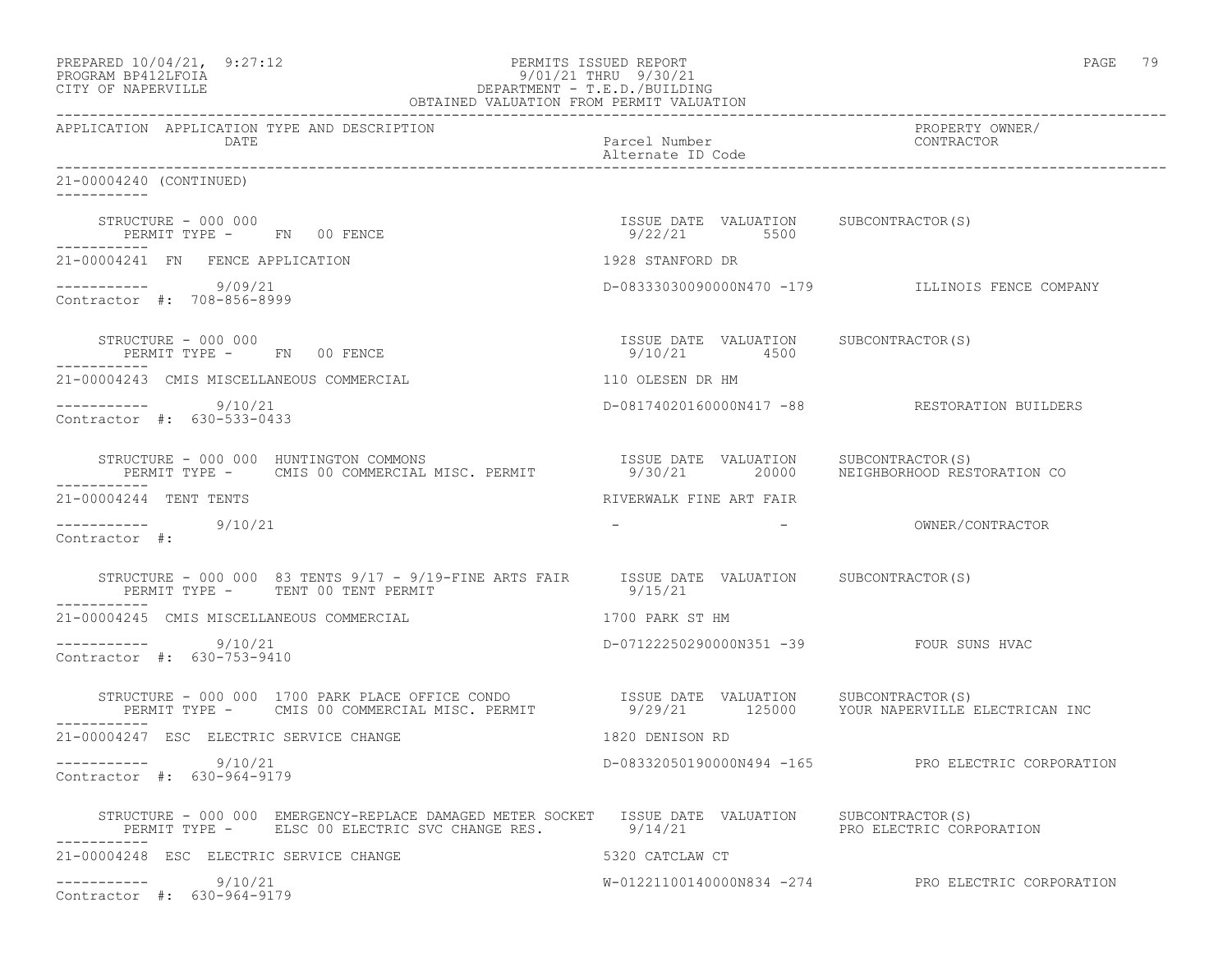| PREPARED 10/04/21, 9:27:12<br>PERMITS ISSUED REPORT<br>PROGRAM BP412LFOIA<br>CITY OF NAPERVILLE<br>CITY OF NAPERVILLE<br>PERTENT PROGRAM PERMIT VALUATION<br>OBTAINED VALUATION FROM PERMIT VALUATION |                                                       | PAGE 80                                                 |
|-------------------------------------------------------------------------------------------------------------------------------------------------------------------------------------------------------|-------------------------------------------------------|---------------------------------------------------------|
| APPLICATION APPLICATION TYPE AND DESCRIPTION<br>DATE                                                                                                                                                  | Parcel Number<br>Alternate ID Code                    | PROPERTY OWNER/<br>CONTRACTOR                           |
| 21-00004248 (CONTINUED)                                                                                                                                                                               |                                                       |                                                         |
| STRUCTURE - 000 000 EMERGENCY-REPLACE DAMAGED METER SOCKET ISSUE DATE VALUATION SUBCONTRACTOR(S)<br>PERMIT TYPE - ELSC 00 ELECTRIC SVC CHANGE RES. 8/14/21 9/14/21 PRO ELECTRIC CORPORATION           |                                                       |                                                         |
| 21-00004250 DRWY DRIVEWAY NEW AND ALTERATIONS                                                                                                                                                         | 922 S CHARLES AV                                      |                                                         |
| ----------- 9/10/21<br>Contractor #: 815-416-7009                                                                                                                                                     |                                                       | D-08194110110000N156 -116 BLACK EAGLE PAVING            |
| RUCTURE - 000 000 R/R ASP DRWY/AP<br>PERMIT TYPE - DRWY 00 DRIVEWAY ADDITION/ALTERATION 9/20/21 2600<br>ROW 00 RIGHT OF WAY PERMIT 9/20/21<br>STRUCTURE - 000 000 R/R ASP DRWY/AP<br>-----------      |                                                       |                                                         |
| 21-00004251 DRWY DRIVEWAY NEW AND ALTERATIONS                                                                                                                                                         | 1128 N LOOMIS ST                                      |                                                         |
| $--------- 9/10/21$<br>Contractor #: 630-231-3900                                                                                                                                                     |                                                       | D-08073070030000N363 -55 HIGH STANDARD SERVICES         |
| STRUCTURE - 000 000 GARAGE FLOOR & PARTIAL DRWY REPAIR ISSUE DATE VALUATION SUBCONTRACTOR(S)<br>PERMIT TYPE - DRWY 00 DRIVEWAY ADDITION/ALTERATION 9/13/21 8063                                       |                                                       |                                                         |
| 21-00004252 FN FENCE APPLICATION                                                                                                                                                                      | 1530 AUBURN AV                                        |                                                         |
| $--------- 9/10/21$<br>Contractor #: 708-856-8999                                                                                                                                                     |                                                       | D-08331110010000N160 -164 ILLINOIS FENCE COMPANY        |
| STRUCTURE - 000 000<br>STRUCTURE - 000 000<br>PERMIT TYPE -       FN    00 FENCE                                                                                                                      | ISSUE DATE VALUATION SUBCONTRACTOR(S)<br>9/28/21 9290 |                                                         |
| 21-00004253 PPA PLUMBING PERMIT                                                                                                                                                                       | 520 FESSLER AV                                        |                                                         |
| ----------- 9/10/21<br>Contractor #: 630-759-8999                                                                                                                                                     |                                                       | D-07254050280000N685 -144 COURTESY PLUMBING & SERVICES, |
| STRUCTURE - 000 000 EMERGENCY SEWER/WATER REPAIR TSSUE DATE VALUATION<br>PERMIT TYPE - SEW 00 SEWER/WATER REPAIR OR REPLACE 9/10/21                                                                   |                                                       | SUBCONTRACTOR(S)<br>COURTESY PLUMBING & SERVICES,       |
| 21-00004257 RPZ REVERSE PRESSURE ZONE/BACKFLOW PREVENTER 1355 OLD DOMINION RD                                                                                                                         |                                                       |                                                         |
| ----------    9/10/21<br>Contractor #: 815-385-5599                                                                                                                                                   |                                                       | D-08202060130000N113 -103 WATER WORKS INC-JOHNSBURG     |
| STRUCTURE - 000 000 RPZ NO ROW                                                                                                                                                                        |                                                       |                                                         |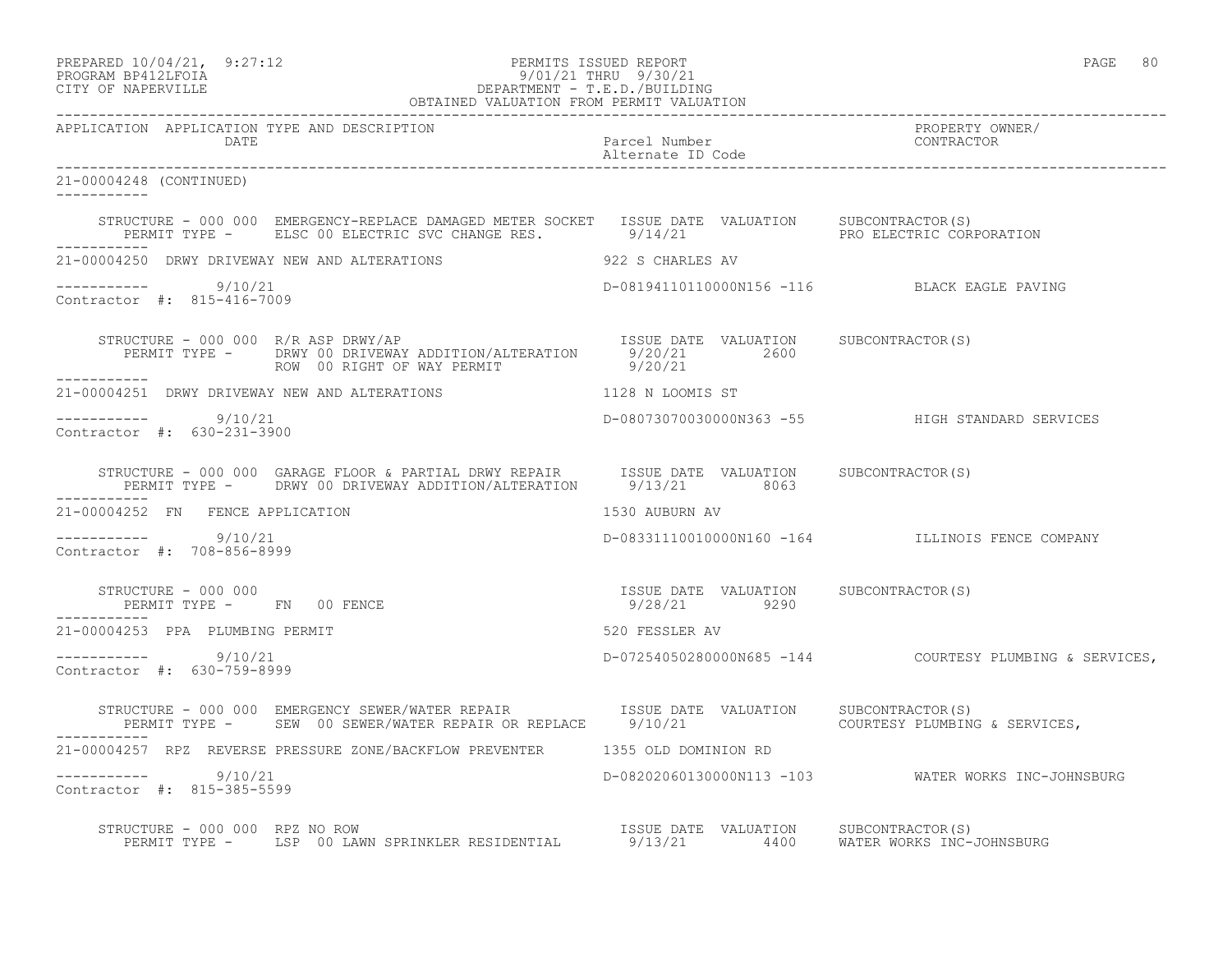| PREPARED 10/04/21,  | 9:27:12 |
|---------------------|---------|
| DDACDAM RDA19T FATA |         |

# PERMITS ISSUED REPORT AND REPORT PAGE 81 PROGRAM BP412LFOIA 9/01/21 THRU 9/30/21 CITY OF NAPERVILLE DEPARTMENT - T.E.D./BUILDING

| OBTAINED VALUATION FROM PERMIT VALUATION                                                                                                                                                                                                    |                                    |                                                      |  |
|---------------------------------------------------------------------------------------------------------------------------------------------------------------------------------------------------------------------------------------------|------------------------------------|------------------------------------------------------|--|
| APPLICATION APPLICATION TYPE AND DESCRIPTION<br>DATE                                                                                                                                                                                        | Parcel Number<br>Alternate ID Code | PROPERTY OWNER/<br>CONTRACTOR                        |  |
| 21-00004257 (CONTINUED)                                                                                                                                                                                                                     |                                    |                                                      |  |
| ___________                                                                                                                                                                                                                                 |                                    | ENGLAND PLUMBING                                     |  |
| ------------<br>21-00004263 RAL RES ALTERATIONS/REMODLING (NO NEW SQ FTG) 1012 KENNEBEC LN                                                                                                                                                  |                                    |                                                      |  |
| $--------$ 9/10/21<br>Contractor #: 630-455-5600                                                                                                                                                                                            |                                    | D-08072100070000N11 -41 NORMANDY CONSTRUCTION CO.    |  |
| STRUCTURE - 000 000 REMODEL EXISTING HALL BATHROOM            ISSUE DATE VALUATION    SUBCONTRACTOR(S)<br>PERMIT TYPE -     RAL 00 ROOM ALTERATION                        9/28/21       27000    AJ ELECTRICAL SERVICES INC<br>------------ |                                    | JAM PLUMBING                                         |  |
| 21-00004266 ESC ELECTRIC SERVICE CHANGE<br>2335 CORN LILY RD                                                                                                                                                                                |                                    |                                                      |  |
| $--------$ 9/13/21<br>Contractor #: 630-833-2389                                                                                                                                                                                            |                                    |                                                      |  |
| STRUCTURE - 000 000 PANEL SWAP/INSTALL EV CHARGER<br>PERMIT TYPE - EVCR 00 ELECTRIC VEHICLE STATION RES 9/29/21 2400 KAPITAL ELECTRIC INC                                                                                                   |                                    |                                                      |  |
| 2752 FORGUE DR 120<br>21-00004269 OCCI OCCUPANCY INSPECTION                                                                                                                                                                                 |                                    |                                                      |  |
| ----------- 9/13/21<br>Contractor #:                                                                                                                                                                                                        |                                    |                                                      |  |
| STRUCTURE - 000 000 BEAUTIFUL IDEAS<br>PERMIT TYPE - OCC 00 OCC INSPECT. PERMIT COM/RST 9/27/21<br>STRUCTURE - 000 000 BEAUTIFUL IDEAS                                                                                                      |                                    |                                                      |  |
| 21-00004270 PPA PLUMBING PERMIT                                                                                                                                                                                                             | 450 E HILLSIDE RD                  |                                                      |  |
| $-$ ---------- $9/13/21$<br>Contractor #: 630-577-9241                                                                                                                                                                                      |                                    | D-08191150200000N133 -100    JIM WAGNER PLUMBING INC |  |
| STRUCTURE - 000 000 EMERGENCY SEWER/WATER REPAIR                ISSUE DATE VALUATION     SUBCONTRACTOR(S)<br>PERMIT TYPE -     SEW 00 SEWER/WATER REPAIR OR REPLACE      9/13/21                  JIM WAGNER PLUMBI                         |                                    | JIM WAGNER PLUMBING INC                              |  |
| 21-00004271 DRWY DRIVEWAY NEW AND ALTERATIONS                                                                                                                                                                                               | 600 DILORENZO DR                   |                                                      |  |
| ___________<br>9/13/21<br>Contractor #:                                                                                                                                                                                                     |                                    | W-02051110140000N763 -192 SOLO CONSTRUCTION          |  |
| STRUCTURE - 000 000 R/R & EXPAND ASP TO CON DRWY/AP/FDW/SYW ISSUE DATE VALUATION SUBCONTRACTOR(S)<br>PERMIT TYPE - DRWY 00 DRIVEWAY ADDITION/ALTERATION 9/29/21 9500 SOLO CONSTRUCTION<br>ROW 00 RIGHT OF WAY PERMIT 9/29/21 9500 SO        |                                    |                                                      |  |
| 21-00004273 DRWY DRIVEWAY NEW AND ALTERATIONS THE RESERVED THAT ENCINA DR                                                                                                                                                                   |                                    |                                                      |  |
| 9/13/21<br>-----------<br>Contractor #: 630-279-3040                                                                                                                                                                                        |                                    | D-07143160120000N179 -81 DEPENDABLE CONCRETE INC     |  |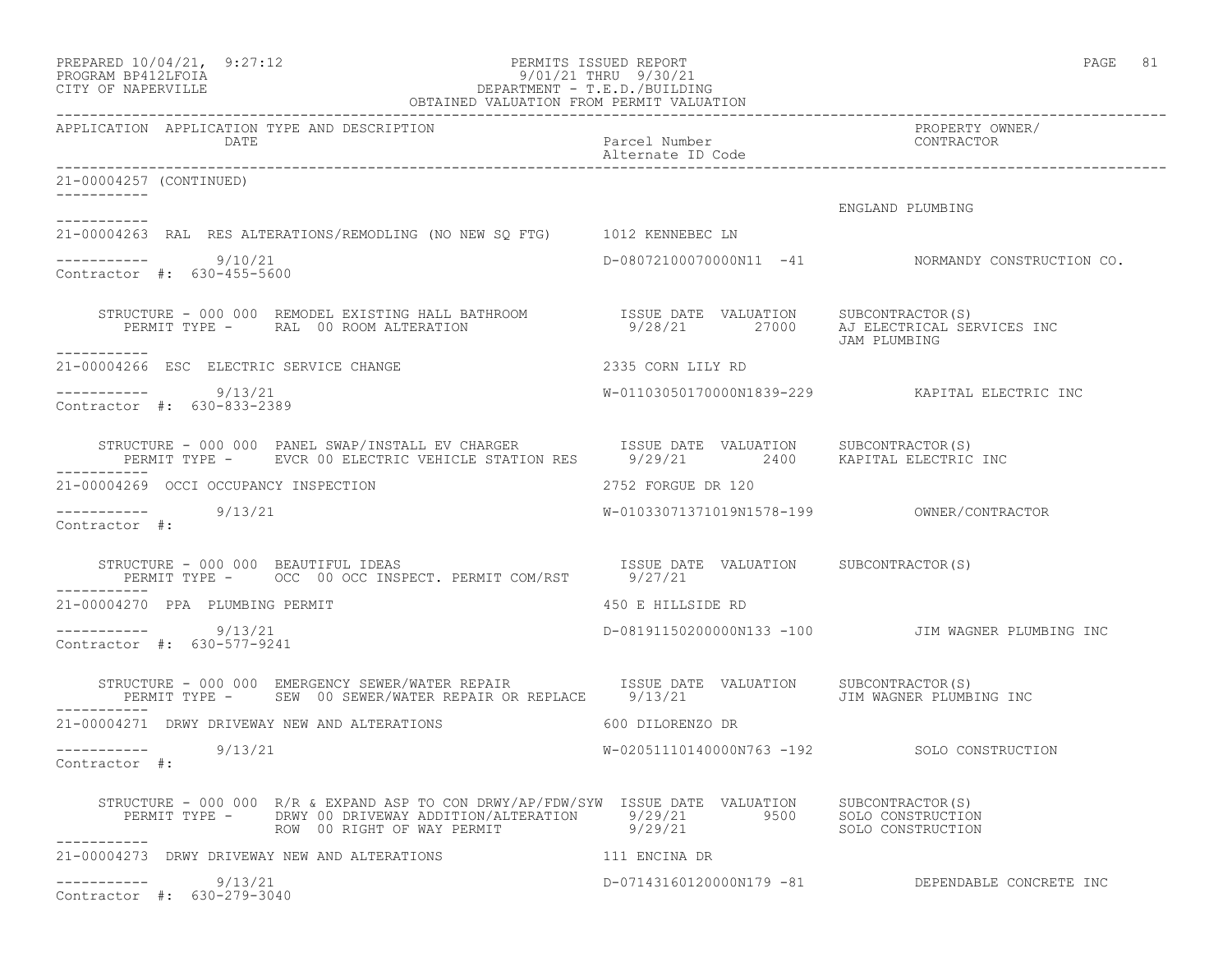#### PREPARED 10/04/21, 9:27:12 PERMITS ISSUED REPORT PAGE 82 PROGRAM BP412LFOIA 9/01/21 THRU 9/30/21 CITY OF NAPERVILLE DEPARTMENT - T.E.D./BUILDING OBTAINED VALUATION FROM PERMIT VALUATION

| APPLICATION APPLICATION TYPE AND DESCRIPTION<br>DATE  |                                                                                                                                                                                                                                      | Parcel Number<br>Alternate ID Code        | PROPERTY OWNER/<br>CONTRACTOR                     |
|-------------------------------------------------------|--------------------------------------------------------------------------------------------------------------------------------------------------------------------------------------------------------------------------------------|-------------------------------------------|---------------------------------------------------|
|                                                       |                                                                                                                                                                                                                                      |                                           |                                                   |
| 21-00004273 (CONTINUED)                               |                                                                                                                                                                                                                                      |                                           |                                                   |
| ___________                                           |                                                                                                                                                                                                                                      |                                           |                                                   |
|                                                       | 21-00004274 DRWY DRIVEWAY NEW AND ALTERATIONS 33 W JEFFERSON AV                                                                                                                                                                      |                                           |                                                   |
| ----------- 9/13/21<br>Contractor #: 630-744-1102     |                                                                                                                                                                                                                                      | D-07134230110000N538 -84 MERCURY CONCRETE |                                                   |
|                                                       |                                                                                                                                                                                                                                      |                                           |                                                   |
|                                                       | 21-00004275 RPZ REVERSE PRESSURE ZONE/BACKFLOW PREVENTER 4291 LACEBARK LN                                                                                                                                                            |                                           |                                                   |
| -----------     9/13/21<br>Contractor #: 630-653-3937 |                                                                                                                                                                                                                                      |                                           | W-01174140070000N1711-256 WESTERN IRRIGATION      |
|                                                       | STRUCTURE - 000 000 RPZ WITH HEADS IN ROW TSSUE DATE VALUATION SUBCONTRACTOR(S)<br>PERMIT TYPE - LSP 00 LAWN SPRINKLER RESIDENTIAL 9/14/21 5000 WESTERN IRRIGATION, INC                                                              |                                           |                                                   |
| -----------                                           | 21-00004277 DRWY DRIVEWAY NEW AND ALTERATIONS 535 DE LASALLE AV                                                                                                                                                                      |                                           |                                                   |
| $--------- 9/13/21$<br>Contractor #: 630-878-3162     |                                                                                                                                                                                                                                      |                                           | W-01014130060000N563 -204 DRESSLER BLOCK CONCRETE |
| ------------                                          | STRUCTURE - 000 000 R/R CONCRETE DRWY/AP/FDW/SYW/PUBW/CC  ISSUE DATE VALUATION SUBCONTRACTOR(S)<br>PERMIT TYPE - DRWY 00 DRIVEWAY ADDITION/ALTERATION 9/14/21 12230 DRESSLER BLOCK CONCRETE<br>ROW 00 RIGHT OF WAY PERMIT 9/14/21 DR |                                           |                                                   |
|                                                       | 21-00004278 DRWY DRIVEWAY NEW AND ALTERATIONS 128 ENCINA DR                                                                                                                                                                          |                                           |                                                   |
| $--------- 9/13/21$<br>Contractor #: 630-878-3162     |                                                                                                                                                                                                                                      |                                           | D-07143140210000N179 -81 DRESSLER BLOCK CONCRETE  |
|                                                       | STRUCTURE - 000 000 R/R CONCRETE DRWY/AP/FDW/SYW/PUBW/CC ISSUE DATE VALUATION SUBCONTRACTOR(S)<br>PERMIT TYPE - DRWY 00 DRIVEWAY ADDITION/ALTERATION 9/14/21 15437 DRESSLER BLOCK CONCRETE<br>9/14/21 DRESSLER BLOCK CONCRETE        |                                           |                                                   |
| 21-00004283 FN FENCE APPLICATION                      |                                                                                                                                                                                                                                      | 1931 SPICE CR                             |                                                   |
| $--------- 9/13/21$<br>Contractor #: 630-551-3400     |                                                                                                                                                                                                                                      |                                           | D-08284200080000N693 -150 CLASSIC FENCE/OSWEGO    |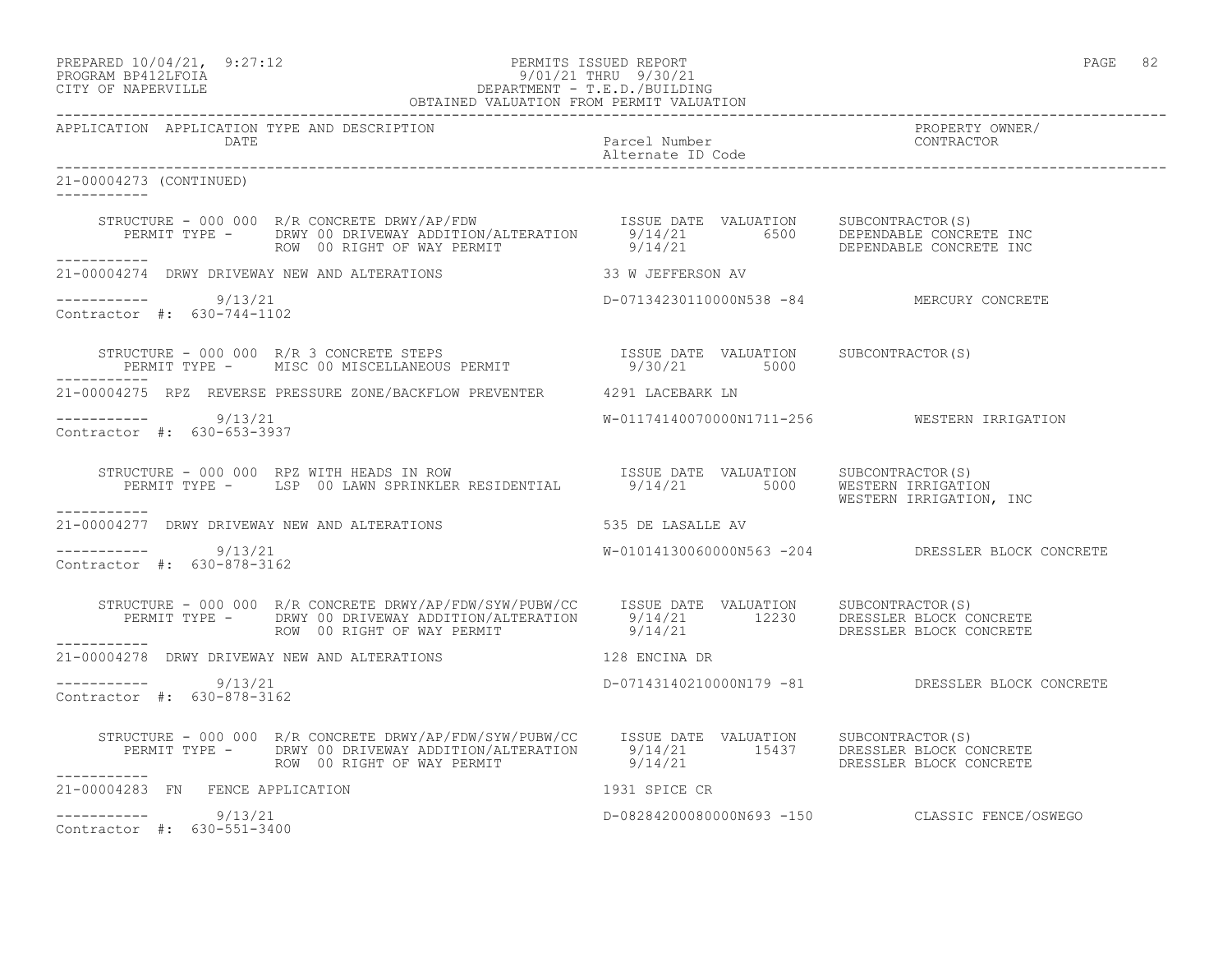| PREPARED 10/04/21, 9:27:12<br>PROGRAM BP412LFOIA 9/30/21<br>CITY OF NAPERVILLE<br>CITY OF NAPERVILLE<br>PROGRAM PERMITLE<br>CITY OF NAPERVILLE<br>PROGRAM PERMIT VALUATION<br>OBTAINED VALUATION FROM PERMIT VALUATION                                                                                                                      |                     | PAGE 83                                                |
|---------------------------------------------------------------------------------------------------------------------------------------------------------------------------------------------------------------------------------------------------------------------------------------------------------------------------------------------|---------------------|--------------------------------------------------------|
| APPLICATION APPLICATION TYPE AND DESCRIPTION                                                                                                                                                                                                                                                                                                |                     | PROPERTY OWNER/                                        |
| 21-00004283 (CONTINUED)                                                                                                                                                                                                                                                                                                                     |                     |                                                        |
| $\begin{array}{cccccccccc} \texttt{STRUCTURE} & - & 000 & 000 & & & & & & \\ \texttt{PERMIT TYPE} & - & & \texttt{FN} & 00 & \texttt{FENCE} & & & & & \\ \end{array} \hspace{2.5in} \begin{array}{cccccccccc} \texttt{TSSUE} & \texttt{DATE} & \texttt{VALUATION} & & \texttt{SUBCONTRACTOR(S)} \\ & & 9/29/21 & & 5196 & & \\ \end{array}$ |                     |                                                        |
| 21-00004286 DRWY DRIVEWAY NEW AND ALTERATIONS 1604 77TH ST                                                                                                                                                                                                                                                                                  |                     |                                                        |
| $--------- 9/13/21$<br>Contractor #: 630-352-1165                                                                                                                                                                                                                                                                                           |                     |                                                        |
| STRUCTURE - 000 000 R/R STAMPED CONCRETE DRWY/AP/FDW ISSUE DATE VALUATION SUBCONTRACTOR(S)<br>PERMIT TYPE - DRWY 00 DRIVEWAY ADDITION/ALTERATION $9/20/21$ 15000 RICKY Z GENERAL CONTRACTOR<br>PERMIT TYPE - DRWY 00 DRIVEWAY ADDITION/ALTERATION 9/20/21 15000 RICKY Z GENERAL CONTRACTOR<br>ROW 00 RIGHT OF WAY PERMIT                    |                     |                                                        |
| 21-00004287 ESC ELECTRIC SERVICE CHANGE<br>659 E OGDEN AV                                                                                                                                                                                                                                                                                   |                     |                                                        |
| ----------- 9/13/21<br>Contractor #: 708-499-3070                                                                                                                                                                                                                                                                                           |                     | D-08074090330000N364 -56 SECURE ELECTRIC INC           |
| STRUCTURE - 000 000 INSTALL NEW FEED FROM EXISTING JBOX ISSUE DATE VALUATION SUBCONTRACTOR(S)<br>PERMIT TYPE - ESCC 00 ELECTRIC SERVICE CHANGE COMM 9/29/21 99 SECURE ELECTRIC INC<br>------------                                                                                                                                          |                     |                                                        |
| 21-00004288 SITE SITE DEVELOPMENT                                                                                                                                                                                                                                                                                                           | 2363 AURORA AV      |                                                        |
| $--------- 9/13/21$<br>Contractor #: 630-863-6200                                                                                                                                                                                                                                                                                           |                     | D-07222080120000N1498-95  JOSEPH NICHOLAS CONSTRUCTION |
|                                                                                                                                                                                                                                                                                                                                             |                     |                                                        |
| 21-00004297 RPZ REVERSE PRESSURE ZONE/BACKFLOW PREVENTER 510 N EAGLE ST                                                                                                                                                                                                                                                                     |                     |                                                        |
| $--------- 9/13/21$<br>Contractor #: 815-436-5455                                                                                                                                                                                                                                                                                           |                     | D-07132100070000N42 -69 RAINMAKERS IRRIGATION          |
| STRUCTURE - 000 000 RPZ HEADS IN ROW<br>PERMIT TYPE - LSP 00 LAWN SPRINKLER RESIDENTIAL 9/15/21 6950 RAINMAKERS IRRIGATION<br>-----------                                                                                                                                                                                                   |                     | RAINMAKERS IRRIGATION & MAINT                          |
| 21-00004298 FN FENCE APPLICATION                                                                                                                                                                                                                                                                                                            | 745 CHESTERFIELD AV |                                                        |

 $--------- 9/13/21$ Contractor #: 630-244-1734

STRUCTURE - 000 000 **ISSUE DATE VALUATION** SUBCONTRACTOR(S)

D-08202100180000N453 -103 GUERRERO CONSTRUCTION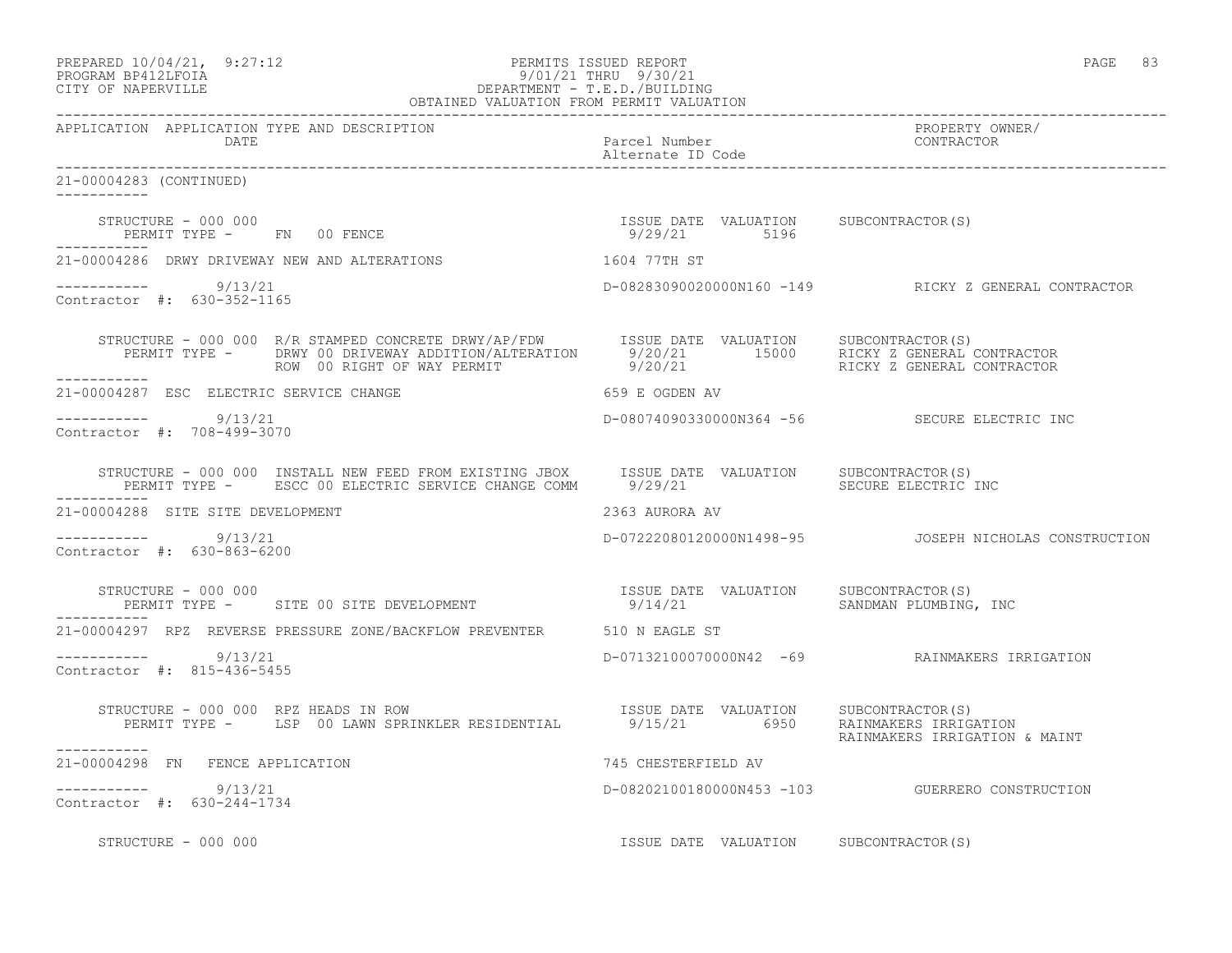#### PREPARED 10/04/21, 9:27:12 PERMITS ISSUED REPORT PAGE 84 PROGRAM BP412LFOIA 9/01/21 THRU 9/30/21 CITY OF NAPERVILLE DEPARTMENT - T.E.D./BUILDING OBTAINED VALUATION FROM PERMIT VALUATION

------------------------------------------------------------------------------------------------------------------------------------

APPLICATION APPLICATION TYPE AND DESCRIPTION PROPERTY OWNER/ DATE PARTICLE IN PARTICLE IN THE PARTICLE IN THE PARTICLE IN THE PARTICLE IN THE PARTICLE IN THE PARTICLE IN THE PARTICLE IN THE PARTICLE IN THE PARTICLE IN THE PARTICLE IN THE PARTICLE IN THE PARTICLE IN THE PARTICLE IN T Alternate ID Code ------------------------------------------------------------------------------------------------------------------------------------ 21-00004298 (CONTINUED) ----------- PERMIT TYPE - FN 00 FENCE 1999 15/21 5800 ----------- 21-00004299 DRWY DRIVEWAY NEW AND ALTERATIONS 2234 WOODLAND CR  $--------- 9/14/21$ D-08313120140000N83 -175 AJD CONCRETE CONSTRUCTION Contractor #: 630-956-1380 STRUCTURE - 000 000 R/R ASP TO CON DRWY/AP/FDW/PUBW ISSUE DATE VALUATION SUBCONTRACTOR(S) PERMIT TYPE - DRWY 00 DRIVEWAY ADDITION/ALTERATION 9/15/21 7655 AJD CONCRETE CONSTRUCTION ROW 00 RIGHT OF WAY PERMIT  $9/15/21$  AJD CONCRETE CONSTRUCTION ----------- 21-00004301 TMST TEMPORARY STRUCTURE 1290 CHICAGO AV SNSL \_\_\_\_\_\_\_\_\_\_\_ ----------- 9/14/21 - - OWNER/CONTRACTOR Contractor #: STRUCTURE - 000 000 TEMP TRAILER FOR XMAS TREE LOT/EMPLOYEE ISSUE DATE VALUATION SUBCONTRACTOR(S) PERMIT TYPE - XMAS 00 HOLIDAY TREE LOT 9/23/21 ----------- 21-00004302 TMST TEMPORARY STRUCTURE 455 S BRAINARD ST ----------- 9/14/21 D-08191000060000N880 -100 BIG TENT EVENTS Contractor #: 630-690-8500 STRUCTURE - 000 000 TEMP TRAILER FOR XMAS TREE LOT/EMPLOYEE ISSUE DATE VALUATION SUBCONTRACTOR(S) PERMIT TYPE - TMST 00 TEMPORARY STRUCTURE 69/27/21 ----------- 21-00004303 FN FENCE APPLICATION 308 E 11TH AV ----------- 9/14/21 D-08073100140000N365 -55 ILLINOIS FENCE COMPANY Contractor #: 708-856-8999 STRUCTURE - 000 000 ISSUE DATE VALUATION SUBCONTRACTOR(S) PERMIT TYPE - FN 00 FENCE ----------- 21-00004308 PPA PLUMBING PERMIT 1233 BROOK LN ----------- 9/14/21 D-07144140290000N622 -82 I & D PLUMBING, INC. Contractor #: 847-509-9330 STRUCTURE - 000 000 EMERGENCY SEWER REPAIR ISSUE DATE VALUATION SUBCONTRACTOR(S) PERMIT TYPE - SEW 00 SEWER/WATER REPAIR OR REPLACE 9/15/21 1 1 G D PLUMBING, INC. ----------- 21-00004314 OCCI OCCUPANCY INSPECTION 1661 QUINCY AV 123 ----------- 9/15/21 D-07154020050000N1162-80 OWNER/CONTRACTOR Contractor #: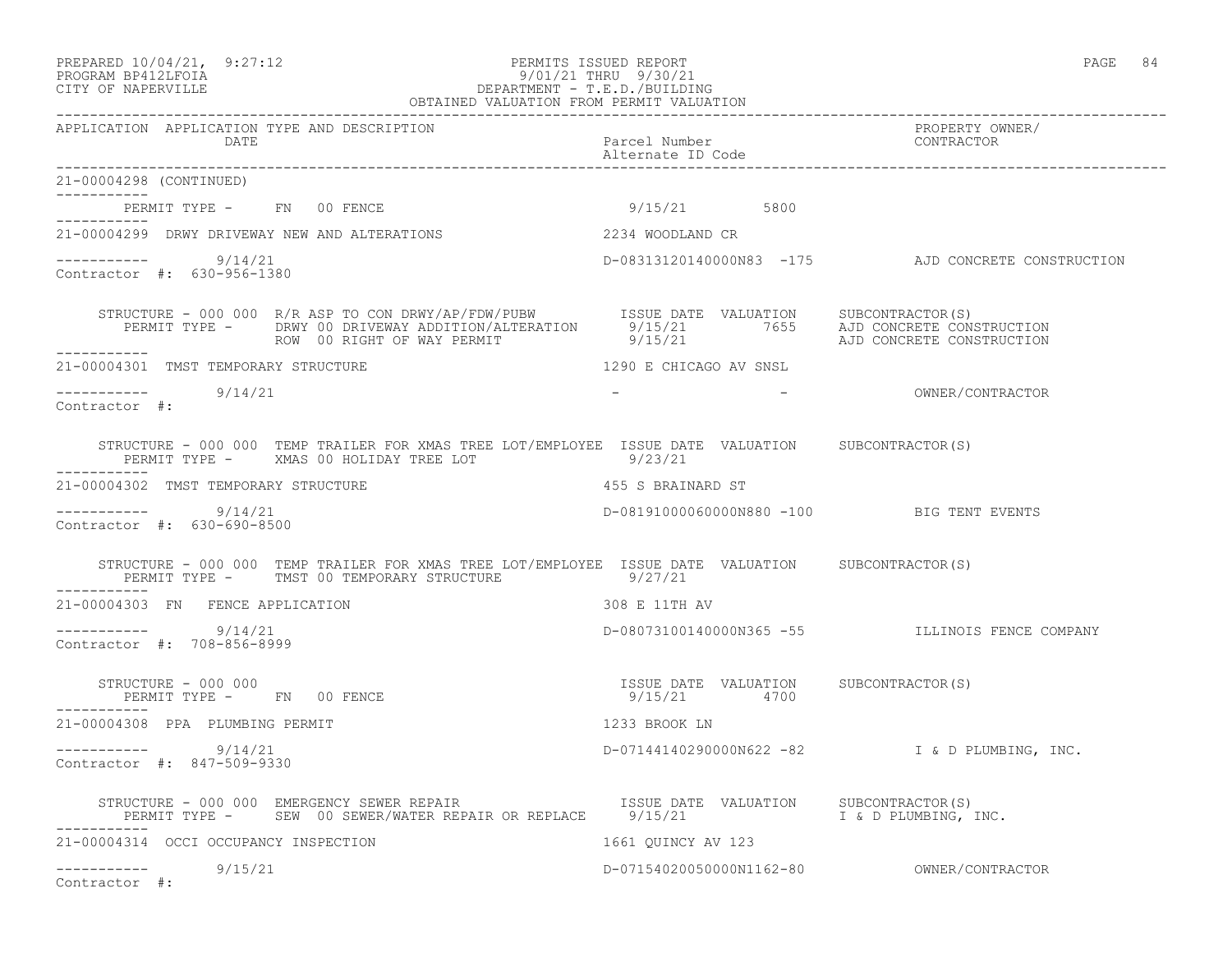| PREPARED 10/04/21,   | 9:27:12 |
|----------------------|---------|
| גד∩ם זר11תם ווגם∩חםם |         |

## PREPARED 10/04/21, 9:27:12 PERMITS ISSUED REPORT PAGE 85 PROGRAM BP412LFOIA 9/01/21 THRU 9/30/21 CITY OF NAPERVILLE DEPARTMENT - T.E.D./BUILDING

| OBTAINED VALUATION FROM PERMIT VALUATION                                                                                                                                               |                                                       |                                                        |  |  |
|----------------------------------------------------------------------------------------------------------------------------------------------------------------------------------------|-------------------------------------------------------|--------------------------------------------------------|--|--|
| APPLICATION APPLICATION TYPE AND DESCRIPTION<br>DATE                                                                                                                                   | Parcel Number<br>Alternate ID Code                    | PROPERTY OWNER/<br>CONTRACTOR                          |  |  |
| 21-00004314 (CONTINUED)                                                                                                                                                                |                                                       |                                                        |  |  |
| STRUCTURE - 000 000 QUINTESSENTIAL TOTS, LLC                     ISSUE DATE VALUATION      SUBCONTRACTOR(S)<br>PERMIT TYPE -       OCC  00 OCC INSPECT. PERMIT COM/RST         9/22/21 |                                                       |                                                        |  |  |
| 21-00004315 OCCI OCCUPANCY INSPECTION                                                                                                                                                  | 1811 HIGH GROVE LN 167                                |                                                        |  |  |
| $--------- 9/15/21$<br>Contractor #:                                                                                                                                                   |                                                       | D-07151020120000N1157-64 OWNER/CONTRACTOR              |  |  |
| -----------                                                                                                                                                                            |                                                       |                                                        |  |  |
| 21-00004316 DMOC DEMOLITION COMMERCIAL                                                                                                                                                 | 256 S ROUTE 59 108                                    |                                                        |  |  |
| $--------- 9/15/21$<br>Contractor #: 847-598-8660                                                                                                                                      |                                                       | D-07221020240000N1153-94 MIDWEST CONSTRUCTION PARTNERS |  |  |
| STRUCTURE - 000 000 LA-Z-BOY<br>PERMIT TYPE - DMIC 00 DEMOLITION COMMERCIAL INTERIOR 9/27/21 51700 PROSPECTIVE PLUMBING                                                                | ISSUE DATE VALUATION SUBCONTRACTOR(S)                 | EMMI ELECTRIC INC                                      |  |  |
| 21-00004319 TSG TEMPORARY SIGNS                                                                                                                                                        | 1290 E CHICAGO AV SNSL                                |                                                        |  |  |
| $--------$ 9/15/21<br>Contractor #: 715-748-3030                                                                                                                                       |                                                       | L & M TREE FARM                                        |  |  |
| STRUCTURE - 000 000 TEMP SIGN-CHRISTMAS TREE BANNER 11/24-12 ISSUE DATE VALUATION SUBCONTRACTOR(S)<br>PERMIT TYPE - TSG 00 TEMPORARY SIGN                                              | 9/23/21                                               |                                                        |  |  |
| 21-00004321 FN FENCE APPLICATION                                                                                                                                                       | 5315 MILKWEED DR                                      |                                                        |  |  |
| $--------- 9/15/21$<br>Contractor #: 630-406-8410                                                                                                                                      |                                                       | W-01221190340000N1221-274 PARAMOUNT FENCE-BATAVIA      |  |  |
| STRUCTURE - 000 000<br>PERMIT TYPE - FN 00 FENCE                                                                                                                                       | ISSUE DATE VALUATION SUBCONTRACTOR(S)<br>9/22/21 6728 |                                                        |  |  |
| 21-00004323 FN FENCE APPLICATION                                                                                                                                                       | 412 E 14TH AV                                         |                                                        |  |  |
| $--------- 9/15/21$<br>Contractor #: 815-436-7440                                                                                                                                      |                                                       | D-08073010030000N363 -55 CEDAR RUSTIC/JOLIET           |  |  |
| STRUCTURE - 000 000<br>PERMIT TYPE - FN 00 FENCE                                                                                                                                       | ISSUE DATE VALUATION SUBCONTRACTOR(S)<br>9/17/21 7000 |                                                        |  |  |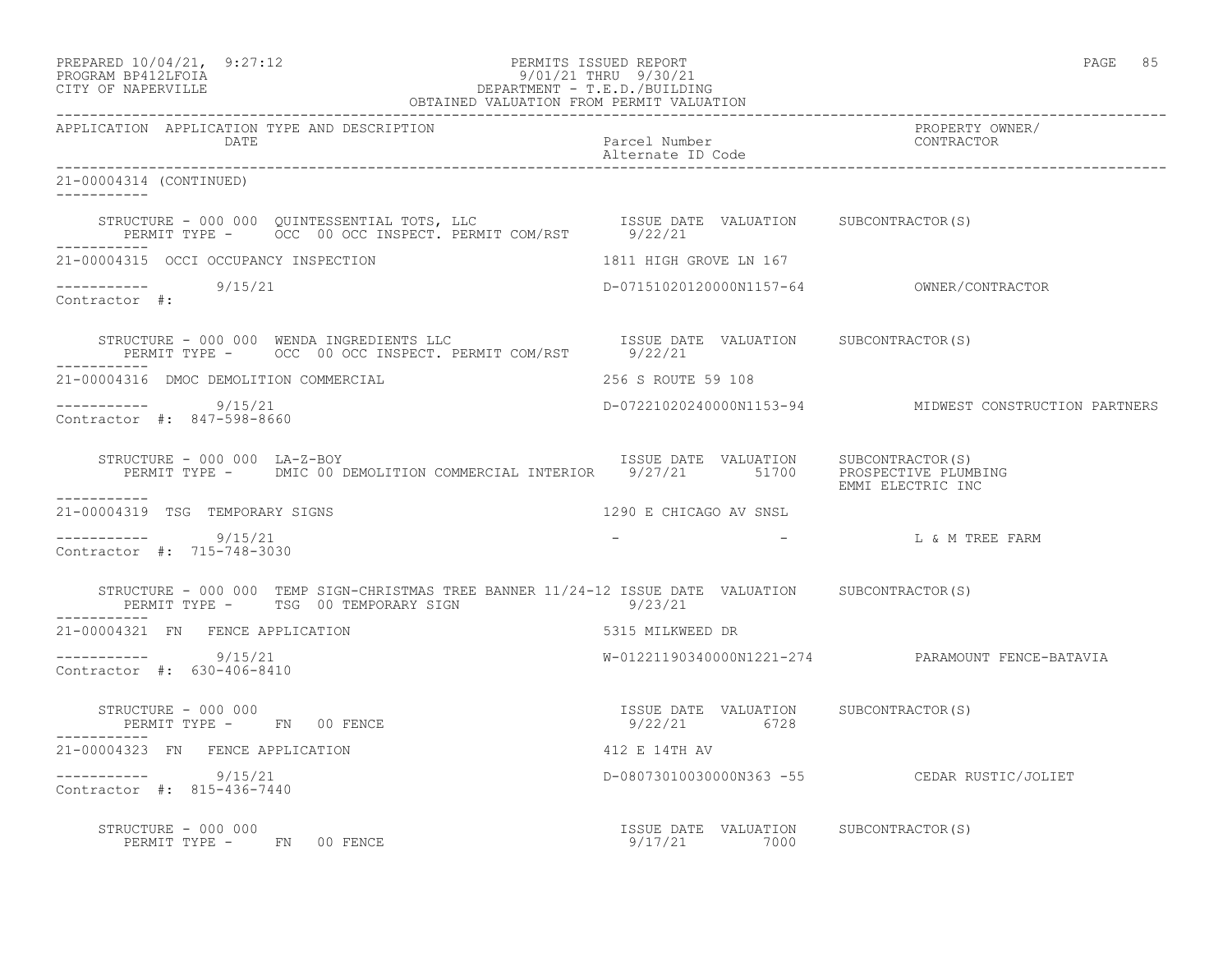----------- 9/15/21

Contractor #: 708-296-2720

Contractor #: 262-896-8723

Contractor #: 815-836-8731

Contractor #: 630-933-9881

21-00004327 ESC ELECTRIC SERVICE CHANGE

-----------

-----------

-----------

#### PREPARED 10/04/21, 9:27:12 PERMITS ISSUED REPORT PAGE 86 PROGRAM BP412LFOIA 9/01/21 THRU 9/30/21 CITY OF NAPERVILLE DEPARTMENT - T.E.D./BUILDING OBTAINED VALUATION FROM PERMIT VALUATION

------------------------------------------------------------------------------------------------------------------------------------ APPLICATION APPLICATION TYPE AND DESCRIPTION<br>DATE bated parcel Number property contractor DATE Parcel Number CONTRACTOR Alternate ID Code ------------------------------------------------------------------------------------------------------------------------------------ D-08312110230000N62 -161 YOUR NAPERVILLE ELECTRICAN INC STRUCTURE - 000 000 EMERGENCY REPAIR ISSUE DATE VALUATION SUBCONTRACTOR(S) PERMIT TYPE - ELSC 00 ELECTRIC SVC CHANGE RES.  $9/21/21$  YOUR NAPERVILLE ELECTRICAN INC 21-00004334 SITE SITE DEVELOPMENT 135 AMBASSADOR DR ----------- 9/16/21 D-07153040250000N1303-79 THE REDMOND COMPANY STRUCTURE - 000 000 ISSUE DATE VALUATION SUBCONTRACTOR(S) PERMIT TYPE - SITE 00 SITE DEVELOPMENT 21-00004338 FN FENCE APPLICATION 98 S RIVER RD ----------- 9/16/21 D-07144200140000N123 -82 NORTHWEST CEDAR PRODUCTS STRUCTURE - 000 000 ISSUE DATE VALUATION SUBCONTRACTOR(S) 21-00004339 FN FENCE APPLICATION 1241 BROOK LN ----------- 9/16/21 D-07144140270000N622 -82 SP FENCE-WARRENVILLE

 STRUCTURE - 000 000 ISSUE DATE VALUATION SUBCONTRACTOR(S) PERMIT TYPE - FN 00 FENCE ----------- 21-00004344 FN FENCE APPLICATION 711 N WRIGHT ST ----------- 9/16/21 D-08181230160000N44 -70 CEDAR MOUNTAIN FENCE COMPANY Contractor #: 224-220-1042

PERMIT TYPE - FN 00 FENCE

 STRUCTURE - 000 000 ISSUE DATE VALUATION SUBCONTRACTOR(S) PERMIT TYPE - FN 00 FENCE ----------- 21-00004345 OCCI OCCUPANCY INSPECTION 1303 PLAINFIELD/NAPERVILLE RD ----------- 9/16/21 D-07264000090000N690 -142 OWNER/CONTRACTOR

Contractor #:

STRUCTURE - 000 000 ELGIN FUEL INC **ISSUE DATE VALUATION** SUBCONTRACTOR(S)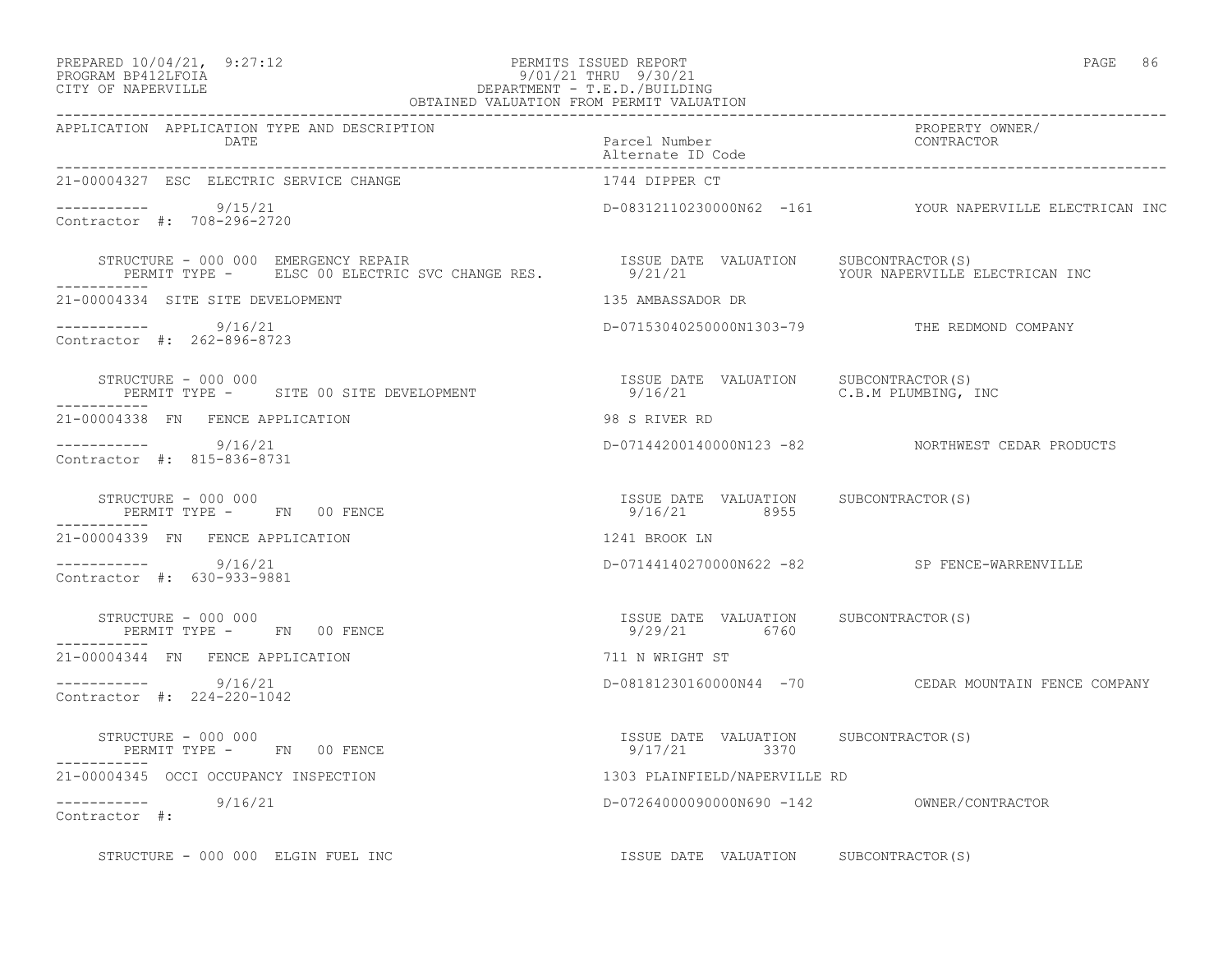|          | PREPARED 10/04/21, | 9:27:1 |
|----------|--------------------|--------|
| -------- |                    |        |

#### PREPARED 10/04/21, 9:27:12 PERMITS ISSUED REPORT PAGE 87 PROGRAM BP412LFOIA 9/01/21 THRU 9/30/21 CITY OF NAPERVILLE DEPARTMENT - T.E.D./BUILDING OBTAINED VALUATION FROM PERMIT VALUATION

------------------------------------------------------------------------------------------------------------------------------------ APPLICATION APPLICATION TYPE AND DESCRIPTION PROPERTY OWNER/ DATE Parcel Number Contractor Contractor Contractor Parcel Number Alternate ID Code ------------------------------------------------------------------------------------------------------------------------------------ 21-00004345 (CONTINUED) ----------- PERMIT TYPE - OCC 00 OCC INSPECT. PERMIT COM/RST 9/27/21 ----------- 21-00004346 OCCI OCCUPANCY INSPECTION 210 W OGDEN AV ----------- 9/16/21 ----------- 9/16/21 D-07124210100000N42 -54 OWNER/CONTRACTOR Contractor #: STRUCTURE - 000 000 RATHBUN, CSERVENYAK & KOZOL LLC ISSUE DATE VALUATION SUBCONTRACTOR(S) PERMIT TYPE - OCC 00 OCC INSPECT. PERMIT COM/RST 9/22/21 ----------- 21-00004348 FN FENCE APPLICATION 1942 TEMPLAR DR ----------- 9/16/21 D-08313090060000N159 -175 OWNER/CONTRACTOR Contractor #: STRUCTURE - 000 000 ISSUE DATE VALUATION SUBCONTRACTOR(S) PERMIT TYPE - FN 00 FENCE ----------- 21-00004349 RPZ REVERSE PRESSURE ZONE/BACKFLOW PREVENTER 1147 CORDULA CR ----------- 9/16/21 W-01114030400000N812 -232 WATER WORKS INC-JOHNSBURG Contractor #: 815-385-5599 STRUCTURE - 000 000 RPZ-NO ROW WORK ISSUE DATE VALUATION SUBCONTRACTOR(S) PERMIT TYPE - LSP 00 LAWN SPRINKLER RESIDENTIAL 9/20/21 5600 WATER WORKS INC-JOHNSBURG ENGLAND PLUMBING ----------- 21-00004350 FN FENCE APPLICATION 2220 MECAN DR  $--------- 9/16/21$ W-01022130210000N181 -187 PEERLESS FENCE Contractor #: 800-543-6511 STRUCTURE - 000 000 ISSUE DATE VALUATION SUBCONTRACTOR(S) PERMIT TYPE - FN 00 FENCE ----------- 21-00004351 FN FENCE APPLICATION 803 BAKEWELL LN ----------- 9/16/21 D-08294080140000N184 -148 PEERLESS FENCE Contractor #: 800-543-6511 STRUCTURE - 000 000 ISSUE DATE VALUATION SUBCONTRACTOR(S) PERMIT TYPE - FN 00 FENCE ----------- 21-00004352 FN FENCE APPLICATION 521 BEACONSFIELD AV ----------- 9/16/21 W-01012120200000N765 -189 PEERLESS FENCE

Contractor #: 630-584-7710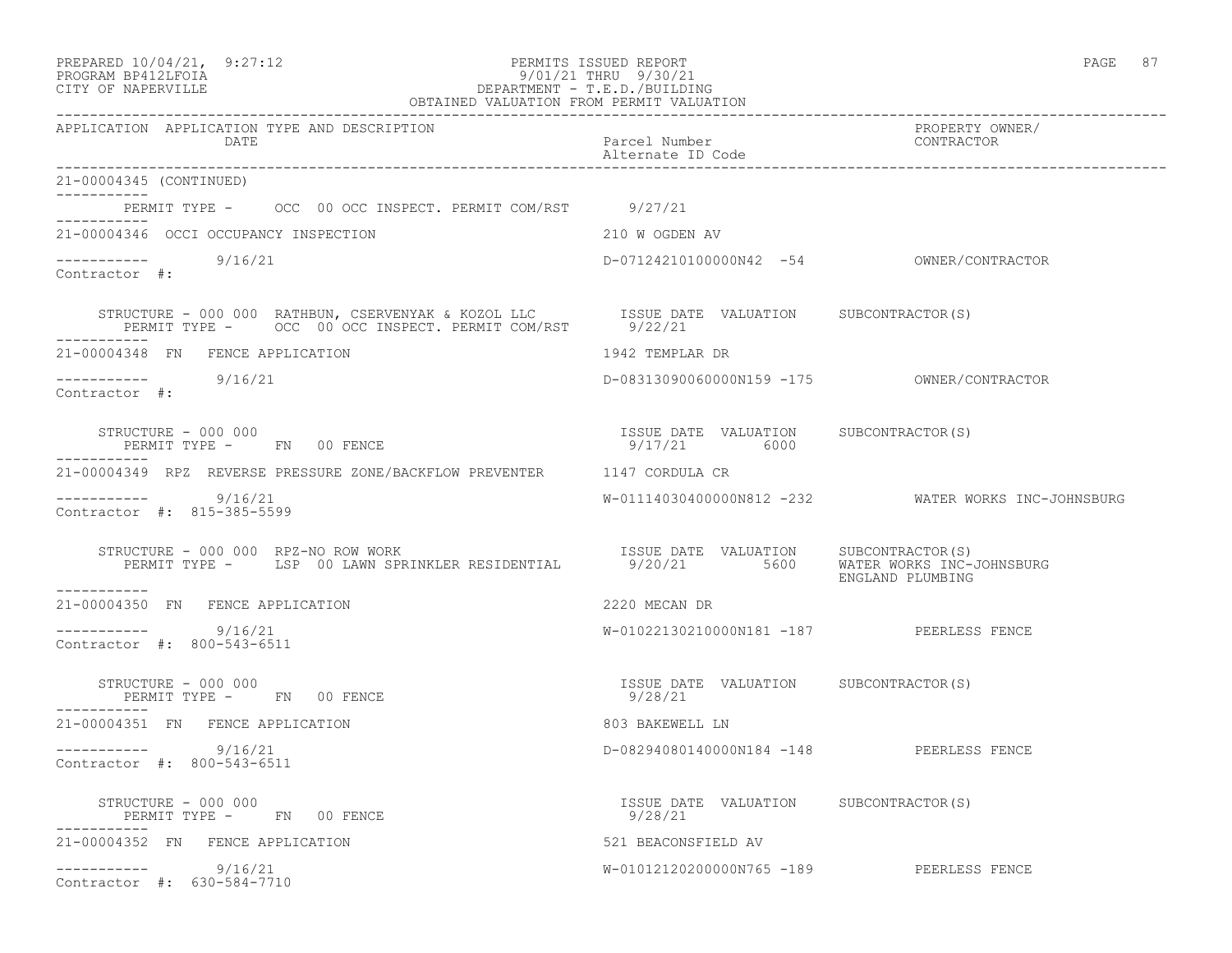| PREPARED 10/04/21, 9:27:12<br>PROGRAM BP412LFOIA<br>9/01/21 THRU 9/30/21<br>DEPARTMENT - T.E.D./BUILDING<br>OBTAINED VALUATION FROM PERMIT VALUATION<br>CITY OF NAPERVILLE | PERMITS ISSUED REPORT<br>9/01/21 THRU 9/30/21    | 88<br>PAGE                                            |
|----------------------------------------------------------------------------------------------------------------------------------------------------------------------------|--------------------------------------------------|-------------------------------------------------------|
| APPLICATION APPLICATION TYPE AND DESCRIPTION<br>DATE                                                                                                                       | Parcel Number<br>Alternate ID Code               | PROPERTY OWNER/<br>CONTRACTOR                         |
| 21-00004352 (CONTINUED)                                                                                                                                                    |                                                  |                                                       |
| STRUCTURE - 000 000<br>PERMIT TYPE - FN 00 FENCE<br>___________                                                                                                            | ISSUE DATE VALUATION SUBCONTRACTOR(S)<br>9/21/21 |                                                       |
| 21-00004353 FN FENCE APPLICATION                                                                                                                                           | 2827 LOBELIA CR                                  |                                                       |
| $--------- 9/16/21$<br>Contractor #: 630-584-7710                                                                                                                          | W-01223020080000N1420-289 PEERLESS FENCE         |                                                       |
| STRUCTURE - 000 000<br>PERMIT TYPE - FN 00 FENCE                                                                                                                           | ISSUE DATE VALUATION SUBCONTRACTOR(S)<br>9/21/21 |                                                       |
| 21-00004354 FN FENCE APPLICATION                                                                                                                                           | 501 N MAIN ST                                    |                                                       |
| ----------- 9/16/21<br>Contractor #: 630-584-7710                                                                                                                          | D-07132110090000N42 -69 PEERLESS FENCE           |                                                       |
| STRUCTURE - 000 000<br>PERMIT TYPE - FN 00 FENCE<br>-----------                                                                                                            | ISSUE DATE VALUATION SUBCONTRACTOR(S)<br>9/21/21 |                                                       |
| 21-00004360 PPA PLUMBING PERMIT                                                                                                                                            | 625 N WEBSTER ST                                 |                                                       |
| 9/17/21<br>Contractor #: 630-995-6963                                                                                                                                      | D-07132050220000N42 -69 PRECISION TODAY          |                                                       |
| STRUCTURE - 000 000 EMERGENCY SEWER/WATER REPAIR. TSSUE DATE VALUATION SUBCONTRACTOR(S)<br>PERMIT TYPE - SEW 00 SEWER/WATER REPAIR OR REPLACE 9/17/21                      |                                                  | PRECISION TODAY                                       |
| 21-00004362 TENT TENTS                                                                                                                                                     | 523 S WEBSTER ST                                 |                                                       |
| $--------- 9/20/21$<br>Contractor #: 630-338-0288                                                                                                                          |                                                  | D-07242010090000N169 -99 BLUE PEAK TENTS-WEST CHICAGO |
| STRUCTURE - 000 000 2 TENTS 9/28-10/7 OKTOBERFEST<br>PERMIT TYPE - TENT 00 TENT PERMIT<br>-----------                                                                      | ISSUE DATE VALUATION SUBCONTRACTOR(S)<br>9/29/21 |                                                       |
| 21-00004363 SITE SITE DEVELOPMENT                                                                                                                                          | 3056 ANNA MARIE LN                               |                                                       |
| 9/20/21<br>------------<br>Contractor #: 331-251-2726                                                                                                                      |                                                  | ARCO MURRAY                                           |
| STRUCTURE - 000 000<br>PERMIT TYPE - SITE 00 SITE DEVELOPMENT                                                                                                              | ISSUE DATE VALUATION<br>9/20/21                  | SUBCONTRACTOR(S)<br>SCHWERMAN PLUMBING                |
| 21-00004367 FN FENCE APPLICATION                                                                                                                                           | 1705 77TH ST                                     |                                                       |
| 9/20/21<br>Contractor #: 815-295-7779                                                                                                                                      |                                                  | D-08284020190000N160 -150 AMERIDREAM FENCE & DECK INC |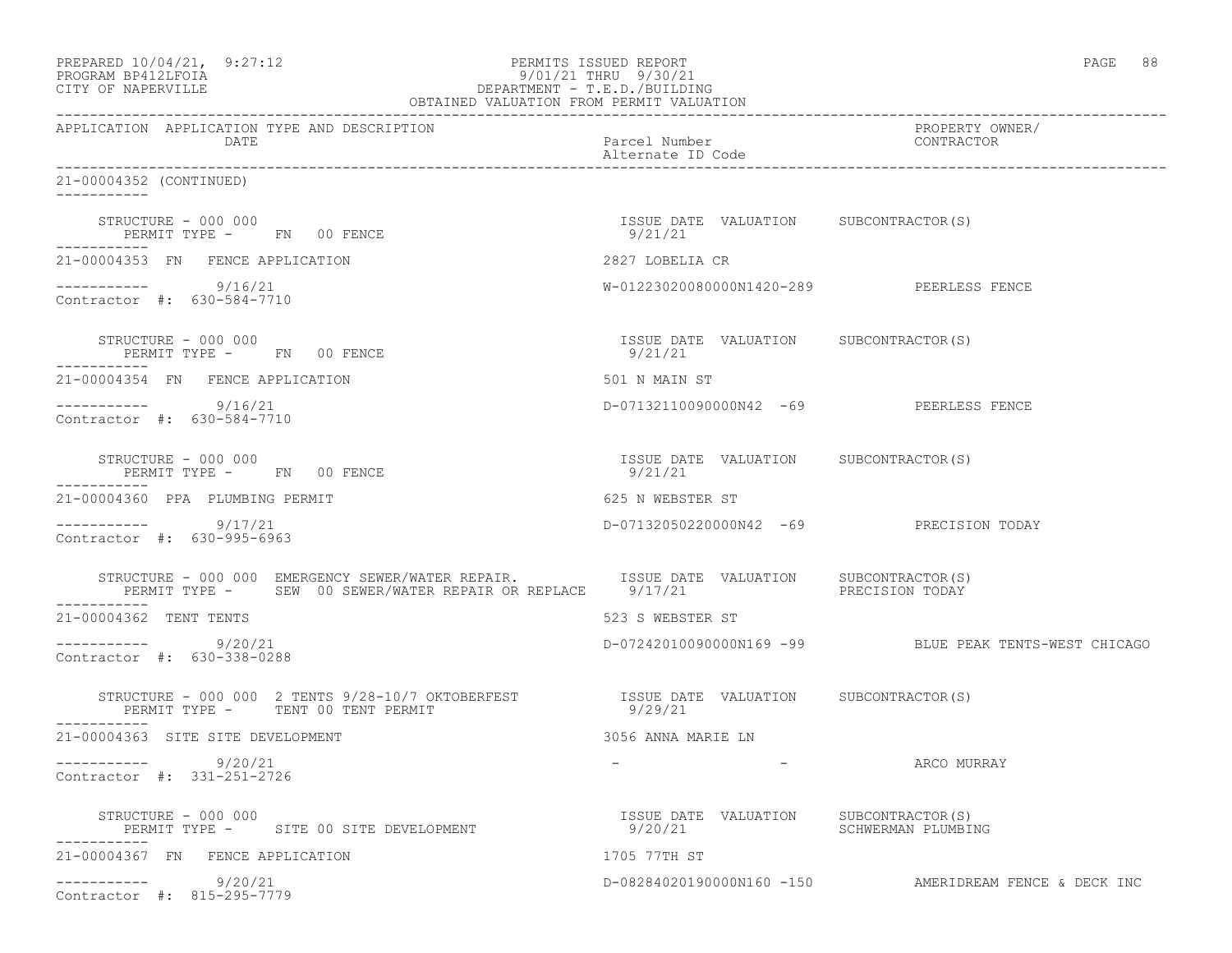| PREPARED 10/04/21, 9:27:12<br>PROGRAM BP412LFOIA<br>CITY OF NAPERVILLE | PERMITS ISSUED REPORT<br>9/01/21 THRU 9/30/21<br>9/01/21 THRU 9/30/21<br>DEPARTMENT - T.E.D./BUILDING<br>OBTAINED VALUATION FROM PERMIT VALUATION | PAGE 89                                        |
|------------------------------------------------------------------------|---------------------------------------------------------------------------------------------------------------------------------------------------|------------------------------------------------|
| APPLICATION APPLICATION TYPE AND DESCRIPTION<br>DATE                   | Parcel Number<br>Alternate ID Code                                                                                                                | PROPERTY OWNER/<br>CONTRACTOR                  |
| 21-00004367 (CONTINUED)                                                |                                                                                                                                                   |                                                |
| STRUCTURE - 000 000<br>PERMIT TYPE - FN 00 FENCE<br>-----------        | ISSUE DATE VALUATION SUBCONTRACTOR(S)<br>9/21/21 5287                                                                                             |                                                |
| 21-00004370 FN FENCE APPLICATION                                       | 241 ELMWOOD DR                                                                                                                                    |                                                |
| $--------- 9/20/21$<br>Contractor #: 630-262-3399                      | D-07252050130000N56 -129 MR. HANDYMAN                                                                                                             |                                                |
| STRUCTURE - 000 000<br>PERMIT TYPE - FN 00 FENCE                       | ISSUE DATE VALUATION SUBCONTRACTOR(S)<br>9/21/21 2400                                                                                             |                                                |
| 21-00004372 FN FENCE APPLICATION                                       | 730 TORRINGTON DR                                                                                                                                 |                                                |
| $--------- 9/20/21$<br>Contractor #: 815-436-7440                      |                                                                                                                                                   | D-07253040150000N565 -143 CEDAR RUSTIC/JOLIET  |
| STRUCTURE - 000 000<br>PERMIT TYPE - FN 00 FENCE<br>-----------        | ISSUE DATE VALUATION SUBCONTRACTOR(S)<br>9/22/21 3865                                                                                             |                                                |
| 21-00004379 FN FENCE APPLICATION                                       | 5951 ROSINWEED LN                                                                                                                                 |                                                |
| $--------- 9/20/21$<br>Contractor #: 630-551-3400                      |                                                                                                                                                   | W-01224010100000N1448-290 CLASSIC FENCE/OSWEGO |
| STRUCTURE - 000 000<br>PERMIT TYPE - FN 00 FENCE<br>-----------        | ISSUE DATE VALUATION SUBCONTRACTOR(S)<br>9/21/21 5500                                                                                             |                                                |
| 21-00004380 FN FENCE APPLICATION                                       | 4812 DAGGETS CT                                                                                                                                   |                                                |
| $--------- 9/20/21$<br>Contractor #: 630-971-1034                      | W-01154030350000N743 -260 NORTHWEST FENCE                                                                                                         |                                                |
| STRUCTURE - 000 000<br>PERMIT TYPE - FN 00 FENCE                       | ISSUE DATE VALUATION SUBCONTRACTOR(S)<br>9/21/21 7500                                                                                             |                                                |
| 21-00004381 FN FENCE APPLICATION                                       | 1672 ESTATE CR                                                                                                                                    |                                                |
| 9/20/21<br>Contractor #: 630-406-8410                                  | D-08284120460000N464 -150                                                                                                                         | PARAMOUNT FENCE-BATAVIA                        |
| STRUCTURE - 000 000<br>PERMIT TYPE - FN 00 FENCE<br>------------       | ISSUE DATE VALUATION SUBCONTRACTOR(S)<br>9/22/21<br>2980                                                                                          |                                                |
| 21-00004389 FN FENCE APPLICATION                                       | 1611 77TH ST                                                                                                                                      |                                                |
| 9/20/21<br>Contractor #: 630-551-3400                                  |                                                                                                                                                   | D-08283140170000N744 -149 CLASSIC FENCE/OSWEGO |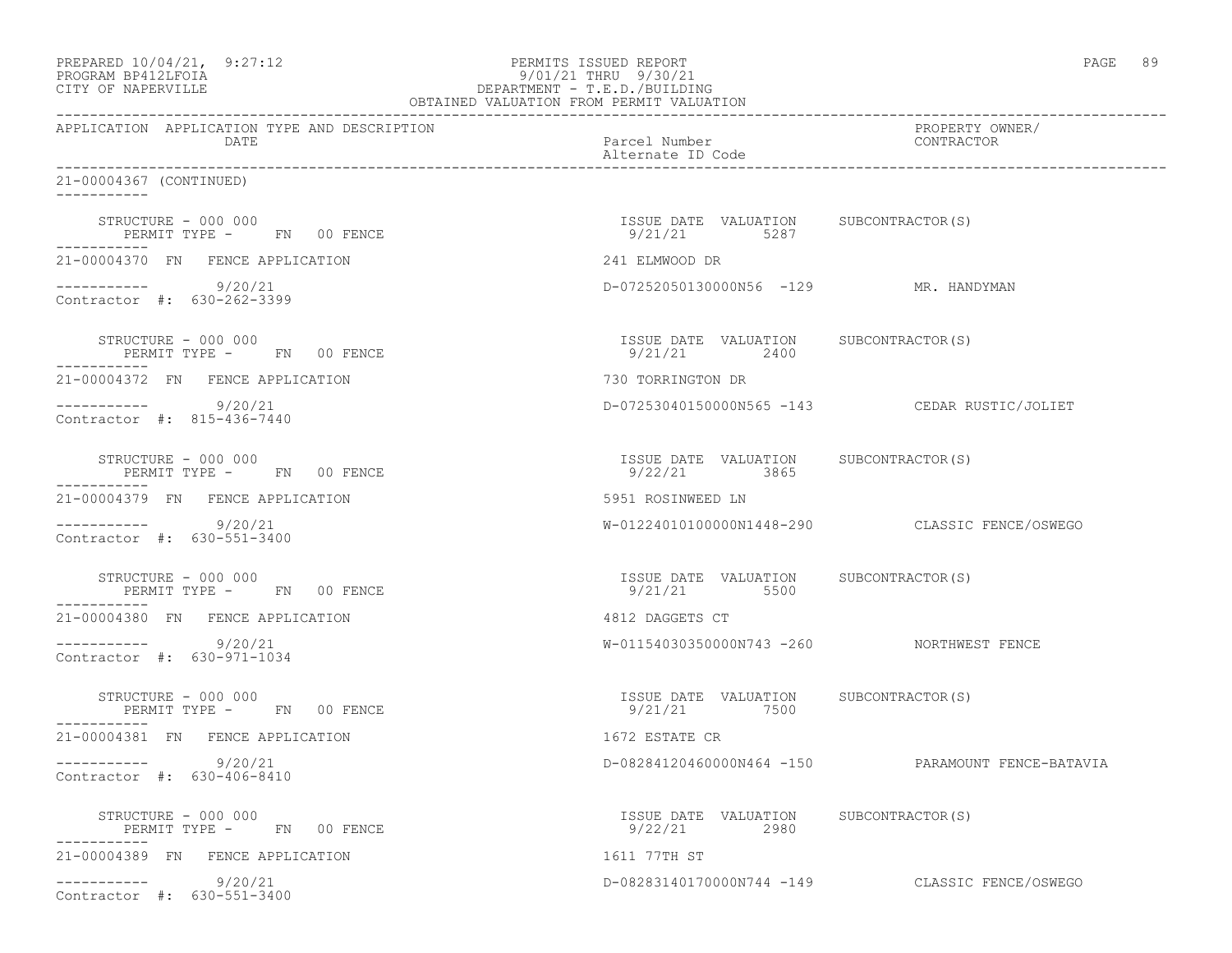|          | PREPARED 10/04/21, | 9:27:12 |
|----------|--------------------|---------|
| -------- |                    |         |

# PREPARED 10/04/21, 9:27:12 PERMITS ISSUED REPORT<br>PROGRAM BP412LFOIA PAGE 90<br>9/01/21 THRU 9/30/21 PROGRAM BP412LFOIA 9/01/21 THRU 9/30/21 DEPARTMENT - T.E.D./BUILDING

| OBTAINED VALUATION FROM PERMIT VALUATION                                                                                                                                                                                                                            |                                         |                                                        |  |  |
|---------------------------------------------------------------------------------------------------------------------------------------------------------------------------------------------------------------------------------------------------------------------|-----------------------------------------|--------------------------------------------------------|--|--|
| APPLICATION APPLICATION TYPE AND DESCRIPTION<br><b>DATE</b>                                                                                                                                                                                                         | Parcel Number<br>Alternate ID Code      | PROPERTY OWNER/<br>CONTRACTOR                          |  |  |
| 21-00004389 (CONTINUED)<br>___________                                                                                                                                                                                                                              |                                         |                                                        |  |  |
| $\begin{array}{cccccccccc} \texttt{STRUCTURE} & - & 000 & 000 & & & & & & & \\ \texttt{PERMIT TYPE} & - & & \texttt{FN} & 00 & \texttt{FENCE} & & & & & \\ \texttt{PERMIT TYPE} & - & & \texttt{FN} & 00 & \texttt{FENCE} & & & & & \\ \end{array}$<br>------------ |                                         |                                                        |  |  |
| 21-00004390 RPZ REVERSE PRESSURE ZONE/BACKFLOW PREVENTER 1389 E GARTNER RD                                                                                                                                                                                          |                                         |                                                        |  |  |
| $--------- 9/20/21$<br>Contractor #: 630-293-4962                                                                                                                                                                                                                   | D-08204110150000N71 -118 SALINAS & SONS |                                                        |  |  |
| STRUCTURE - 000 000 RPZ-NO ROW WORK<br>PERMIT TYPE - LSP 00 LAWN SPRINKLER RESIDENTIAL 9/23/21 5690 SALINAS & SALINAS<br>------------                                                                                                                               |                                         | WHEATLAND PLUMBING                                     |  |  |
| 21-00004391 DRWY DRIVEWAY NEW AND ALTERATIONS                                                                                                                                                                                                                       | 2715 SWEETBROOM CT                      |                                                        |  |  |
| $--------- 9/20/21$<br>Contractor #:                                                                                                                                                                                                                                |                                         | $W-01221010760000N1248-274$ HUNTER PAVING & EXCAVATING |  |  |
| STRUCTURE - 000 000 R/R ASP DRWY/AP<br>PERMIT TYPE - DRWY 00 DRIVEWAY ADDITION/ALTERATION 9/22/21 4000<br>ROW 00 RIGHT OF WAY PERMIT 9/22/21                                                                                                                        |                                         |                                                        |  |  |
| 21-00004393 DRWY DRIVEWAY NEW AND ALTERATIONS 1515 CONAN DOYLE RD                                                                                                                                                                                                   |                                         |                                                        |  |  |
| $--------- 9/20/21$<br>Contractor #: 630-935-7845                                                                                                                                                                                                                   |                                         | W-01111070120000N533 -216 EMERALD BRICK AND LANDSCAPE  |  |  |
| STRUCTURE – 000 000 R/R FRONT DOOR WALK                                ISSUE DATE VALUATION     SUBCONTRACTOR(S)<br>PERMIT TYPE –      MISC 00 MISCELLANEOUS PERMIT                      9/22/21           5000                                                     |                                         |                                                        |  |  |
| 21-00004394 RPZ REVERSE PRESSURE ZONE/BACKFLOW PREVENTER 312 ROWAN CT                                                                                                                                                                                               |                                         |                                                        |  |  |
| $--------- 9/20/21$<br>Contractor #: 630-653-3937                                                                                                                                                                                                                   |                                         | D-08301150120000N452 -130 WESTERN IRRIGATION           |  |  |
| STRUCTURE - 000 000 RPZ-NO ROW WORK                                                                                                                                                                                                                                 |                                         | WESTERN IRRIGATION, INC                                |  |  |
| 21-00004403 DRWY DRIVEWAY NEW AND ALTERATIONS 42297 UNIVERSITY DR                                                                                                                                                                                                   |                                         |                                                        |  |  |
| $--------- 9/20/21$<br>Contractor #: 630-377-9339                                                                                                                                                                                                                   | W-02052100140000N400 -193 DAMICO PAVING |                                                        |  |  |
| STRUCTURE - 000 000 R/R ASP DRWY/AP/CC<br>SUBCONTRACTOR(S)                                                                                                                                                                                                          |                                         |                                                        |  |  |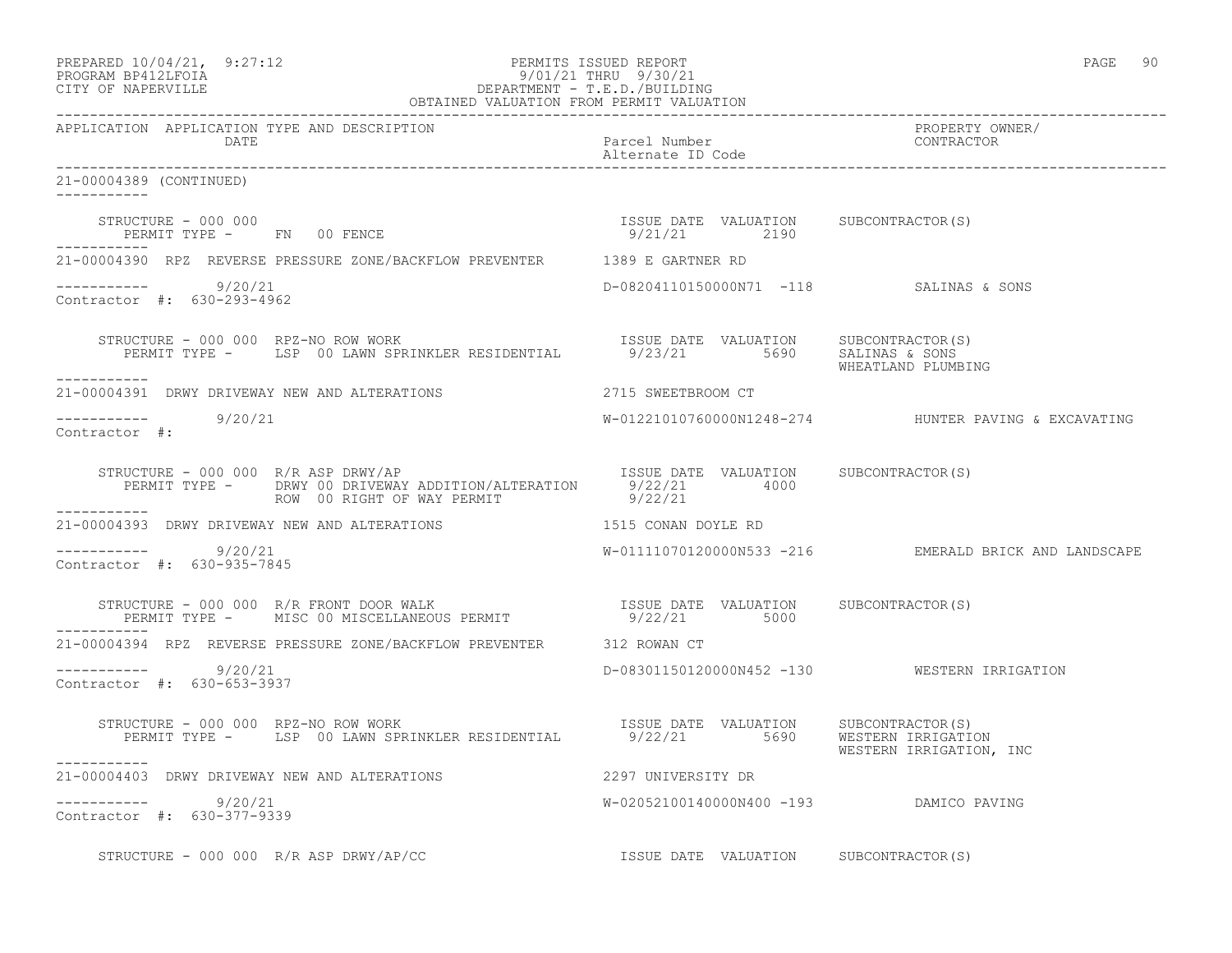## PREPARED 10/04/21, 9:27:12 PERMITS ISSUED REPORT PAGE 91 PROGRAM BP412LFOIA 9/01/21 THRU 9/30/21 CITY OF NAPERVILLE DEPARTMENT - T.E.D./BUILDING

| OBTAINED VALUATION FROM PERMIT VALUATION                                                                                                         |                                                       |                                                     |  |  |
|--------------------------------------------------------------------------------------------------------------------------------------------------|-------------------------------------------------------|-----------------------------------------------------|--|--|
| APPLICATION APPLICATION TYPE AND DESCRIPTION<br>DATE                                                                                             | Parcel Number<br>Alternate ID Code                    | PROPERTY OWNER/<br>CONTRACTOR                       |  |  |
| 21-00004403 (CONTINUED)<br>------------                                                                                                          |                                                       |                                                     |  |  |
| PERMIT TYPE - DRWY 00 DRIVEWAY ADDITION/ALTERATION 9/22/21 3450<br>ROW 00 RIGHT OF WAY PERMIT 9/22/21<br>-----------                             |                                                       |                                                     |  |  |
| 21-00004406 DRWY DRIVEWAY NEW AND ALTERATIONS                                                                                                    | 2793 WEDGEWOOD DR                                     |                                                     |  |  |
| $--------- 9/20/21$<br>Contractor #: 630-761-1634                                                                                                |                                                       | W-01014160290000N563 -204 TABER BUILDERS, INC       |  |  |
| STRUCTURE - 000 000 R/R CONCRETE DRWY/AP                                                                                                         |                                                       |                                                     |  |  |
| 21-00004411 FN FENCE APPLICATION                                                                                                                 | 3732 MISTFLOWER LN                                    |                                                     |  |  |
| $--------- 9/21/21$<br>Contractor #: 630-551-3400                                                                                                |                                                       | W-01093070250000N1418-227 CLASSIC FENCE/OSWEGO      |  |  |
| STRUCTURE - 000 000<br>STRUCTURE – 000 000<br>PERMIT TYPE –       FN     00 FENCE                                                                | ISSUE DATE VALUATION SUBCONTRACTOR(S)<br>9/22/21 5950 |                                                     |  |  |
| 21-00004412 FN FENCE APPLICATION                                                                                                                 | 1264 NATCHEZ TRACE CR                                 |                                                     |  |  |
| __________<br>9/21/21<br>Contractor #: 800-543-6511                                                                                              | D-07251110020000N683 -128 PEERLESS FENCE              |                                                     |  |  |
| STRUCTURE - 000 000<br>PERMIT TYPE - FN 00 FENCE                                                                                                 | ISSUE DATE VALUATION SUBCONTRACTOR(S)<br>9/27/21 3221 |                                                     |  |  |
| 21-00004413 FN FENCE APPLICATION                                                                                                                 | 2203 PERIWINKLE LN                                    |                                                     |  |  |
| $--------- 9/21/21$<br>Contractor #: 708-301-1200                                                                                                |                                                       | D-07224090320000N742 -110 AMERICA'S BACKYARD/JOLIET |  |  |
| STRUCTURE - 000 000<br>PERMIT TYPE - FN 00 FENCE                                                                                                 | ISSUE DATE VALUATION SUBCONTRACTOR(S)<br>9/23/21 2680 |                                                     |  |  |
| 21-00004415 CMIS MISCELLANEOUS COMMERCIAL                                                                                                        | 34 W JEFFERSON AV 2FL                                 |                                                     |  |  |
| ----------- 9/21/21<br>Contractor #: 630-933-9323                                                                                                |                                                       | D-07134300420000N538 -84 AM KITCHEN & BATH          |  |  |
| STRUCTURE - 000 000 NAPERVILLE MASONIC TEMPLE ASSOC. ISSUE DATE VALUATION SUBCONTRACTOR(S) PERMIT TYPE - CMIS 00 COMMERCIAL MISC. PERMIT 9/30/21 |                                                       |                                                     |  |  |
| 21-00004416 ESC ELECTRIC SERVICE CHANGE                                                                                                          | 231 BOX CAR AV HM                                     |                                                     |  |  |
| $--------- 9/21/21$<br>Contractor #: 630-515-9700                                                                                                |                                                       | -84 D J SWEENEY ELECTRICAL CONTRAC                  |  |  |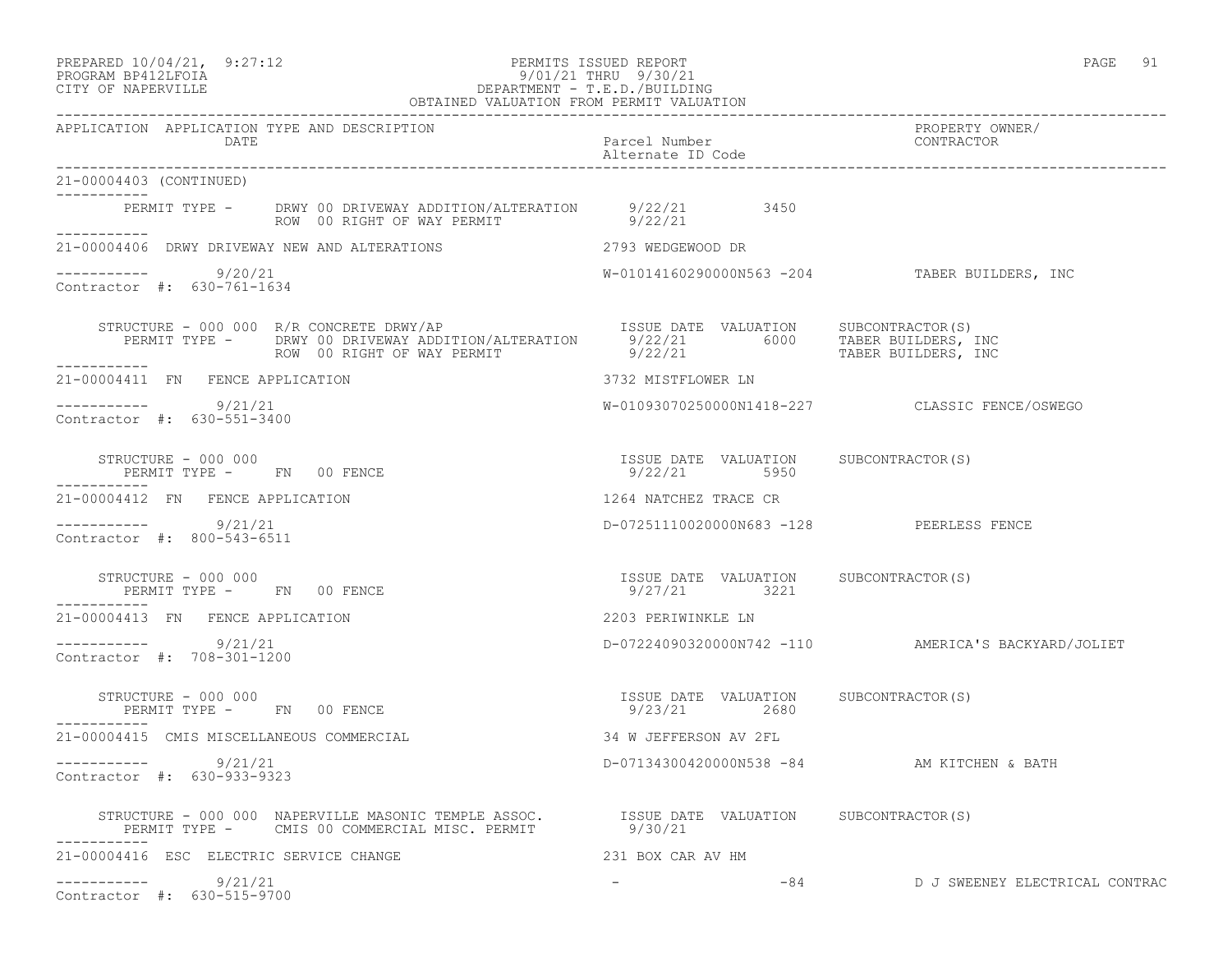| PREPARED 10/04/21, 9:27:12<br>PROGRAM BP412LFOIA<br>DEPARTMENT - T.E.D./BUILDING<br>OBTAINED VALUATION FROM PERMIT VALUATION<br>CITY OF NAPERVILLE                                                                                         | PERMITS ISSUED REPORT                                  | PAGE 92                                          |
|--------------------------------------------------------------------------------------------------------------------------------------------------------------------------------------------------------------------------------------------|--------------------------------------------------------|--------------------------------------------------|
| APPLICATION APPLICATION TYPE AND DESCRIPTION<br>DATE                                                                                                                                                                                       | Parcel Number<br>Alternate ID Code                     | PROPERTY OWNER/<br>CONTRACTOR                    |
| 21-00004416 (CONTINUED)                                                                                                                                                                                                                    |                                                        |                                                  |
| STRUCTURE - 000 000 EMERGENCY ELECTRIC                         ISSUE DATE VALUATION     SUBCONTRACTOR(S)<br>PERMIT TYPE -     ESCC 00 ELECTRIC SERVICE CHANGE COMM     9/22/21               D J SWEENEY ELECTRICAL CONTRAC<br>----------- |                                                        |                                                  |
| 21-00004421 FN FENCE APPLICATION                                                                                                                                                                                                           | 2515 CANFIELD CT                                       |                                                  |
| $--------- 9/21/21$<br>Contractor #: 708-856-8999                                                                                                                                                                                          |                                                        | W-01153070200000N1291-259 ILLINOIS FENCE COMPANY |
| STRUCTURE - 000 000<br>PERMIT TYPE - FN 00 FENCE                                                                                                                                                                                           | ISSUE DATE VALUATION SUBCONTRACTOR(S)<br>9/27/21 9600  |                                                  |
| 21-00004422 FN FENCE APPLICATION                                                                                                                                                                                                           | 1013 AUGUSTANA DR                                      |                                                  |
| $--------- 9/22/21$<br>Contractor #: 815-385-5664                                                                                                                                                                                          |                                                        |                                                  |
| STRUCTURE - 000 000<br>PERMIT TYPE - FN 00 FENCE<br>-----------                                                                                                                                                                            | ISSUE DATE VALUATION SUBCONTRACTOR(S)<br>9/27/21 8400  |                                                  |
| 21-00004435 FN FENCE APPLICATION                                                                                                                                                                                                           | 1024 DOUGLAS AV                                        |                                                  |
| $--------- 9/22/21$<br>Contractor #: 708-856-8999                                                                                                                                                                                          |                                                        | D-07133070020000N58 -83 ILLINOIS FENCE COMPANY   |
| STRUCTURE - 000 000<br>PERMIT TYPE - FN 00 FENCE<br>___________                                                                                                                                                                            | ISSUE DATE VALUATION SUBCONTRACTOR(S)<br>9/23/21 8000  |                                                  |
| 21-00004438 FN FENCE APPLICATION                                                                                                                                                                                                           | 335 S SLEIGHT ST                                       |                                                  |
| $--------- 9/22/21$<br>Contractor #: 708-856-8999                                                                                                                                                                                          |                                                        | D-08183310170000N345 -85 ILLINOIS FENCE COMPANY  |
| STRUCTURE - 000 000<br>PERMIT TYPE - FN 00 FENCE                                                                                                                                                                                           | ISSUE DATE VALUATION SUBCONTRACTOR(S)<br>9/27/21 6868  |                                                  |
| 21-00004439 FN FENCE APPLICATION                                                                                                                                                                                                           | 507 SUMMERSET CT                                       |                                                  |
| 9/22/21<br>Contractor #: 630-551-3400                                                                                                                                                                                                      |                                                        | D-07254000670000N739 -144 CLASSIC FENCE/OSWEGO   |
| STRUCTURE - 000 000<br>PERMIT TYPE - FN 00 FENCE                                                                                                                                                                                           | ISSUE DATE VALUATION SUBCONTRACTOR(S)<br>9/27/21 15898 |                                                  |
| 21-00004442 FN FENCE APPLICATION                                                                                                                                                                                                           | 1309 MARENGO CT                                        |                                                  |
| 9/22/21<br>___________<br>Contractor #: 630-551-3400                                                                                                                                                                                       |                                                        | W-01022130190000N181 -187 CLASSIC FENCE/OSWEGO   |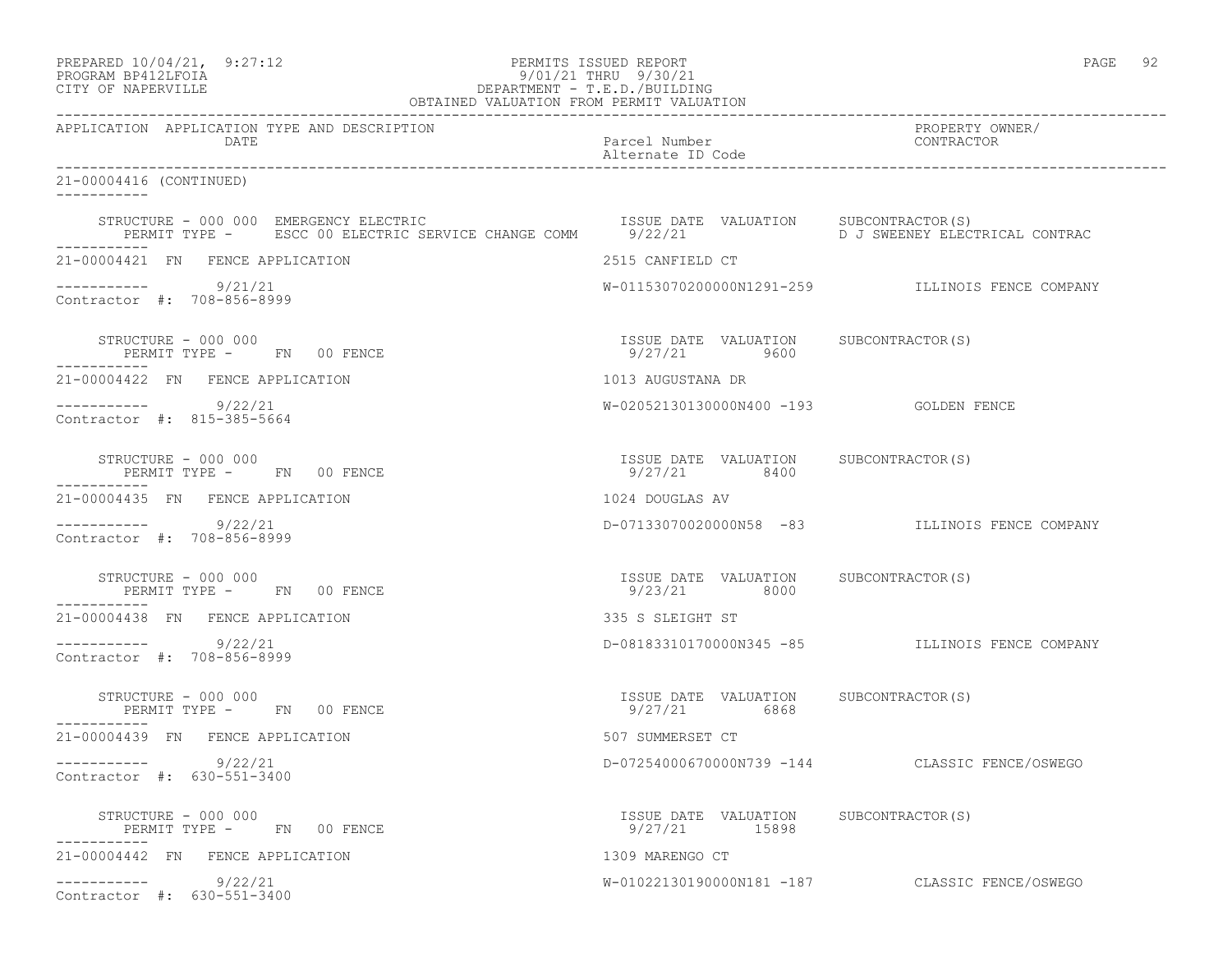|         | PREPARED 10/04/21, | 9:27:12 |
|---------|--------------------|---------|
| ------- |                    |         |

# PREPARED 10/04/21, 9:27:12 PERMITS ISSUED REPORT<br>PROGRAM BP412LFOIA PAGE 93 PROGRAM BP412LFOIA PROGRAM BP412LFOIA 9/01/21 THRU 9/30/21<br>CITY OF NAPERVILLE DEPARTMENT - T.E.D./BUILDI DEPARTMENT - T.E.D./BUILDING

| OBTAINED VALUATION FROM PERMIT VALUATION                                                                                                                                                                                                                                                                                                                                                    |                                       |                                                          |
|---------------------------------------------------------------------------------------------------------------------------------------------------------------------------------------------------------------------------------------------------------------------------------------------------------------------------------------------------------------------------------------------|---------------------------------------|----------------------------------------------------------|
| APPLICATION APPLICATION TYPE AND DESCRIPTION<br><b>DATE</b>                                                                                                                                                                                                                                                                                                                                 | Parcel Number<br>Alternate ID Code    | PROPERTY OWNER/<br>CONTRACTOR                            |
| 21-00004442 (CONTINUED)<br>___________                                                                                                                                                                                                                                                                                                                                                      |                                       |                                                          |
| $\begin{array}{cccccccccc} \texttt{STRUCTURE} & - & 000 & 000 & & & & & & & \\ \texttt{PERMIT TYPE} & - & & \texttt{FN} & 00 & \texttt{FENCE} & & & & & & \\ \end{array} \hspace{2.5in} \begin{array}{cccccccccc} \texttt{TSSUE} & \texttt{DATE} & \texttt{VALUATION} & & \texttt{SUBCONTRACTOR(S)} \\ & & & & & & & \\ \texttt{9/27/21} & & & & & 3840 & & \\ \end{array}$<br>------------ |                                       |                                                          |
| 21-00004443 RPZ REVERSE PRESSURE ZONE/BACKFLOW PREVENTER 2104 WILD TIMOTHY RD                                                                                                                                                                                                                                                                                                               |                                       |                                                          |
| $--------- 9/22/21$<br>Contractor #: 815-436-5455                                                                                                                                                                                                                                                                                                                                           |                                       | W-01222100150000N1114-275 RAINMAKERS IRRIGATION-ROMEOVIL |
| STRUCTURE - 000 000 RPZ WITH HEADS IN THE ROW<br>PERMIT TYPE - LSP 00 LAWN SPRINKLER RESIDENTIAL 9/27/21 5050 RAINMAKERS IRRIGATION-ROMEOVIL<br>___________                                                                                                                                                                                                                                 |                                       | RAINMAKERS IRRIGATION & MAINT                            |
| 21-00004444 FN FENCE APPLICATION                                                                                                                                                                                                                                                                                                                                                            | 3511 GRASSMERE RD                     |                                                          |
| $--------- 9/22/21$<br>Contractor #: 630-933-9881                                                                                                                                                                                                                                                                                                                                           |                                       | W-01092070060000N1428-213 SP FENCE-WARRENVILLE           |
|                                                                                                                                                                                                                                                                                                                                                                                             |                                       |                                                          |
| 21-00004445 RPZ REVERSE PRESSURE ZONE/BACKFLOW PREVENTER 1836 FAIROAK RD                                                                                                                                                                                                                                                                                                                    |                                       |                                                          |
| -----------    9/22/21<br>Contractor #: 815-436-5455                                                                                                                                                                                                                                                                                                                                        |                                       | D-08324020020000N178 -178 RAINMAKERS IRRIGATION-ROMEOVIL |
| STRUCTURE - 000 000 RPZ WITH HEADS IN THE ROW                      ISSUE DATE VALUATION     SUBCONTRACTOR(S)<br>PERMIT TYPE -     LSP 00 LAWN SPRINKLER RESIDENTIAL          9/27/21         5050    RAINMAKERS IRRIGATION-ROMEOV<br>-----------                                                                                                                                            |                                       | RAINMAKERS IRRIGATION & MAINT                            |
| 21-00004446 RPZ REVERSE PRESSURE ZONE/BACKFLOW PREVENTER 4316 PLANTREE RD                                                                                                                                                                                                                                                                                                                   |                                       |                                                          |
| ----------- 9/22/21<br>Contractor #: 815-521-3247                                                                                                                                                                                                                                                                                                                                           |                                       | W-01172010020004N1780-241 EVERGREEN SPRINKLER SYSTEM     |
| STRUCTURE – 000 000 RPZ-NO ROW WORK<br>PERMIT TYPE – LSP 00 LAWN SPRINKLER RESIDENTIAL         9/28/21       4700    EVERGREEN SPRINKLER SYSTEM<br>STRUCTURE - 000 000 RPZ-NO ROW WORK                                                                                                                                                                                                      |                                       | HARTLAND PLUMBING & MECH                                 |
| 21-00004465 DRWY DRIVEWAY NEW AND ALTERATIONS 400 2403 SHEEHAN DR HM                                                                                                                                                                                                                                                                                                                        |                                       |                                                          |
| $--------- 9/23/21$<br>Contractor #: 630-420-2366                                                                                                                                                                                                                                                                                                                                           |                                       | -184 <b>ILLINI SUBURBAN ASPHALT INC</b>                  |
| STRUCTURE - 000 000 R/R ASP DRWY/AP                                                                                                                                                                                                                                                                                                                                                         | ISSUE DATE VALUATION SUBCONTRACTOR(S) |                                                          |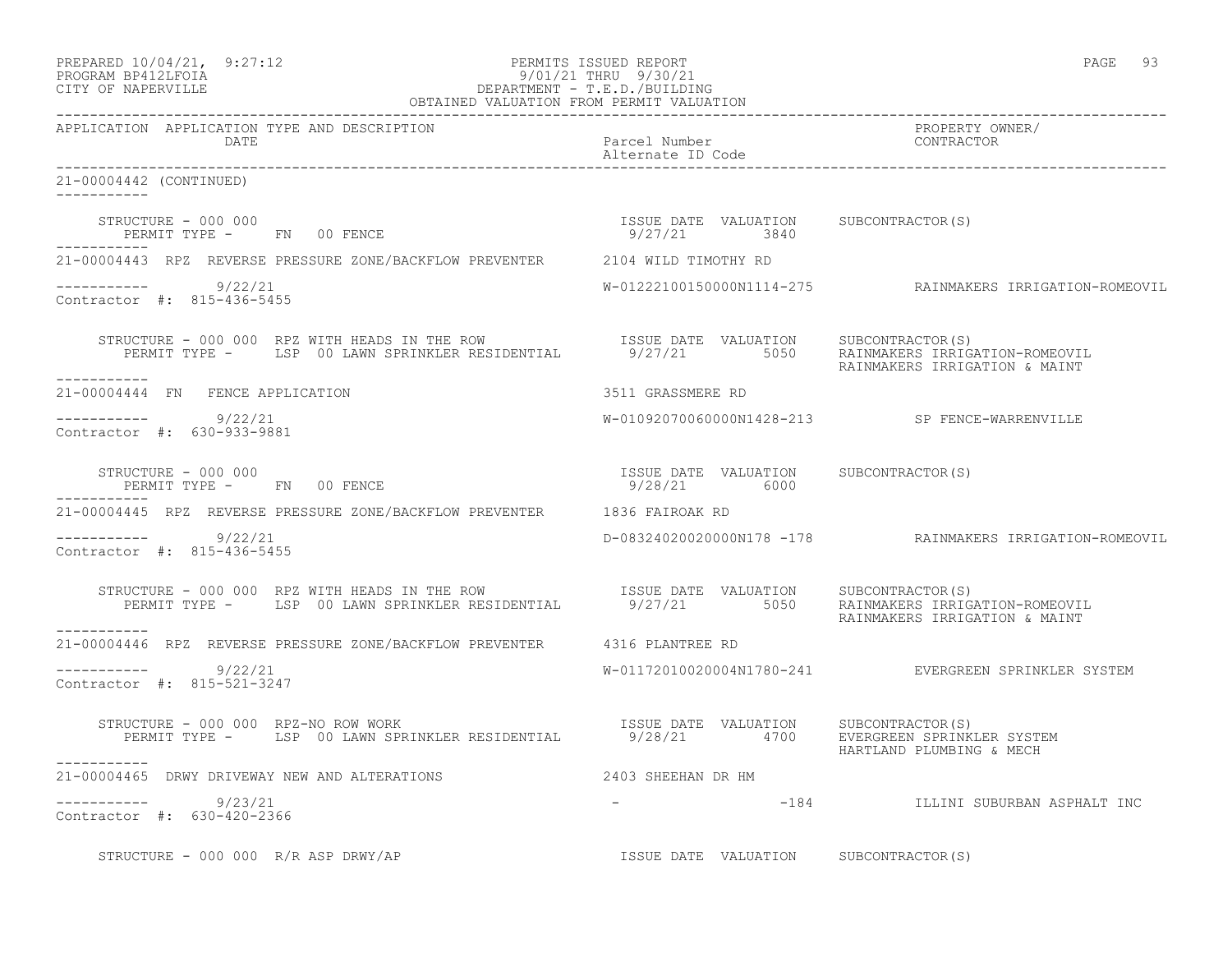| PREPARED 10/04/21, 9:27:12 | PERMITS ISSUED REPORT | PAGE |  |
|----------------------------|-----------------------|------|--|
|                            |                       |      |  |

# PROGRAM BP412LFOIA 9/01/21 THRU 9/30/21 CITY OF NAPERVILLE DEPARTMENT - T.E.D./BUILDING

| OBTAINED VALUATION FROM PERMIT VALUATION                                                                                                                                                                    |                                           |                                                         |  |
|-------------------------------------------------------------------------------------------------------------------------------------------------------------------------------------------------------------|-------------------------------------------|---------------------------------------------------------|--|
| APPLICATION APPLICATION TYPE AND DESCRIPTION<br>DATE                                                                                                                                                        | Parcel Number<br>Alternate ID Code        | PROPERTY OWNER/<br>CONTRACTOR                           |  |
| 21-00004465 (CONTINUED)<br>___________                                                                                                                                                                      |                                           |                                                         |  |
| PERMIT TYPE - DRWY 00 DRIVEWAY ADDITION/ALTERATION 9/27/21 20450<br>ROW 00 RIGHT OF WAY PERMIT 9/27/21<br>------------                                                                                      |                                           |                                                         |  |
| 21-00004466 DRWY DRIVEWAY NEW AND ALTERATIONS                                                                                                                                                               | 2831 VERNAL LN HM                         |                                                         |  |
| $--------- 9/23/21$<br>Contractor #: 630-420-2366                                                                                                                                                           |                                           |                                                         |  |
| STRUCTURE - 000 000 R/R ASP DRWY/AP<br>ESUE DATE VALUATION SUBCONTRACTOR(S)<br>PERMIT TYPE - DRWY 00 DRIVEWAY ADDITION/ALTERATION 9/27/21 5490<br>------ ROW 00 RIGHT OF WAY PERMIT 9/27/21<br>------------ |                                           |                                                         |  |
| 21-00004471 ESC ELECTRIC SERVICE CHANGE                                                                                                                                                                     | 1333 CULPEPPER DR                         |                                                         |  |
| $--------- 9/23/21$<br>Contractor #: 630-510-7311                                                                                                                                                           | D-08204080120000N171 -118 A-PLUS ELECTRIC |                                                         |  |
|                                                                                                                                                                                                             |                                           |                                                         |  |
| 21-00004476 SITE SITE DEVELOPMENT                                                                                                                                                                           | 3400 CLUB DR                              |                                                         |  |
| 9/24/21<br>Contractor #: 773-645-2076                                                                                                                                                                       |                                           | W-01041000200000N725 -183 BULLEY & ANDREWS LLC          |  |
|                                                                                                                                                                                                             | 9/24/21 HILL MECHANICAL CORP.             |                                                         |  |
| 21-00004477 ESC ELECTRIC SERVICE CHANGE                                                                                                                                                                     | 1601 E BAILEY RD                          |                                                         |  |
| ----------- 9/24/21<br>Contractor #: 815-254-0300                                                                                                                                                           |                                           | D-08283090080000N160 -149 LITTLE ELECTRICAL CONTRACTORS |  |
| STRUCTURE - 000 000 REPAIR DAMAGED METER SOCKET                  ISSUE DATE VALUATION<br>PERMIT TYPE -       ELSC 00 ELECTRIC SVC CHANGE RES.               9/28/21<br>-----------                          |                                           | SUBCONTRACTOR(S)<br>LITTLE ELECTRICAL CONTRACTORS       |  |
| 21-00004478 PPA PLUMBING PERMIT                                                                                                                                                                             | 1240 W OGDEN AV                           |                                                         |  |
| -----------    9/24/21<br>Contractor #:                                                                                                                                                                     |                                           | D-07141040040000N92 -66 FECAROTTA PLUMBING              |  |
|                                                                                                                                                                                                             |                                           |                                                         |  |
| 21-00004479 PPA PLUMBING PERMIT                                                                                                                                                                             | 1242 W OGDEN AV                           |                                                         |  |
| ----------- 9/24/21<br>Contractor #:                                                                                                                                                                        |                                           | D-07141040040000N92 -66 FECAROTTA PLUMBING              |  |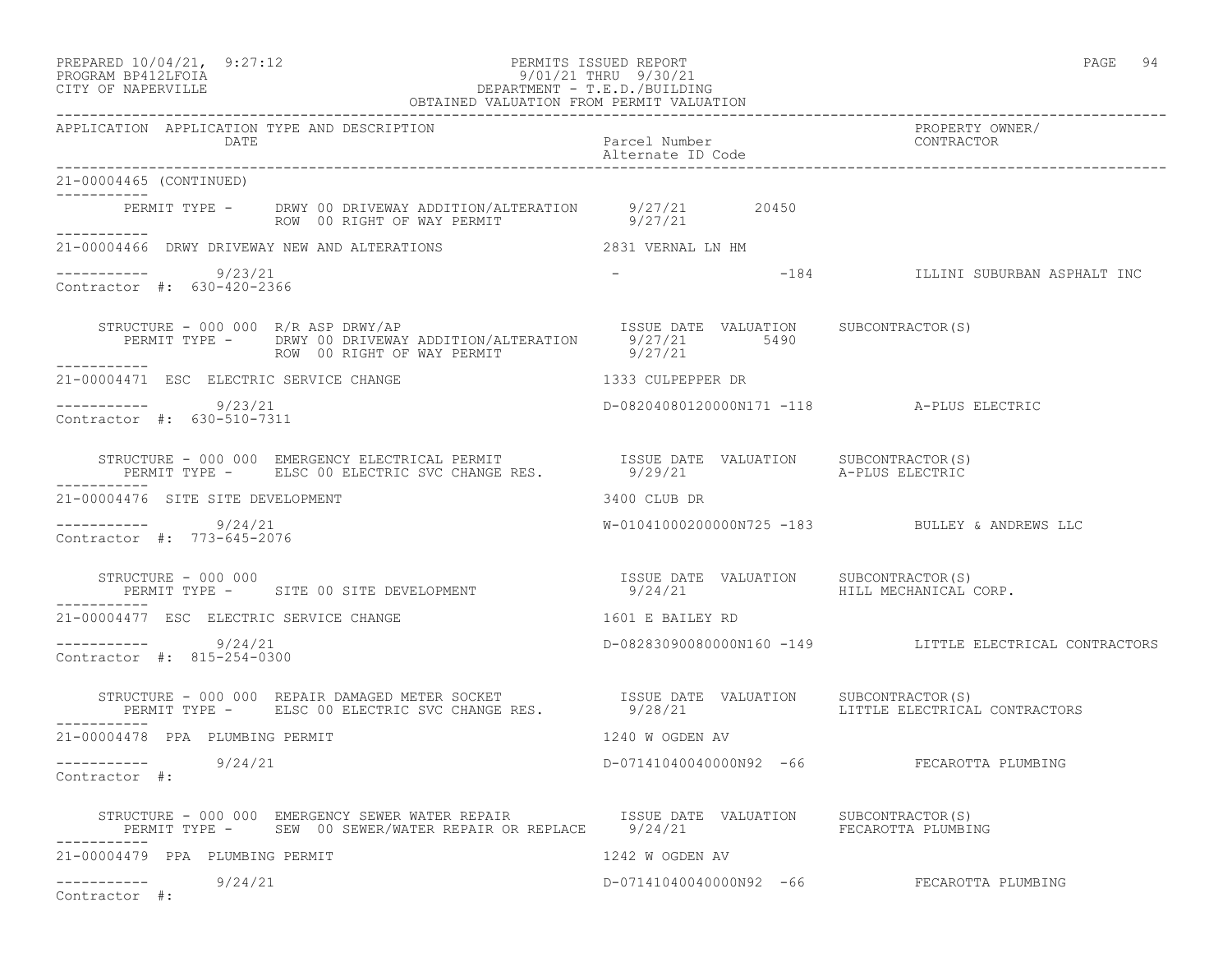| PREPARED 10/04/21,   | 9:27:12 |
|----------------------|---------|
| גדמה זמונומה ווגמממת |         |

## PREPARED  $10/04/21$ , 9:27:12 PERMITS ISSUED REPORT PAGE 95 PROGRAM BP412LFOIA 9/01/21 THRU 9/30/21 CITY OF NAPERVILLE DEPARTMENT - T.E.D./BUILDING

|                                                             | OBTAINED VALUATION FROM PERMIT VALUATION                                                                                                                                              |                                         |                                                    |
|-------------------------------------------------------------|---------------------------------------------------------------------------------------------------------------------------------------------------------------------------------------|-----------------------------------------|----------------------------------------------------|
| APPLICATION APPLICATION TYPE AND DESCRIPTION<br><b>DATE</b> |                                                                                                                                                                                       | Parcel Number                           | PROPERTY OWNER/<br>CONTRACTOR                      |
| 21-00004479 (CONTINUED)                                     |                                                                                                                                                                                       |                                         |                                                    |
|                                                             | STRUCTURE - 000 000 EMERGENCY SEWER WATER REPAIR TSSUE DATE VALUATION SUBCONTRACTOR(S)<br>PERMIT TYPE - SEW 00 SEWER/WATER REPAIR OR REPLACE 9/24/21 SECAROTTA PLUMBING               |                                         |                                                    |
|                                                             | 21-00004481 DRWY DRIVEWAY NEW AND ALTERATIONS 69 WAXWING AV                                                                                                                           |                                         |                                                    |
| $--------- 9/24/21$<br>Contractor #: 630-885-8054           |                                                                                                                                                                                       | D-08304040260000N62 -146 ALLRITE PAVING |                                                    |
| ------------                                                | STRUCTURE - 000 000 R/R ASPHALT DRWY/APRON<br>PERMIT TYPE - DRWY 00 DRIVEWAY ADDITION/ALTERATION 9/27/21 3000<br>ROW 00 RIGHT OF WAY PERMIT 9/27/21                                   |                                         |                                                    |
|                                                             | 21-00004486 RPZ REVERSE PRESSURE ZONE/BACKFLOW PREVENTER 1441 SWALLOW ST                                                                                                              |                                         |                                                    |
| $-$ --------- $9/24/21$<br>Contractor #: 815-385-5599       |                                                                                                                                                                                       |                                         | D-08304070240000N62 -146 WATER WORKS INC-JOHNSBURG |
| STRUCTURE - 000 000 RPZ                                     | STRUCTURE - 000 000 RPZ<br>PERMIT TYPE - LSP 01 LAWN SPRINKLER RESIDENTIAL 19/28/21 5200 WATER WORKS INC-JOHNSBURG                                                                    |                                         | ENGLAND PLUMBING                                   |
|                                                             | 21-00004501 DRWY DRIVEWAY NEW AND ALTERATIONS 64 WAXWING AV                                                                                                                           |                                         |                                                    |
| -----------    9/27/21<br>Contractor #: 630-885-8054        |                                                                                                                                                                                       | D-08304050070000N62 -146 ALLRITE PAVING |                                                    |
|                                                             | STRUCTURE - 000 000 R/R ASPHALT DRWY/APRON<br>PERMIT TYPE -    DRWY 00 DRIVEWAY ADDITION/ALTERATION      9/28/21<br>ROW 00 RIGHT OF WAY PERMIT 9/28/21                                |                                         |                                                    |
|                                                             | 21-00004502 DRWY DRIVEWAY NEW AND ALTERATIONS THE RELATIONS REPORT AND RELATIONS                                                                                                      |                                         |                                                    |
| $--------$ 9/27/21<br>Contractor #: 630-263-7283            |                                                                                                                                                                                       | D-08333040120000N470 -179 DAMICO PAVING |                                                    |
| -----------                                                 | STRUCTURE - 000 000 R/R ASPHALT DRWY/APRON ISSUE DATE VALUATION SUBCONTRACTOR(S)<br>PERMIT TYPE - DRWY 00 DRIVEWAY ADDITION/ALTERATION 9/28/21<br>ROW 00 RIGHT OF WAY PERMIT 20 28/21 |                                         |                                                    |
|                                                             | 21-00004503 DRWY DRIVEWAY NEW AND ALTERATIONS THE RESOLUTION OF 1530 ABBOTSFORD DR                                                                                                    |                                         |                                                    |
| $--------$ 9/27/21<br>Contractor #: 630-440-8772            |                                                                                                                                                                                       |                                         | D-07102040410000N284 -35 VOIGHTMANN SERVICES       |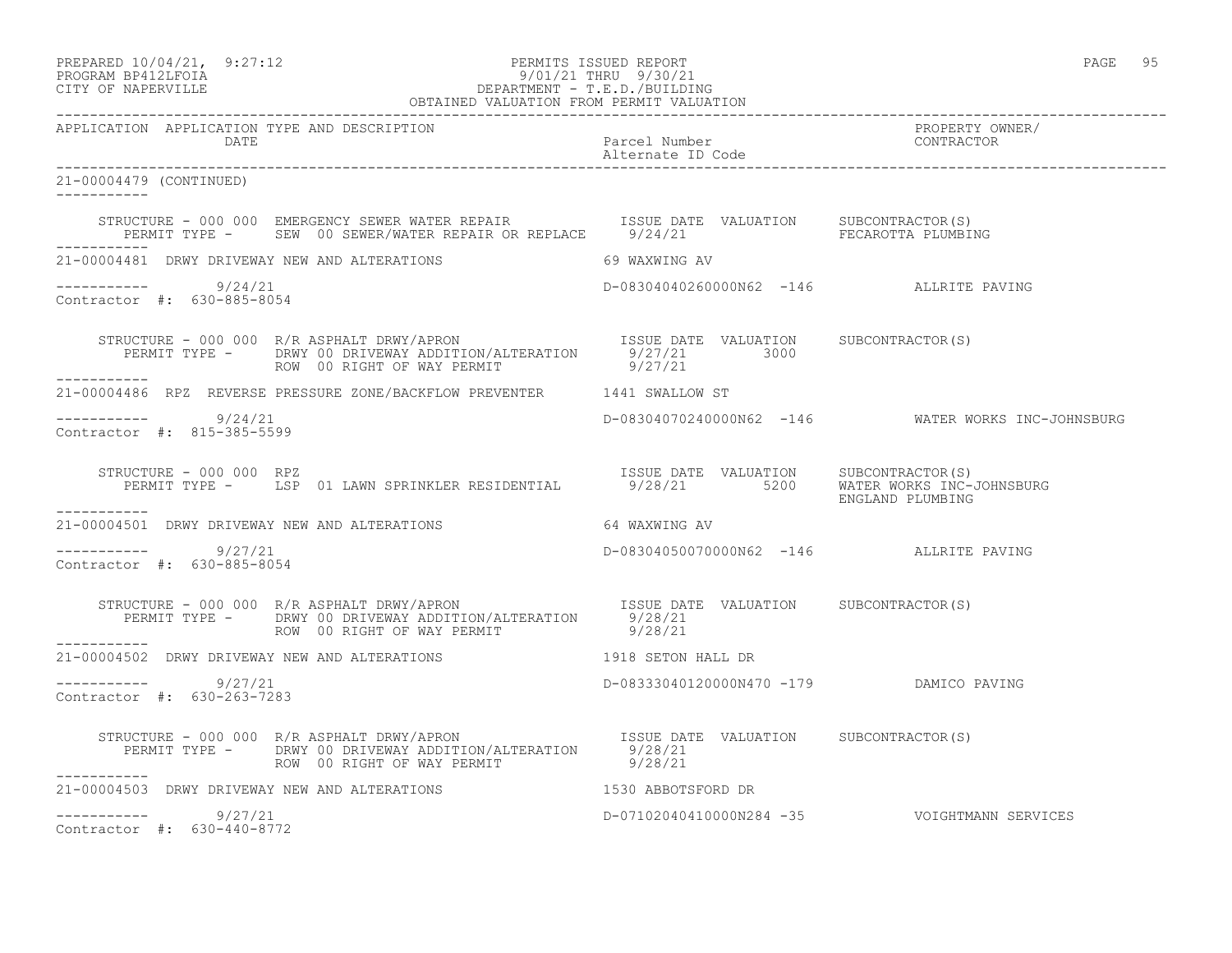# PREPARED  $10/04/21$ , 9:27:12 PERMITS ISSUED REPORT PAGE 96 PROGRAM BP412LFOIA 9/01/21 THRU 9/30/21 CITY OF NAPERVILLE DEPARTMENT - T.E.D./BUILDING

| OBTAINED VALUATION FROM PERMIT VALUATION             |                                                                                                                                                                                                                                             |                                         |                                             |
|------------------------------------------------------|---------------------------------------------------------------------------------------------------------------------------------------------------------------------------------------------------------------------------------------------|-----------------------------------------|---------------------------------------------|
| APPLICATION APPLICATION TYPE AND DESCRIPTION<br>DATE |                                                                                                                                                                                                                                             | Parcel Number<br>Alternate ID Code      | PROPERTY OWNER/<br>CONTRACTOR               |
| 21-00004503 (CONTINUED)                              |                                                                                                                                                                                                                                             |                                         |                                             |
|                                                      | STRUCTURE - 000 000 R/R ASPHALT DRWY/APRON<br>PERMIT TYPE - DRWY 00 DRIVEWAY ADDITION/ALTERATION 9/28/21 VOIGHTMANN SERVICES<br>-------- ROW 00 RIGHT OF WAY PERMIT 9/28/21 VOIGHTMANN SERVICES                                             |                                         |                                             |
| ------------                                         | 21-00004505 DRWY DRIVEWAY NEW AND ALTERATIONS 1137 N BRAINARD ST                                                                                                                                                                            |                                         |                                             |
| ----------- 9/27/21<br>Contractor #: 630-904-0078    |                                                                                                                                                                                                                                             |                                         | D-08073050080000N365 -55 BUD'S CONCRETE INC |
|                                                      |                                                                                                                                                                                                                                             |                                         |                                             |
| 21-00004509 FN FENCE APPLICATION                     |                                                                                                                                                                                                                                             | 1928 SETON HALL DR                      |                                             |
| $--------- 9/27/21$<br>Contractor #: 847-438-3630    |                                                                                                                                                                                                                                             | D-08333040100000N470 -179 PREMIER FENCE |                                             |
|                                                      | $\begin{array}{cccccccccc} \texttt{STRUCTURE} & - & 000 & 000 & & & & & & \\ \texttt{PERMIT TYPE} & - & \texttt{FN} & 00 & \texttt{FENCE} & & & & & \\ \texttt{PERMIT TYPE} & - & \texttt{FN} & 00 & \texttt{FENCE} & & & & \\ \end{array}$ |                                         |                                             |
|                                                      | 21-00004511 DRWY DRIVEWAY NEW AND ALTERATIONS 2130 TEMPLAR DR                                                                                                                                                                               |                                         |                                             |
| -----------    9/27/21<br>Contractor #: 630-263-7283 |                                                                                                                                                                                                                                             | D-08313080480000N159 -175 DAMICO PAVING |                                             |
|                                                      | STRUCTURE - 000 000 R/R ASPHALT DRWY ONLY TSSUE DATE VALUATION SUBCONTRACTOR(S)<br>PERMIT TYPE - DRWY 00 DRIVEWAY ADDITION/ALTERATION 9/29/21 2700                                                                                          |                                         |                                             |
| 21-00004551 GBP GREENER BUSINESS PROGRAM             |                                                                                                                                                                                                                                             | 2531 W 75TH ST 201                      |                                             |
| $--------$ 9/29/21<br>Contractor #:                  |                                                                                                                                                                                                                                             |                                         |                                             |
| STRUCTURE - 000 000                                  |                                                                                                                                                                                                                                             |                                         |                                             |
| 21-00004552 GBP GREENER BUSINESS PROGRAM             | <b>2855 95TH ST</b>                                                                                                                                                                                                                         |                                         |                                             |
| ----------- 9/29/21<br>Contractor #:                 |                                                                                                                                                                                                                                             |                                         |                                             |
| STRUCTURE - 000 000                                  |                                                                                                                                                                                                                                             | ISSUE DATE VALUATION SUBCONTRACTOR(S)   |                                             |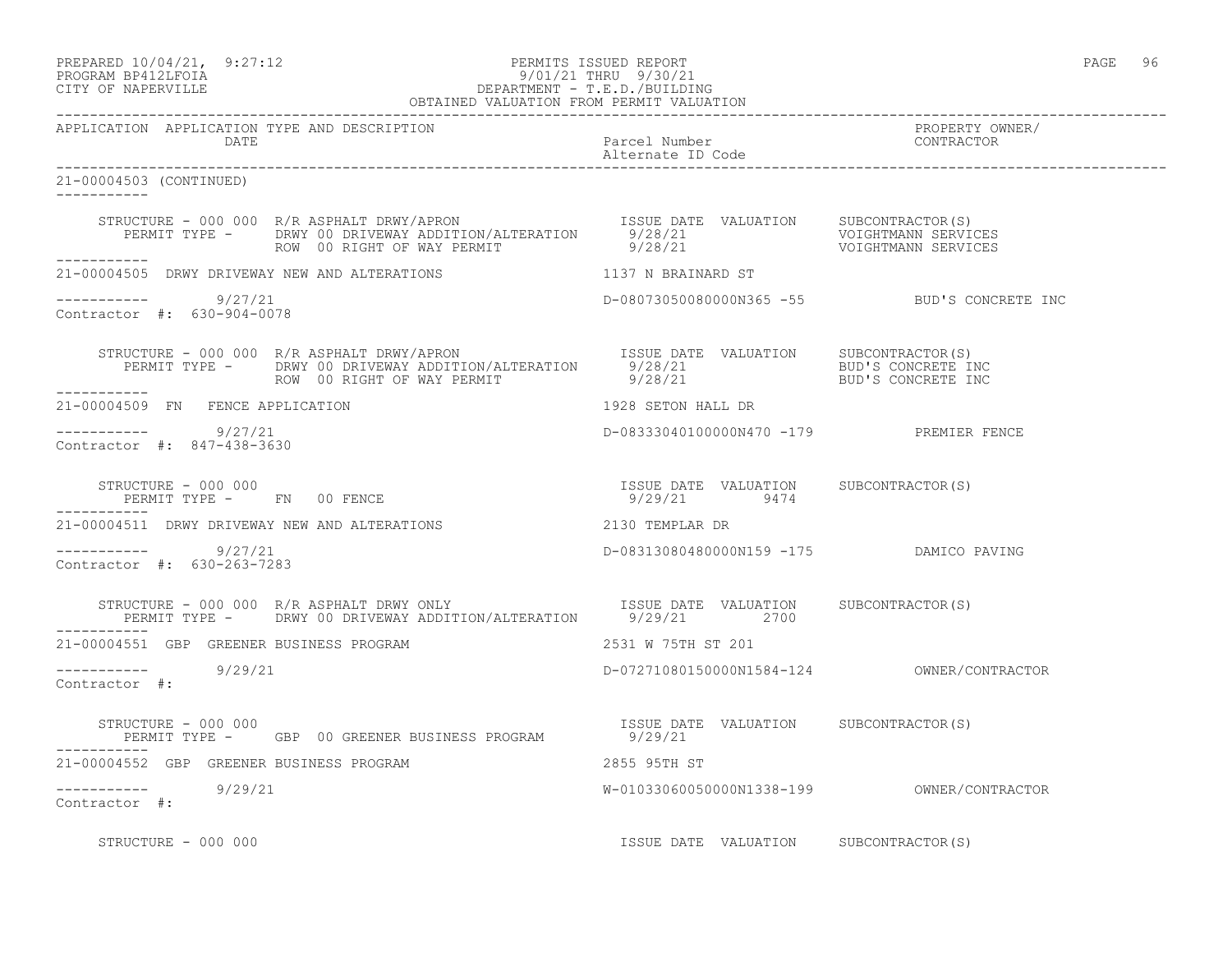#### PREPARED 10/04/21, 9:27:12 PERMITS ISSUED REPORT PAGE 97 PROGRAM BP412LFOIA 9/01/21 THRU 9/30/21 CITY OF NAPERVILLE DEPARTMENT - T.E.D./BUILDING OBTAINED VALUATION FROM PERMIT VALUATION

| APPLICATION APPLICATION TYPE AND DESCRIPTION<br>DATE                                            | Parcel Number<br>Alternate ID Code | PROPERTY OWNER/<br>CONTRACTOR             |
|-------------------------------------------------------------------------------------------------|------------------------------------|-------------------------------------------|
| 21-00004552 (CONTINUED)                                                                         |                                    |                                           |
| PERMIT TYPE - GBP 00 GREENER BUSINESS PROGRAM                                                   | 9/29/21                            |                                           |
| 21-00004557 RPZ REVERSE PRESSURE ZONE/BACKFLOW PREVENTER 520 S WHISPERING HILLS DR              |                                    |                                           |
| 9/30/21<br>-----------<br>Contractor #: 630-963-5859                                            | D-07261060050000N698 -126          | CALL THE UNDERGROUND                      |
| STRUCTURE - 000 000 REPLACE EXISTING BACKFLOW<br>PERMIT TYPE - BFP 00 BACKFLOW PREVENTOR STATUS | ISSUE DATE<br>VALUATION<br>9/30/21 | SUBCONTRACTOR (S)<br>CALL THE UNDERGROUND |
| TOTAL PERMITS ISSUED<br>706 TOTAL PERMITS HELD                                                  | 4                                  |                                           |

TOTAL PERMIT VALUATION 0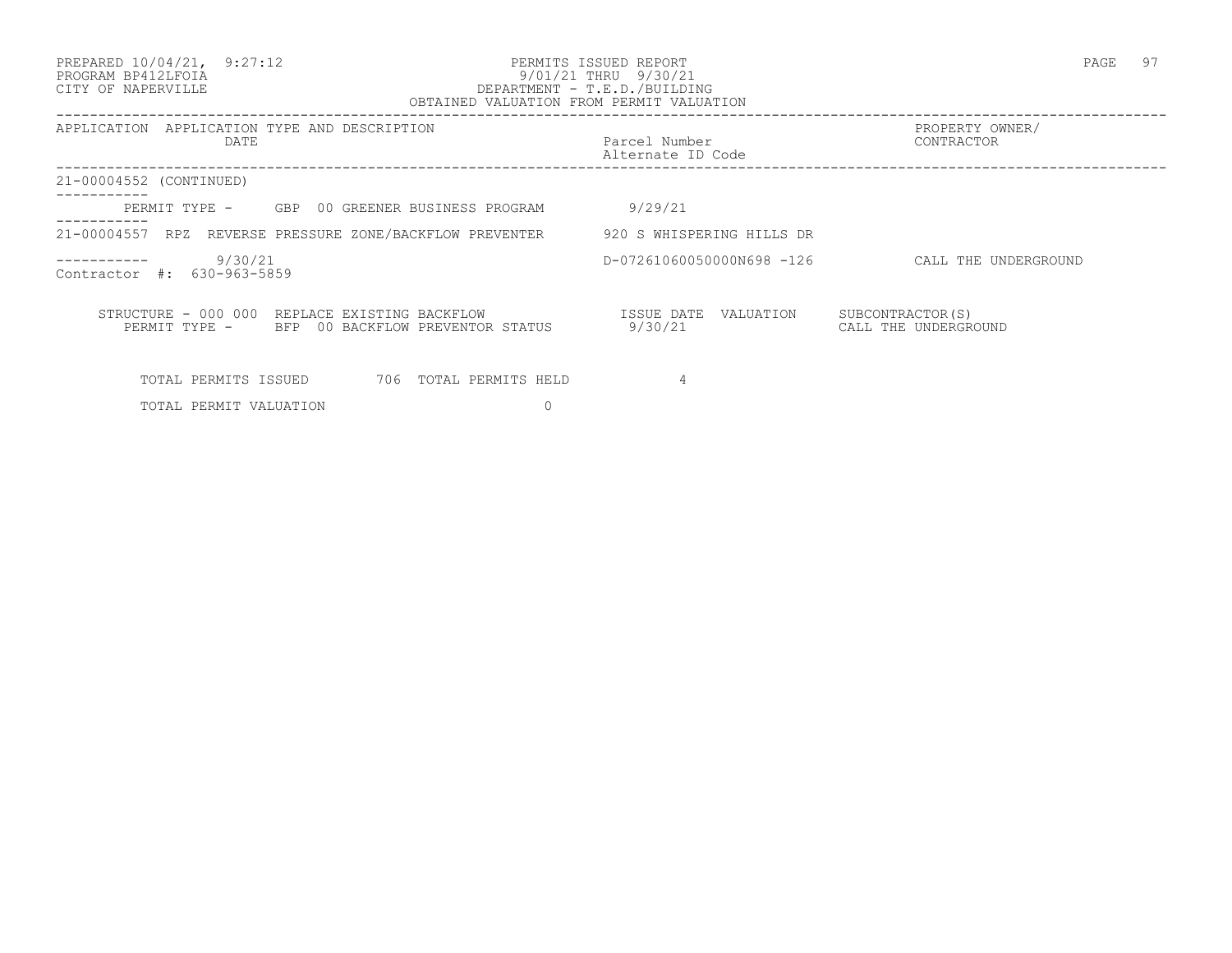PREPARED 10/04/21, 9:27:12 PERMITS ISSUED REPORT PAGE 98

### PROGRAM BP412LFOIA 9/01/21 THRU 9/30/21 CITY OF NAPERVILLE DEPARTMENT - FIBER OPTIC ROW OBTAINED VALUATION FROM PERMIT VALUATION

| APPLICATION APPLICATION TYPE AND DESCRIPTION<br>DATE             | Parcel Number<br>Alternate ID Code | PROPERTY OWNER/<br>CONTRACTOR |
|------------------------------------------------------------------|------------------------------------|-------------------------------|
| 21-66600043 FO FIBER OPTIC ROW                                   | 1952 MCDOWELL RD ZAYO              |                               |
| 4/18/21<br>-----------<br>Contractor #:                          | D-07101080130000N1369-34           |                               |
| STRUCTURE - 000 000<br>00 FIBER OPTIC ROW<br>FO<br>PERMIT TYPE - | ISSUE DATE VALUATION<br>9/22/21    | SUBCONTRACTOR (S)             |
| 1 TOTAL PERMITS HELD<br>TOTAL PERMITS ISSUED                     | $\Omega$                           |                               |

TOTAL PERMIT VALUATION 0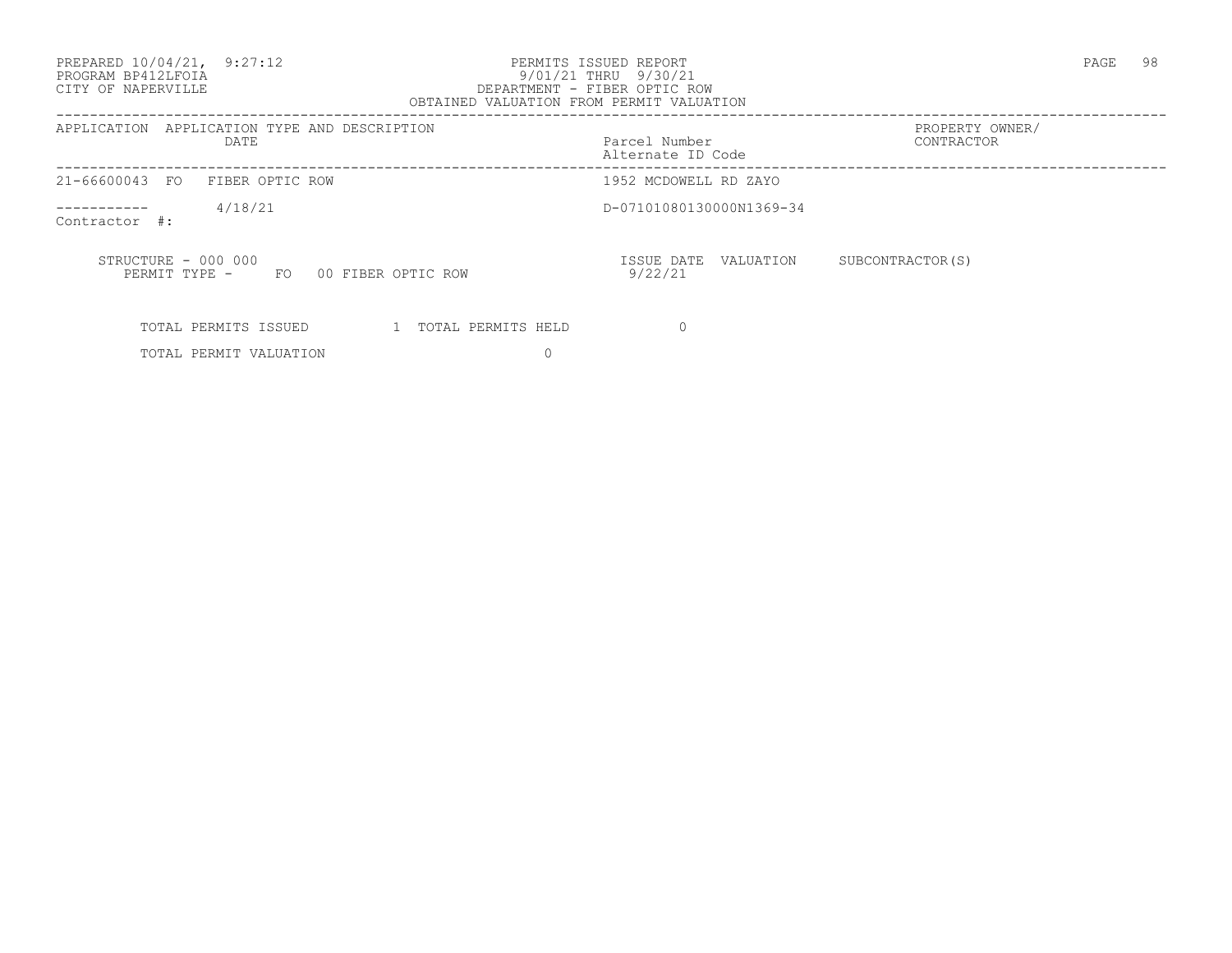PREPARED 10/04/21, 9:27:12 PERMITS ISSUED REPORT PAGE 99

# PROGRAM BP412LFOIA 9/01/21 THRU 9/30/21 CITY OF NAPERVILLE DEPARTMENT - SMALL CELL

| OBTAINED VALUATION FROM PERMIT VALUATION                                   |                                    |                               |
|----------------------------------------------------------------------------|------------------------------------|-------------------------------|
| APPLICATION<br>APPLICATION TYPE AND DESCRIPTION<br>DATE                    | Parcel Number<br>Alternate ID Code | PROPERTY OWNER/<br>CONTRACTOR |
| 21-55500001 SC<br>SMALL CELL                                               | 375 S ROUTE 59 VRZN                |                               |
| 5/14/21<br>Contractor #:                                                   | D-07212000600000DN/A -94           |                               |
| STRUCTURE - 000 000<br>00 SMALL CELL EXISTING POLE<br>PERMIT TYPE -<br>SCE | ISSUE DATE<br>VALUATION<br>9/10/21 | SUBCONTRACTOR (S)             |
| TOTAL PERMITS ISSUED<br>1 TOTAL PERMITS HELD                               |                                    |                               |
| TOTAL PERMIT VALUATION                                                     |                                    |                               |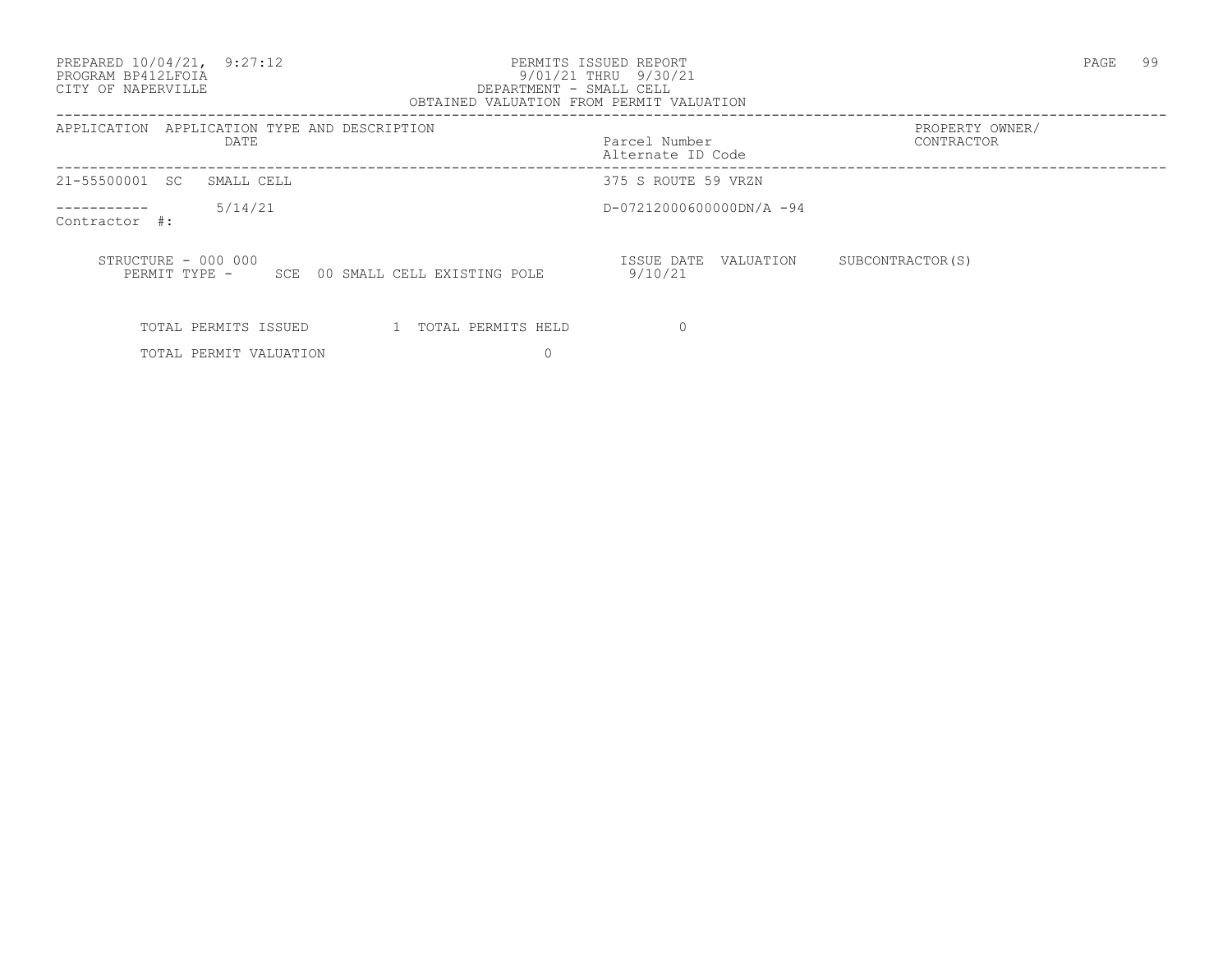| PREPARED 10/04/21, | 9:27:12 |
|--------------------|---------|
|                    |         |

#### PREPARED 10/04/21, 9:27:12 PERMITS ISSUED REPORT<br>PROGRAM BP412LFOIA PAGE 100<br>9/01/21 THRU 9/30/21 PROGRAM BP412LFOIA 9/01/21 THRU 9/30/21 CITY OF NAPERVILLE **Example 20** and the contract of the DEPARTMENT - TED/ROW

| OBTAINED VALUATION FROM PERMIT VALUATION                                                   |                                                  |                                                          |
|--------------------------------------------------------------------------------------------|--------------------------------------------------|----------------------------------------------------------|
| APPLICATION APPLICATION TYPE AND DESCRIPTION<br>DATE                                       | Parcel Number<br>Alternate ID Code               | PROPERTY OWNER/<br>CONTRACTOR                            |
| 21-88800115 TROW TD RIGHT OF WAY                                                           | 140 AMBASSADOR DR HM                             |                                                          |
| ----------- 8/17/21<br>Contractor #: 630-675-0189                                          |                                                  | D-07153060130000N1303-79    UNIVERSAL CABLE CONSTRUCTION |
| STRUCTURE - 000 000                                                                        | ISSUE DATE VALUATION SUBCONTRACTOR(S)            |                                                          |
| 21-88800117 TROW TD RIGHT OF WAY                                                           | 117 CLAREMONT DR                                 |                                                          |
| $--------- 8/18/21$<br>Contractor #: 815-531-5822                                          | D-07144120310000N123 -82 AXS POINTS              |                                                          |
| STRUCTURE - 000 000<br>PERMIT TYPE - TROW 00 TD RIGHT OF WAY PERMIT                        | ISSUE DATE VALUATION SUBCONTRACTOR(S)<br>9/01/21 |                                                          |
| 21-88800121 TROW TD RIGHT OF WAY                                                           | 1801 PRINCETON CR DWC                            |                                                          |
| $--------$ 8/18/21<br>Contractor #: 773-287-7545                                           |                                                  |                                                          |
| STRUCTURE - 000 000<br>PERMIT TYPE -     ROW2 00 TD ROW2 PERMIT NON FRNCS ROAD     9/16/21 | ISSUE DATE VALUATION SUBCONTRACTOR(S)            |                                                          |
| 21-88800125 TROW TD RIGHT OF WAY                                                           | 24 N WASHINGTON ST                               |                                                          |
| $--------- 8/23/21$<br>Contractor #: 815-531-5822                                          | D-07134120040000N538 -84 AXS POINTS              |                                                          |
| STRUCTURE - 000 000<br>PERMIT TYPE - TROW 00 TD RIGHT OF WAY PERMIT 19701/21               | ISSUE DATE VALUATION SUBCONTRACTOR(S)            |                                                          |
| 21-88800126 TROW TD RIGHT OF WAY                                                           | 194 KETTEN DR                                    |                                                          |
| $--------- 8/23/21$<br>Contractor #:                                                       |                                                  | D-08063020180000N131 -25 TALON COMMUNICATIONS OSWEGO     |
| STRUCTURE - 000 000<br>PERMIT TYPE - TROW 00 TD RIGHT OF WAY PERMIT 9/08/21                | ISSUE DATE VALUATION SUBCONTRACTOR (S)           |                                                          |
| 21-88800128 TROW TD RIGHT OF WAY                                                           | 1061 S WASHINGTON ST                             |                                                          |
| $--------- 8/24/21$<br>Contractor #: 773-722-9200                                          |                                                  | D-08193180020000N183 -115 PIONEER ENGINEERING & ENVIRO   |
| STRUCTURE - 000 000                                                                        | ISSUE DATE VALUATION SUBCONTRACTOR(S)            |                                                          |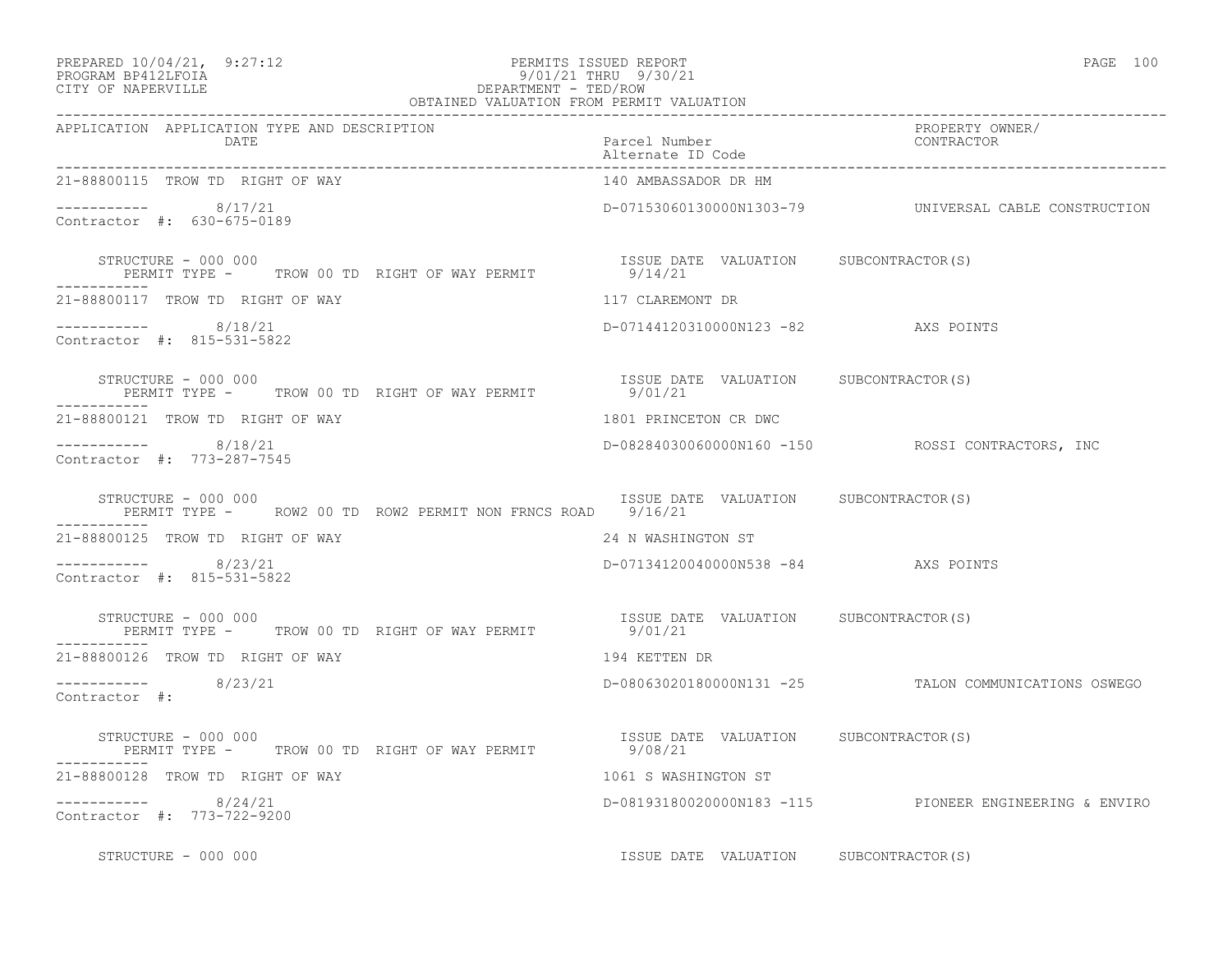| PREPARED 10/04/21, 9:27:12<br>PROGRAM BP412LFOIA<br>CITY OF NAPERVILLE<br>DEPARTMENT - TED/ROW<br>OBTAINED VALUATION FROM PERMIT VALUATION | PERMITS ISSUED REPORT<br>9/01/21 THRU 9/30/21    | PAGE 101                                                |
|--------------------------------------------------------------------------------------------------------------------------------------------|--------------------------------------------------|---------------------------------------------------------|
| APPLICATION APPLICATION TYPE AND DESCRIPTION<br>DATE                                                                                       | Parcel Number<br>Alternate ID Code               | PROPERTY OWNER/<br>CONTRACTOR                           |
| 21-88800128 (CONTINUED)                                                                                                                    |                                                  |                                                         |
| PERMIT TYPE - ROW1 00 TD ROW1 PERMIT NON FRNCS PKWY 9/15/21                                                                                |                                                  |                                                         |
| 21-88800129 TROW TD RIGHT OF WAY                                                                                                           | 1506 OSWEGO RD NICOR                             |                                                         |
| ----------- 8/30/21<br>Contractor #: 630-955-3124                                                                                          |                                                  | D-07233000030000NNA -111 NORTHERN PIPELINE CONSTRUSTION |
| STRUCTURE - 000 000<br>PERMIT TYPE - TROW 00 TD RIGHT OF WAY PERMIT 9/14/21<br>. _ _ _ _ _ _ _ _ _ _ _                                     | ISSUE DATE VALUATION SUBCONTRACTOR(S)            |                                                         |
| 21-88800130 TROW TD RIGHT OF WAY                                                                                                           | SEWER LINING PROJECT                             |                                                         |
| $--------- 9/02/21$<br>Contractor #: 414-791-0437                                                                                          | <b>Contract Contract Contract</b>                | VISU-SEWER OF IL LLC                                    |
| STRUCTURE - 000 000<br>PERMIT TYPE - TROW 00 TD RIGHT OF WAY PERMIT                                                                        | ISSUE DATE VALUATION SUBCONTRACTOR(S)<br>9/16/21 |                                                         |
| 21-88800131 TROW TD RIGHT OF WAY                                                                                                           | 624 HYDE PARK LN                                 |                                                         |
| -----------     9/02/21<br>Contractor #: 815-531-5822                                                                                      | D-08294050150000N1855-148 AXS POINTS             |                                                         |
| STRUCTURE - 000 000<br>PERMIT TYPE -     TROW 00 TD RIGHT OF WAY PERMIT<br>-----------                                                     | ISSUE DATE VALUATION SUBCONTRACTOR(S)<br>9/16/21 |                                                         |
| 21-88800132 TROW TD RIGHT OF WAY                                                                                                           | 701 POTOMAC AV                                   |                                                         |
| $--------- 9/02/21$<br>Contractor #: 847-885-4006                                                                                          |                                                  | W-02052010200000N406 -193 NICOR GAS / GLEN ELLYN        |
| STRUCTURE - 000 000<br>PERMIT TYPE - TROW 00 TD RIGHT OF WAY PERMIT                                                                        | ISSUE DATE VALUATION SUBCONTRACTOR(S)<br>9/16/21 |                                                         |
| 21-88800133 TROW TD RIGHT OF WAY                                                                                                           | 1803 N WASHINGTON ST                             |                                                         |
| $--------- 9/02/21$<br>Contractor #: 847-885-4006                                                                                          |                                                  | D-08063050120000N131 -25 NICOR GAS / GLEN ELLYN         |
| STRUCTURE - 000 000<br>PERMIT TYPE - TROW 00 TD RIGHT OF WAY PERMIT                                                                        | ISSUE DATE VALUATION SUBCONTRACTOR(S)<br>9/27/21 |                                                         |
| 21-88800134 TROW TD RIGHT OF WAY                                                                                                           | 1309 S NAPER BL                                  |                                                         |
| ----------- 9/13/21<br>Contractor #: 815-531-5822                                                                                          | D-08292030070000N143 -133 AXS POINTS             |                                                         |